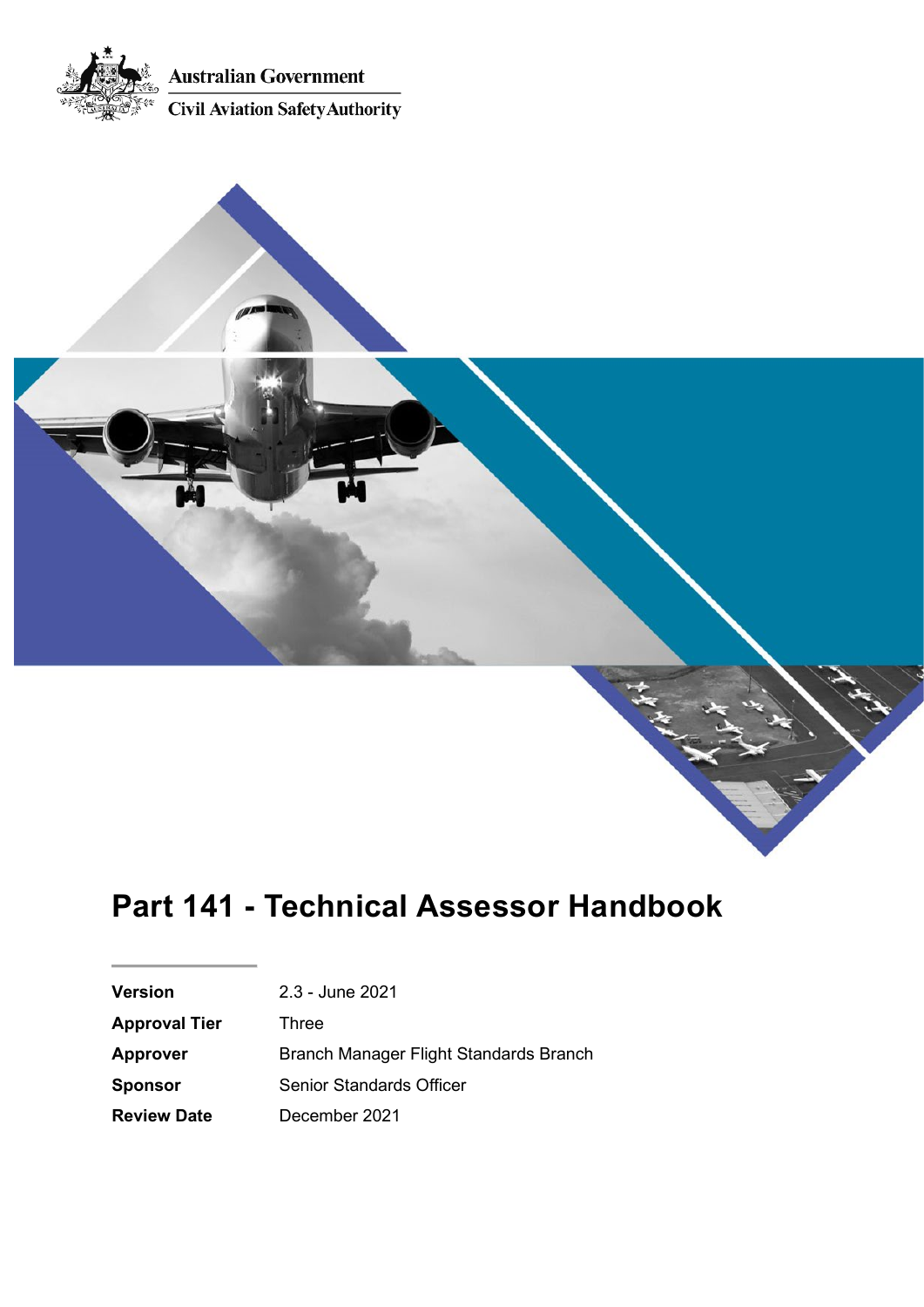© Civil Aviation Safety Authority

All material presented in this Guidance document is provided under a Creative Commons Attribution 4.0 International licence, with the exception of the Commonwealth Coat of Arms (the terms of use for the Coat of Arms are available from the **It's an Honour** website). The details of the relevant licence conditions are available on the Creative Commons website, as is the full legal code for the CC BY 4.0 license.



Attribution

Material obtained from this document is to be attributed to CASA as:

© Civil Aviation Safety Authority 2021.

This document becomes an uncontrolled document when printed. Refer to [<Document Catalogue>](https://casaau.sharepoint.com/sites/document-catalogue/SitePages/DocumentCatalogue.aspx#/document/CASA-03-0024) for current version.

This document contains guidance material intended to assist CASA officers, delegates and the aviation industry in understanding the operation of the aviation legislation. However, you should not rely on this document as a legal reference. Refer to the civil aviation legislation including the Civil Aviation Act 1988 (Cth), its related regulations and any other legislative instruments—to ascertain the requirements of, and the obligations imposed by or under, the law.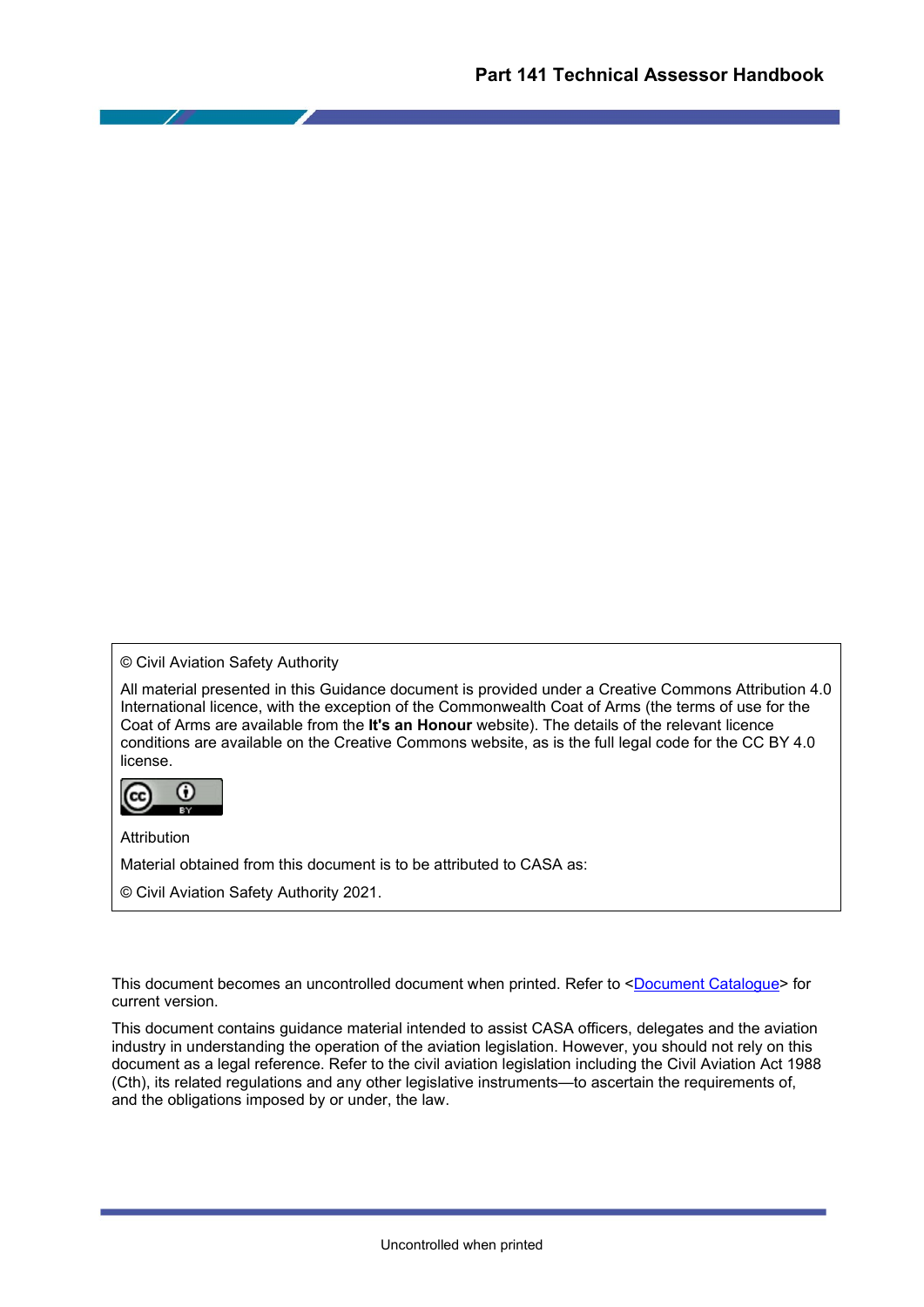# <span id="page-2-0"></span>**Preface**

As a Commonwealth government authority, CASA must ensure that the decisions we make, and the processes by which we make them, are effective, efficient, fair, timely, transparent, properly documented and otherwise comply with the requirements of the law. At the same time, we are committed to ensuring that all of our actions are consistent with the principles reflected in our Regulatory Philosophy.

Most of the regulatory decisions CASA makes are such that conformity with authoritative policy and established procedures will lead to the achievement of these outcomes. Frequently, however, CASA decision-makers will encounter situations in which the strict application of policy may not be appropriate. In such cases, striking a proper balance between the need for consistency and a corresponding need for flexibility, the responsible exercise of discretion is required.

In conjunction with a clear understanding of the considerations mentioned above, and a thorough knowledge of the relevant provisions of the civil aviation legislation, adherence to the procedures described in this manual will help to guide and inform the decisions you make, with a view to better ensuring the achievement of optimal outcomes in the interest of safety and fairness alike.

Pip Spence Chief Executive Officer and Director of Aviation Safety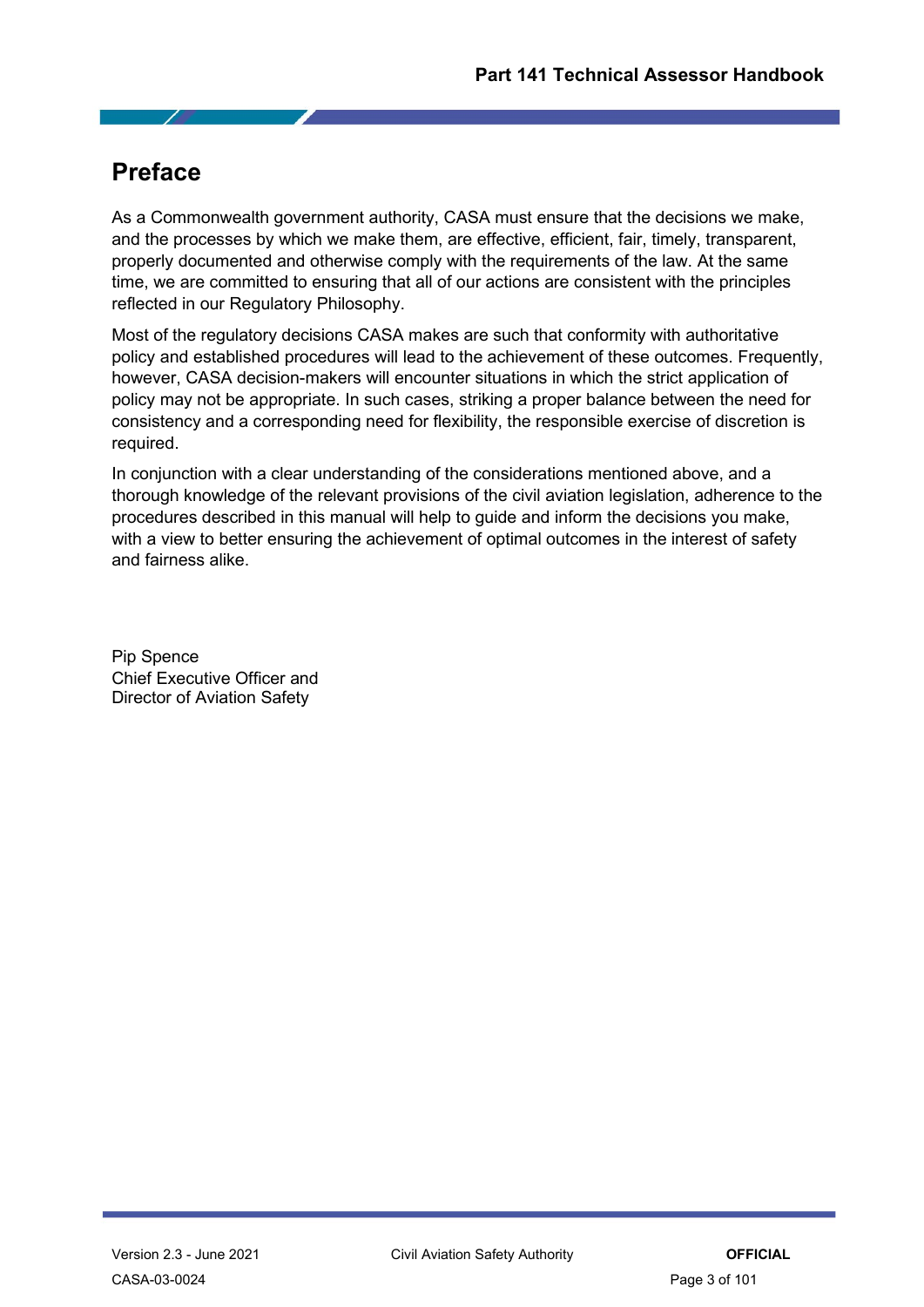# <span id="page-3-0"></span>**Work Health and Safety (WHS) for Employees**

All CASA workers (including contractors) have legal duties under the WHS legislation. Your duty as a worker includes taking reasonable care of your own health and safety and ensuring that nothing you do (or omit) causes harm to others. You must comply so far as reasonably practicable with any reasonable instruction given to you by CASA and you must co-operate with any reasonable WHS policy or procedure. Your duty of care is proportionate to the control you can exercise over your work activities and work environment.

Different roles in CASA bring different hazards which, if not managed effectively, may create a safety risk. For example, working airside, working outdoors, driving long distances, or dealing with client aggression.

The management of health and safety is integrated into how we conduct our daily work e.g. use of personal protective equipment, training and our work protocols. The WHS Risk Register and Safe Work Practices document identified risks and their management. However, if you identify something that poses an unacceptable risk, you should not place yourself or others at risk of injury; ensure that you discuss the risk with your supervisor as soon as practicable and (if necessary) [report the hazard](http://horace.casa.local/How-to/work-health-and-safety/Pages/incident-and-hazard-reporting.aspx) in ESS. Continuous improvement of our health and safety management system is essential to keeping everyone safe at work.

For further information go to the [WHS Horace page](http://horace.casa.local/how-to/work-health-and-safety/Pages/default.aspx) or contact WHS@casa.gov.au.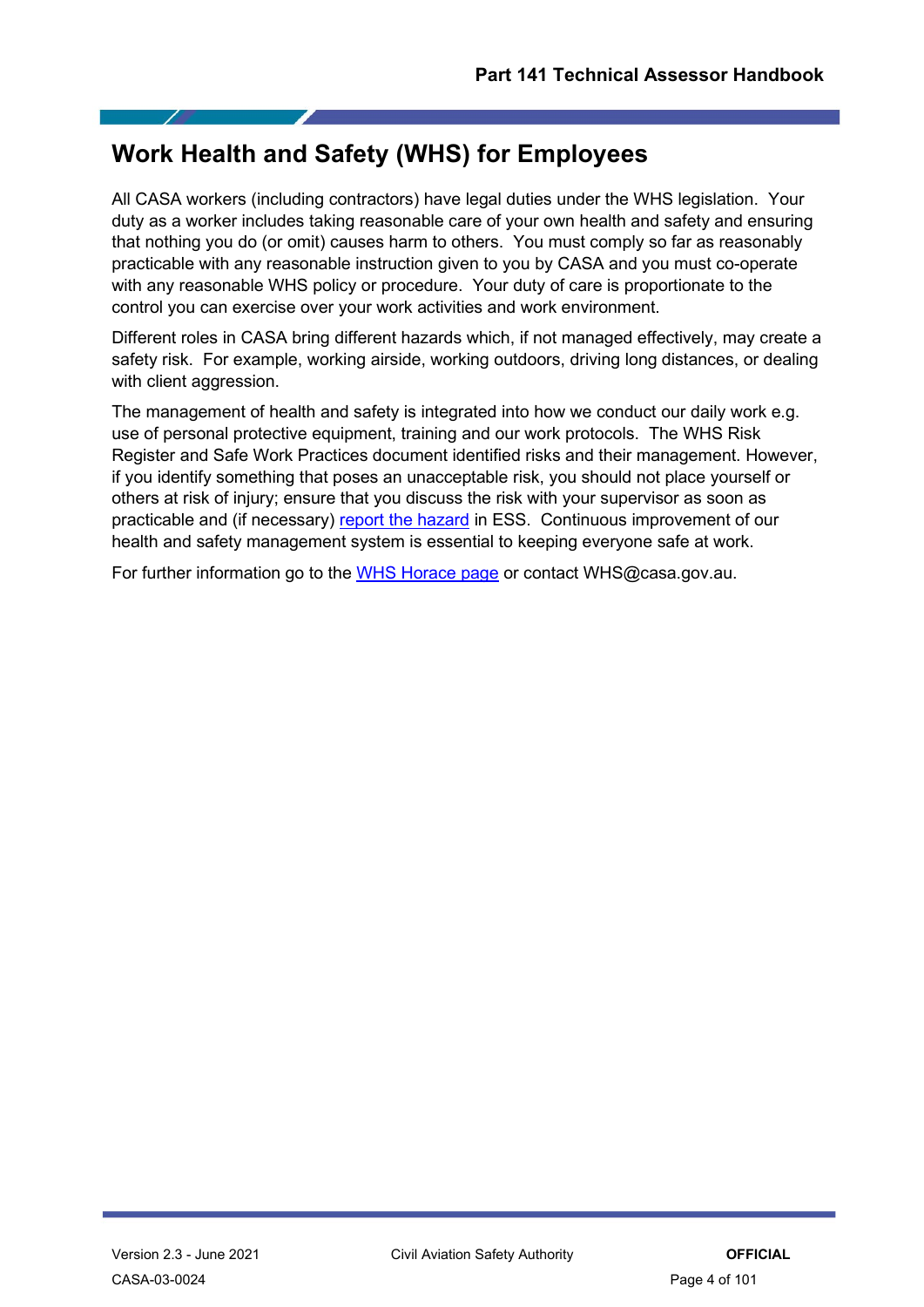# <span id="page-4-0"></span>**Table of Contents**

Z.

|                                              | <b>Preface</b>                                                      | 3  |
|----------------------------------------------|---------------------------------------------------------------------|----|
|                                              | Work Health and Safety (WHS) for Employees                          | 4  |
|                                              | <b>Table of Contents</b>                                            | 5  |
|                                              | <b>Glossary</b>                                                     | 9  |
|                                              | <b>References</b>                                                   | 10 |
|                                              | <b>Revision History</b>                                             | 12 |
| Part A                                       | <b>Introduction to this Handbook</b>                                | 13 |
| A1                                           | About this Handbook                                                 | 13 |
|                                              | A1.1 Purpose of this Handbook                                       | 13 |
|                                              | A1.2 What this Handbook Covers                                      | 13 |
|                                              | A1.3 Who is this Handbook for?                                      | 13 |
|                                              | A1.4 When to use this Handbook                                      | 13 |
|                                              | A1.5 How to use this Handbook and Worksheet                         | 15 |
|                                              | A1.6 What this Handbook Does Not Cover                              | 16 |
|                                              | A1.7 Where to go for Further Assistance                             | 16 |
| A2                                           | Part 141 Overview                                                   | 16 |
|                                              | Part 141 Flight Training<br>A2.1                                    | 16 |
|                                              | A2.2 Operations Manual                                              | 16 |
|                                              | A2.3 Relationship with existing operations manuals                  | 16 |
|                                              | A2.4 Relationship with other CASA legislation                       | 17 |
| A <sub>3</sub>                               | <b>CASR Part 141 Policy Statements</b>                              | 17 |
|                                              | A3.1 General                                                        | 17 |
| <b>Part B</b>                                | <b>Assessment Process</b>                                           | 18 |
| B1                                           | Objective of the Assessment                                         |    |
| B <sub>2</sub><br><b>Assessment Overview</b> |                                                                     | 18 |
|                                              | <b>Preliminary and Application Requirements</b><br>B <sub>2.1</sub> | 18 |
|                                              | B2.2 CASR Part 141 Desktop Assessment Process                       | 18 |
|                                              | B2.3 Approvals, Limitations and Conditions                          | 18 |
| B <sub>3</sub>                               | Subsequent assessments in response to the operator changes          | 19 |
| B4                                           | Guidance for Assessment of Operator Procedures and Processes        | 19 |
| Part C                                       | <b>Technical Assessment Criteria</b>                                | 21 |
| C <sub>1</sub>                               | Organisational and Personnel                                        | 21 |
|                                              | C1.1 Applicant Information                                          | 21 |
|                                              | C1.1.1<br>Name                                                      | 21 |
|                                              | C1.1.2<br>Contact details                                           | 21 |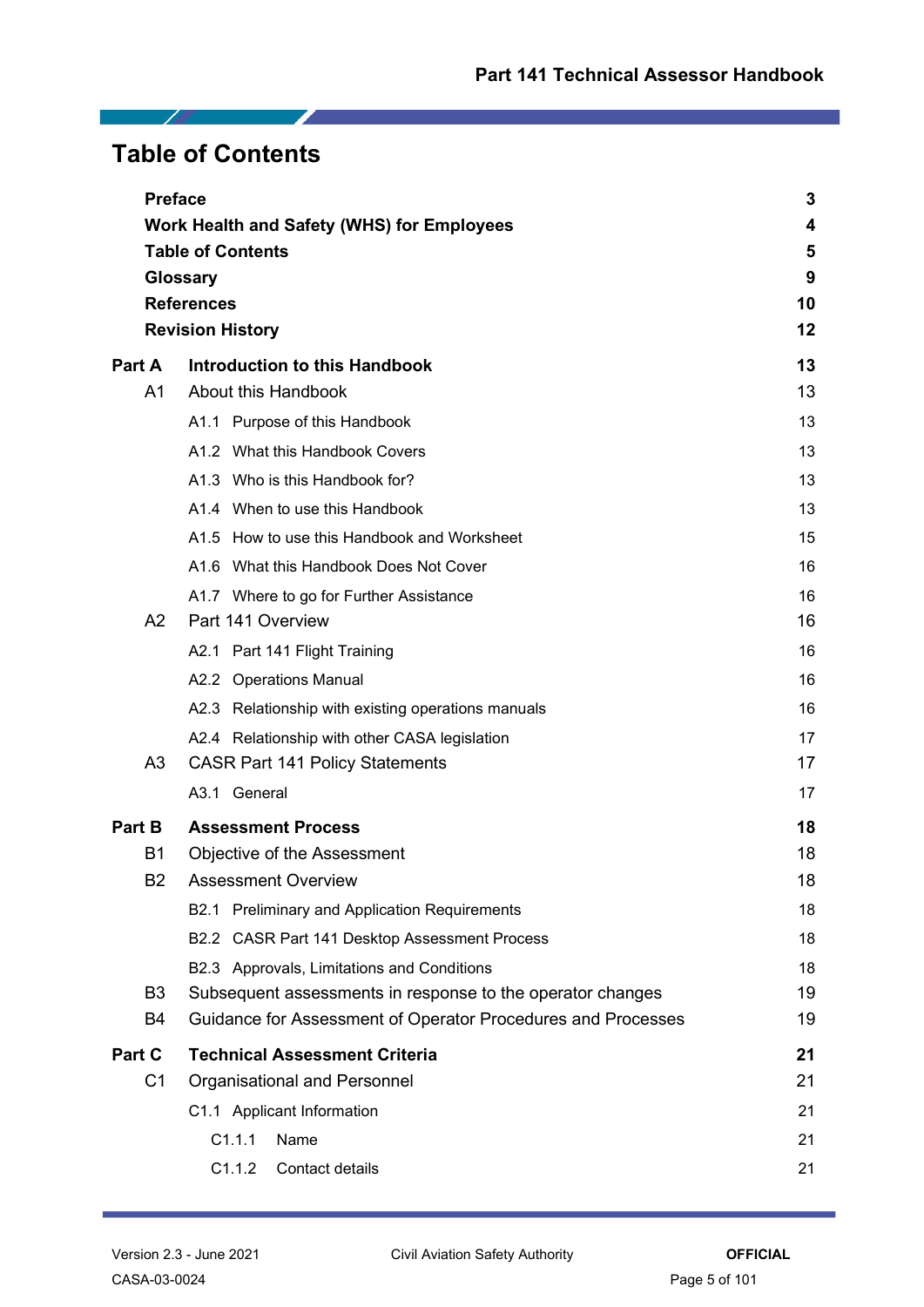|                | C1.1.3             | Operational headquarters and training bases                  | 21 |
|----------------|--------------------|--------------------------------------------------------------|----|
|                | C1.2 Organisation  |                                                              | 22 |
|                | C1.2.1             | Description and diagram                                      | 22 |
|                | C1.2.2             | Organisational structure                                     | 23 |
|                | C1.2.3             | Chain of command                                             | 25 |
|                |                    | C1.3 Corporate Structure                                     | 25 |
|                | C1.4 Safety Policy |                                                              | 26 |
|                | C1.5 Key Personnel |                                                              | 26 |
|                | C1.5.1             | General                                                      | 27 |
|                |                    | C1.5.2 Fitness and propriety                                 | 27 |
|                | C1.5.3             | Temporary absence                                            | 28 |
|                | C1.5.4             | Familiarisation or induction training                        | 29 |
|                |                    | C1.6 Chief Executive Officer                                 | 30 |
|                | C1.6.1             | Applicant who is an individual                               | 30 |
|                | C1.6.2             | Additional qualifications and experience                     | 30 |
|                | C1.6.3             | Responsibilities                                             | 31 |
|                | C1.6.4             | Additional responsibilities and accountabilities             | 35 |
|                | C1.6.5             | Direction to undertake an examination, interview or training | 36 |
|                |                    | C1.7 Head of Operations                                      | 37 |
|                | C1.7.1             | Qualifications                                               | 37 |
|                | C1.7.2             | Additional qualifications and experience                     | 39 |
|                | C1.7.3             | Responsibilities                                             | 39 |
|                | C1.7.4             | Additional responsibilities                                  | 45 |
|                | C1.7.5             | Direction to undertake an examination, interview or training | 46 |
|                |                    | C1.8 Other Personnel                                         | 49 |
|                | C1.8.1             | Personnel number, qualification and experience               | 49 |
|                | C1.8.2             | Responsibilities                                             | 50 |
| C <sub>2</sub> |                    | <b>Activities and Facilities</b>                             | 51 |
|                |                    | C2.1 Authorised Part 141 Flight Training                     | 51 |
|                |                    | C2.2 Other Operations                                        | 51 |
|                | C2.3 Aircraft      |                                                              | 52 |
|                | C2.3.1             | Aircraft details                                             | 52 |
|                | C2.3.2             | Turbine-engine aircraft                                      | 52 |
|                | C2.3.3             | Foreign registered aircraft                                  | 53 |
|                |                    | C2.4 Flight Simulation Training Devices                      | 53 |
|                | C2.4.1             | <b>Description of Devices</b>                                | 54 |

<u>and the second property</u>

 $\mathcal{L}$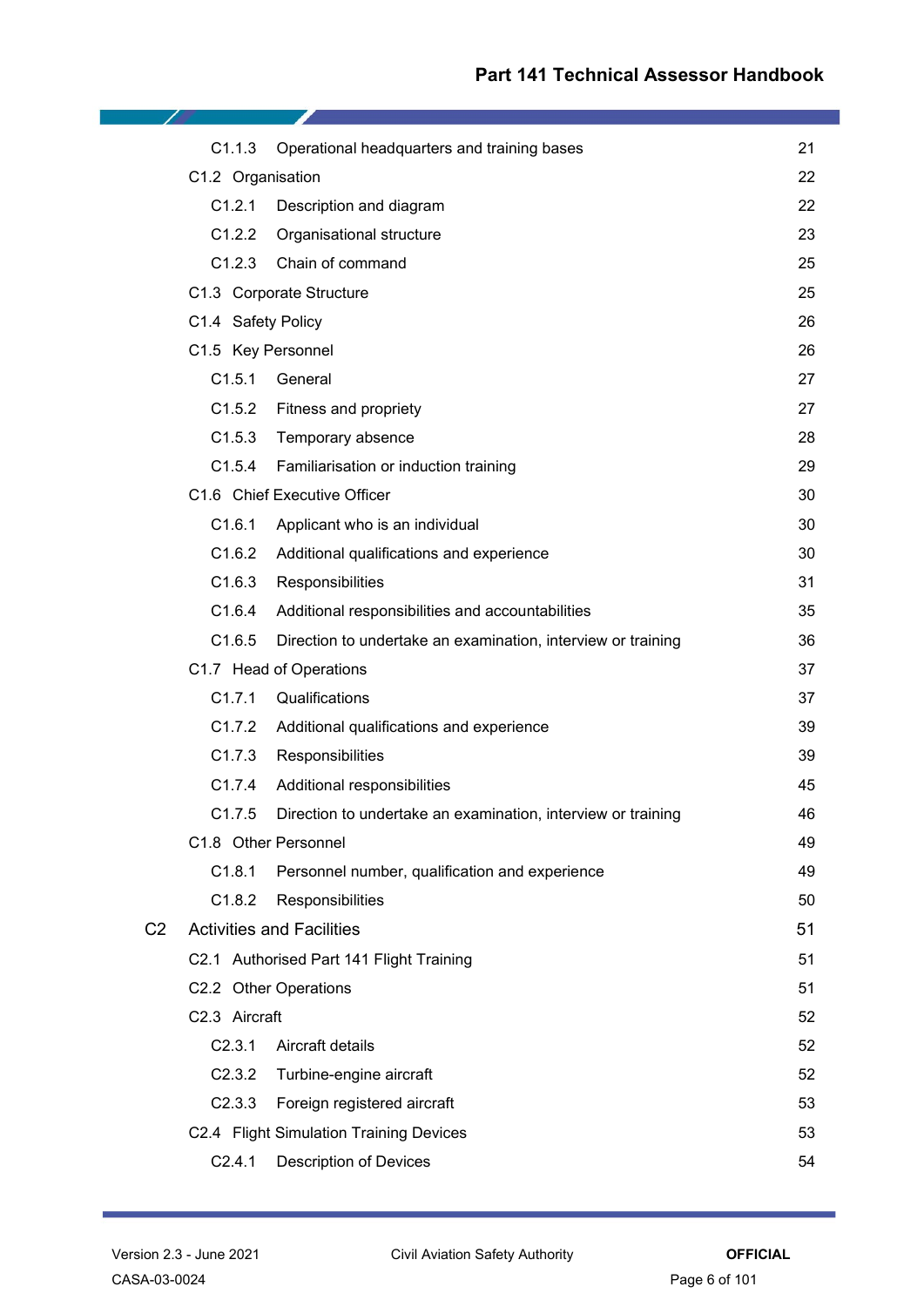|                | C2.4.2              | Qualification or approval                                             | 54 |
|----------------|---------------------|-----------------------------------------------------------------------|----|
|                | C2.5 Facilities     |                                                                       | 56 |
|                | C2.5.1              | Description                                                           | 57 |
|                | C2.5.2              | Suitability                                                           | 57 |
|                | C2.5.3              | Reference Library                                                     | 59 |
| C <sub>3</sub> | <b>Processes</b>    |                                                                       | 60 |
|                |                     | C3.1 Part 141 Flight Training                                         | 60 |
|                | C3.1.1              | Procedures for conduct and management of training                     | 61 |
|                | C3.1.2              | Minimum qualifications and experience                                 | 69 |
|                | C3.1.3              | Command responsibility                                                | 69 |
|                | C3.1.4              | Instructors- authorisation under Part 61                              | 69 |
|                | C3.1.5              | Pilot in command - authorisation under Part 61                        | 69 |
|                | C3.1.6              | Student pilot competency -first solo                                  | 69 |
|                | C3.1.7              | Approval of solo training flights - other than student pilots         | 70 |
|                | C3.1.8              | Carriage of passengers                                                | 71 |
|                | C3.1.9              | Flight training areas                                                 | 71 |
|                |                     | C3.1.10 Low flying training areas                                     | 72 |
|                |                     | C3.1.11 Flight test recommendation                                    | 72 |
|                |                     | C3.1.12 Competency of personnel using FSTDs                           | 73 |
|                |                     | C3.1.13 Training records                                              | 73 |
|                |                     | C3.1.14 Access to records                                             | 73 |
|                |                     | C3.1.15 Availability of records                                       | 74 |
|                |                     | C3.1.16 Checklists                                                    | 74 |
|                |                     | C3.1.17 Identifying and addressing deficiencies in training           | 74 |
|                |                     | C3.1.18 Instructor standardisation and proficiency                    | 78 |
|                |                     | C3.1.19 Training in human factors principals and non-technical skills | 80 |
|                |                     | C3.2 Change Management                                                | 82 |
|                | C3.2.1              | Significant changes                                                   | 82 |
|                | C3.2.2              | Changes to the permanent appointment of key personnel                 | 84 |
|                | C3.2.3              | Changes that are not significant changes                              | 84 |
|                | C3.2.4              | Changes to name and address                                           | 85 |
|                | C3.2.5              | Changes directed by CASA                                              | 85 |
|                |                     | C3.3 Fatigue Management                                               | 86 |
|                | C3.3.1              | Fatigue management                                                    | 86 |
|                | C3.3.2              | Fatigue risk management system manual                                 | 86 |
|                | C3.4 Quality System |                                                                       | 87 |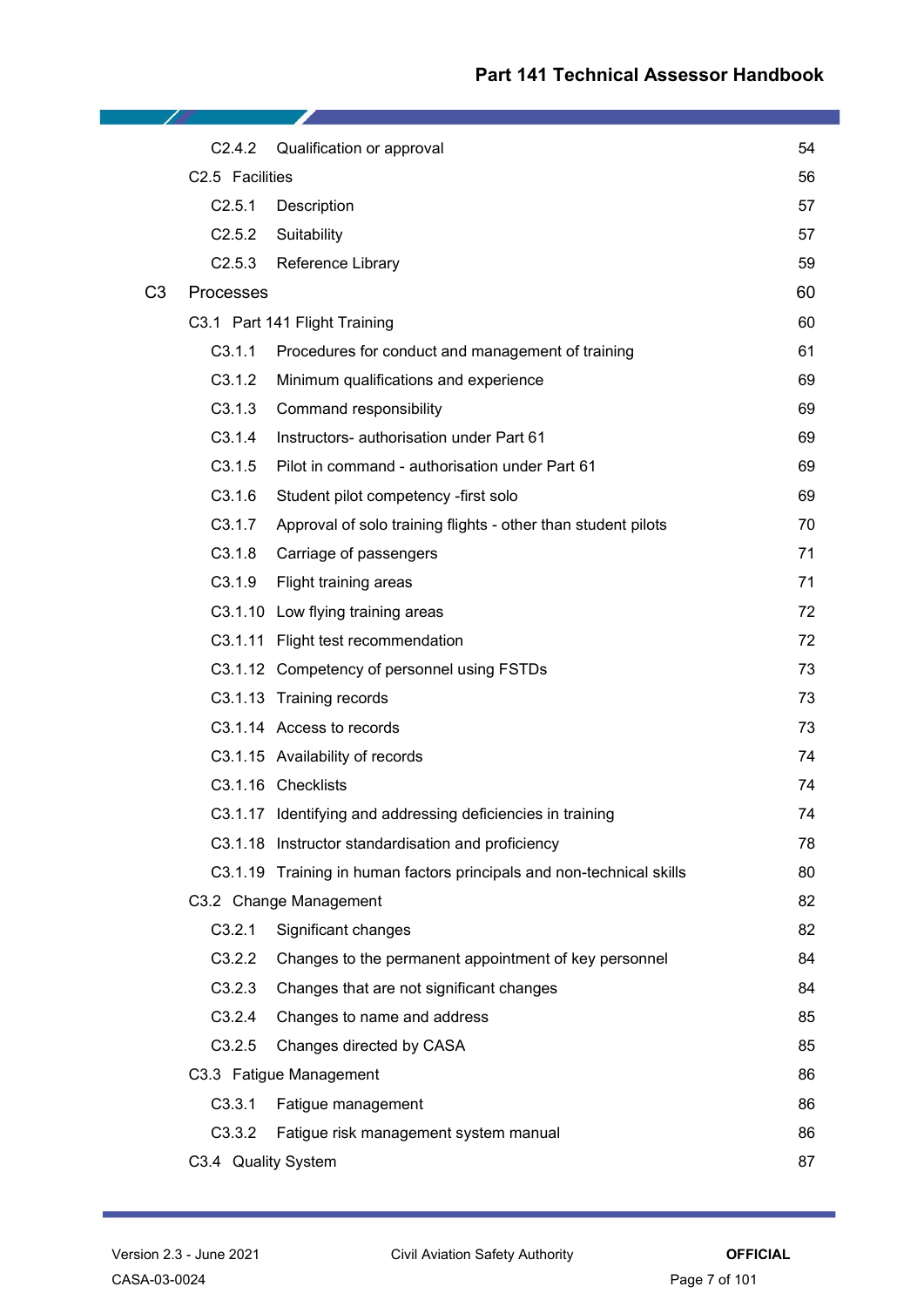| C3.4.1<br>General                                                                       |                                                       |                                                      | 87 |
|-----------------------------------------------------------------------------------------|-------------------------------------------------------|------------------------------------------------------|----|
| C3.4.2                                                                                  |                                                       | Correct operation of the device                      | 87 |
|                                                                                         | C3.4.3                                                | Correct maintenance of the device                    | 87 |
|                                                                                         | C3.4.4                                                | Quality system inclusions                            | 88 |
|                                                                                         | C3.5 Dangerous Goods Manual                           |                                                      | 93 |
|                                                                                         |                                                       | C3.6 Drug and Alcohol Management Plan                | 93 |
|                                                                                         |                                                       | C3.7 Additional matters to be approved or prescribed | 94 |
|                                                                                         | C3.7.1<br>Other matters to be approved by CASA        |                                                      | 94 |
|                                                                                         | C3.7.2<br>Matters prescribed under regulation 141.040 |                                                      | 94 |
| C <sub>4</sub>                                                                          | Appendices                                            |                                                      | 95 |
|                                                                                         |                                                       | C4.1 Other Documents                                 | 95 |
| <b>Guide to CASR Part 141 Sample Operations Manual</b><br><b>Appendix 1</b>             |                                                       | 96                                                   |    |
| <b>Appendix 2</b>                                                                       |                                                       | <b>CASR Part 141 Technical Assessor Worksheet</b>    | 97 |
| <b>Appendix 3</b><br>Procedures for issuing an approval under regulation 141.035 of the |                                                       |                                                      |    |
|                                                                                         |                                                       | <b>CASR</b>                                          | 98 |
|                                                                                         | <b>General Overview</b>                               |                                                      | 98 |
| <b>General Procedures</b>                                                               |                                                       | 101                                                  |    |

-2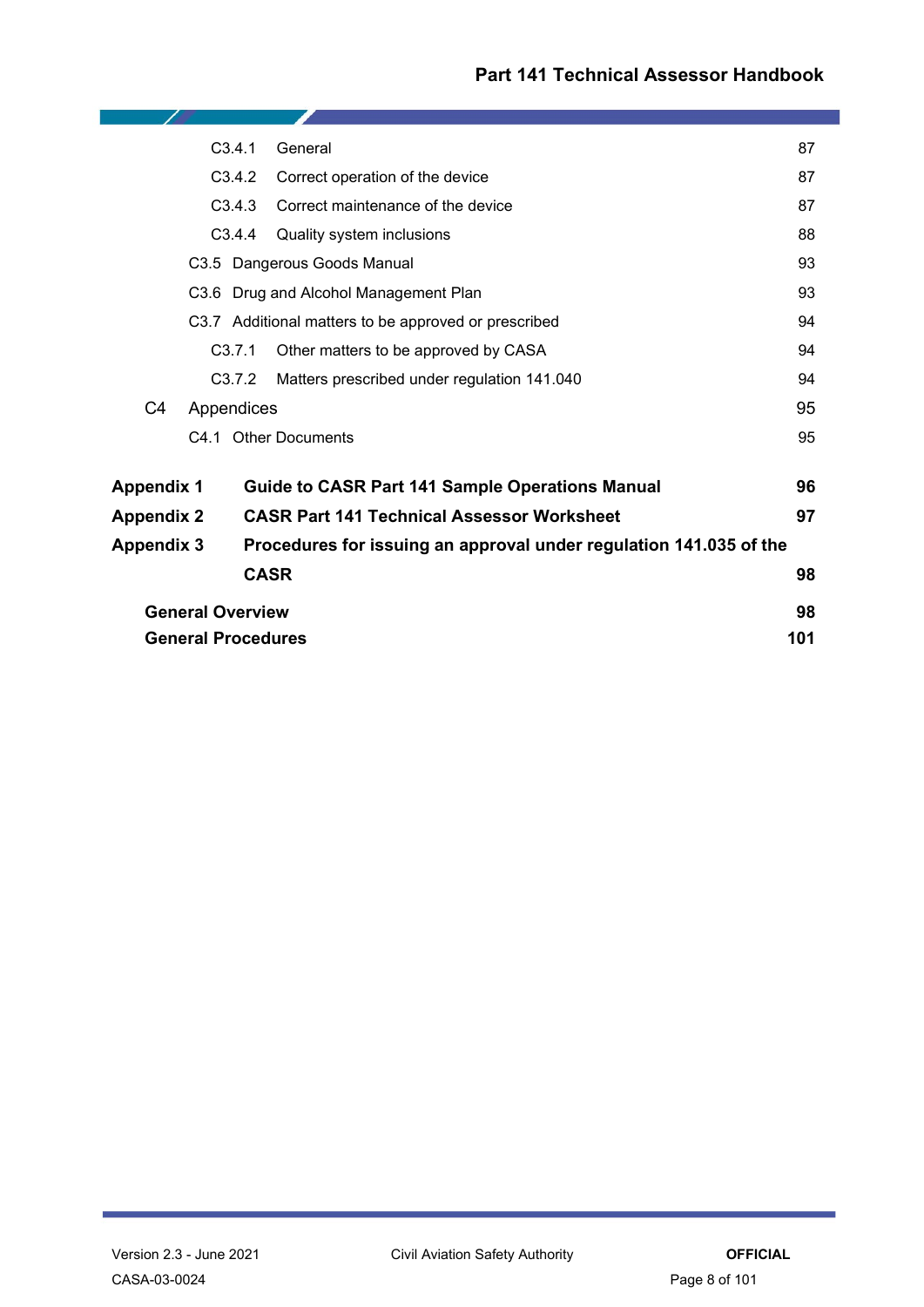# <span id="page-8-0"></span>**Glossary**

 $\overline{\phantom{a}}$ 

# **Acronyms and Abbreviations**

| <b>Acronym / Abbreviation</b>                 | <b>Description</b>                         |  |  |
|-----------------------------------------------|--------------------------------------------|--|--|
| <b>CASA</b>                                   | <b>Civil Aviation Safety Authority</b>     |  |  |
| <b>AC</b>                                     | <b>Advisory Circular</b>                   |  |  |
| <b>AOC</b>                                    | Air Operators Certificate                  |  |  |
| <b>ARN</b>                                    | <b>Aviation Reference Number</b>           |  |  |
| CAAP                                          | Civil Aviation Advisory Publication        |  |  |
| CAO                                           | <b>Civil Aviation Order</b>                |  |  |
| <b>CAR</b>                                    | <b>Civil Aviation Regulations 1988</b>     |  |  |
| <b>CASR</b>                                   | <b>Civil Aviation Regulations 1998</b>     |  |  |
| <b>DAMP</b>                                   | Drug and Alcohol Management Plan           |  |  |
| <b>FOI</b>                                    | <b>Flight Operations Inspector</b>         |  |  |
| <b>FSB</b>                                    | <b>Flight Safety Branch</b>                |  |  |
| <b>FSTD</b>                                   | <b>Flight Simulator Training Device</b>    |  |  |
| <b>FTO</b><br><b>Flight Training Operator</b> |                                            |  |  |
| HF & NTS                                      | Human Factors & Non-Technical Skills       |  |  |
| <b>MOS</b>                                    | <b>Manual of Standards</b>                 |  |  |
| QTG                                           | <b>Qualification Test Guide</b>            |  |  |
| <b>SLA</b>                                    | Service Level Agreement                    |  |  |
| <b>SMS</b>                                    | Safety Management System                   |  |  |
| SOM                                           | <b>Sample Operations Manual</b>            |  |  |
| <b>STOM</b>                                   | <b>Synthetic Trainer Operations Manual</b> |  |  |
| <b>TAH</b>                                    | <b>Technical Assessor Handbook</b>         |  |  |
| <b>VFR</b>                                    | <b>Visual Flight Rules</b>                 |  |  |

# **Definitions**

| Term                                    | <b>Definition</b>                                                                                                                                                                |  |
|-----------------------------------------|----------------------------------------------------------------------------------------------------------------------------------------------------------------------------------|--|
| <b>Technical Assessor</b>               | For the purposes of this handbook, the term refers to a CASA FOI<br>who is suitably qualified, trained and experienced in undertaking an<br>assessment of Part 141 requirements. |  |
| <b>Technical Assessor</b><br>Worksheet: | A Microsoft Excel spreadsheet, containing various sorting and<br>filtering functionality, for recording outcomes and decisions to<br>legislative assessment questions.           |  |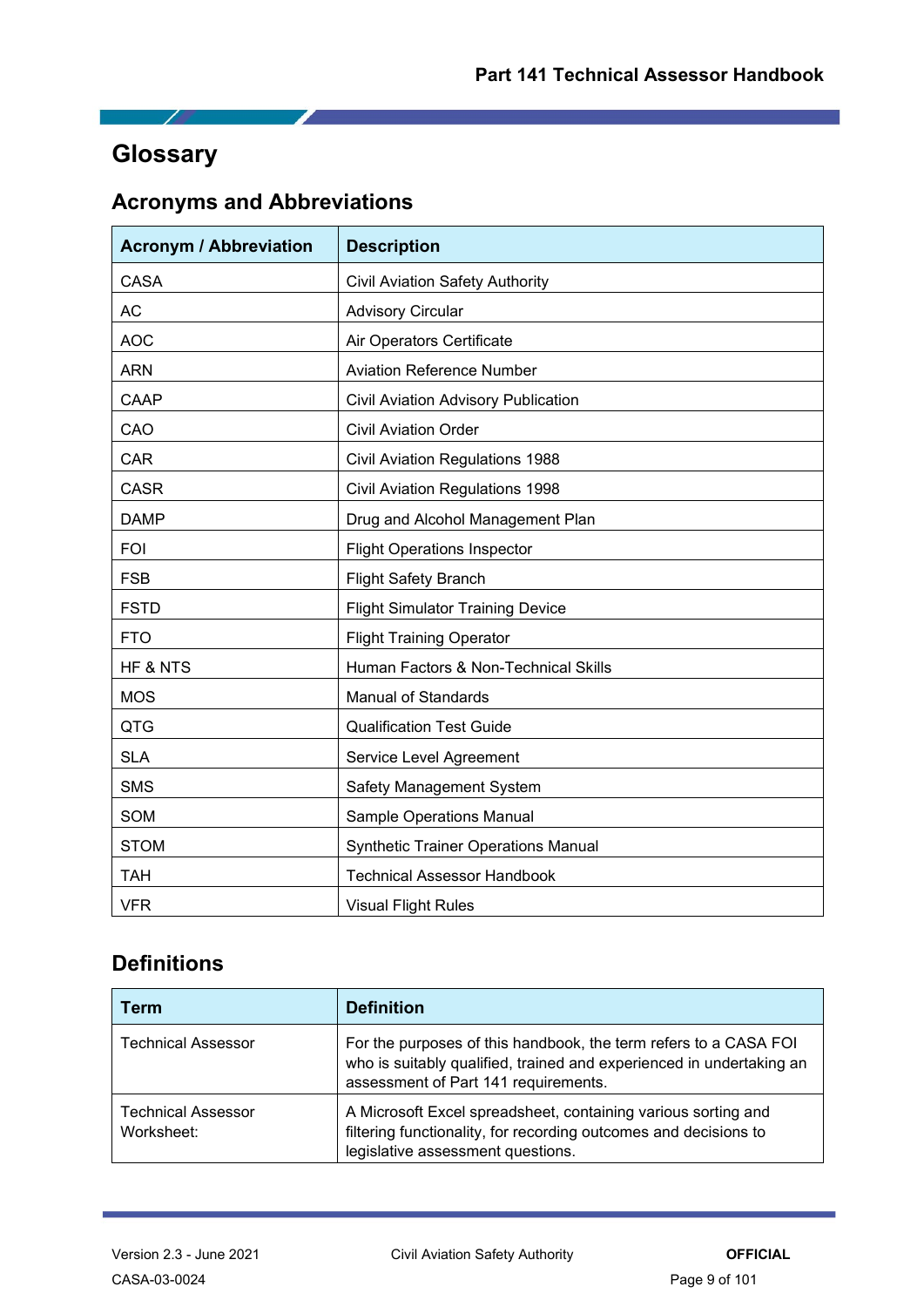# <span id="page-9-0"></span>**References**

 $\overline{\phantom{a}}$ 

# **Legislation and Guidance Material**

◢

| <b>Title</b><br><b>Document type</b>                                                   |                                                                                                                                                     |  |
|----------------------------------------------------------------------------------------|-----------------------------------------------------------------------------------------------------------------------------------------------------|--|
| Regulation                                                                             | Civil Aviation Act 1988 (the ACT)                                                                                                                   |  |
| Regulation                                                                             | Part 60 of the Civil Aviation Safety Regulations 1998 (CASR)                                                                                        |  |
| Regulation                                                                             | Part 61 of the Civil Aviation Safety Regulations 1998 (CASR                                                                                         |  |
| Regulation                                                                             | Part 141 of the Civil Aviation Safety Regulations 1998 (CASR)                                                                                       |  |
| Regulation                                                                             | Part 142 of the Civil Aviation Safety Regulations 1998 (CASR)                                                                                       |  |
| <b>Manual of Standards</b>                                                             | Part 60 Manual of Standards (MOS)                                                                                                                   |  |
| <b>Manual of Standards</b>                                                             | Part 61 Manual of Standards (MOS)                                                                                                                   |  |
| Regulation                                                                             | Civil Aviation Order CAO 48.1 Flight Time Limitations                                                                                               |  |
| Regulation                                                                             | Civil Aviation Advisory Publication (CAAP) 92-1(1): Guidelines for<br>aeroplane landing area                                                        |  |
| Regulation                                                                             | Civil Aviation Advisory Publication (CAAP) 92-2(2): Guidelines for<br>the establishment and operation of onshore Helicopter Landing<br><b>Sites</b> |  |
| Regulation                                                                             | Civil Aviation Advisory Publication (CAAP) SMS-3(1): Non-technical<br>skills training and assessment for regular public transport operations        |  |
| Guidance                                                                               | Advisory Circular (AC) 60-1(0): Flight Simulator Evaluations                                                                                        |  |
| Guidance                                                                               | Advisory Circular (AC) 60-2: Flight Simulator Approvals                                                                                             |  |
| Guidance                                                                               | Advisory Circular (AC) 60-3(0): Validation Tests-Guidance Material                                                                                  |  |
| Guidance                                                                               | Advisory Circular (AC) 60-4(0): Flight Training Devices                                                                                             |  |
| Operational Standards and Requirements-Approved Synthetic<br>Manual<br>Trainers (FSD2) |                                                                                                                                                     |  |
| Handbook                                                                               | Fatigue Risk Management System Handbook                                                                                                             |  |
| <b>Handbook</b><br>Approved testing Officer Manual / Flight Examiner Handbook          |                                                                                                                                                     |  |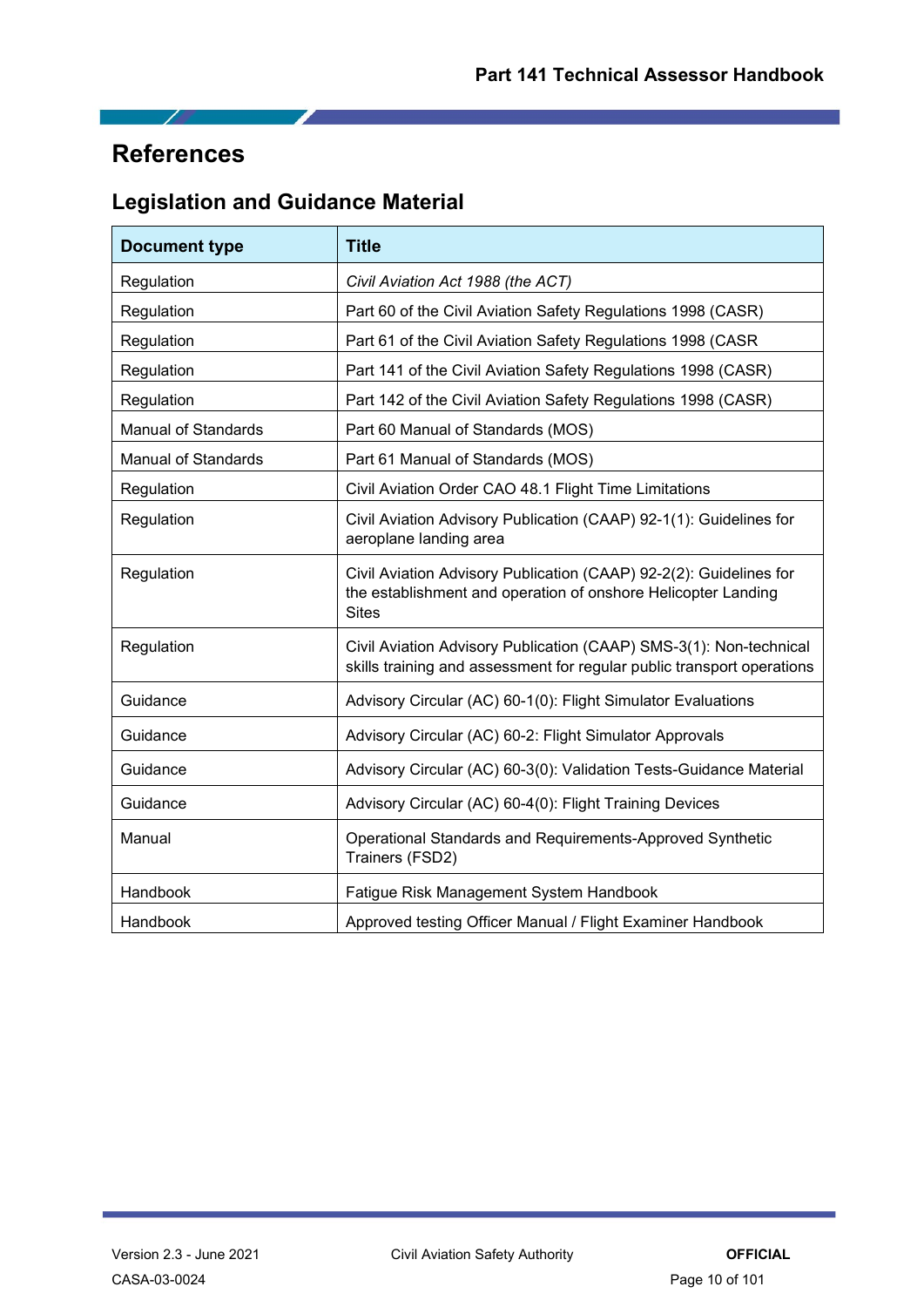**Forms**

- 1

| <b>Form number</b>                     | Title                                                     |
|----------------------------------------|-----------------------------------------------------------|
| Form 141-001                           | Application for CASR Part 141 Flight Training Certificate |
| Form 4 - Nominated Personnel<br>Form 4 |                                                           |

# **Key Words**

This handbook, and its associated worksheet, uses the following key words to convey requirement levels. This section defines those key words as they should be interpreted in the handbook and worksheet.

| Term   | <b>Definition</b>                                                                                                                                                                                                                                                                         |  |
|--------|-------------------------------------------------------------------------------------------------------------------------------------------------------------------------------------------------------------------------------------------------------------------------------------------|--|
| Must   | Used to define an obligation. The term is used to convey the<br>regulatory requirements. 'Must' is used sparingly in the things for<br>consideration section in Part C of the handbook to reiterate<br>legislative requirements.                                                          |  |
| Should | Used to signify a recommendation. The term is typically used in the<br>things for consideration section in Part C of the handbook to denote<br>those items that CASA recommends an assessor considers in<br>making a decision regarding the quality and suitability of an<br>application. |  |
| May    | Used to signify something that is permitted, but not required. The<br>term is frequently used in the things for consideration section in Part<br>C of the handbook to provide options and examples of how an<br>applicant may demonstrate compliance with the regulatory<br>requirements. |  |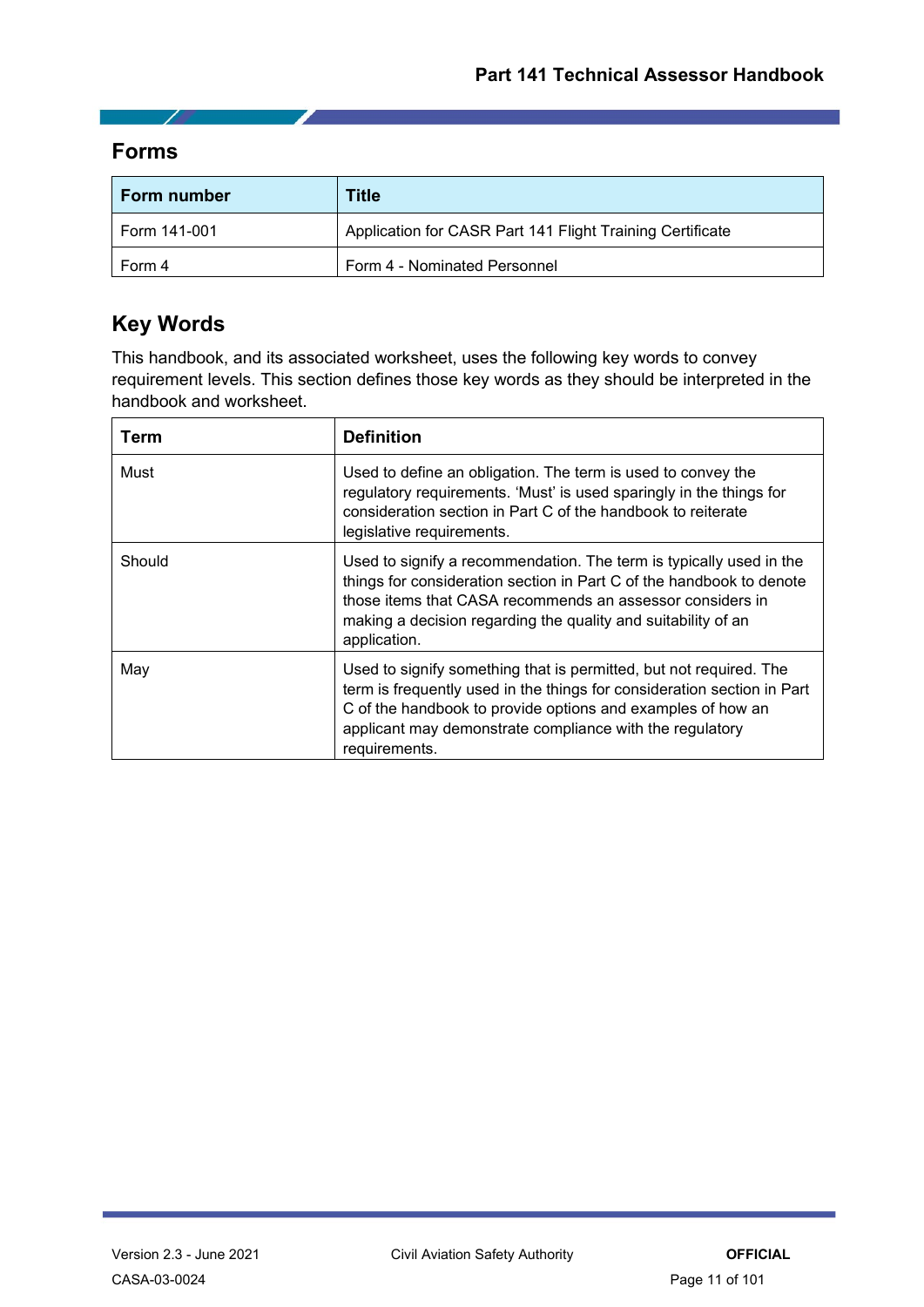# <span id="page-11-0"></span>**Revision History**

 $\overline{\phantom{a}}$ 

| Version no. | <b>Date</b>    | <b>Parts/Sections</b>     | <b>Details</b>                                                                                                              |
|-------------|----------------|---------------------------|-----------------------------------------------------------------------------------------------------------------------------|
| 2.3         | June 2021      | All parts                 | Remove all references to transition<br>activities and CAR Part 5 approvals<br>and embed the requirements of TMI<br>2016-002 |
| 2.2         | September 2017 | C1.6                      | Minor amendment to with the repeal of<br>Paragraph $141.120(1)(e)$ from<br>regulations                                      |
| 2.1         | October 2016   | $C2.5$ (a) & (b)          | Amendments to the policy on locations                                                                                       |
| 2.1         | September 2016 | <b>APPENDIX 4</b>         | Procedures for issuing an approval<br>under regulation 141.035 of the CASR                                                  |
| 2.1         | September 2016 | C1.7.5                    | Direction to undertake an examination,<br>interview or training                                                             |
| 2.0         | Mar 2016       | Part A, B &<br>Appendices | Amendments to incorporate information<br>about the Part 141 Sample Operations<br>Manual (SOM) and the SOM Guide             |
| 1.0         | August 2014    | Initial issue             | All                                                                                                                         |

Revisions to this manual are recorded below in order of most recent first.

◢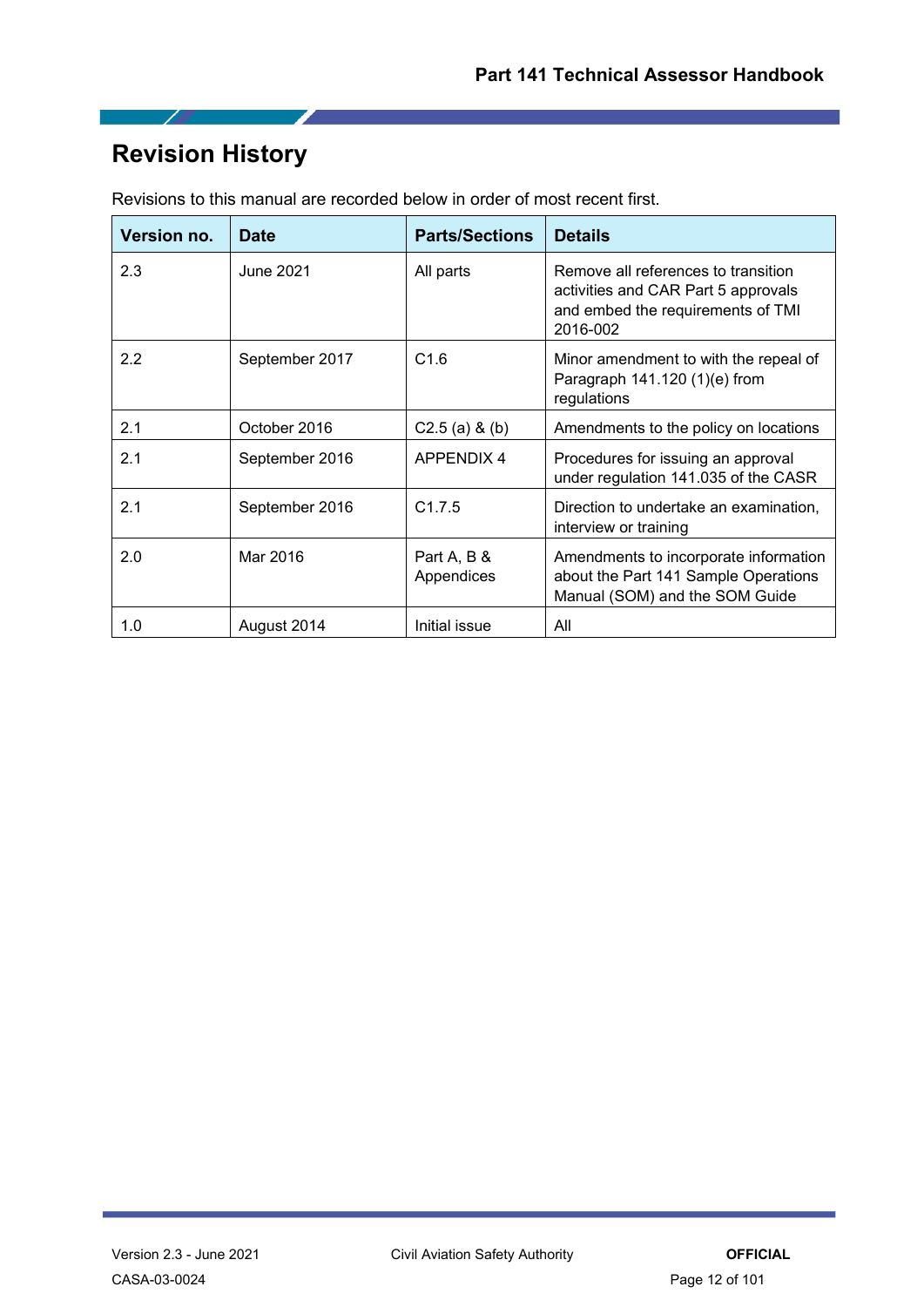# <span id="page-12-0"></span>**Part A Introduction to this Handbook**

# <span id="page-12-1"></span>**A1 About this Handbook**

### <span id="page-12-2"></span>**A1.1 Purpose of this Handbook**

CASA has developed this handbook, in conjunction with its associated worksheet, to provide a consistent assessment method for CASA technical assessors to assess Part 141 applications for compliance with the *Civil Aviation Safety Regulations 1998 (CASR).*

CASA does not expect its technical assessors to interpret legislation; this handbook provides the necessary information relating to CASA standards, interpretations and explanations of the law. CASA does, however, expect that its assessors will apply reasonable and professional judgment in using this handbook during an assessment of legislative requirements.

Using this handbook ensures a standardised assessment outcome in a manner consistent with CASA legislation and policy.

# <span id="page-12-3"></span>**A1.2 What this Handbook Covers**

This handbook and its associated worksheet only cover the technical aspects of assessing an entry control application.

The handbook includes the process and assessment elements for assessing an application for a Part 141 certificate. The worksheet articulates the standardised assessment criteria via a series of legislative questions.

This handbook has been developed in parts for ease of use by the assessor. Part A includes introductory and policy information, Part B includes information on the assessment process and Part C describes the things for consideration which correspond to the assessment questions in the associated assessor worksheet.

### <span id="page-12-4"></span>**A1.3 Who is this Handbook for?**

The primary audience for this handbook is suitably qualified CASA officers who conduct entry control assessments of CASR Part 141operations manuals.

This handbook may also be used or referenced by CASA delegates who exercise powers under Part 141 of CASR, to issue a Part 141 certificate.

For the purposes of this handbook, CASA staff conducting Part 141 assessments are referred to as Technical Assessors.

# <span id="page-12-5"></span>**A1.4 When to use this Handbook**

CASA publishes a Part 141 Sample Operations Manual (SOM) to assist operators within a certain scope to produce a conforming operations manual for compliance with Part 141. Applicants may choose to adopt the SOM with minimal revision and submit it as the basis of their manual. The Part 141 SOM Guide (referenced as Appendix 2 of this handbook) contains information on the rationale behind each SOM provision and gives details of where applicants should insert or amend SOM material to customise their manual.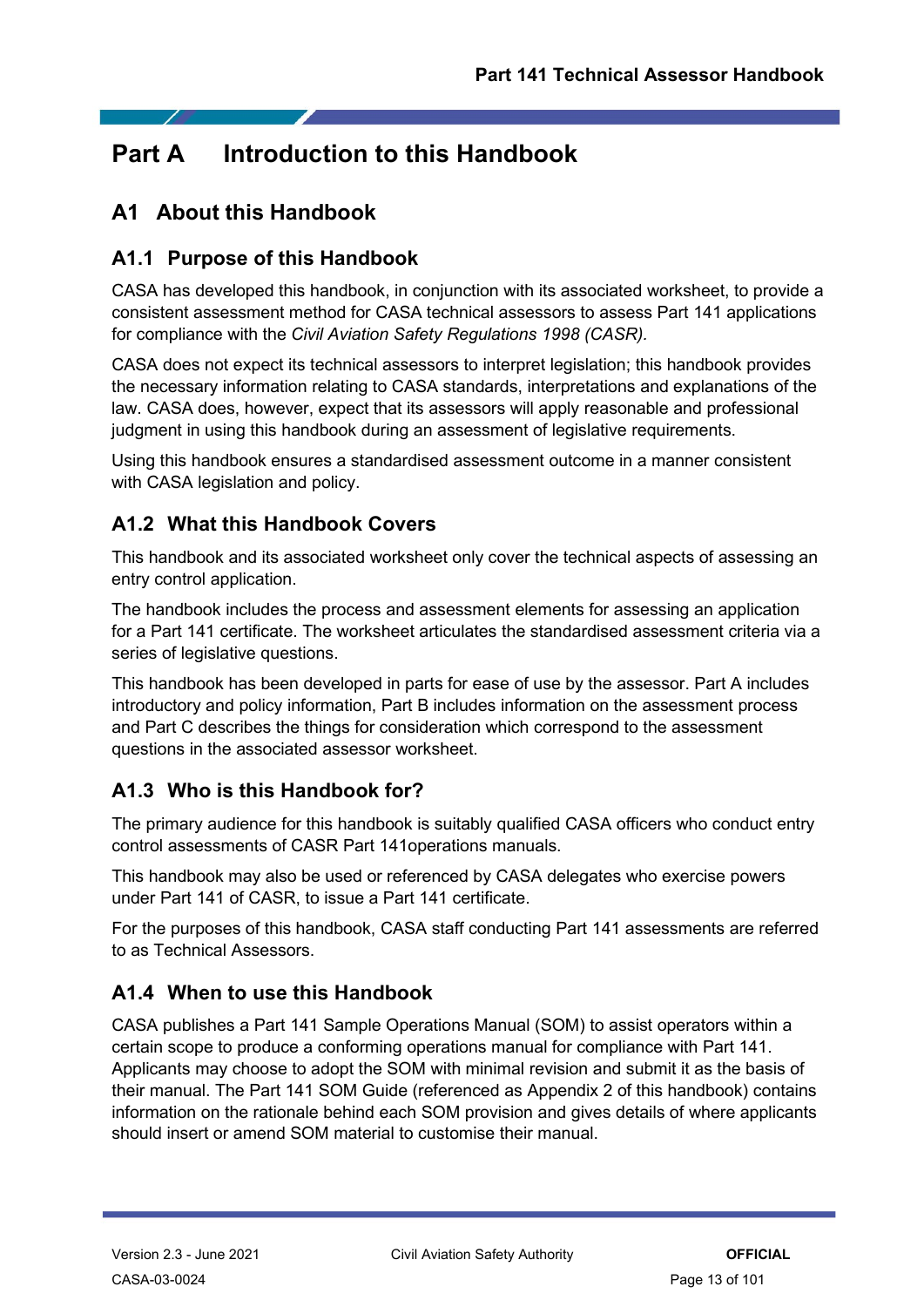The Part 141 SOM has been developed to meet the requirements described in CASR 141.260 (and other relevant regulations) for a FTO that conducts Part 141 flying training and operates with up to 10 regular safety sensitive employees.

- **Note:** The delineation of 10 safety sensitive employees is intended to be consistent with the provisions for the CASA Micro-business DAMP provisions. That is, if the Micro-business DMAP provision applies to particular operator, then they are considered within the scope of the Part 141 SOM.
- **Note:** The Part 141 SOM is constructed based on "Sample Aviation" a fictitious organisation that operates fixed wing, piston aircraft and they are not the registered operator of the aircraft. The Part 141 guide expands more on the scope and the requirement to include other material where required by regulations that apply to the differences from "Sample Aviation".

Notwithstanding the above, a non-complex operator with more than 10 regular safety sensitive employees may still utilise the Part 141 SOM as a template for their operations manual, however, it is likely that additional procedural material would be required where the template is used out of scope. In such cases, additional procedural material may be required to describe persons who actually perform procedures if they are delegated i.e. a description of procedures to meet the requirements of CASR reg 141.260 (k).

For an operator within scope of the SOM the assessment process will be abbreviated as the content of the SOM already meets the requirements of the Assessment Worksheet. The only areas requiring assessment in this style of manual will be operator populated mandated content such as unique identification and details such as facilities and location. In this instance, it may not be necessary to refer to this handbook apart from reviewing the process mapping and policy statements.

Should an applicant choose to submit a manual that is either significantly amended or a major departure from the format and content of the SOM, the handbook will enable the assessor to determine whether operator generated or amended content meets the regulatory requirements. If, after review of the handbook guidance, the assessor still cannot make a proper assessment as to the suitability of the material, they are required to escalate their concerns to their Manager for approval before feedback or requests for further information are made.to the applicant.

#### **Operator amendment to the Part 141 SOM and CASA acceptance**

The SOM contains three broad classes of content as described in the SOM Guide. Operator adoption, amendment and submission of this content is to be dealt with using the following methodologies:

- 1. SOM content demonstrating a means of compliance with Part 141:
	- (a) Unaltered SOM content that is adopted by an FTO conforming with the scope of the Part 141 SOM, will be accepted by CASA.
	- (b) SOM content that has been amended by an operator will be reviewed for compliance, consistency and accuracy with the relevant Part 141 provision, and if suitable, will be accepted.
- 2. Areas of the Part 141 SOM where content is required to be inserted by the operator will be reviewed for consistency and accuracy, e.g. contact or aircraft details.
- 3. SOM content relating to CASA legislation not contained in Part 141 (described as "Standard Practice" in the guide): a) Unaltered SOM content that is adopted by a FTO conforming to the scope of the Part 141 SOM will be accepted.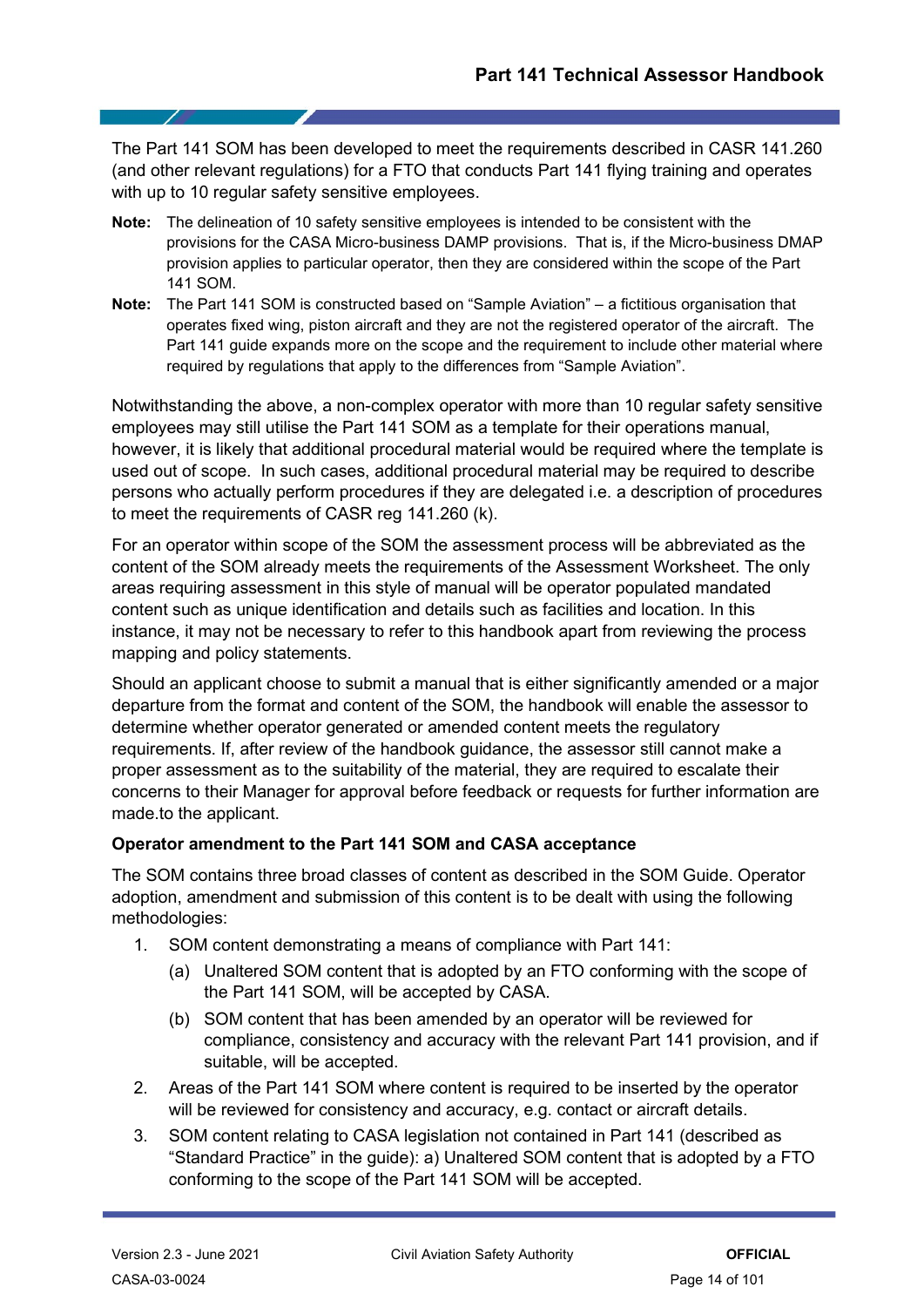4. SOM content that has been amended or developed by the operator will be reviewed to determine whether it is an acceptable means of compliance with the relevant regulatory provision, and if suitable, will be accepted.

Where an operator has amended sections of the Part 141 SOM, the assessor will use the Part 141 SOM Guide to identify the intent and scope of the SOM material to assess the suitability of the operators' amendments. This TAH may also be consulted for further advice on current CASA policy.

Additional material may be required to demonstrate compliance with Part 141 for FTOs not covered by the scope of the Part 141 SOM. When considering any requirement for additional content from an operator, an assessor must consult with the Certificate Team Manager (CTM) prior to communicating any such requirement with the applicant.

A CTM is then to ensure any requirement for additional material can be, and is, justified with regard to the size and scope of the proposed operation. That is, it is reasonable to believe that it is not possible to determine whether the operator would comply with their regulatory responsibilities without including such additional material.

The assessor worksheet is to be used to document the assessment process. The assessor is to indicate where material is acceptable, unacceptable, whether more information is required, where a site visit is required, or an interview and/or assessment flight is required to assess a Key person.

### <span id="page-14-0"></span>**A1.5 How to use this Handbook and Worksheet**

This TAH is to be used in conjunction with the associated Technical Assessor Worksheet (referenced in Appendix 1 to this handbook), which is the primary tool for undertaking a technical assessment to determine compliance with CASA legislative requirements. Reference to the handbook would not normally be required for applicants within the scope of the TMI who submit unaltered SOM based manuals.

The worksheet is a Microsoft Excel document with various functionalities and sheet TABs, one of which is the User Instructions which should be read prior to commencing an assessment. If there is more than one assessor, the findings from each assessor must be consolidated onto one worksheet, ideally before feedback or requests for further information are conveyed to the applicant.

The regulatory questions in the worksheet form the assessment criteria that an assessor must consider in determining if an applicant's operations manual complies with legislation, and whether the applicant can conduct the proposed Part 141 flight training safely and in accordance with their operations manual. This handbook expands on those questions by providing an understanding of the question (through things for consideration).

The worksheet is to be used to undertake a standardised and unified entry control assessment of an application for a Part 141 certificate; and to document an auditable record of the decisions and rationale against each of the assessment questions. Use the legislation, policy and philosophy statements contained in this handbook to thoroughly understand the legislative requirements; thereby aiding a standardised decision-making process.

Assessors are required to document their decisions and actions on the worksheet to create an auditable record of the assessment process. The completed assessor worksheet is to be stored in the CASA records management system and referred to in the SFR to the delegate.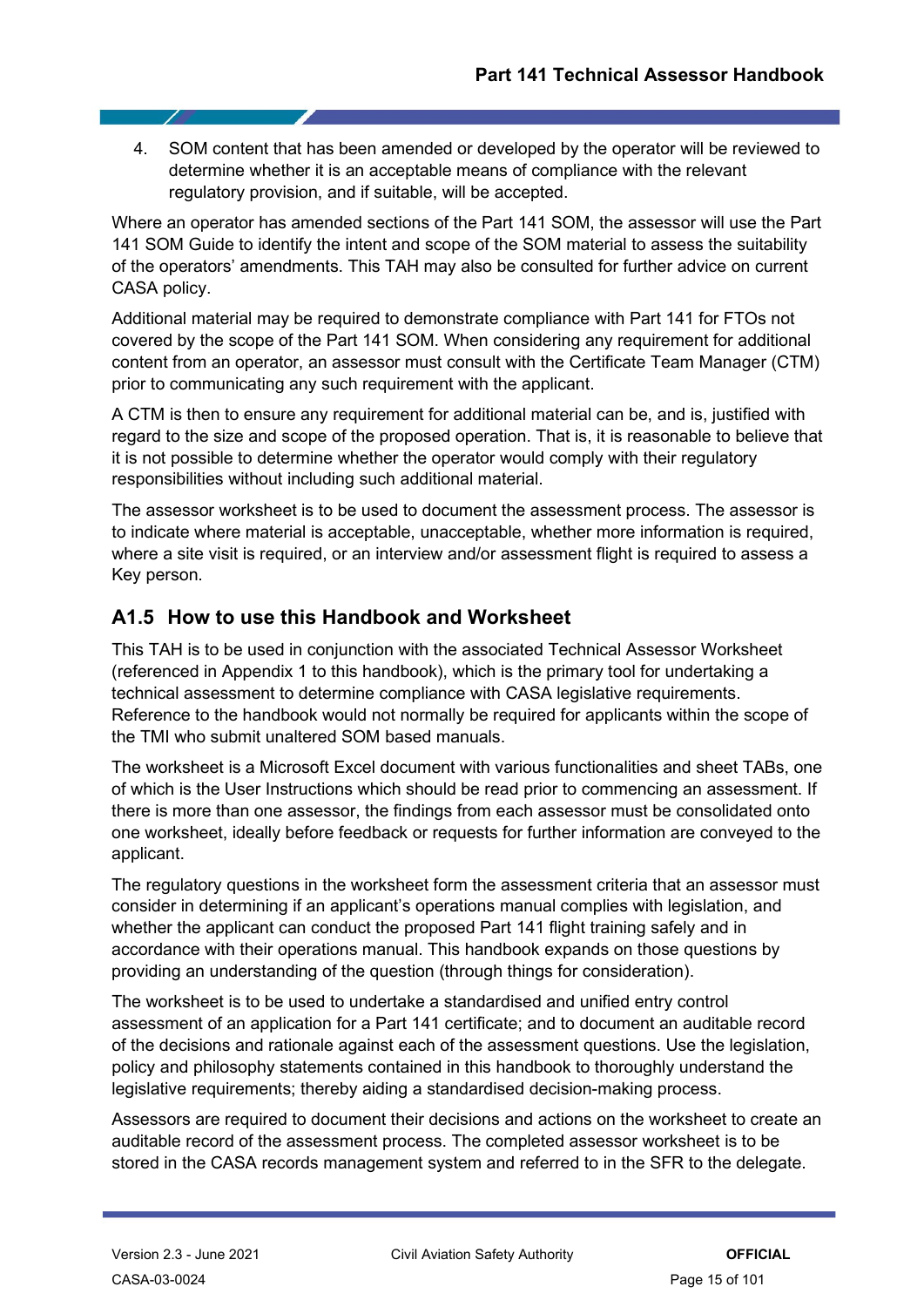## <span id="page-15-0"></span>**A1.6 What this Handbook Does Not Cover**

This handbook does not cover how an assessor will make a decision about whether CASA should issue a Part 141 certificate. It assumes that technical assessors are suitably qualified, trained and experienced in assessing the quality of an application for the purposes of ensuring satisfactory compliance.

Although this handbook provides guidance information, the ultimate decision must be made by the assessor as to whether the information presented is suitable, complies with relevant legislation and does not impose safety concerns.

The systems that surround the technical aspects of assessing an entry control application are not covered in this handbook and are the responsibility of other CASA divisions; this includes the administrative tasks for receipt of an application and issue of a final permission, or ongoing surveillance activities.

# <span id="page-15-1"></span>**A1.7 Where to go for Further Assistance**

To obtain further assistance with any of the information contained within this handbook and associated appendices, contact the Manager Flight Crew Licencing Standards, Flight Standards Branch, Aviation Group.

# <span id="page-15-2"></span>**A2 Part 141 Overview**

This section provides an overview of CASR Part 141 including background information regarding the regulatory framework and the assessment process and a series of policy statements in relation to undertaking the assessment.

# <span id="page-15-3"></span>**A2.1 Part 141 Flight Training**

Part 141 flight training is training conducted in an aircraft or flight simulation training device as defined in CASR 141.015 and an operator requires Part 141 authorisation to conduct this training. CASR 141.260 outlines the material that must be in an operator, operations manual. CASA will issue an authorisation if satisfied that the matters referred to in CASR 141.060 have been complied with and that the applicant can carry out the proposed activities safely.

# <span id="page-15-4"></span>**A2.2 Operations Manual**

For a Part 141 operator, the term operations manual means a set of documents in relation to the operator that are approved by CASA under regulation 141.065 of CASR; or if the set of documents is changed under regulation 141.080, 141.090 or 141.100 of CASR or the process mentioned in regulation 141.095 of CASR, the set of documents as changed.

# <span id="page-15-5"></span>**A2.3 Relationship with existing operations manuals**

AOC holders with existing Flying Training approvals transitioning to Part 141 are required to submit an operations manual for approval to be issued with a Part 141 authorisation. The TMI associated with this handbook outlines how assessors are to deal with existing operators' Operations Manuals.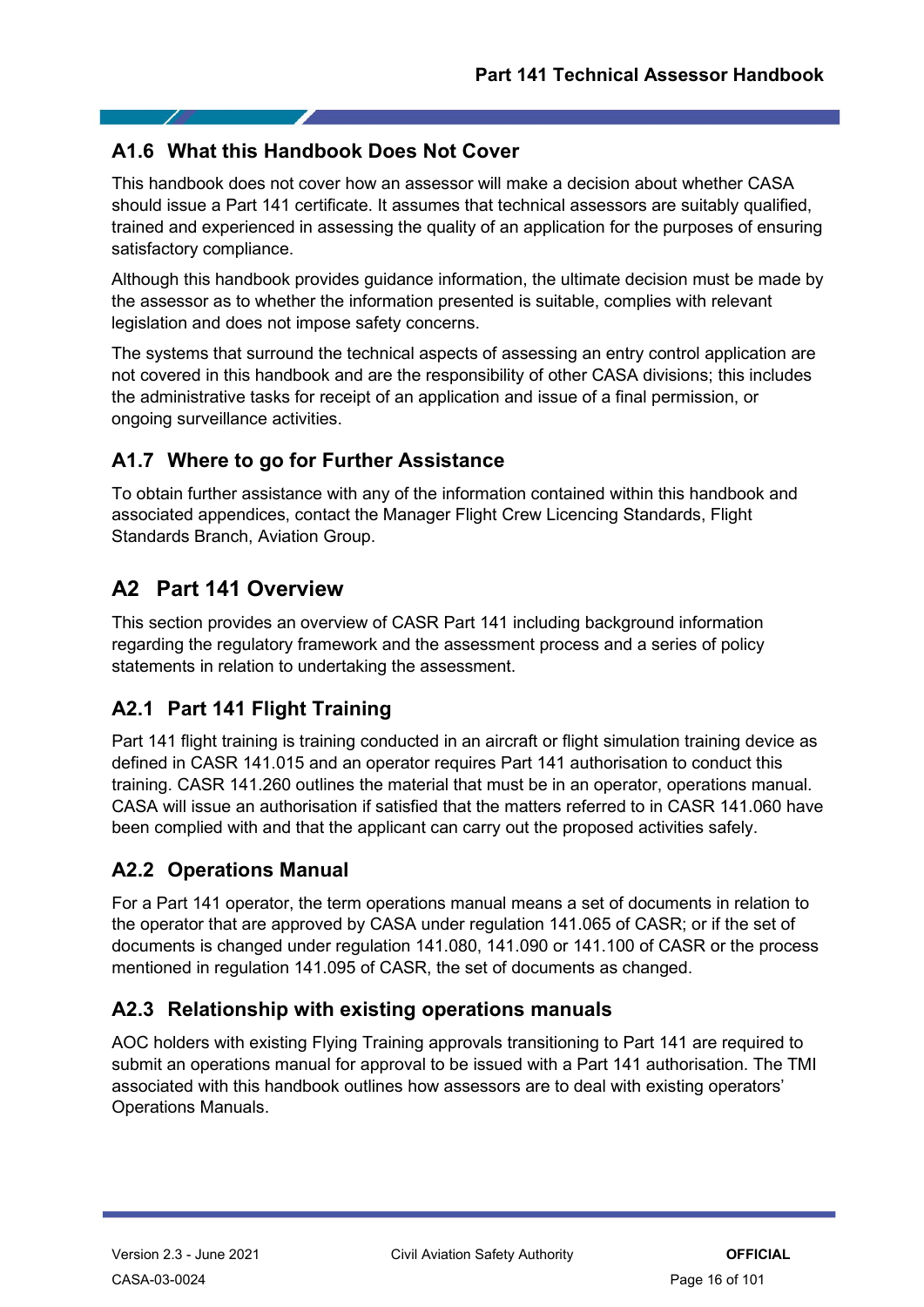### <span id="page-16-0"></span>**A2.4 Relationship with other CASA legislation**

Operations manuals submitted in support of a Part 141 authorisation may include aircraft operating information and other material that does not relate to Part 141. In these instances, existing assessment protocols will be employed.

# <span id="page-16-1"></span>**A3 CASR Part 141 Policy Statements**

### <span id="page-16-2"></span>**A3.1 General**

- This handbook and its associated worksheet are internal CASA assessment tools for a technical assessor to use in undertaking an assessment for compliance against Part 141 of CASR
- It is CASA policy that this handbook be the primary reference when assessing compliance Part 141 CASR
- The questions in the assessor worksheet are the minimum requirements that an assessor must consider before making a recommendation to a CASA delegate regarding the issue of a Part 141 certificate. Each question in the worksheet must be assessed and the technical assessor must include detailed comments/rationale of their decisions made
- Whilst some questions in the assessment worksheet may appear to be a simple yes/no response, CASA expects its technical assessors to undertake a qualitative assessment for each question, having regard to the suitability of procedures and practices that enable an applicant to conduct their operations safely and in accordance with the legislation
- An operator who conforms to the scope of the Sample Operations Manual and who submits the SOM unaltered will be accepted by CASA as compliant to the requirements of Part 141.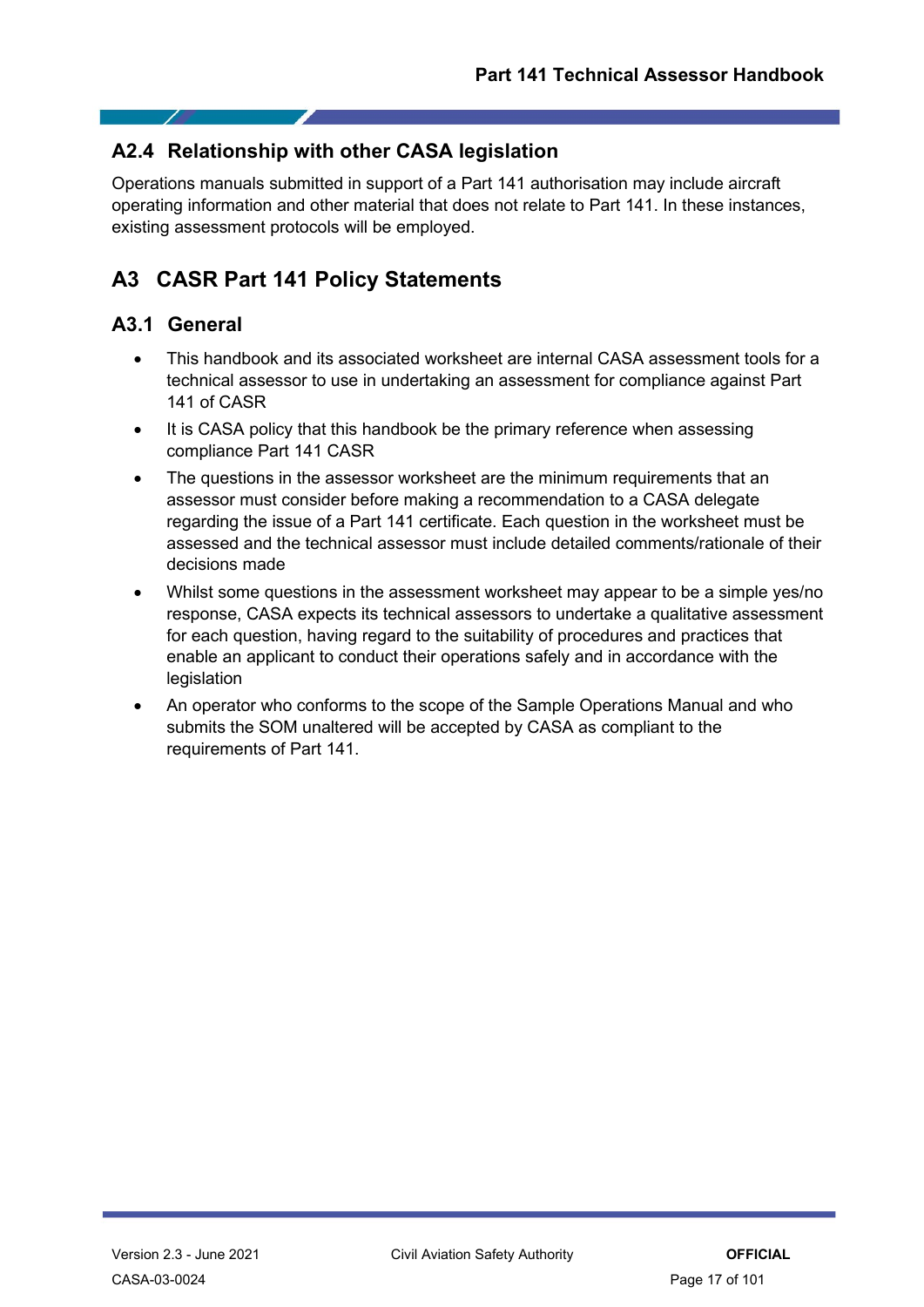# <span id="page-17-0"></span>**Part B Assessment Process**

# <span id="page-17-1"></span>**B1 Objective of the Assessment**

The objective of this assessment process is to undertake a qualitative assessment of an applicant's operations manual to ensure the applicant has suitable policy, processes and practices to control their organisation and conduct their proposed Part 141 flight training safely and in accordance with aviation regulatory requirements.

# <span id="page-17-2"></span>**B2 Assessment Overview**

This section provides a high level overview of the logical flow and assessment elements involved in the technical assessment of a Part 141 application.

Assessment elements for a Part 141 assessment typically involve verification of the applicant's claims through a range of activities, including:

- desktop assessment of the documentation provided
- assessment of key personnel
- site inspection of facilities.

### <span id="page-17-3"></span>**B2.1 Preliminary and Application Requirements**

An applicant must apply to CASA for authorisation to conduct Part 141 flight training.

It is the applicant's responsibility to submit a complete application using a form approved by CASA and in accordance with any prescribed CASA requirements.

Depending on the complexity of the organisation and its proposed activities, an applicant may be required to attend a preliminary application meeting with a CASA regional office, prior to the commencement of the technical assessment.

Any such arrangements will be made by the Client Service Centre, Stakeholder Engagement or Regulatory Oversight Division, as necessary.

### <span id="page-17-4"></span>**B2.2 CASR Part 141 Desktop Assessment Process**

In many instances, the assessment may appear to merely require a simple 'yes' or 'no' in response to a worksheet question. However, in accordance with regulation 141.060 of CASR, CASA must be satisfied that an applicant's organisation has 'suitable procedures and practices to control the organisation and ensure activities can be conducted safely'. To assess suitability, an assessor is to first be aware of the current or proposed scope of operations and is then obliged to make a qualitative assessment of the applicant's policies, procedures and processes, detailing and rationalising the assessment outcomes against each assessment question in the assessor worksheet. Assessors are encouraged to assess the 'workability' of proposed methodology.

# <span id="page-17-5"></span>**B2.3 Approvals, Limitations and Conditions**

Before finalising an assessment of a Part 141 application, the technical assessor must determine any limitations or conditions (in relation to the activities) for the certificate; having regard to the nature of the proposed activities and the applicant's ability to conduct the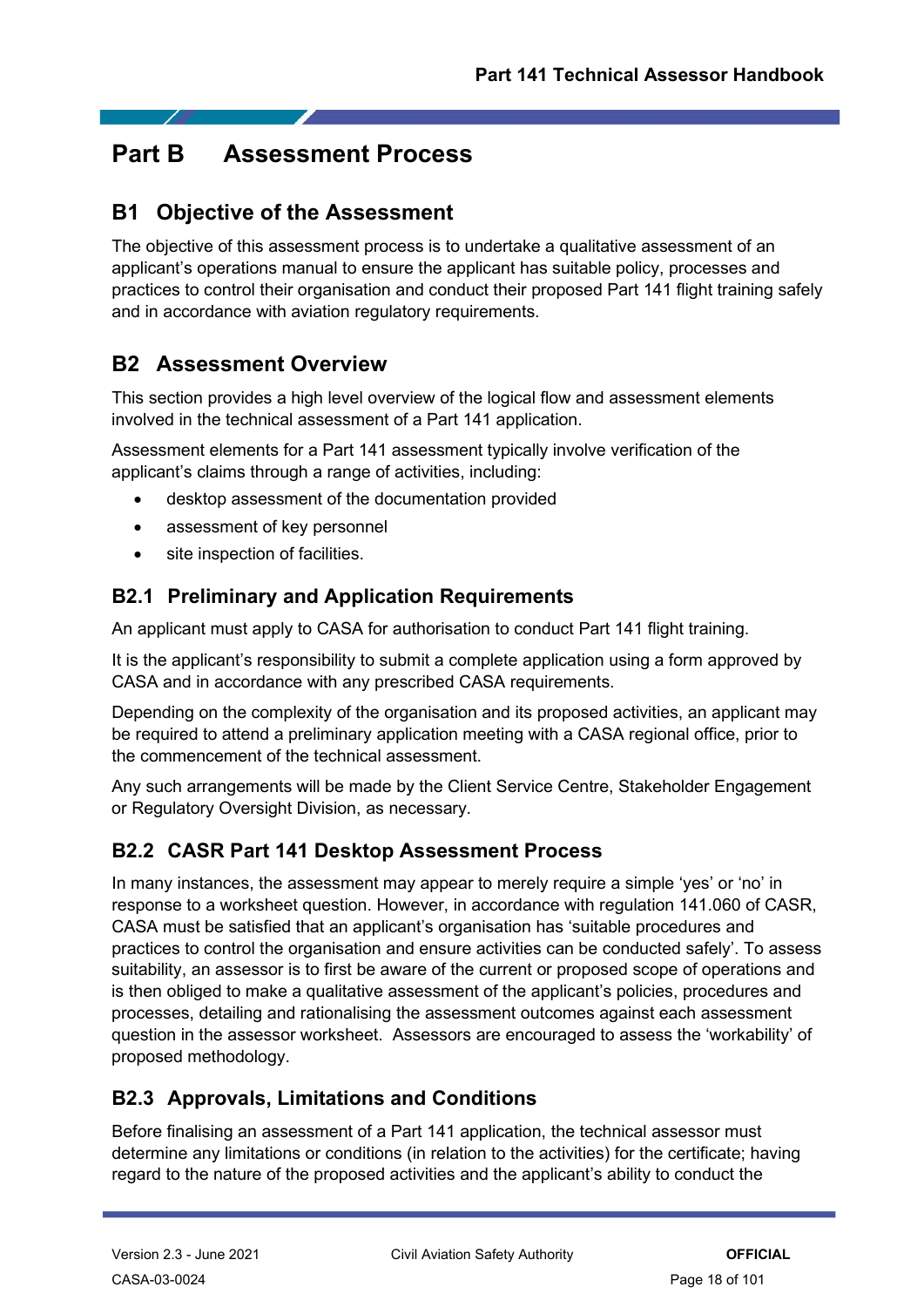activities safely. An example of this could be where a technical training specialist is employed.

Once determined, the technical assessor should ensure that all decisions, conditions and limitations are recorded in the Part 141 Assessment Worksheet.

The technical assessor is also required to comply with any specific instructions issued by Client Services Centre or Regulatory Services Branch in relation to preparing a recommendation, or other requirements, for the issue of a Part 141 certificate.

# <span id="page-18-0"></span>**B3 Subsequent assessments in response to the operator changes**

All operations manual changes must be advised to CASA, however in accordance with CASR 141.085, only significant changes require prior approval. For processes and procedures, the assessor will use the worksheet and handbook to assess the change. If the change involves key personnel, the assessor will determine if assessments of these persons ae required.

The technical assessor is also required to comply with any specific instructions issued by Client Services Centre or Regulatory Services Branch in relation to preparing a recommendation, or other requirements, for the issue of a Part 141 certificate.

# <span id="page-18-1"></span>**B4 Guidance for Assessment of Operator Procedures and Processes**

In relation to Key Person responsibilities, these would normally be discharged through a person carrying out a formally documented series of procedures or processes that contribute to obtaining the compliance outcome. Part 141 uses the term 'ensuring' for responsibilities assigned to key personnel. This term is to be interpreted as 'to make sure it occurs'. The assessor is not to take this to mean that the key person must actually carry out the action personally. It is acceptable for an appropriately trained and qualified delegate or a third party to actually carry out the function, provided oversight of the process is maintained by the key person responsible.

The applicants' operations manual needs to only contain enough detail for the assessor to determine if a process or procedure will be likely to achieve a satisfactory outcome, given the nature of the applicant's current or proposed activities. Typically, such detail would include a description of the process or action, including any forms or documents such as reports etc. that are generated in the process. This means the applicant is to indicate responsibility for the task, what it is, when it is to be carried out and what record is to be made.

In a small organisation it may be that the chief executive officer and/or the head of operations carry out most duties personally to fulfil their responsibilities. However for a larger, more complex or geographically dispersed organisation it may be appropriate for a delegate or contractor to carry out some functions. The applicant will need to make clear who will actually carry out the process, if it may be delegated, and if so, how this delegation is controlled and satisfactory oversight achieved.

The timing of processes such as regular reviews, audits or monitoring activities, should be scheduled frequently enough to capture representative samples of the operators functions. Variations in size and scale of the activities and the tempo of operations will require different schedules for different operators.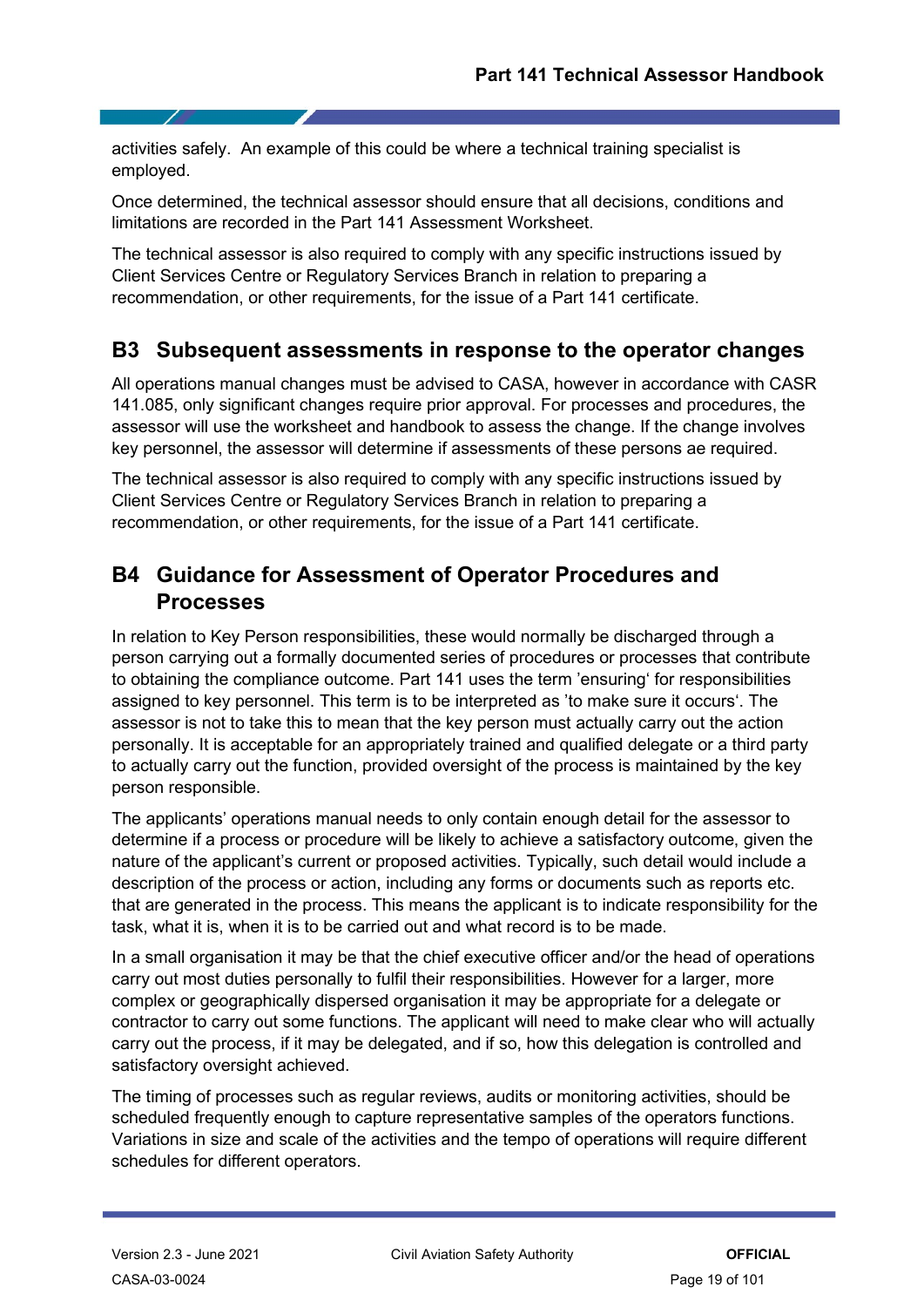A system should exist to enable the chief executive officer, as the key person responsible for overall compliance of the operator, to ensure the results or outcomes of the operator's processes and procedures fulfil this requirement.

 $\sqrt{2}$ 

I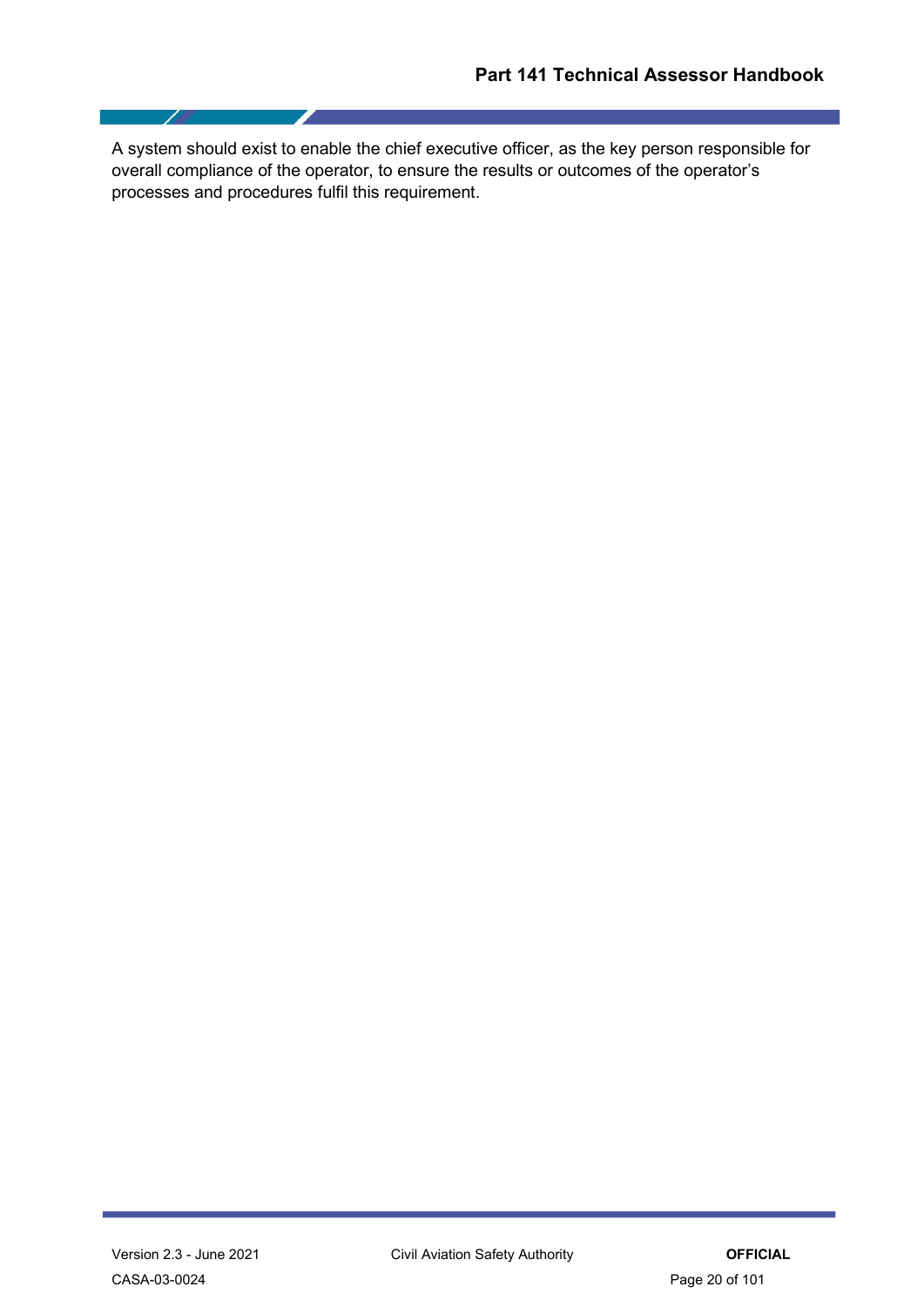# <span id="page-20-0"></span>**Part C Technical Assessment Criteria**

# <span id="page-20-1"></span>**C1 Organisational and Personnel**

This part of the assessment evaluates the information an applicant must include in an operations manual, relating to its organisation, organisational structure and personnel details.

# <span id="page-20-2"></span>**C1.1 Applicant Information**

#### **References**



**CASR:** 141.260(1)

#### **Introduction**

To provide for identification and future communication between the operator and CASA, the operations manual must include the name, address and contact details of the applicant.

#### **Things for consideration**

The following information may be of value in determining if the applicant has included the required information in the operations manual.

#### <span id="page-20-3"></span>**C1.1.1 Name**

• Check that the legal name of the applicant, trading names and ABN (if any) mentioned in the application, are included in the operations manual.

#### <span id="page-20-4"></span>**C1.1.2 Contact details**

- Check that the contact details mentioned in the application are included in the operations manual
- The contact information should include:
	- the applicant's postal address, primary phone number, email address and fax number
	- the phone numbers and email addresses for the key personnel
	- the phone numbers and email address for the manager/senior base pilot (if any) at each training base.

#### <span id="page-20-5"></span>**C1.1.3 Operational headquarters and training bases**

- Check that the physical address of the applicant's operational headquarters, as mentioned in the application, is included in the operations manual.
- Check that the physical address and phone number/s for each training base, as mentioned in the application, are included in the operations manual.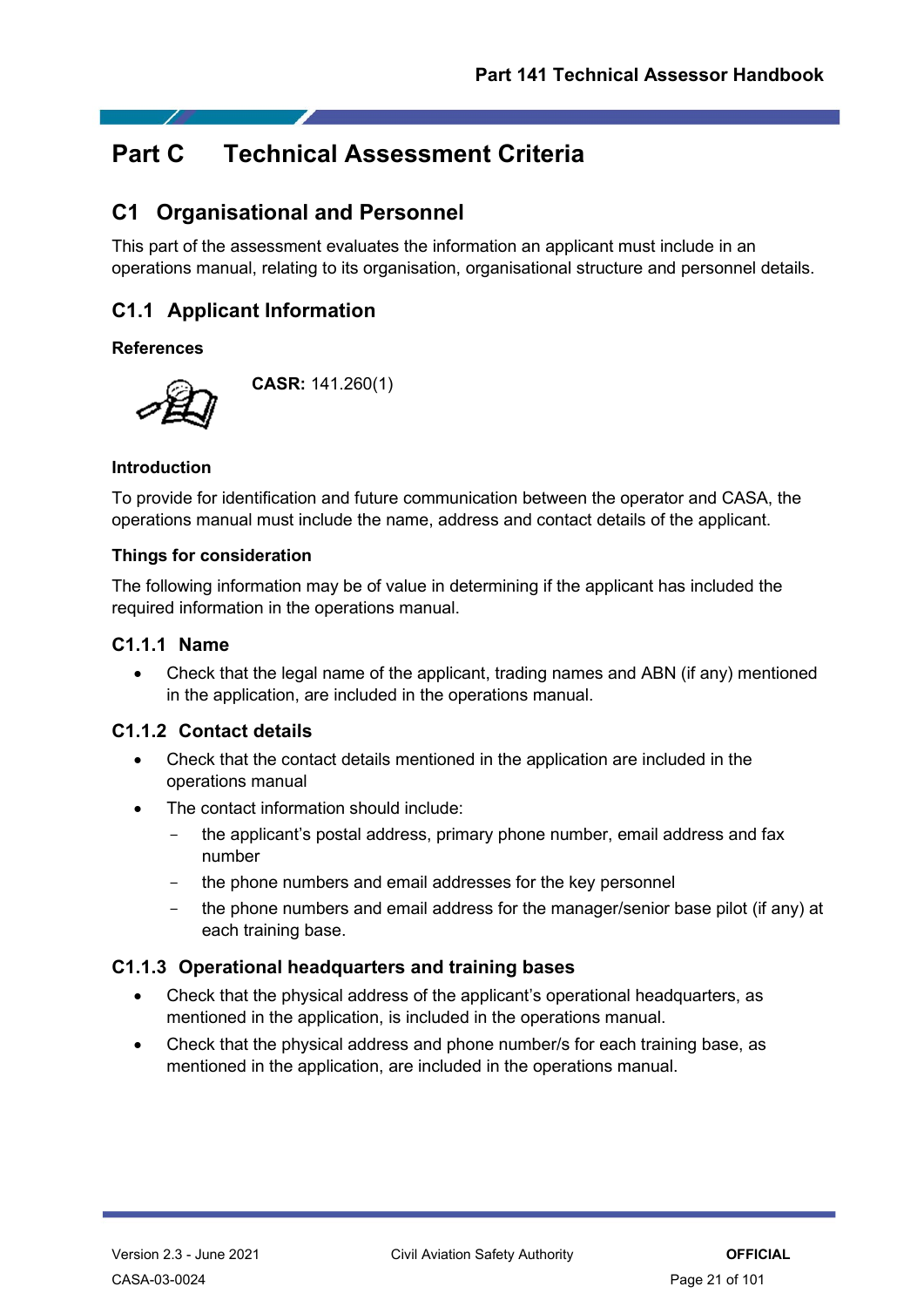### <span id="page-21-0"></span>**C1.2 Organisation**

#### **References**



**CASR:** 141.105, 141.260(1)(c)

#### **Introduction**

An applicant must demonstrate that its organisation is suitable to ensure that training can be conducted safely, having regard to the nature of the training.

An operations manual must include a description and diagram of the applicant's organisational structure. This information will assist in determining the suitability of the organisation to effectively manage the safe conduct of training.

#### **Things for Consideration**

The following information may be of value in determining if the applicant has adequately described the structure of its organisation within its operations manual and whether the applicant's organisational structure takes into account relevant matters, including those set out in sub regulation *141.105(1)* of CASR.

#### <span id="page-21-1"></span>**C1.2.1 Description and diagram**

The extent of detail required for the description and diagram will vary according to the size and complexity of the organisation.

#### **a) Description**

- The description should be sufficient in detail to provide a clear understanding of how the organisation is structured
- The description should identify the position of key personnel in the structure and indicate the positions that the key personnel must report to
- Position titles for key personnel, managers, supervisors and instructors having responsibility for particular Part 141 flight training should be described
- If the applicant has chosen to use position titles for key personnel that are different to those used in CASR Part 141, the description should identify the equivalent regulatory titles
- It may be acceptable for smaller organisations to appoint a single person to the key personnel positions of chief executive officer and head of operations. The acceptability of dual appointment is dependent on the capacity of that person to effectively fulfil both roles. This may be appropriate in very small non-complex organisations conducting, for example, only infrequent training for RPL and PPL or other very limited frequency training
- To ensure that each managerial position has an acceptable span of control the number of managerial positions should be appropriate to the size and scope of the proposed operations. While the applicant must determine the level of responsibility for each management position, ideally each management position should have no more than 7- 9 direct reports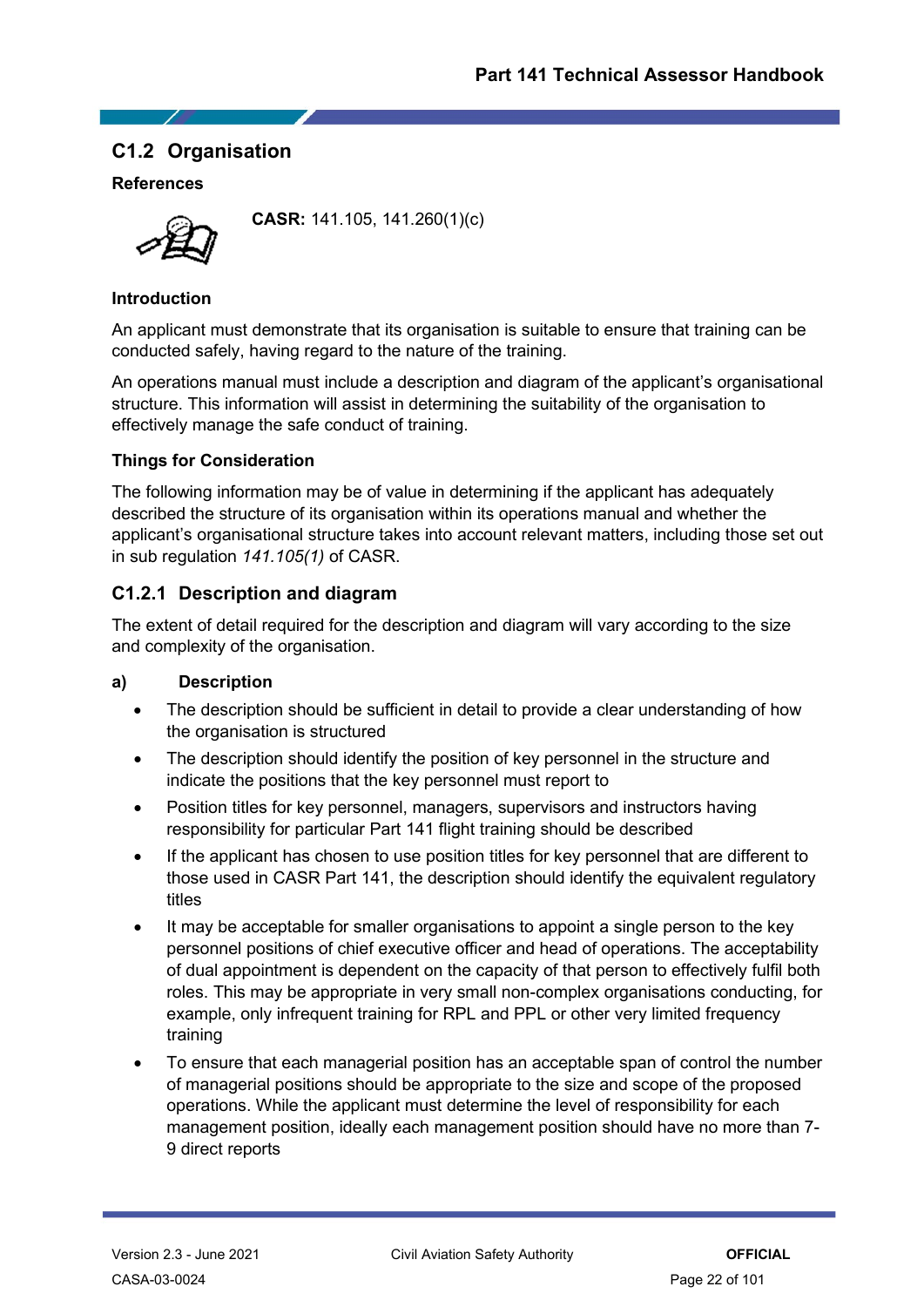- The description should indicate the chain of command throughout the organisation. The chain of command represents the reporting structure of the organisation and must be appropriate to ensure adequate supervision of training. Considerations relevant to assessing the organisational chain of command are described in section *C1.2.3* of this handbook
- The chief executive officer should be positioned under a board of directors (if applicable) at the pinnacle of the organisational hierarchy, demonstrating the overall responsibility and accountability of the position
- For the chain of command to be effective, delegated responsibility and accountability should rest with persons holding qualifications and experience relevant to the position.

#### **b) Diagram**

- The diagram should correspond with the applicant's description of their organisation and provide an accurate visual representation of the structure.
- The diagram should be clear and depict the management and reporting structure of the organisation, including:
	- all key personnel positions
	- the formal reporting lines for each of the key personnel
	- reporting lines for management/supervisory personnel within each department, leading to the respective head of that department
	- reporting lines for instructors appointed by the head of operations to have responsibility for particular Part 141 flight training.

#### <span id="page-22-0"></span>**C1.2.2 Organisational structure**

To effectively manage the proposed training, the applicant's organisational structure must take into account the following matters mentioned in regulation *141.105* of CASR:

#### **a) Nature and complexity of activities**

- An applicant intending to conduct multiple kinds of training may choose to structure the organisation into sub units with dedicated responsibility for each kind of training
- An organisational structure supporting occasional training for commercial licences, instrument ratings and instructor ratings, and employing only a few instructors, may be effective without subdivision. However, another operator conducting the same kind of training but with a much higher rate of training and employing a large number of instructors is likely to require separate sections, units or departments, for each kind of training
- For example, an instrument rating training department responsible for training in both single and multi-engine aircraft may be managed more effectively if further subdivided into separate sections for the different kinds of aircraft.

#### **b) Numbers and kinds of aircraft and flight stimulation training devices used**

• If the applicant's fleet is large and contains multiple types the applicant may choose to appoint individual fleet training managers responsible for aircraft and FSTDs of a particular type. This may include the incorporation of separate departments into the applicant's organisational structure.

#### **c) Numbers and locations of training bases used**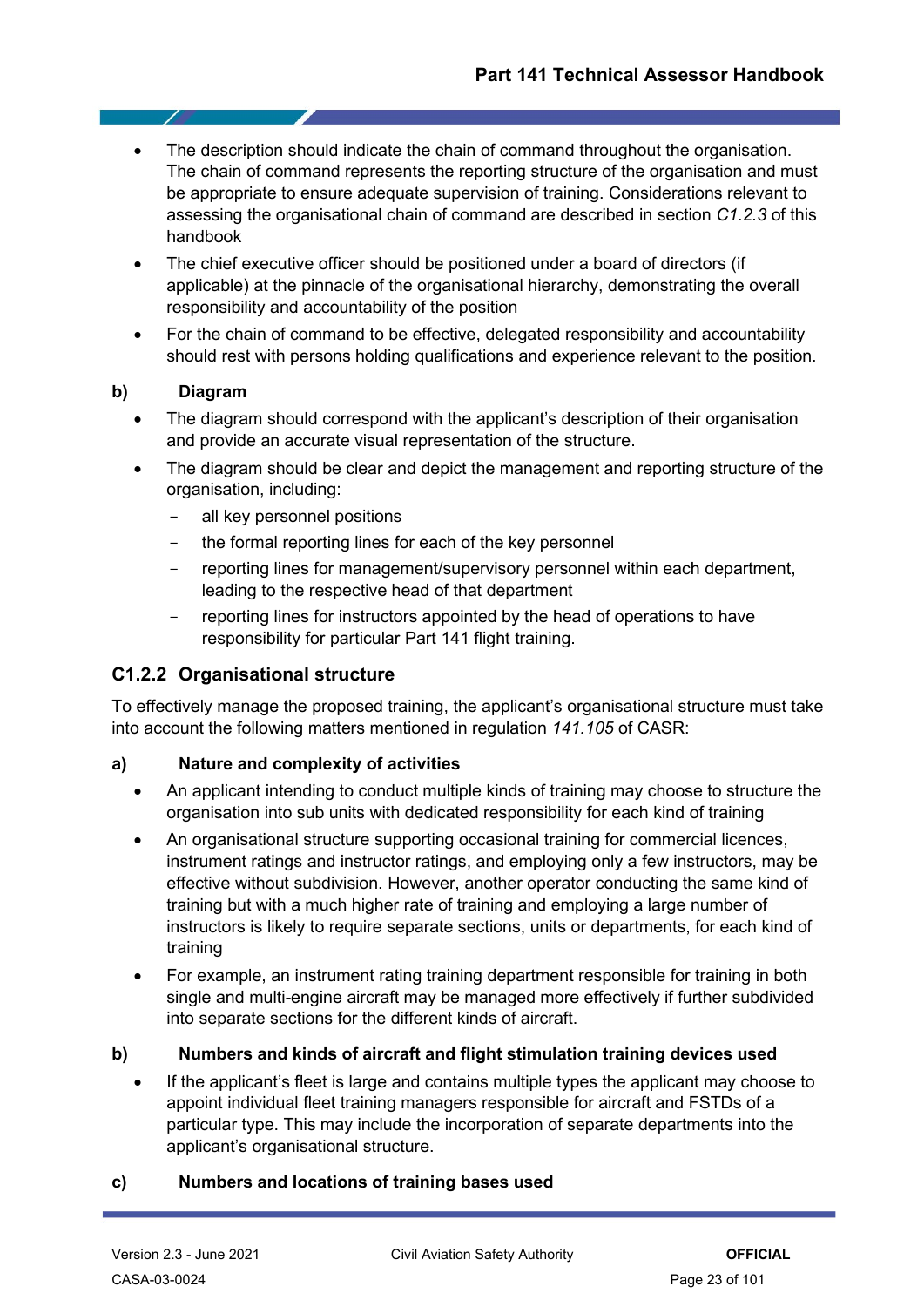- If the applicant intends to establish remote training bases, the applicant's organisational structure should provide appropriate supervision of training at each location
- An organisation with remote training bases must demonstrate how the head of operations will maintain effective supervision and operational control over personnel and course participants at each training base. Evidence may include the establishment of regular communication and reporting channels between each base
- The head of operations may delegate some of the duties associated with their responsibilities (but not the responsibilities themselves) to an appropriate person to act on their behalf. In this situation, and particularly where any additional training bases are remote, a senior base instructor/manager with a direct reporting line to the head of operations should be nominated at each base. Details of such appointments should be provided in the description of the applicant's organisational structure
- Reporting lines between the head of operations and supervisory personnel at each base should be clearly defined in the applicant's organisational structure.

#### **d) Number of personnel**

- When direct supervision of personnel by the head of operations is not feasible due to the number or location of personnel, the applicant may appoint additional managers or supervisors to provide direct supervision on behalf of the head of operations
- The number and nature of management and supervisory positions should be appropriate to the number of the applicant's personnel. Considerations relevant to span of control for each management position are discussed in section *C1.2.3* of this handbook
- The applicant may choose to appoint senior instructors to provide supervision and mentoring of junior instructors. Such appointments should be described in the organisational structure
- The number of direct reports for each supervisory position may depend on whether direct or indirect supervision of instructors is required. The scope of the supervisory positions should be described
- As an applicant is required to provide training and checking for its personnel, a separate section may be established to fulfil training and checking requirements
- An applicant may also appoint a manager for internal training and checking to oversight the conduct and management of training and checking.

#### **e) Number of course participants**

- The applicant should demonstrate that a suitable number of instructors will be engaged, as necessary to ensure the safe conduct of the proposed training
- The number of instructors should take into account the maximum number of course participants over a realistically foreseeable period of time. Considerations relevant to the number of qualified and experienced personnel are discussed in section *C1.8.1* of this handbook.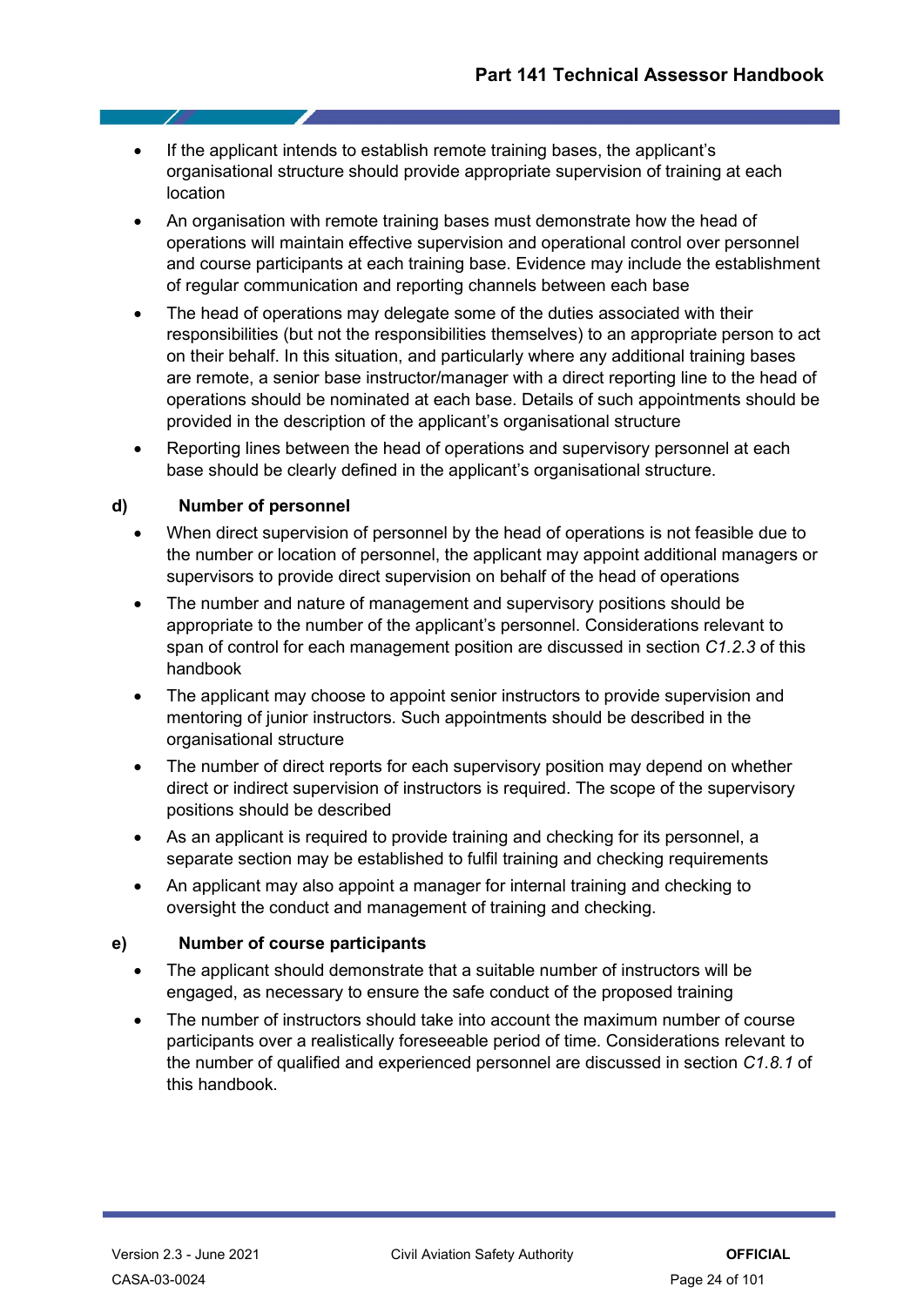#### <span id="page-24-0"></span>**C1.2.3 Chain of command**

- The organisational structure should reflect the organisation's chain of command, and reporting structure of the organisation. The chain of command must be appropriate to ensure that training can be conducted safely
- The applicant's chief executive officer should be positioned at the pinnacle of the organisational hierarchy, demonstrating the overall responsibility and accountability of the position
- The applicant should demonstrate that clearly defined reporting and communication lines exist between key personnel, management, supervisors and other personnel
- Flight instructors should report directly, or indirectly, through sub-ordinate supervisors to the head of operations
- An organisational structure that incorporates departments and branches should show that the reporting lines for each branch manager lead to the manager of the associated department, and reporting lines for instructors lead to the associated branch manager
- To ensure that each managerial position has a suitable span of control, the applicant's organisational structure should demonstrate that the number of managerial positions is appropriate to the size and scope of the proposed operations. Whilst it is for the applicant to determine the level of responsibility for each management position, managers or supervisors should not have more than 7-9 direct reports
- For the chain of command to be effective, the delegation of responsibility and accountability should rest with persons holding qualifications and experience that are relevant to the position. Considerations relating to personnel qualifications and experience are described in the individual key personnel sections of this handbook (sections *C1.6 and C1.7*) and section *C1.8*, for other personnel.

### <span id="page-24-1"></span>**C1.3 Corporate Structure**

#### **References**



**CASR:** 141.060(2)(e), 141.260(1)(d)

#### **Introduction**

If an applicant is a corporation, the operations manual must include a description of the corporate structure. Information about the corporate structure will assist in determining the suitability of a corporate applicant to conduct the proposed training.

A description of the corporate structure should also identify those parts of the corporation not related to the Part 141 organisation. For example, the corporation may include other businesses such as a maintenance organisation, aircraft sales or businesses not related to aviation.

#### **Things for Consideration**

The following information may be of value in determining if the applicant has provided an adequate description of their corporate structure within the operations manual.

The description should identify all components of the corporation including those not related to aviation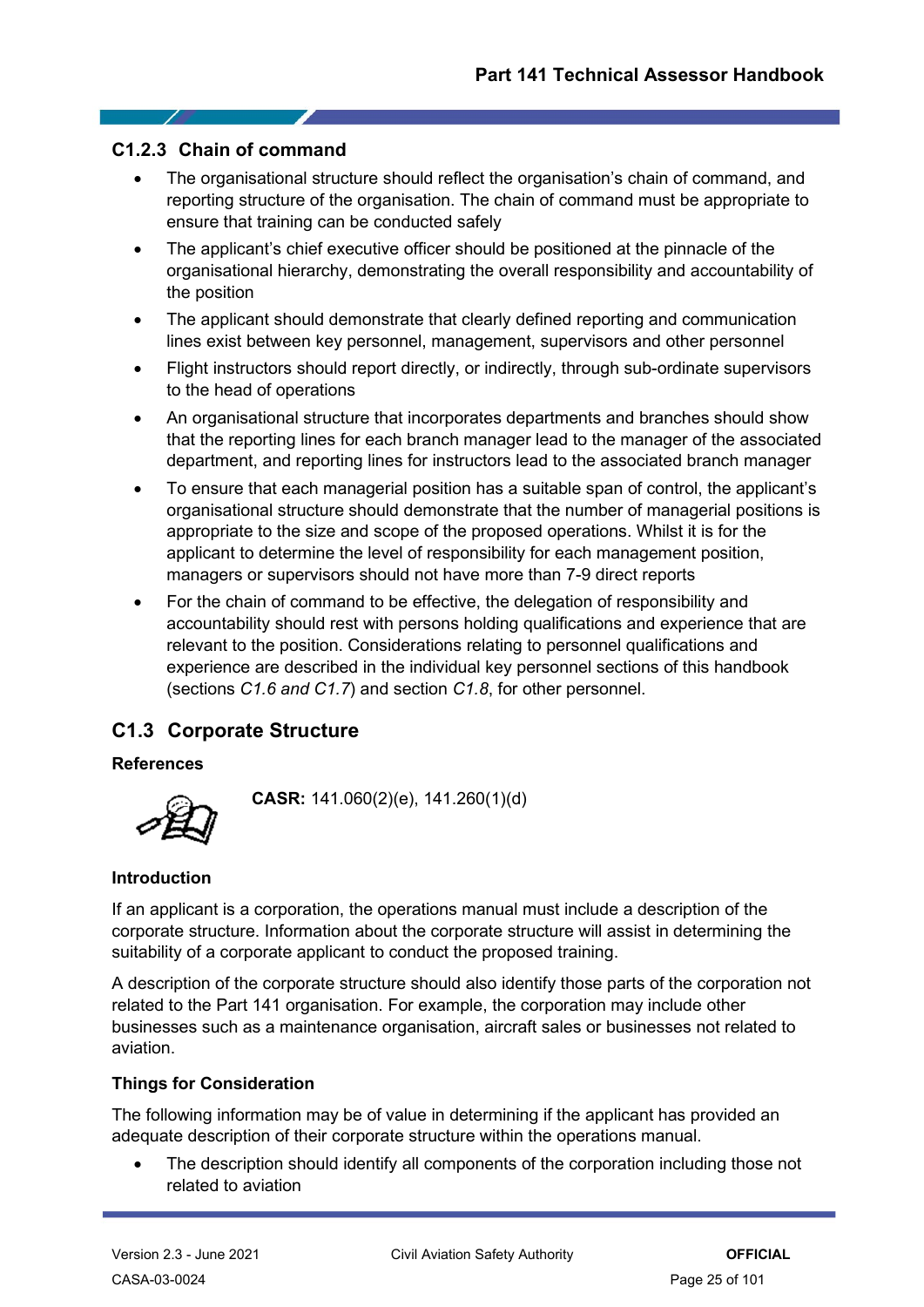- Relationships with entities holding CASA authorisations should be disclosed. For example, an authorisation under Part 145 of CASR to provide aircraft maintenance
- The degree of detail should be sufficient to determine all functions of the corporation and inter-relationships
- The reporting structure of the corporation should be described
- Ownership interests and company office holders should be disclosed
- The description should indicate whether the corporation is a charity, trust, government entity or a publicly listed company
- A diagram of the corporate structure may support the description to provide a visual representation and understanding of the corporate structure.

### <span id="page-25-0"></span>**C1.4 Safety Policy**

#### **References**

- 7



**CASR:** 141.060(1)(ma)

#### **Introduction**

An applicant's operations manual must include a safety policy. The policy should reflect the applicant's commitment to maintain policies and practices conducive to safe operations.

#### **Things for Consideration**

The following information may be of value in determining if the applicant has described a suitable safety policy.

- The policy should highlight an appropriate attitude to safety and set a clear strategic direction and culture for the applicant to follow in order to conduct training safely.
- The applicant's safety policy should:
	- highlight the organisation structures, policies and processes in place to systematically manage safety
	- include a clear statement about the provision of the necessary resources for the implementation and maintenance of the safety policy
	- include safety reporting procedures
	- clearly articulate which behaviours are unacceptable in relation to the organisation's aviation activities
	- describe the circumstances under which disciplinary action will and will not apply
	- be endorsed by the chief executive officer of the organisation
	- be communicated, with visible endorsement, throughout the organisation
	- be periodically reviewed to ensure it remains relevant and appropriate to the organisation and the conduct of the authorised Part 141 training.

### <span id="page-25-1"></span>**C1.5 Key Personnel**

#### **References**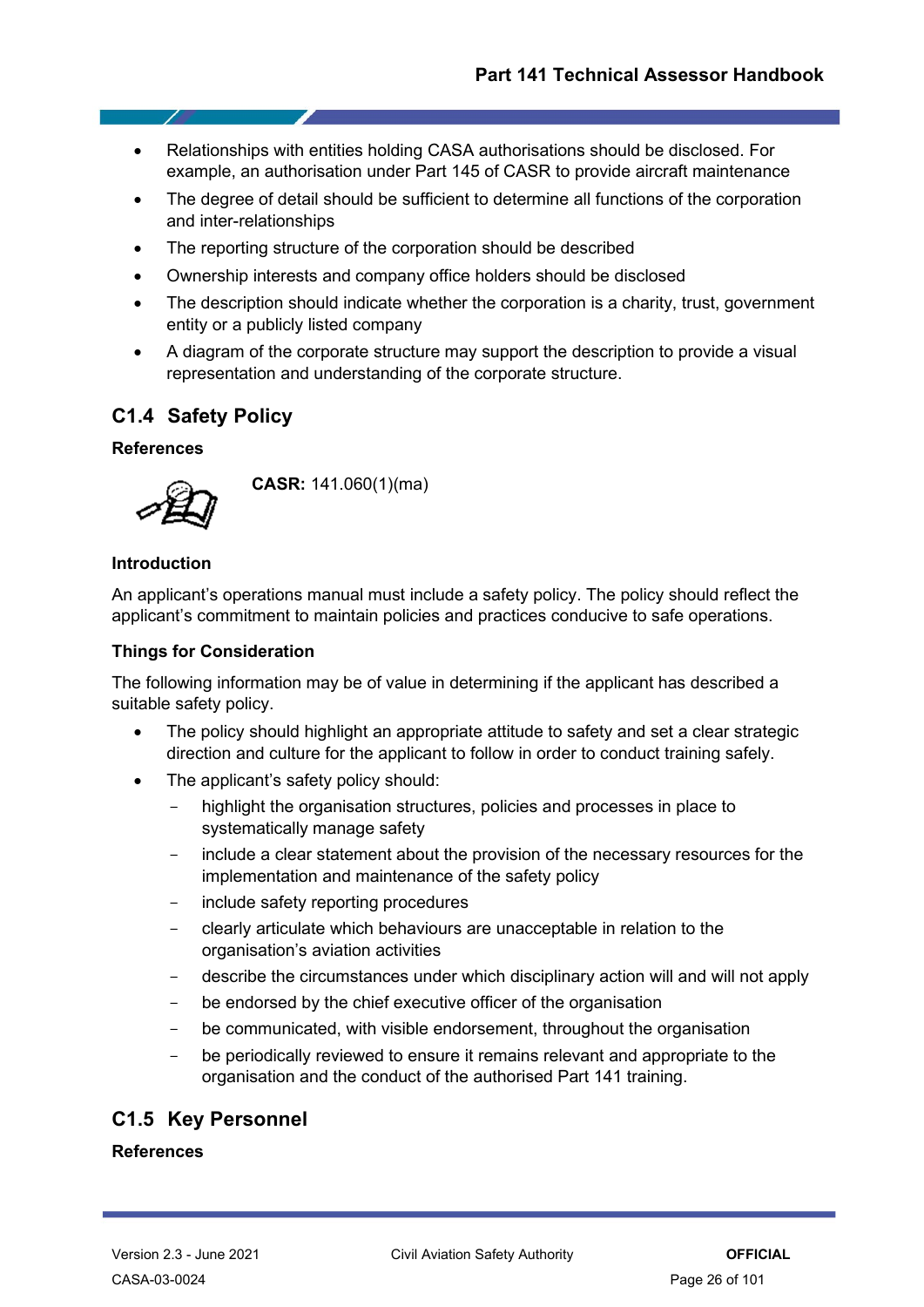**CASR:** 141.020, 141.060, Subpart 141.D, 141.260(1)(e)

#### **Introduction**

Regulation 141.020 of CASR defines 'key personnel' as persons holding or carrying out the responsibilities of the following positions:

- chief executive officer
- head of operations.

This section of the handbook includes considerations that are common to each of the key personnel positions. Considerations specific to a key personnel position are described in the respective sections of this handbook.

Key personnel have regulatory responsibilities and are accountable for the safe and compliant operation of the Part 141 operator. CASA must be satisfied the appointees are fit and proper for appointment, have appropriate qualifications and are capable of satisfactorily discharging their duties and responsibilities.

#### **Things for Consideration**

The following information may be of value in assessing the regulatory requirements which are common to each of the applicant's key personnel.

#### <span id="page-26-0"></span>**C1.5.1 General**

- Each of the key personnel positions must be filled.
- The full name of each key personnel appointee must be documented in the operations manual.
- Position titles different to the regulatory titles should be accompanied by an explanation indicating equivalent regulatory titles.

#### <span id="page-26-1"></span>**C1.5.2 Fitness and propriety**

- CASA must be satisfied that each of the proposed key personnel are fit and proper persons to be appointed to the position.
- In assessing fitness and propriety, CASA may take into account the following matters mentioned in subregulation *11.055(4)* of CASR:
	- the applicant's record of compliance with regulatory requirements (in Australia or elsewhere) relating to aviation safety and other transport safety
	- the applicant's demonstrated attitude towards compliance with regulatory requirements (in Australia or elsewhere) relating to aviation safety and other transport safety
	- the applicant's experience (if any) in aviation
	- the applicant's knowledge of the regulatory requirements applicable to civil aviation in Australia
	- the applicant's history (if any) of serious behavioural problems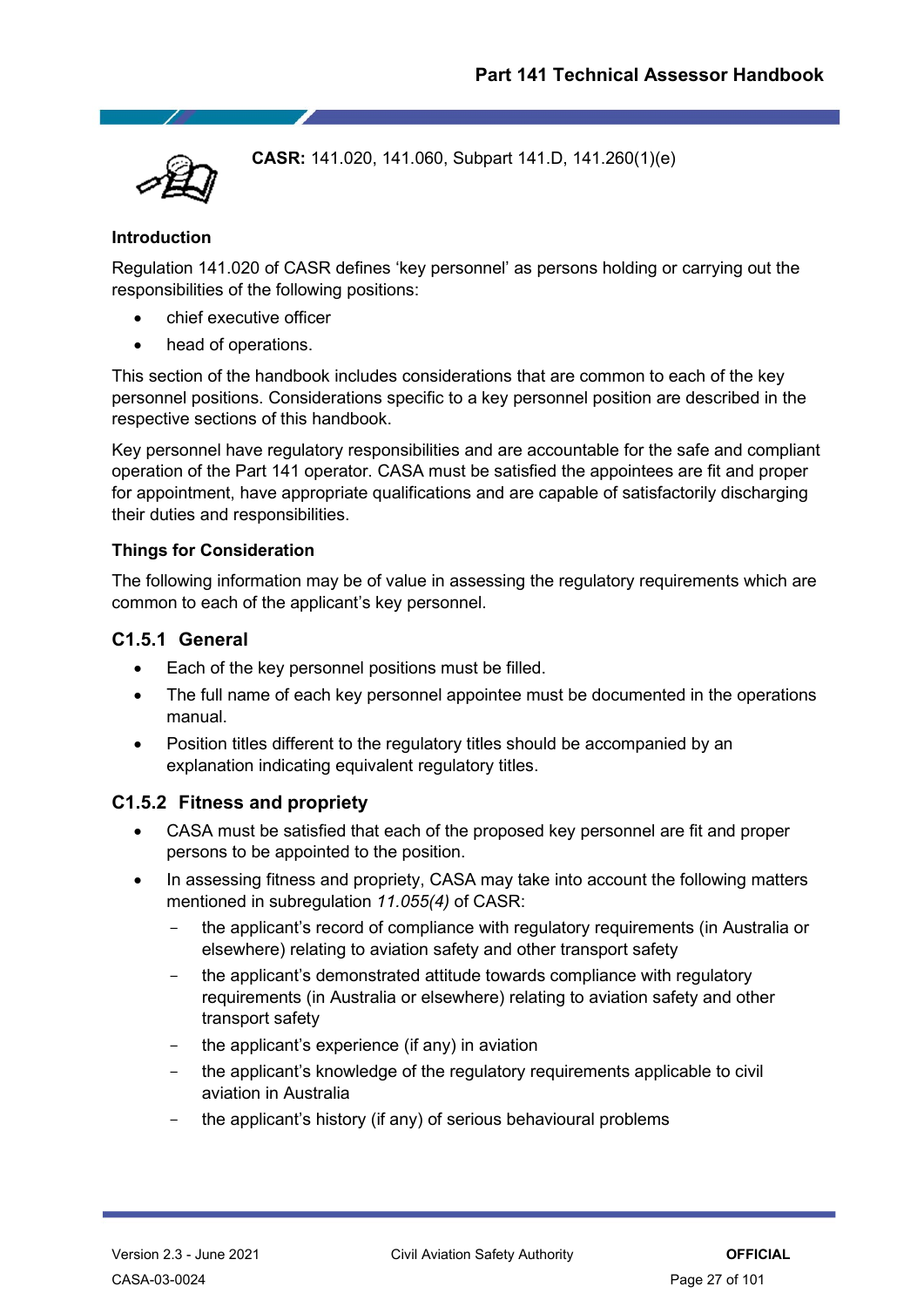- any conviction (other than a spent conviction, within the meaning of Part *VIIC of the Crimes Act 1914*) of the applicant (in Australia or elsewhere) for a transport safety offence
- any evidence held by CASA that the applicant has contravened:
	- o the Act or these Regulations
	- o a law of another country relating to aviation safety
	- o another law (of Australia or of another country) relating to transport safety.
- To determine a person's competence and capability to hold a position, CASA must also have regard to:
	- whether the person satisfies the relevant aviation training and competency requirements for the position
	- whether the person has the experience to perform the function and meet the responsibilities required by the position
	- whether the person has adequate time to perform the function and meet the responsibilities associated with the position.
- Specific considerations in relation to the qualifications for key personnel, and the assessment of key personnel nominees, are discussed in each of the key personnel sections of this handbook (sections *C1.6* and *C1.7*).

#### <span id="page-27-0"></span>**C1.5.3 Temporary absence**

- An applicant must have procedures, described in the operations manual, to manage the absence of a key person, or the inability of a key person to carry out their responsibilities.
- The procedures should address both planned and unforeseen absences.
- The operations manual may include the full name of each person nominated as the standby key person who will be authorised to act on behalf of each substantive key person when absent.
- More than one person may be nominated as a standby for each key personnel position.
- Under regulation 141.110, an applicant must have a procedure described in the operations manual, for notifying CASA of a key person's inability to carry out their responsibilities for a period of greater than 30 days. The applicant must demonstrate that notification will be provided to CASA:
	- within 24 hours of the time that the applicant becomes aware of the absence, if there is not another person authorised to carry out the responsibilities for all or part of the period of absence. That is, when a standby key person whose name is included in the operations manual, is not available to assume responsibility.
	- within 3 days of the time that the applicant becomes aware of the absence, if there is another person authorised to carry out the responsibilities for all or part of the period of absence. That is, a person nominated as a standby key person, in the applicant's operations manual.
- The applicant's procedures should nominate a person or position responsible for notifying CASA of a key person's inability to carry out their responsibilities.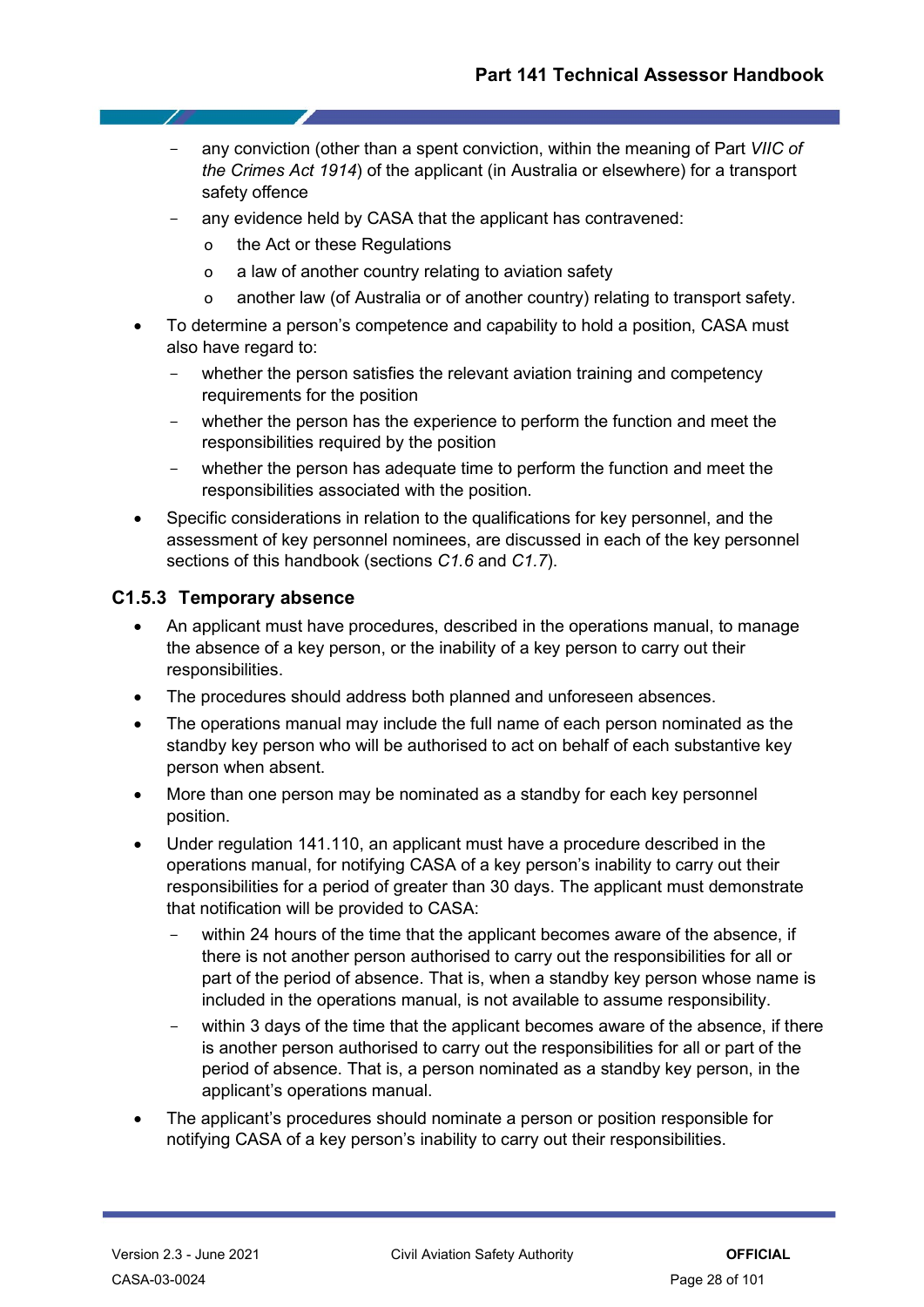- The applicant's procedures should include a process for retaining an auditable record of each occasion a standby key person holds responsibility and accountability for the substantive position holder.
- Standby key personnel should have equivalent or similar qualifications and experience required for the key personnel position.
- Each standby key person must have received familiarisation training for the key person's responsibilities and accountabilities, prior to carrying out the responsibilities of the position. Considerations in relation to familiarisation training are described in section *C1.5.4* of this handbook.
- In the interests of safety, and to be satisfied that a standby key person is suitable to carry out the responsibilities of the key position on a temporary basis, CASA may issue a direction for the person to undertake an examination, or be interviewed by CASA, or complete a stated training course. The direction must be issued in writing. Considerations for assessment of key personnel are described in sections *C1.6* and *C1.7* of this handbook. These considerations may also be applicable to the assessment of nominees for standby key personnel.

#### <span id="page-28-0"></span>**C1.5.4 Familiarisation or induction training**

- An applicant must have a means for ensuring familiarisation training is provided to all key personnel, prior to carrying out their responsibilities.
- Standby key personnel must also receive familiarisation training prior to carrying out any responsibilities of the position.
- A description of the conduct, management and instructional objectives of the familiarisation training should be documented in the applicant's operations manual.
- The familiarisation training must include all matters necessary to familiarise the person with the responsibilities and accountabilities of the position. In addition to the responsibilities and accountabilities, the training should include the following instructional objectives:
	- the scope of the applicant's authorisation
	- the company structure, governance and management policies
	- the applicant's processes and procedures to support the duties associated with the responsibilities
	- the reporting requirements for key personnel and other management, and the duties and responsibilities of all personnel
	- the legislative framework governing civil aviation
	- the applicant's systems
	- the safety policy and culture
	- key risks and risk management strategies
	- familiarisation with the operations manual, and the processes and procedures described therein
	- relevant internal procedures and approval processes
- The applicant's process for conducting familiarisation training should include details of who will deliver the training for each key person. For example, the chief executive officer may provide the training for the head of operations.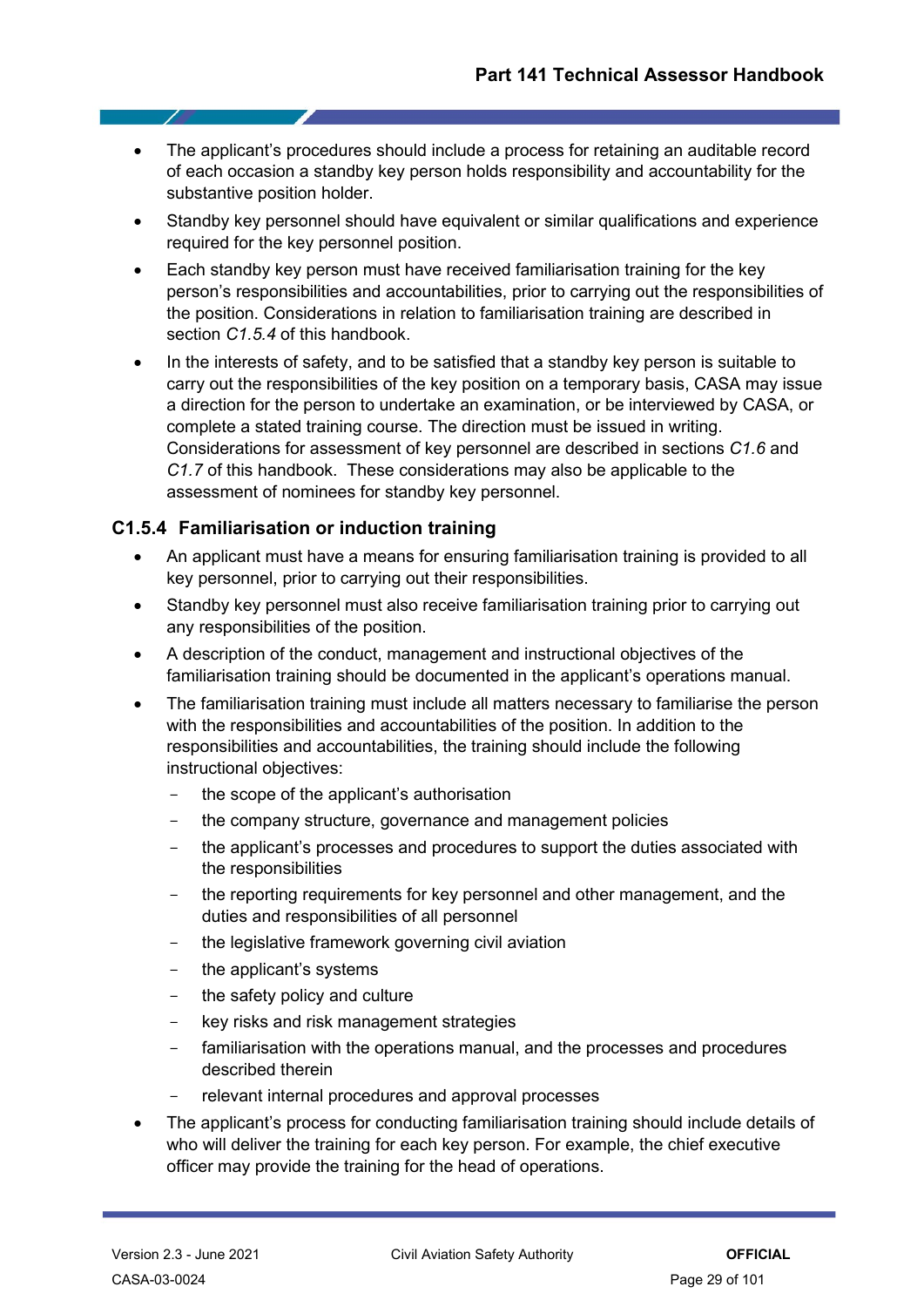• The procedures should require auditable record keeping of the satisfactory completion of familiarisation training by each

## <span id="page-29-0"></span>**C1.6 Chief Executive Officer**

#### **References**



**CASR:** 141.060, 141.120, 141.125, 141.155, 141.260(1)(e)&(f)

#### **Introduction**

The chief executive officer is responsible for overseeing the strategic direction and policies of the organisation, as set by the company directors (if applicable).

If the Part 141 operator is an individual, the chief executive officer (who must be the Part 141 certificate holder) has overall responsibility and accountability for the safety of the operation and the standards of training.

CASA must be satisfied that the person appointed as chief executive officer is capable of discharging their responsibilities and ensuring compliance with the requirements of the operator's operations manual and civil aviation legislation.

Part 141 does not specify qualifications and experience for chief executive officers. However, under regulation 141.155, CASA may direct any key personnel to have nominated qualifications and experience.

An applicant may also prescribe additional qualifications, experience and responsibilities for the position.

#### **Things for Consideration**

The following information may be of value in determining if the person nominated as chief executive officer is suitable to meet the requirements of Part 141.

#### <span id="page-29-1"></span>**C1.6.1 Applicant who is an individual**

- If the applicant is an individual, the individual must provide written evidence that they will be the chief executive officer. Such evidence may be a declaration, made within the Part 141 application form, which verifies the applicant is, or proposes to be, the chief executive officer.
- An applicant who is an individual (and chief executive officer) must be a fit and proper person under regulation  $141.060(1)(i)(i)$  to be appointed as chief executive officer. Considerations relevant to assessing fitness and propriety are described in section *C1.5.2* of this handbook.

#### <span id="page-29-2"></span>**C1.6.2 Additional qualifications and experience**

- An applicant may specify qualifications and experience for the chief executive officer position. These must be documented in the applicant's operations manual.
- CASA may, under regulation 141.155 of CASR, issue a direction for a chief executive officer to hold stated qualifications and experience.
- In determining if qualifications and experience are required, CASA must have regard to, but is not limited in considering, the matters mentioned in subregulation 141.155(4)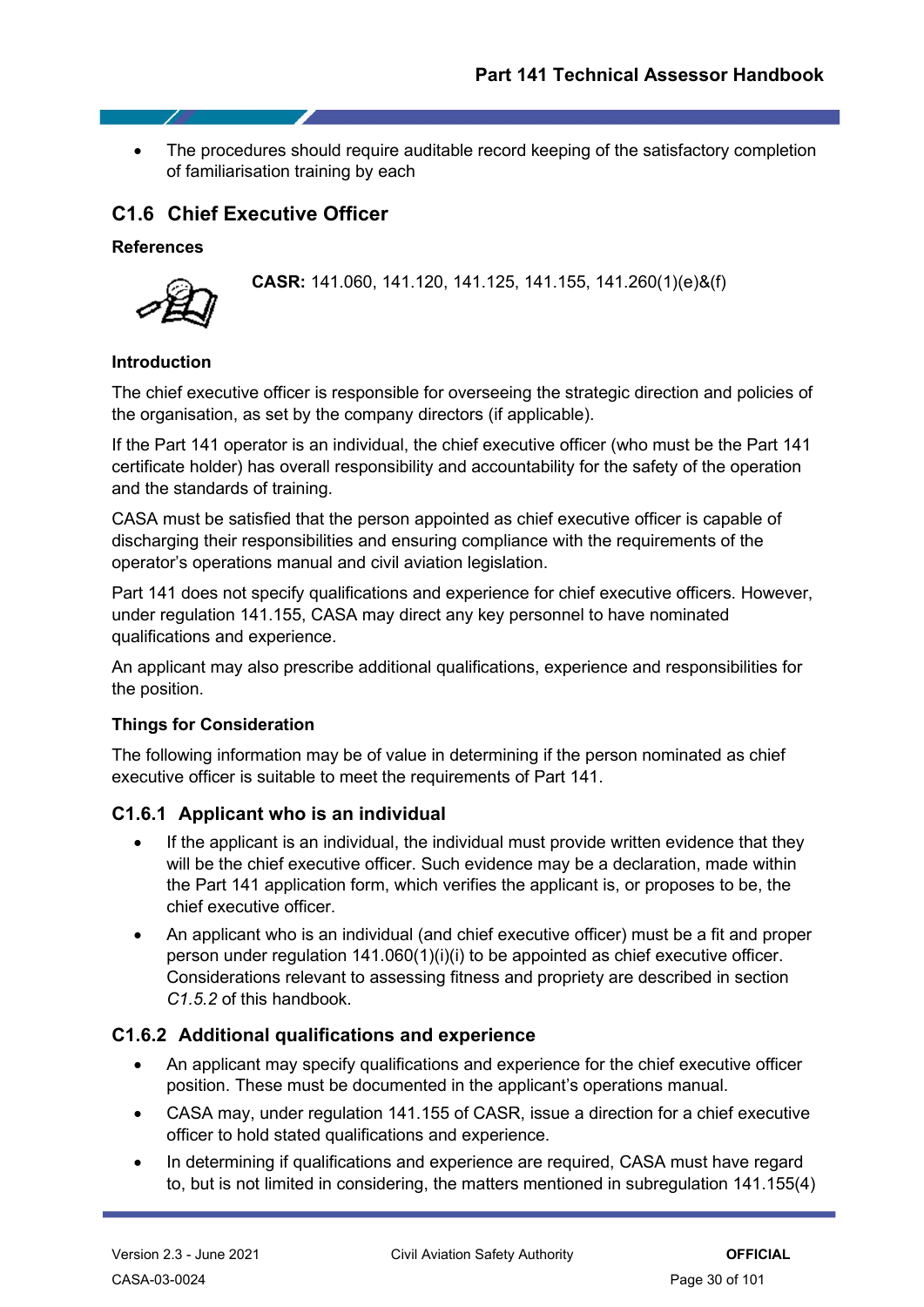- which include the nature and complexity of the activities, and the leadership, management and standards-setting skills required by the chief executive officer for the activities.

- Any such direction from CASA for additional qualifications and experience must be made in writing to the applicant.
- The applicant should provide evidence that the chief executive officer holds the qualifications and experience.

#### <span id="page-30-0"></span>**C1.6.3 Responsibilities**

- 1

- While the chief executive officer may assign duties to other personnel, the chief executive officer retains responsibility and accountability for the matters specified in regulation 141.120 of CASR, and any additional responsibilities required by the applicant.
- An applicant should provide a well prepared organisation with the finance, resources and documented processes necessary to support the chief executive officer in discharging their responsibilities.
- The applicant's processes should be comprised of a series of procedures or actions that contribute to the desired outcome. Each documented procedure should address:
	- what must be done
	- who should do it
	- when it must be done
	- where it must be done
	- how it must be done
	- which documentation must be used (e.g. manuals, instructions, forms)
	- how the procedure is to be monitored and, if required, improved
- All processes and procedures should be documented in the applicant's operations manual to enable the chief executive officer (either appointed permanently or temporarily) to effectively manage the responsibilities for which the position is accountable.

#### **a) Sufficient suitability experienced, qualified and competent personnel**

- To ensure the applicant has sufficient experienced, qualified and competent personnel, a means must be provided for the chief executive officer to carry out the functions required to fulfil this responsibility. These may include, but are not limited to:
	- minimum qualification and experience levels are set above the regulatory requirements
	- management reviews of staffing levels and qualifications are regularly conducted
	- recruitment action is undertaken in a planned manner to maintain an appropriate ratio of instructors to course participants
	- recruitment records and evidence of qualifications and experience are retained
	- all personnel are suitably trained and authorised to perform their assigned tasks
	- proficiency checks are conducted and, when necessary, continuation training is provided to maintain competency levels.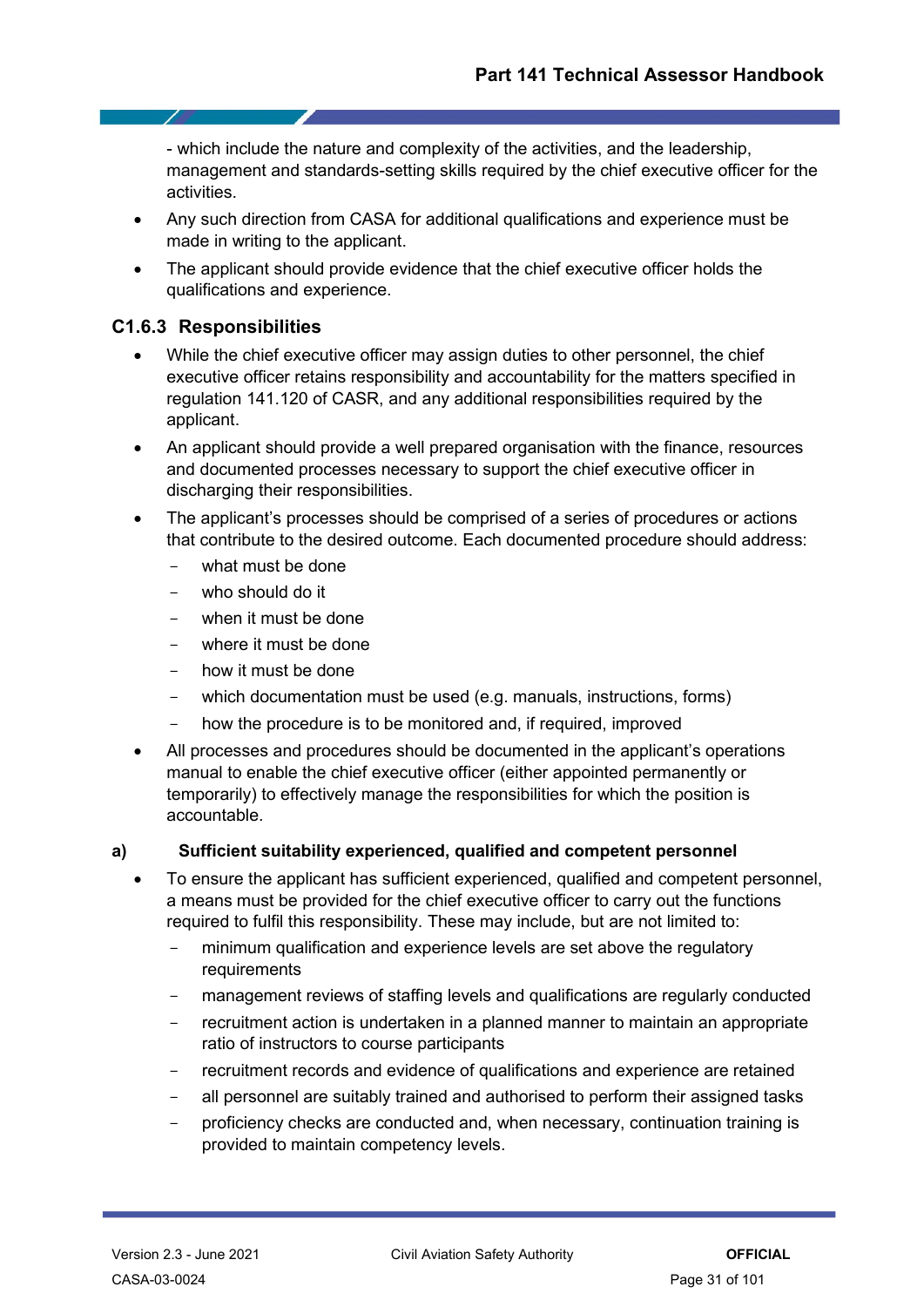• While the chief executive officer holds the ultimate responsibility for ensuring the applicant has sufficient suitable personnel, the head of operations may be more qualified to recruit instructors.

#### **b) Suitable management structure**

- To ensure the applicant has a suitable management structure, a means must be provided for the chief executive officer to carry out the functions required to fulfil this responsibility. These may include, but are not limited to:
	- periodic monitoring, review and modification of the management structure as necessary, to ensure it remains appropriate and relevant to the scope and nature of the training
	- established position descriptions for each management position that clearly articulate the duties, responsibilities and accountabilities of the position.

#### **c) Adequate financing and resourcing**

- To ensure that adequate financing and resources are available for the safe conduct of the training, the applicant must ensure the chief executive officer has the authority to approve or obtain funding. Where the finances of the organisation are controlled by a board of directors, CASA must be satisfied that the board has provided the chief executive officer with this authority.
- The chief executive officer's authority to approve or obtain funding must be sufficient to enable the chief executive officer to carry out the functions necessary to fulfil the responsibility. This includes, but is not limited to:
	- planning for financing and resources necessary for the safe conduct of the training
	- where the finances of the organisation are controlled by a board of directors, the board should provide the chief executive officer with sufficient authority to obtain funding for:
		- o ensuring activities are carried out in accordance with the operations manual
		- o maintaining and upgrading personnel qualifications as required, including but not limited to, making the necessary resources available for conducting standardisation and proficiency flights, flight tests and proficiency checks, staff mentoring and development
		- o maintenance of aircraft and FSTDs in accordance with legislative requirements
		- o facilities appropriate to the proposed activities and the number of course participants.

#### **d) Set and maintain standards for training**

- The chief executive officer holds responsibility and accountability for the overall standard of the training.
- To ensure the applicant sets and maintains standards for the training in accordance with the operations manual, a means must be provided for the chief executive officer to carry out the functions required to fulfil this responsibility. These may include, but are not limited to:
	- reviewing syllabuses to ensure continued compliance with the Part 61 MOS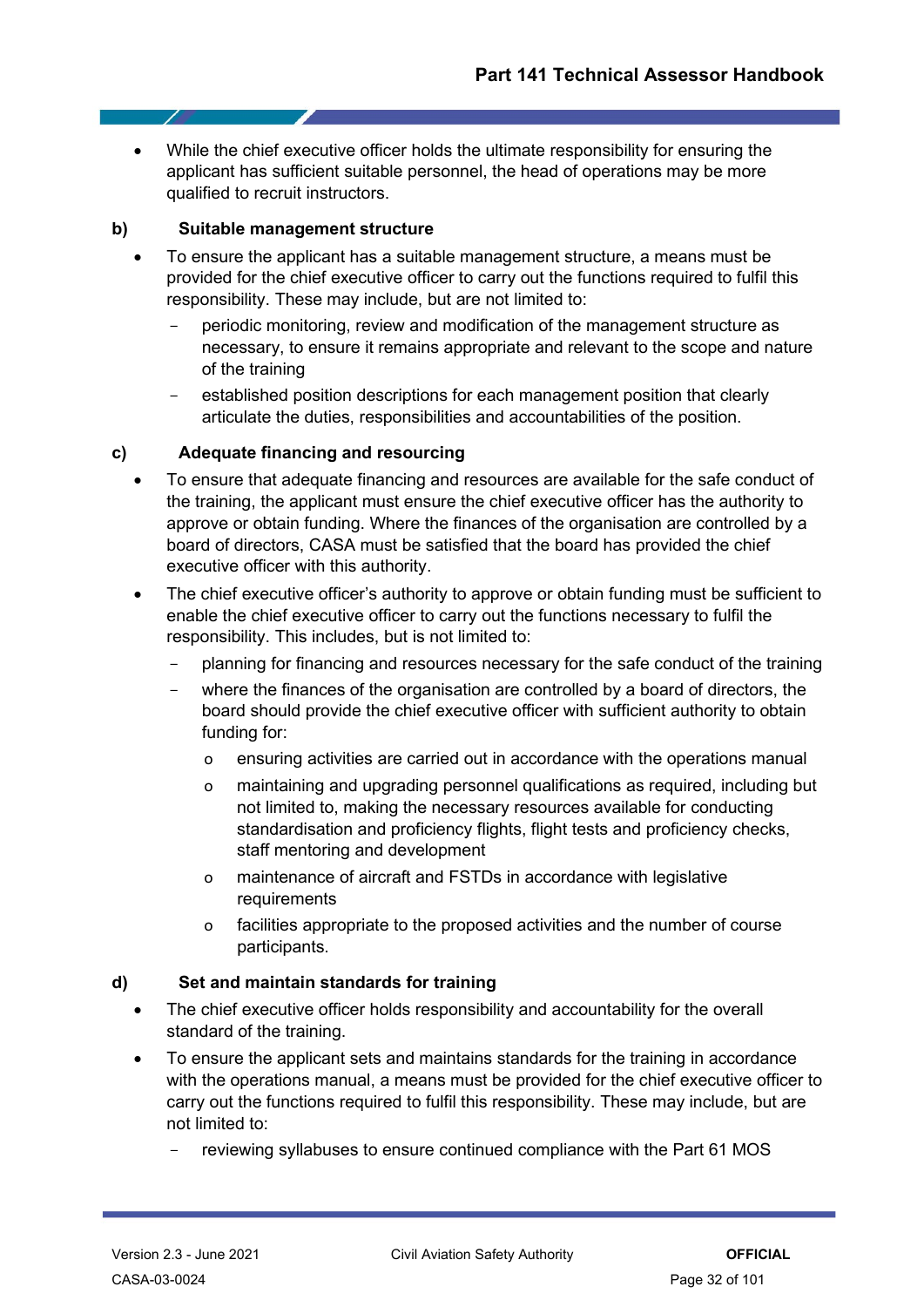- regular monitoring of training against the reguirements of the operations manual, to ensure the training is carried out in accordance with prescribed procedures and practices
- regular reporting and communication between the chief executive officer, the head of operations and the instructors, to enable the chief executive officer to receive feedback on course participant progress and standards of instruction
- improving training standards when required (e.g. reviewing and amending course content, remedial training for instructors).

#### **e) Compliance with civil aviation legislation**

- To ensure the applicant complies with civil aviation legislation, a means must be provided for the chief executive officer to carry out the functions required to fulfil this responsibility. These may include, but are not limited to:
	- ensuring the head of operations provides regular reports on compliance issues
	- implementation of remedial actions, to ensure findings of non-compliance identified through either internal audit, CASA surveillance or third party audit, are adequately addressed.

#### **f) Ensure understanding of safety policy**

- To ensure all personnel understand the applicant's safety policy, a means must be provided for the chief executive officer to carry out the functions required to fulfil this responsibility. These may include, but are not limited to:
	- familiarisation with the safety policy is included as an objective of induction training for all personnel
	- knowledge of the safety policy is checked as part of proficiency checking of instructors
	- instructor standardisation meetings are used to compare the performance of the organisation against the safety policy
	- instructor standardisation meetings include a session for analysing the findings of aviation accident reports in comparison with the operator's safety policy.

#### **g) Identifying and addressing deficiencies in training**

- To ensure the applicant has processes for identifying and addressing deficiencies in training, a means must be provided for the chief executive officer to carry out the functions required to fulfil this responsibility. These may include, but are not limited to:
	- a program of regular internal audit of training to determine:
		- o compliance with syllabuses
		- o compliance with the applicant's procedures and instructions for making and keeping flight training records
	- adequate procedures for reviewing:
		- o findings of the internal audit of training
		- o summative training assessments
		- o training reports prepared by the head of operations.

#### **h) Implementation and management of quality system**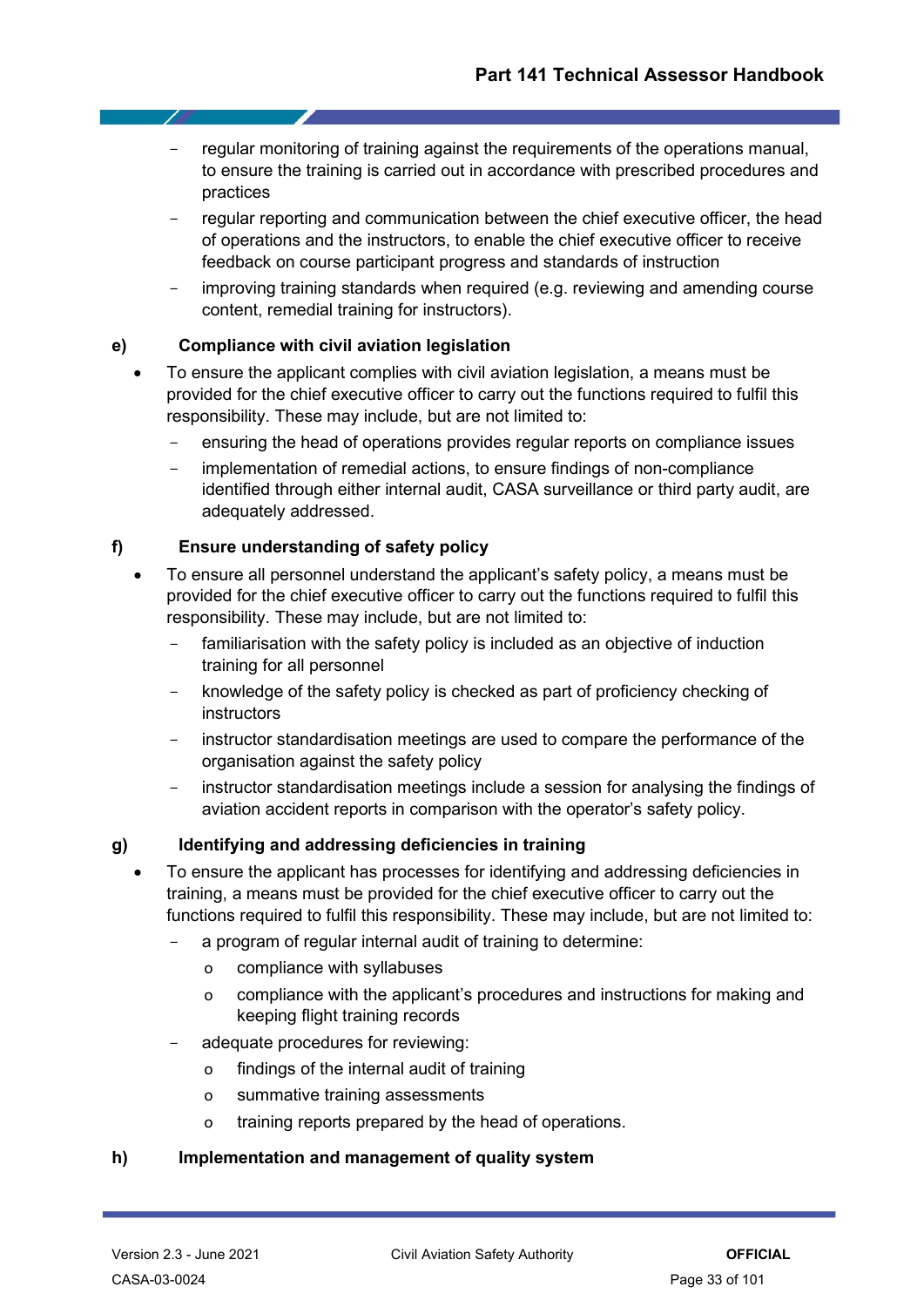- To ensure the applicant implements and manages a quality system, a means must be provided for the chief executive officer to carry out the functions required to fulfil this responsibility. These may include, but are not limited to:
	- a quality system must be documented in the applicant's operations manual
	- the operations manual includes instructions to ensure the documentation and operation of the quality system is reviewed periodically by the chief executive officer
	- the chief executive officer has responsibility for ensuring a regular program of internal audit of the quality system is implemented and maintained.

#### **i) Arrangement for the supply of turbine-engined aircraft**

- To ensure the applicant advises CASA of the arrangements and any safety implications relating to the supply of each turbine-engined aircraft, a means must be provided for the chief executive officer to carry out the functions required to fulfil these responsibilities. These may include, but are not limited to:
	- a form of notification to CASA setting out relevant details of the arrangement, together with a copy of any lease documentation
	- monitoring activities conducted in turbine aircraft, through regular reports from the head of operations about the operation of the aircraft and any potential or known threat to safety
	- notifying CASA in writing as soon as becoming aware of any known or potential threats to safety resulting from the arrangement for the supply of the aircraft
	- notifying CASA in writing as soon as becoming aware that a provision of civil aviation legislation, or the law of the country in which the aircraft is registered, will be contravened.

#### **j) Compliance with laws of each foreign country where training is conducted**

- To ensure the applicant complies with any foreign aviation safety laws, a means must be provided for the chief executive officer to carry out the functions required to fulfil this responsibility. These may include, but are not limited to:
	- appointment of a project officer or responsible person to manage the international operation and report to the chief executive officer on matters of safety and compliance
	- ensuring instructors are trained and briefed about host country rules, regulations and procedures, and that relevant legislation is made available prior to commencement of operations within the country
	- having standard operating procedures for compliance with the civil aviation requirements of the host country and any conditions specified on an international authorisation
	- if foreign registered aircraft are used to conduct Part 141 activities, knowledge of the licensing requirements applicable to the State of aircraft registration.

#### **k) Maintenance of foreign registered aircraft in accordance with laws of the foreign country**

• To ensure the applicant maintains each foreign registered aircraft in accordance with the foreign country's laws, a means must be provided for the chief executive officer to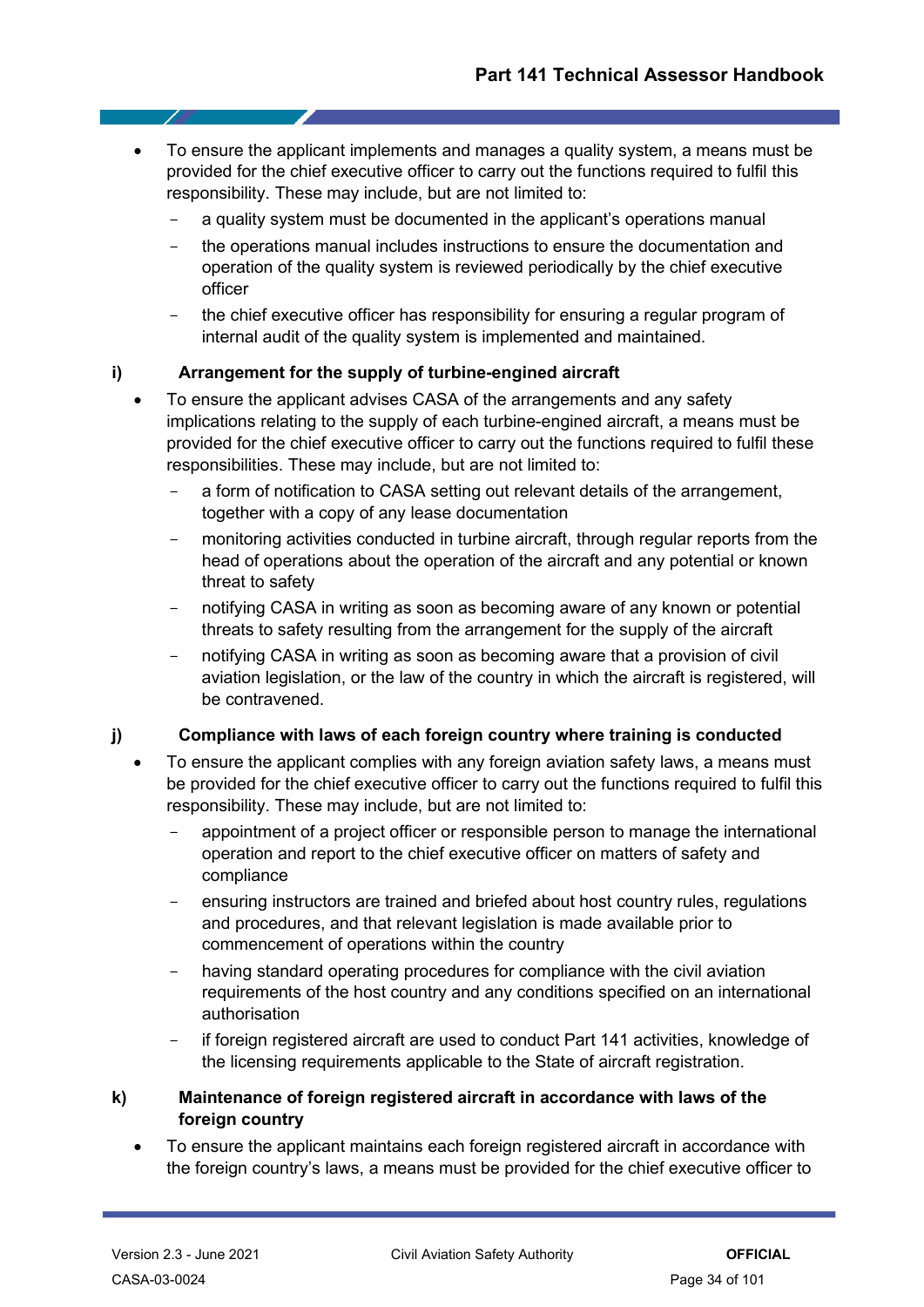carry out the functions required to fulfil this responsibility. These may include, but are not limited to:

- establishment of a system for managing the maintenance and continuing airworthiness applicable to the laws of the foreign country in which the aircraft is registered. The system may include appointing a maintenance controller to control the maintenance of the aircraft, and should include:
	- o how scheduled and unscheduled maintenance will be controlled
	- o where the maintenance will be carried out
	- o how compliance with the airworthiness requirements of the foreign country will be complied with, including any airworthiness directives and service bulletins.
- Considerations in relation to the restrictions under Part 141 on the use of foreign registered aircraft within Australian territory are described in section C2.3.3 of this handbook.

#### **l) Monitor and manage operations manual for continuous improvement**

- To ensure the operations manual is monitored and managed for continuous improvement, a means must be provided for the chief executive officer to carry out the functions required to fulfil this responsibility. These may include, but are not limited to:
	- a schedule for reviewing the operations manual to ensure compliance with Part 141 requirements is established
	- a means to ensure personnel are encouraged to make suggestions for improvements to the operations manual is established
	- the applicant has a procedure for correcting deficiencies within the operations manual in accordance with the applicant's change management procedures
	- the applicant has a procedure to ensure amendments to the operations manual will not contradict other parts of the manual or legislative requirements

#### **m) Ensure key personnel satisfactorily carry out responsibilities**

- To ensure that key personnel carry out their responsibilities to a satisfactory standard, a means must be provided for the chief executive officer to carry out the functions required to fulfil this responsibility. These may include, but are not limited to:
	- ensuring key personnel undertake familiarisation training prior to carrying out their duties
	- ensuring the responsibilities and accountabilities of each key personnel position are documented in the operations manual
	- establishment of regular reporting and communication by key personnel
	- conduct of regular key personnel performance reviews
	- remedial training when required
- Considerations relevant to familiarisation training for key personnel are described in section *C1.5.4* of this handbook.

#### <span id="page-34-0"></span>**C1.6.4 Additional responsibilities and accountabilities**

• An operations manual must include each matter for which the chief executive officer is accountable, other than those required under regulation 141.120 of CASR.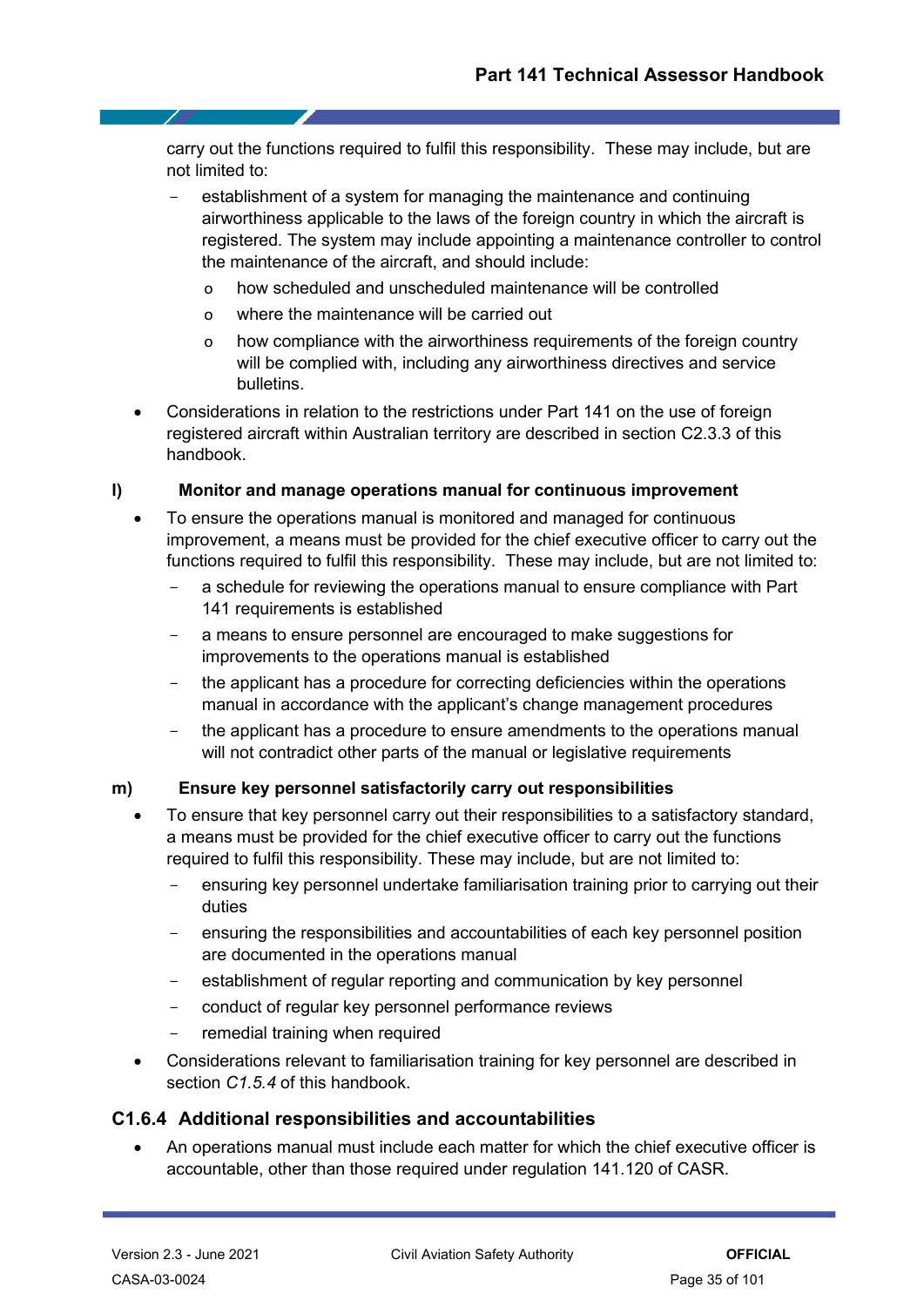- Additional responsibilities and duties required by the applicant must not conflict with or distract from the responsibilities required under regulation 141.120 of CASR. For example, if the chief executive officer is also an instructor and is expected to spend a significant proportion of time away from the key personnel role, the additional duties must not interfere with the chief executive officer's ability to meet the regulatory responsibilities and accountabilities of the chief executive officer position.
- If the chief executive officer has business interests beyond the Part 141 operation, an assessment should be made to determine if the additional responsibilities would adversely affect the person's ability to discharge the responsibilities under Part 141.
- If an applicant nominates a chief executive officer who resides overseas or whose location of residence precludes attendance at the primary operating base of the applicant, the applicant must describe how the chief executive officer will manage the responsibilities and accountabilities of the position. These details should be described in the operations manual. Consideration must be given to the organisation's reporting structure, the experience and qualifications of personnel assigned to support the chief executive officer, and the duties of these personnel.
- The applicant should provide a means to ensure that the chief executive officer is contactable, accessible and available to meet with CASA when necessary.

#### <span id="page-35-0"></span>**C1.6.5 Direction to undertake an examination, interview or training**

- In the interests of safety, and to be satisfied that the nominee for chief executive officer is suitable for the position, CASA may issue a direction in writing to the nominee to:
	- undertake an examination
	- be interviewed by CASA
	- complete a stated training course
- An interview and examination may be appropriate to determine the suitability of a nominee for chief executive officer. This may apply to nominees without experience as a chief executive officer or without executive experience in aviation.
- A nominee who has previously undertaken an examination or interview and deemed a suitable chief executive officer in a similar operation, may not require a further CASA examination or interview.
- During an interview and/or examination, a nominee must demonstrate adequate knowledge and understanding of the accountabilities and responsibilities of the position. An interview may also include questions to determine if the nominee:
	- demonstrates an understanding of aviation legislation, having regard to the Part 141 training to be covered by the authorisation
	- has an understanding of the roles and responsibilities of all key personnel positions
	- has the capacity to maintain effective oversight of key personnel and management positions
	- is conversant with corporate policy for internal and external communication and consultation
	- understands their responsibilities for communication of operational and safety related matters to CASA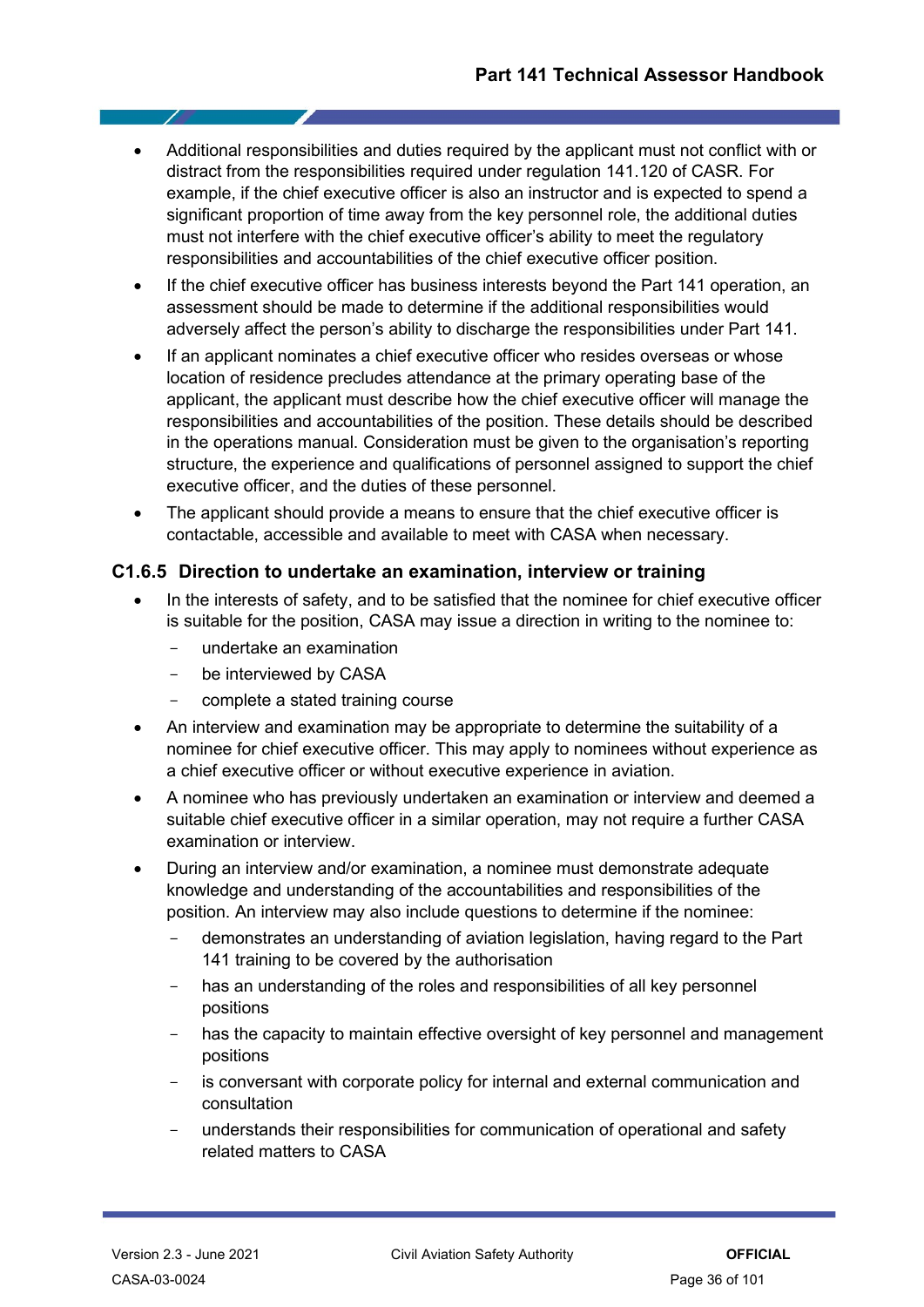- demonstrates an understanding of how standards are to be monitored and maintained
- displays an ability to exercise due care and diligence, taking into account:
	- o how the chief executive officer will apply risk management policies to mitigate operational and compliance risks
	- o how the chief executive officer will ensure ongoing operational compliance
	- o how the chief executive officer will ensure communication systems adequately provide information to and from relevant parties.

# **C1.7 Head of Operations**

# **References**

- 7

**CASR:** 141.125, 141.130, 141.155

# **Introduction**

The head of operations is responsible for the safe management of the applicant's authorised Part 141 training and must meet the qualification requirements of regulation 141.125 of CASR.

CASA will take into account past experience including management, operational, training and regulator experience.

In the interest of safety, CASA may direct the head of operations to hold stated qualifications and experience.

The head of operations is obliged to discharge the responsibilities required under regulation 141.130 of CASR. An applicant may prescribe additional responsibilities and accountabilities for the position.

Section C1.7.5 describes the practical assessment requirements for a person nominating as a head of operations.

# **Things for Consideration**

The following information may be of value in determining if the person nominated as head of operations is suitable to meet the requirements of Part 141.

# **C1.7.1 Qualifications**

# **a) Holder of an instructor Rating or relevant training endorsements**

- A head of operations must hold an instructor rating **or** be approved under regulation 141.035 of CASR to be head of operations.
- If holding an instructor rating, the rating must be endorsed with a grade one endorsement, or endorsements relevant to all training proposed by the applicant.
- The head of operations for a Part 141 operator need only hold a commercial pilot licence.
- The operations manual should describe the process for recruitment and appointment to the position.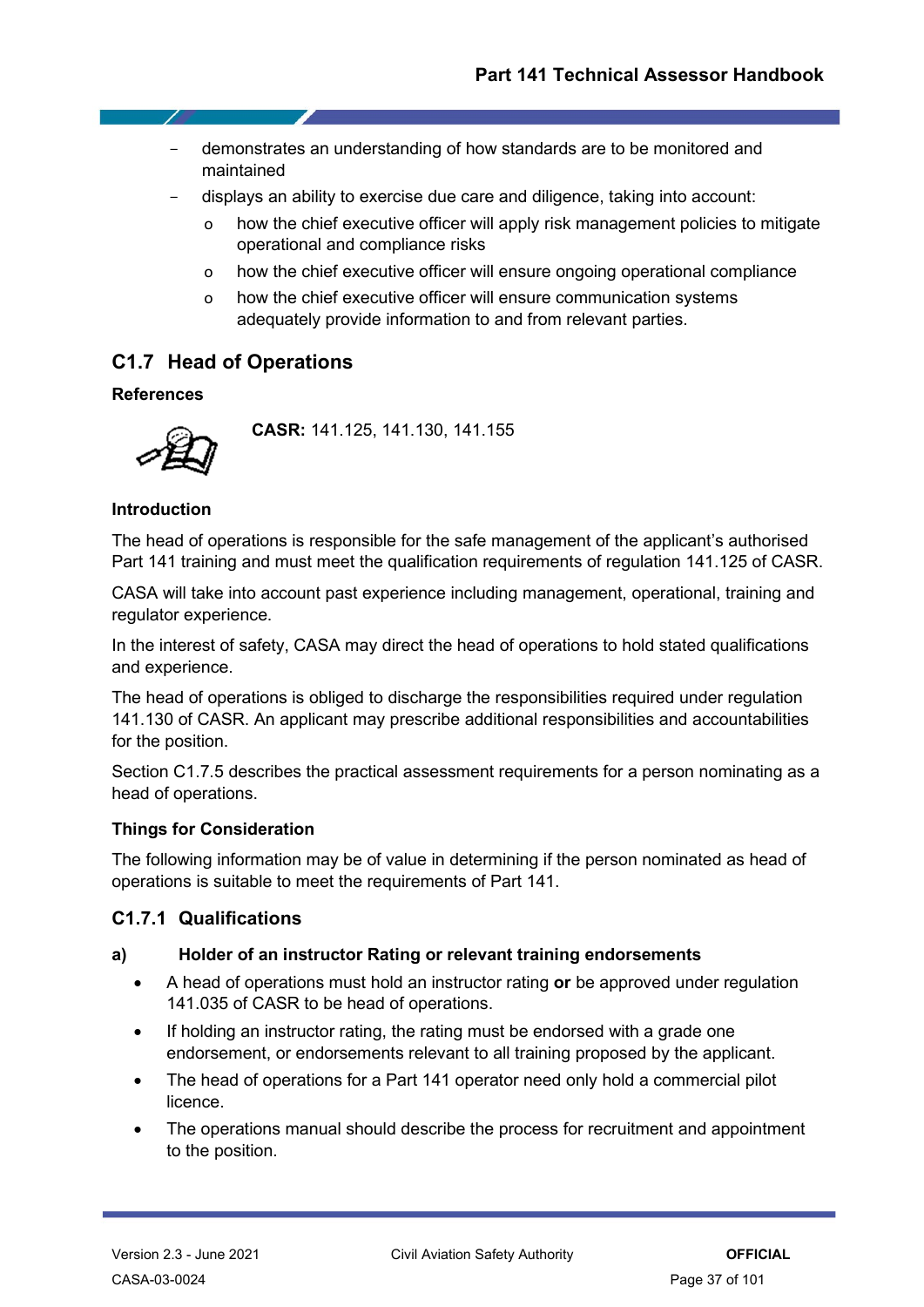### **b) Approval to be head of operations**

- If the proposed head of operations is unable to satisfy the qualification requirements under subregulation 141.125(1) of CASR, the applicant may apply to CASA for approval under regulation 141.035 of CASR.
- An application for approval should include alternative qualifications or competencies to achieve an equivalent level of capability to the requirements under subregulation 141.125(1) of CASR. The application may also include a detailed safety case describing mitigation strategies.
- The following may be considered in assessing an application for approval:
	- the nature and complexity of the Part 141 flight training proposed by the applicant. In particular:
		- o the number and kinds of aircraft and FSTDs
		- o the number and location of training bases
		- o the number of personnel
		- o the number of course participants
	- unless the applicant is proposing to conduct a very small non-complex operation, a head of operations who does not holding an instructor rating should have some management or supervisory experience
	- if the nominee for head of operations in a very small non-complex operation lacks supervisory experience, adequate supervision may be achieved through a mentoring arrangement with a chief executive officer who has appropriate supervisory experience
	- a head of operations lacking relevant operational experience may be supported by experienced personnel capable of providing operational advice. In those circumstances, an applicant may nominate a senior instructor to provide specialist advice and cover specific training. In this case:
		- o the senior instructor should be subject to a similar assessment process as a head of operations, and be expected to meet the relevant standard required for the head of operations
		- o the senior instructor's duties, responsibilities and reporting lines should be clearly documented in the applicant's operations manual
		- o the senior instructor should report directly to the head of operations
		- o an approval under regulation 141.035 of CASR to be head of operations may be subject to a condition stating that specified kinds of training must be supervised by the named senior instructor
	- a nominee without flight instructional experience may offer other appropriate qualifications and experience in other areas of education
	- the supporting infrastructure, including:
		- o documented reporting requirements
		- o the experience and qualifications of personnel available to support the head of operations
		- o the applicant's processes and procedures described within the operations manual
	- the following documentation: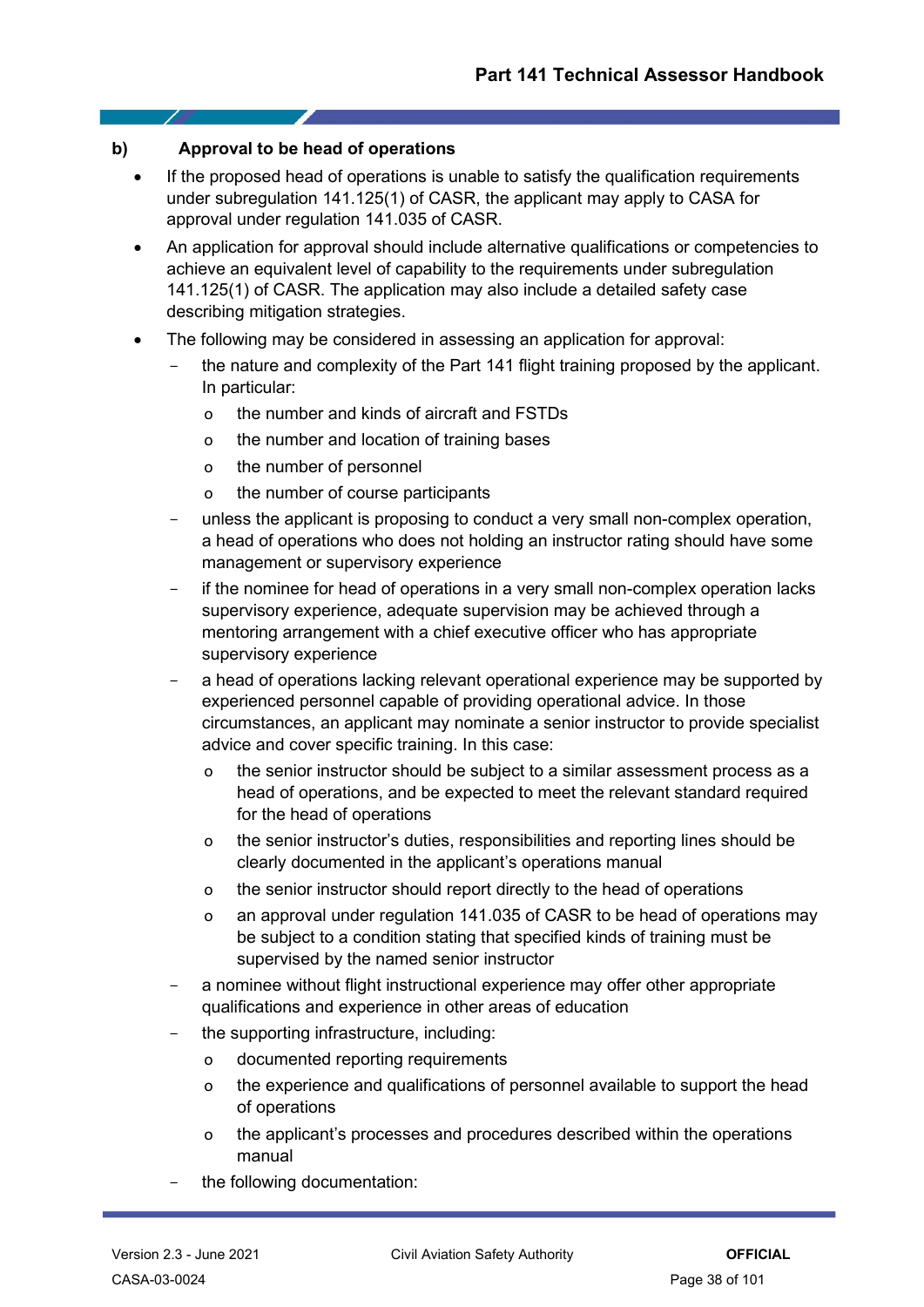- o the nominee's pilot log book
	- the nominee's flight crew licence and medical certificate
- o the nominee's curriculum vitae and employment history
- o any CASA records relating to the nominee, such as:
	- **•** compliance history
	- enforcement history obtained through the Investigations Branch of the Legal Affairs Regulatory Policy and International Strategy Branch (LARPIS)

# **C1.7.2 Additional qualifications and experience**

- An applicant may elect to set mandatory and/or desirable qualifications and experience for the head of operations position.
- Additional qualifications and experience for the head of operations must be described in the applicant's operations manual.
- CASA may issue a direction for the head of operations to hold qualifications and experience in addition to those required under regulation 141.125 of CASR. Such a direction may be made to ensure the nominee has the experience, qualifications and knowledge appropriate to the size, scale and complexity of the proposed operation. For example, if the applicant proposes to introduce a new aircraft type, CASA may require the head of operations to be qualified on the aircraft type.
- In determining if additional qualifications and experience are required, CASA must consider, but is not limited in considering, the matters mentioned in regulation 141.105 of CASR, including:
	- the nature and complexity of the training
	- the number and kinds of aircraft
	- the number and location of bases
	- the number of personnel and proposed rate of training
- Any direction for additional qualifications and experience must be made in writing to the applicant.
- The applicant should provide evidence that the head of operations has the additional qualifications and experience required by the applicant or by CASA.

# **C1.7.3 Responsibilities**

- The head of operations is responsible for safely managing the Part 141 flight training.
- If training is conducted at more than one location, the head of operations may delegate supervisory responsibilities and duties to a senior base pilot.
- Although responsibilities may be delegated, the head of operations retains responsibility and accountability for the matters specified in regulation 141.130 of CASR, and any additional responsibilities required by the applicant.
- To monitor and support the performance of personnel, a head of operations may conduct a program of scheduled and non-scheduled visits for supervision and internal audit.
- To support the head of operations (either permanently or temporarily appointed) in effectively managing the responsibilities of the position, an applicant must describe, in the operations manual, all processes and procedures for the conduct and management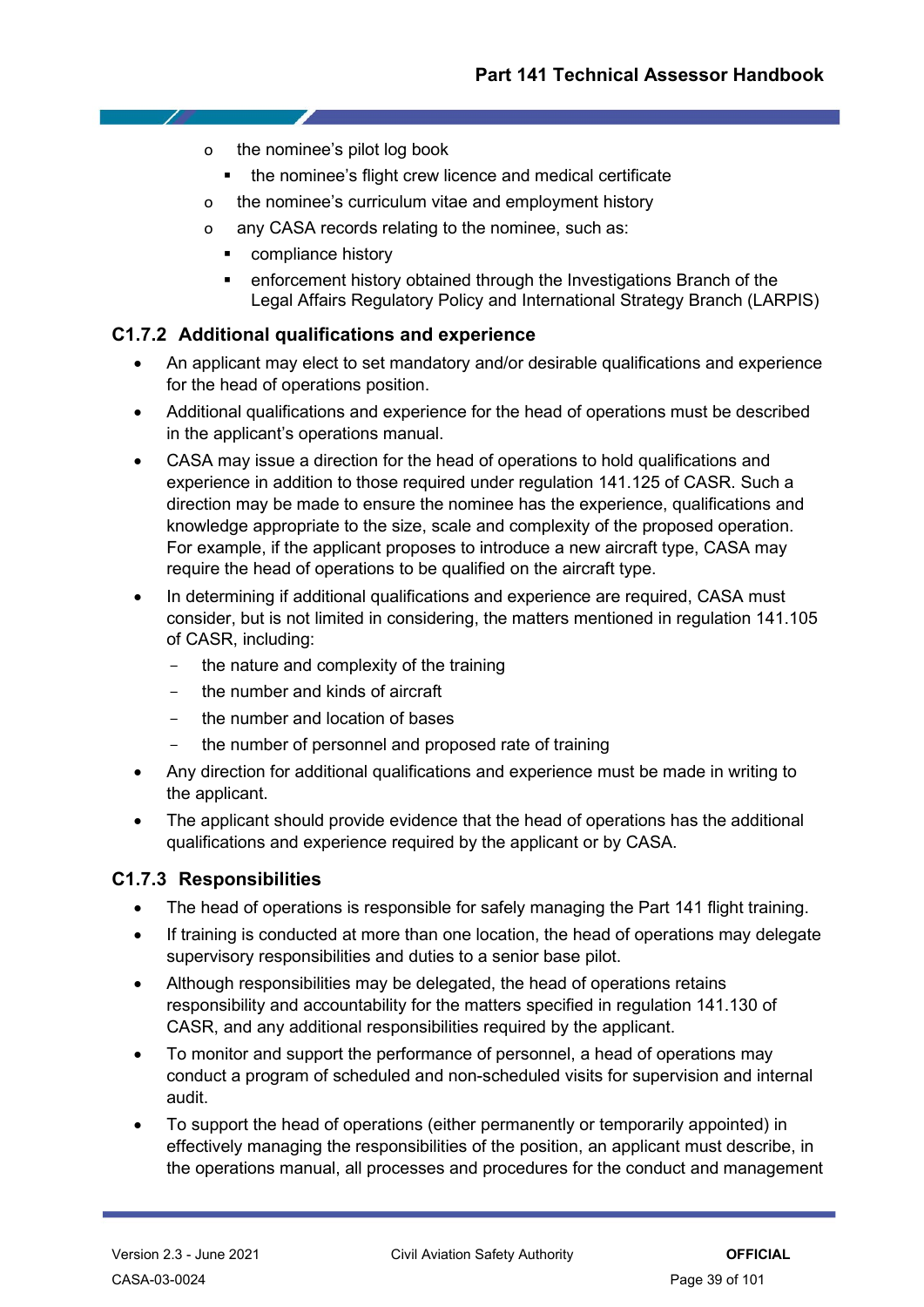of training. Considerations relevant to the conduct and management of training are described in Part C3 of this handbook.

- For clarity and repeatability, each of the processes should be comprised of a series of procedures or actions contributing to the desired outcome, and should address:
	- what must be done
	- who should do it
	- when it must be done
	- where it must be done
	- how it must be done
	- which documentation must be used (e.g. manuals, instructions, forms etc)
	- how the procedure is to be monitored and improved if required.

### **a) Safely manage training**

- The primary responsibility of the head of operations is to safely manage the authorised Part 141 training. This may be accomplished to a large extent, by a head of operations who satisfactorily meets the regulated responsibilities under subregulation 141.130(2) of CASR.
- An operations manual should describe communication and reporting requirements for supervisory personnel at remote bases.
- A head of operations should have a detailed program of review and audit of all aspects of Part 141 training.

# **b) Ensure understanding of safety policy**

- To ensure all personnel understand the applicant's safety policy, a means must be provided for the head of operations to carry out the functions required to fulfil this responsibility. These may include, but are not limited to:
	- familiarisation with the safety policy is included as an objective of induction training for all personnel
	- knowledge of the safety policy is checked as part of proficiency checking of instructors
	- instructor standardisation meetings are used to compare the performance of the organisation against the safety policy
	- instructor standardisation meetings include a session for analysing and comparing the findings of aviation accident reports against the operator's safety policy.

#### **c) Monitor, maintain and report on compliance**

- To ensure the head of operations monitors, maintains and reports to the chief executive officer on the applicant's compliance with legislation and the operations manual, a means must be provided for the head of operations to carry out the functions required to fulfil this responsibility. These may include, but are not limited to:
	- regular internal audit of regulatory compliance
	- review of regulatory obligations
	- observation of instructional briefings
	- instructional flights to review progress of course participants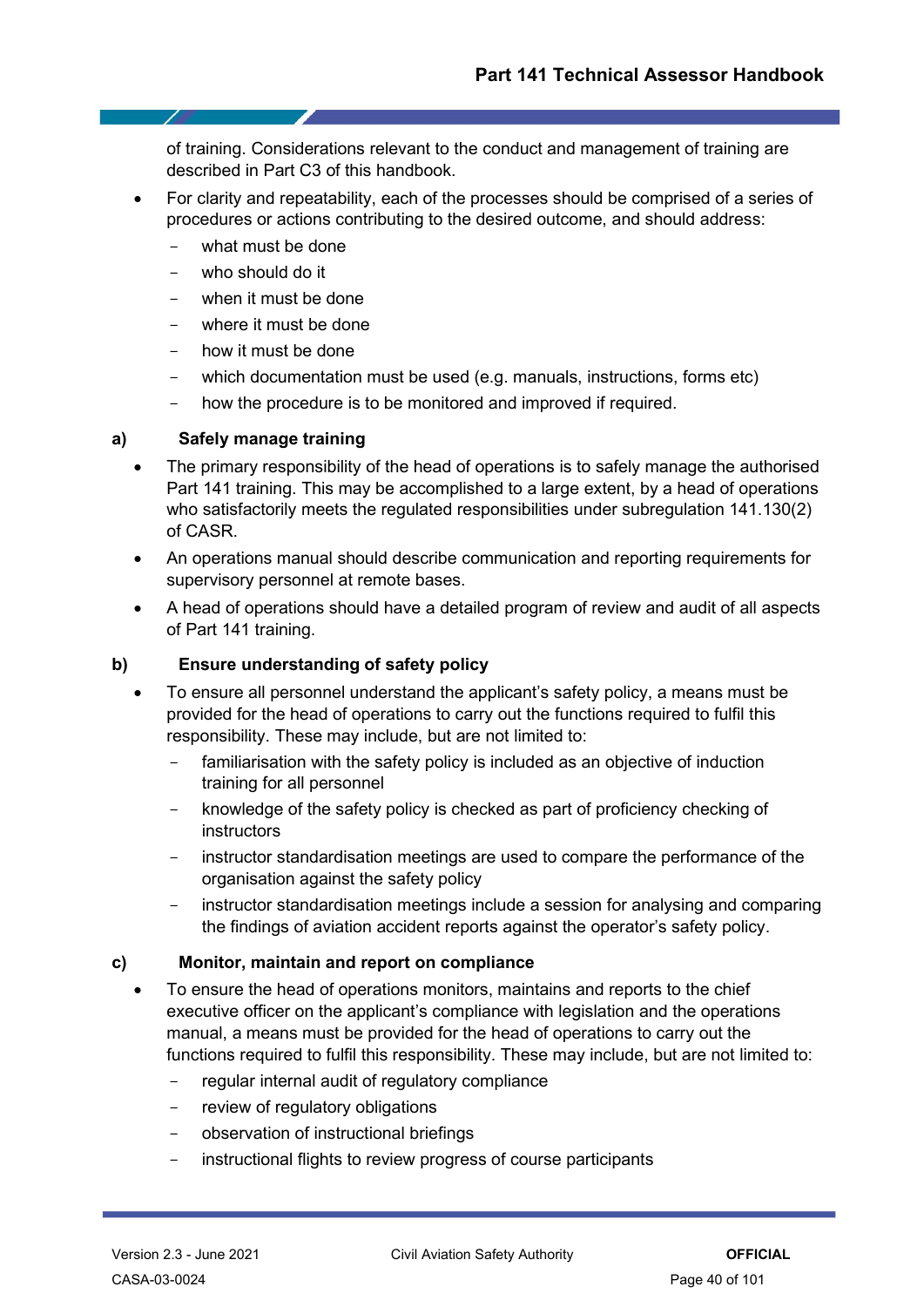standardisation program

- 7

- hazard reporting procedures
- schemes for suggesting improvements
- regular feedback and reports from managers and supervisors
- remote base inspections
- feedback from examiners and CASA regarding flight test outcomes
- requirements for reporting to the chief executive officer.

### **d) Set and maintain standards in accordance with the operations manual**

- To ensure standards are set and maintained in accordance with the operations manual, a means must be provided for the head of operations to carry out the functions required to fulfil this responsibility. These may include, but are not limited to:
	- periodic review of the competency standards described in company training syllabuses
	- comprehensive induction training for instructors
	- mentoring and supervision of instructors to assist in achieving standardisation of instruction in accordance with the operations manual
	- instructor standardisation program
	- monitoring student standards through surveillance of the activities, including:
		- o regular audits of training records
		- o conducting progress checks
		- o receipt of flight test feedback from examiners and CASA.
	- remedial training for instructors following an unsatisfactory standardisation and proficiency check
	- the timely provision of operational and safety sensitive material to personnel.

# **e) Training conducted in accordance with competency principles**

- To ensure training is systematically conducted in accordance with the principles of competency based training, a means must be provided for the head of operations to carry out the functions required to fulfil this responsibility. These may include, but are not limited to:
	- review of syllabuses and lesson plans for conformance with competency principles
	- a systematic means for scheduling courses
	- monitoring the scheduling of training and participant progress
	- policies and procedures for formative and summative assessment
	- timely intervention for substandard performance
	- training and guidance to instructors in the use of competency based syllabuses and lesson plans
	- ensuring personnel are competent in the use of software programs for course administration
	- recording and analysis of data relating to:
		- o repeated lessons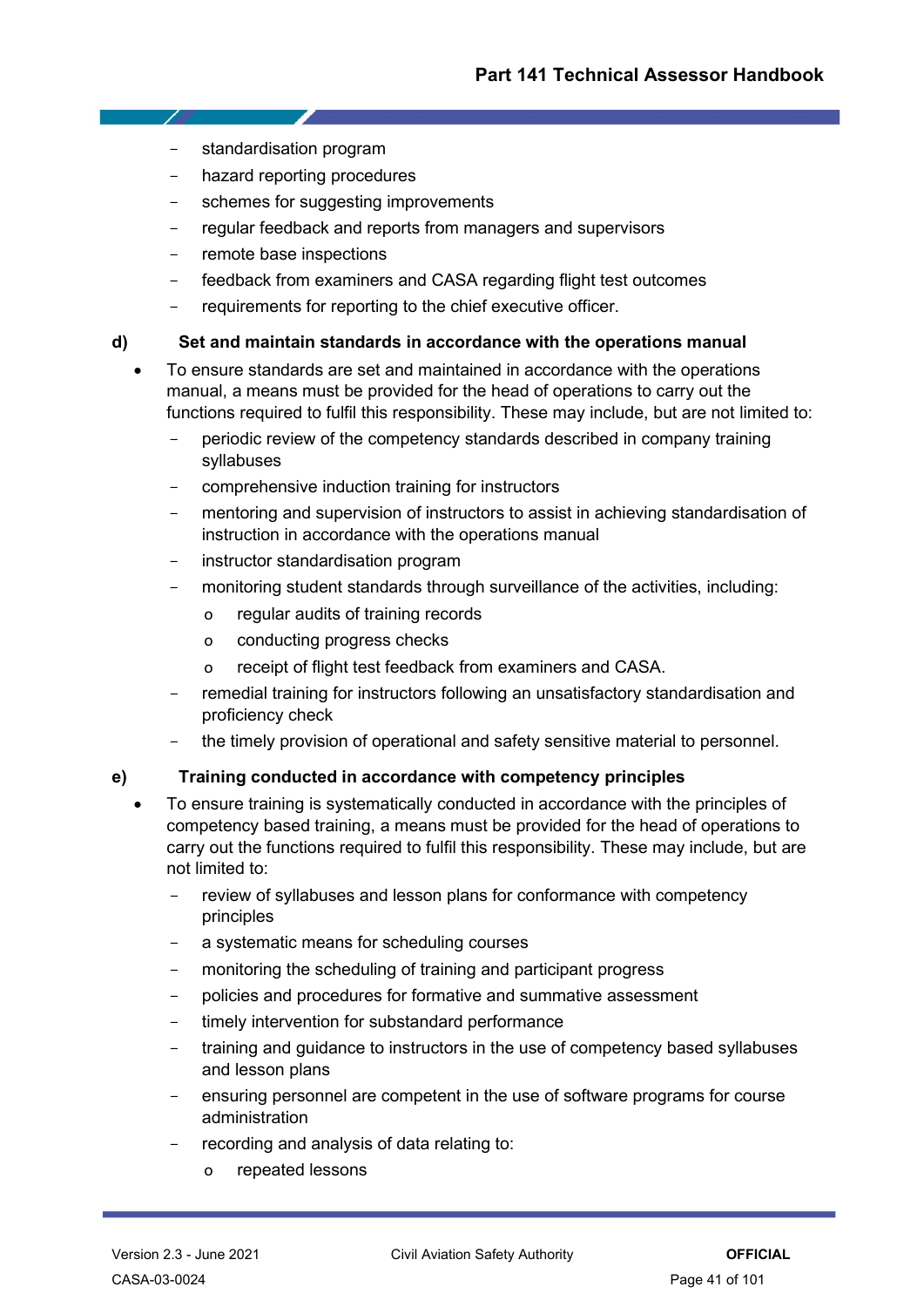- o time taken to achieve first solo flights
- o actual student progress against the course schedule.
- The head of operations must be capable of making changes for improvement of processes when required and making consequential amendments to the operations manual.

### **f) Identify and address deficiencies in training outcomes**

- The head of operations is responsible for implementing and managing the applicant's processes for identifying and addressing deficiencies in training outcomes.
- The following processes for identifying and addressing deficiencies in training outcomes should be described in the applicant's operations manual:
	- auditing the training
	- promoting the continual improvement of training
	- evaluating training outcomes from pre-flight test assessments and post-flight test feedback
	- regularly assessing the suitability of the operator's facilities and resources for training
	- recommending changes to the abovementioned changes
- Considerations in relation to the processes for identifying and addressing deficiencies in training outcomes are described in section C3.1.17 of this handbook.

# **g) Proper deployment of personnel, aircraft and FSTDs**

- To ensure proper deployment of personnel, aircraft and/or FSTDs required for training, a means must be provided for the head of operations to carry out the functions required to fulfil this responsibility. These may include, but are not limited to:
	- accurate forecasting of requirements for personnel and resources
	- adjusting numbers of personnel and resources to suit forecast requirements
	- recommendations for acquisition of new personnel and resources
	- forecasting the unavailability of resources due to scheduled maintenance
	- forecasting the unavailability of personnel due to planned leave
	- arranging replacements for unavailable resources

#### **h) Providing personnel with necessary information and documentation**

- The following are suggested as means for an applicant to support the head of operations in meeting their responsibility for providing personnel with the information and documentation necessary to carry out their responsibilities – including the parts of the operations manual relevant to their assigned tasks:
	- procedures to ensure relevant parts of the operations manual are provided to all Part 141 personnel, before commencement of duties
	- procedures to ensure amendments to the operations manual are distributed to personnel without delay
	- maintaining a record of distribution of the operations manual and amendments
	- procedures to ensure the timely distribution of AIP publications required for training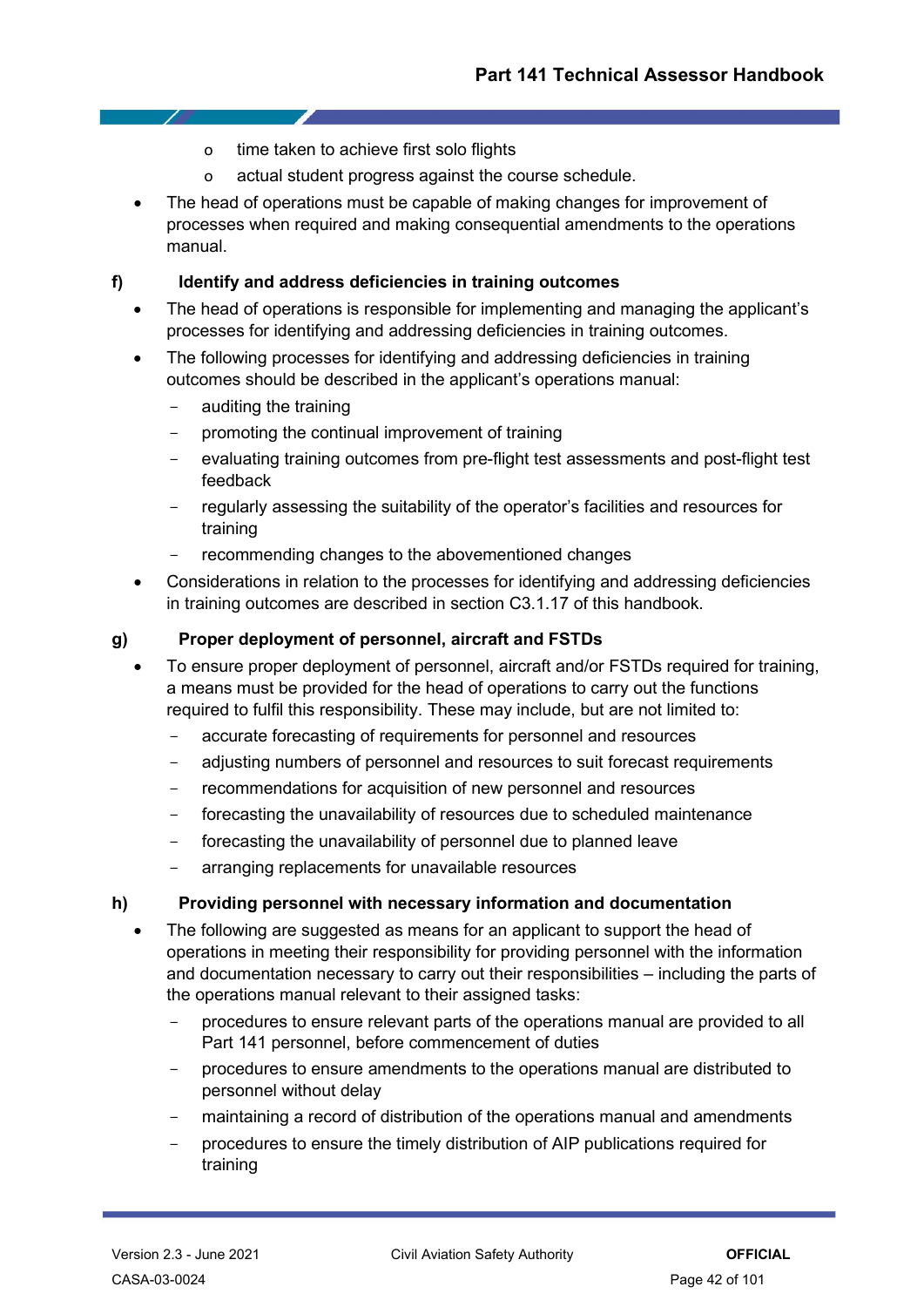- procedures to ensure up-to-date flight manuals and checklists are located in aircraft and FSTD
- access to operational information such as NOTAMs, weather reports and forecasts
- timely communication to personnel of changes to company procedures and manuals.

### **i) Management of training**

7

- The head of operations is responsible for ensuring the applicant has information, procedures and instructions for:
	- developing and maintaining a training plan and syllabus for each kind of training
		- o refer to section *C3.1.1(a)* for considerations relevant to developing training plans
		- o an applicant may elect to use a standard course syllabus developed by CASA, or may elect to design their own syllabuses. Refer to section *C3.1.1(c)* for considerations relevant to developing syllabuses.
	- determining the competency of course participants
		- refer to section *C3.1.1(b)* for considerations relevant to developing competency assessment plans.
	- managing underperformance of course participants
		- o refer to section *C3.1.1(d)* for considerations relevant to procedures when a standard is not met.
	- supervision of course participants when receiving training
		- o refer to sections *C3.1.1(e), C3.1.6* and *C3.1.7* for considerations relevant to procedures for approval of solo flights
		- o refer to section *C3.1.1(f)* for considerations relevant to procedures for supervision of student pilot solo flight.
	- planning, delivering and reviewing the training
		- o refer to section *C3.1* for considerations relevant to procedures for planning, delivering and reviewing training.
	- monitoring the progress of course participants against clearly defined knowledge and flight standards
		- o refer to section *C3.1.1(b)* and *C3.1.13* for considerations relevant to procedures for monitoring the progress of course participants.
	- maintaining records of the results of training and assessments
		- o refer to section *C3.1.13* for considerations relevant to procedures for maintaining records of training.
	- ensuring the operator has facilities and resources to provide the training
		- o refer to sections *C2.3*, *C2.4* and *C2.5* for considerations relevant to ensuring the provision of facilities and resources for training.
	- maintaining the training facilities and resources
		- o an applicant should have policy and procedures for personnel to report on the condition and adequacy of facilities, and for the head of operations to review and replace deficient equipment.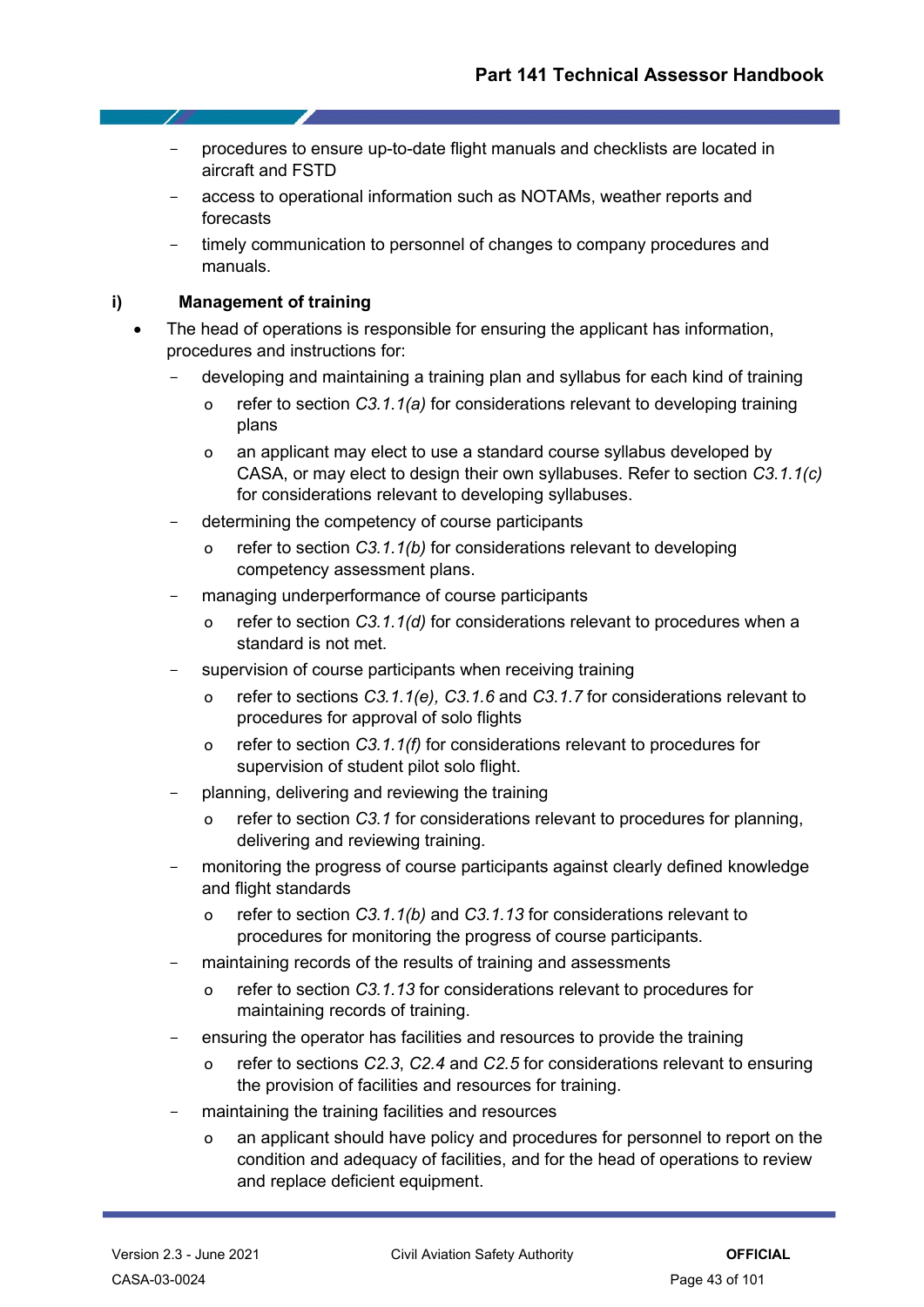- Additionally, a head of operations is responsible for ensuring the operator has information, procedures and instructions for:
	- effective monitoring of training, including:
		- o regular review of formative assessments documented in training records
		- o regular review of participant progress against the syllabus.
	- ensuring each instructor is authorised under Part 61 to conduct the training
		- o procedures to control the scheduling of dual flights subject to complying with required qualifications and recency.
	- ensuring each instructor has met the requirements in the operations manual for training in human factors principles and non-technical skills
		- o procedures to ensure instructors satisfactorily complete the training before commencing duties under Part 141.
	- ensuring each instructor has an understanding of the use of syllabuses
	- ensuring each instructor is effectively supervised
		- o refer to section *C3.1.1(i)* for considerations relevant to procedures for supervision instructors.
	- ensuring each instructor complies with the operations manual
		- o regular review of training records
		- o inclusion of checks of knowledge of instructions and procedures described in the operations manual, during proficiency checks.

# **j) Flight simulation training devices**

- The head of operations is responsible for ensuring the correct operation and maintenance of FSTDs, and for ensuring FSTDs are used only in accordance with the operations manual.
- Considerations in relation to the operation and maintenance of FSTDs and the Quality System are described in section *C3.4* of this handbook.
- FSTD defects must be managed to mitigate the risks of negative training.

# **k) Flight simulation training devices qualified in accordance with legislation**

- To ensure FSTDs are qualified in accordance with relevant legislation, a means must be provided for the head of operations to carry out the functions required to fulfil this responsibility. These may include, but are not limited to:
	- assuring the initial evaluation and qualification of each device by CASA, and providing sufficient notice to CASA to ensure that, prior to the expiry of the device's approval, a fidelity check is conducted and a new certificate is issued
	- ensuring any upgrades of specification, equipment or visuals are approved by CASA
	- ensuring CASA is advised of the relocation of any device, and a fidelity check is conducted prior to the device being used for the activities
	- ensuring that any qualification standards prescribed by CASA (under a legislative instrument) are complied with, or that the device complies with the qualification standards of the national aviation authority of a recognised foreign State (if applicable).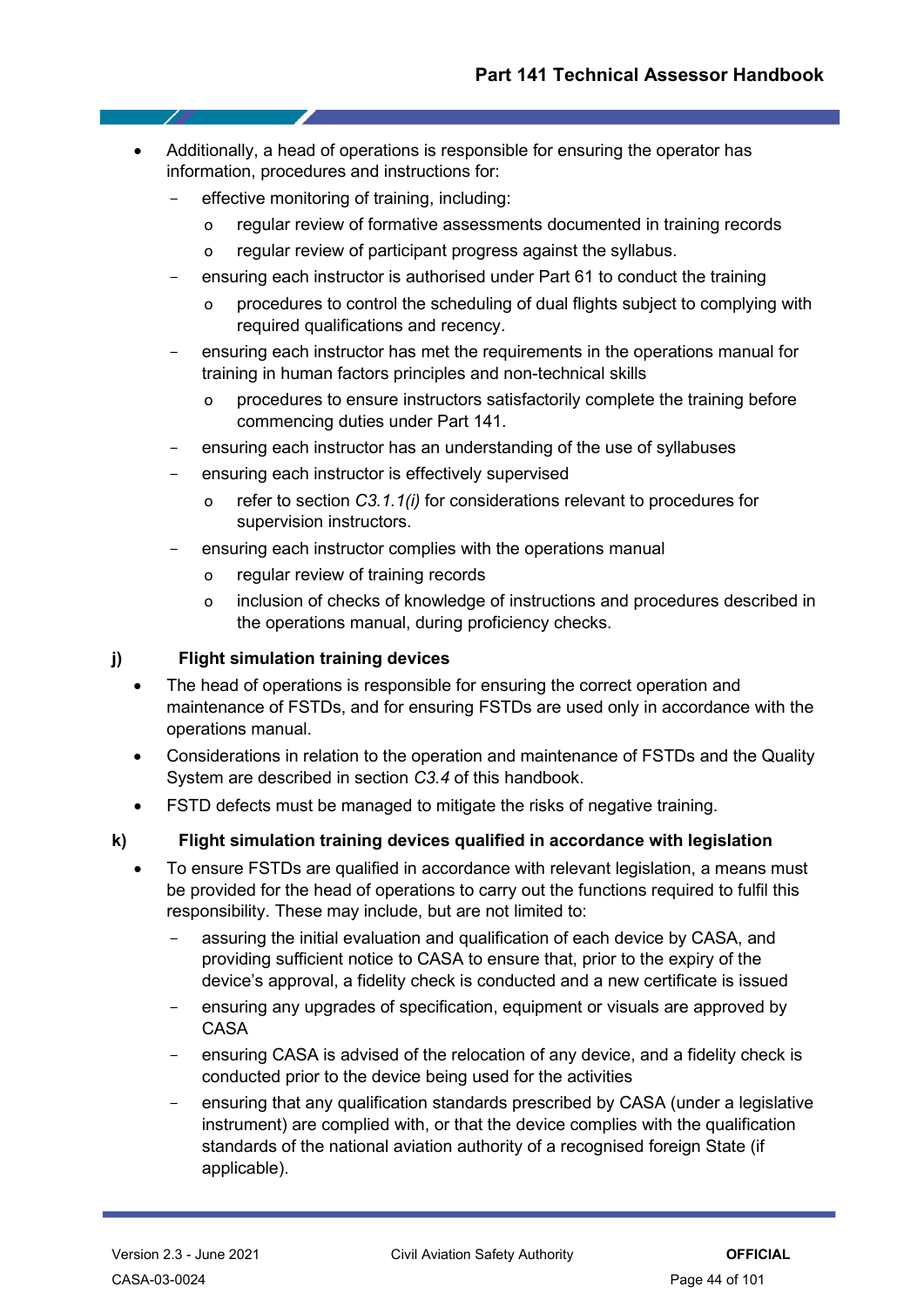• Considerations relevant to the qualification and requalification of FSTDs are described in section *C2.4.2* of this handbook.

#### **l) Instructor standardisation and proficiency checks**

- The head of operations is responsible for ensuring each instructor holds a valid standardisation and proficiency check.
- To assist the head of operations in meeting this responsibility, the applicant should provide procedures in the operations manual for:
	- maintaining up to date records of the currency of each instructor's qualifications
	- ensuring instructors are only scheduled to conduct training for which they are authorised
	- making resources available for the timely conduct of proficiency checks
- Additional considerations relevant to standardisation and proficiency checks are described in section *C3.1.18* of this handbook.

#### **m) Fatigue risk management system**

- If an applicant has a fatigue risk management system, the head of operations is responsible for managing the maintenance and continuous improvement of the system.
- An approved system should include requirements and mandatory procedures for internal audit, management review and revision of the system.
- Unless an approved system specifies otherwise, the head of operations retains responsibility for the system.

#### **n) Dangerous goods manual**

- If required to maintain a dangerous goods manual, the head of operations is responsible developing, managing and maintaining the manual.
- The following policies and procedures are suggested as means for an applicant to support the head of operations in meeting responsibilities for developing, managing and maintaining a dangerous goods manual:
	- a dangerous goods manual may be contained within an operations manual or may be a separate manual
	- the manual should be a controlled document
	- the applicant should ensure the head of operations subscribes to a mailing list for advice of amendments to regulatory legislation and CASA publications, such as CASR Part 92 – consignment and carriage of dangerous goods
	- amendments to CASR Part 92 relevant to the applicant's operations, must be reviewed, and procedures for compliance developed and described in the dangerous goods manual
	- the applicant should have a process for review by the head of operations, of procedures for compliance with CASR Part 92.

# **C1.7.4 Additional responsibilities**

• Additional responsibilities of the head of operations, which are required by the applicant, should not conflict with or distract from the responsibilities under regulation 141.130 of CASR.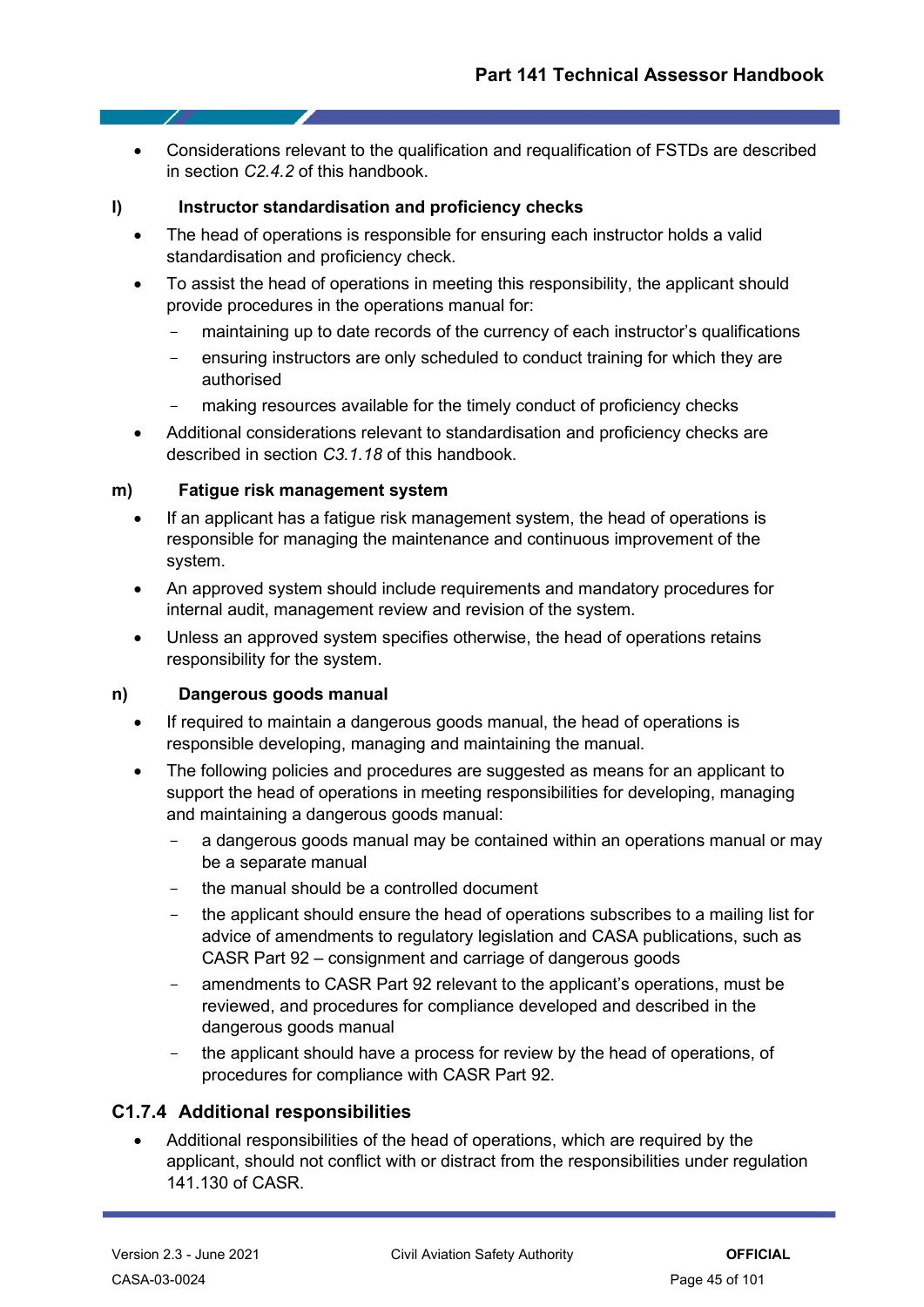• A determination should be made as to whether any involvement in other activities unrelated to Part 141, are likely to interfere with the ability of the head of operations to discharge the responsibilities under Part 141.

# **C1.7.5 Direction to undertake an examination, interview or training**

### **a) General Assessment Considerations**

- Under subregulation 141.155(3) CASA may, in the interests of safety, direct a person proposed as head of operations to:
	- undertake an examination
	- be interviewed by CASA
	- complete a training course.
- The intention of this regulation is for CASA to evaluate the level of risk related to the appointment of a particular HOO in the particular circumstances, and undertake assessment and direct training where the level of risk is elevated above that acceptable to CASA.
- A direction to undertake a training course would normally follow an unsuccessful assessment by CASA prior to any further assessment by CASA.
- When determining whether to issue such a direction, CASA must consider the matters set out in subregulation 141.155(4) of CASR. A direction must be issued in writing.
- For example: A direction under subregulation 141.155(3) of CASR may be appropriate for nominees who have not previously been appointed as head of operations, or where the proposed operation is significantly different to previously held appointments as head of operations.
- 'Significantly different' may be illustrated for example, from a change in responsibilities involving single to multi-engine aircraft, piston to turbine aircraft, VFR to IFR training, small to large student numbers, simple to more complex environments etc.
- Therefore, a nominee who has been previously assessed as suitable for appointment as head of operations in a similar operation will not require CASA examination or interview for the present application.

#### **b) Where directed in writing - Interview and examination**

- If an interview is deemed necessary, the agenda should be relevant to the proposed Part 141 activities. Interview questions and the anticipated responses must be preplanned. As a measure of validity, any proposed interview or examination questions and the associated answers, must be independently peer reviewed by another Inspector prior to use.
- An interview or examination would normally not extend beyond a 90 minute assessment for either an interview or an examination.
- The nominee may provide documentation and reference material, such as:
	- the current publication of the:
		- o Civil Aviation Act 1988
		- o Civil Aviation Regulations 1988
		- o Civil Aviation Safety Regulations 1998
		- o Civil Aviation Advisory Publications (if referenced in the operations manual)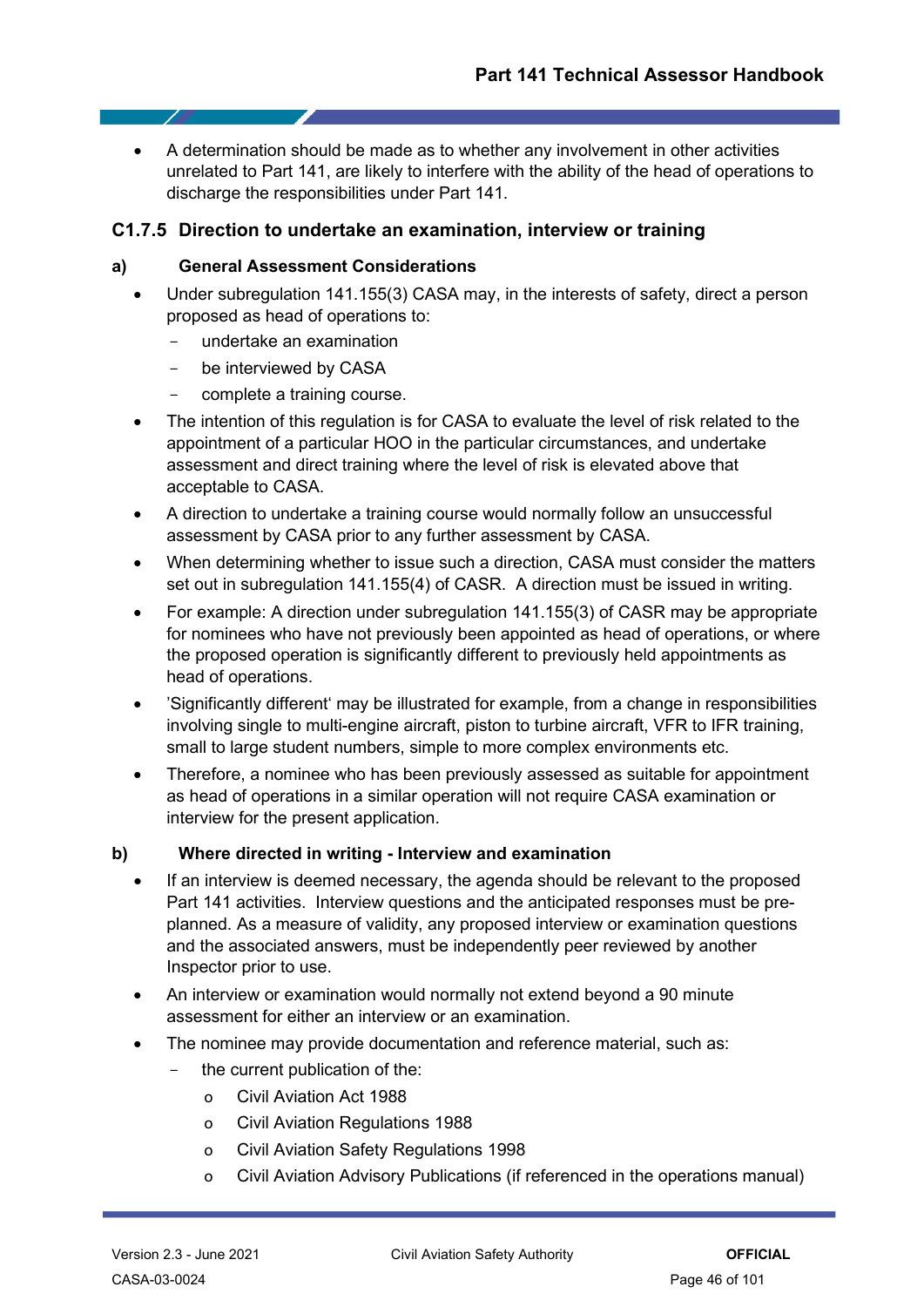- o Civil Aviation Orders
- o Aeronautical Information Publications
- o Part 61 Manual of Standards.
- the applicant's operations manual, including flight training syllabuses and training record proformas
- aircraft flight manuals.
- The examination should, where relevant, consist of scenario based questions relating to:
	- the structure of the applicant's organisation and proposed activities
	- legislative requirements pertaining to the proposed training, including CASR Part 61 and the Part 61 MOS
	- privileges and limitations of a pilot instructor rating, particularly relating to the head of operations position
	- the organisation's reporting structure, and the methods for liaison with the chief executive officer
	- responsibilities of the position under Part 141 and any additional responsibilities proposed by the applicant for the position - as detailed in the operations manual
	- how the responsibilities of the position are to be managed when associated duties are delegated to other personnel
	- change management
	- the operations manual and supporting manuals such as:
		- o the drug and alcohol management plan
		- o the dangerous goods manual (if required).
	- authorisation of solo training flights
	- training records management
	- procedures for assessing and reporting underperforming course participants
	- the fuel policy
	- direct and indirect supervision of instructors
	- supervision of student pilots and other course participants.
- To demonstrate suitability, the proposed head of operations should have:
	- a satisfactory knowledge of the processes and procedures contained in the applicant's operations manual
	- an awareness of relevant legislation and ability to apply the legislation to given situations
	- a capability of implementing, managing and auditing the applicant's systems to confirm compliance with the requirements of the operations manual. This may include knowledge of:
		- o the audit system to be used
		- o the audit methodology to be used
		- o the reporting and recording system to be used
		- o the remedial actions.

The interview process may consist of: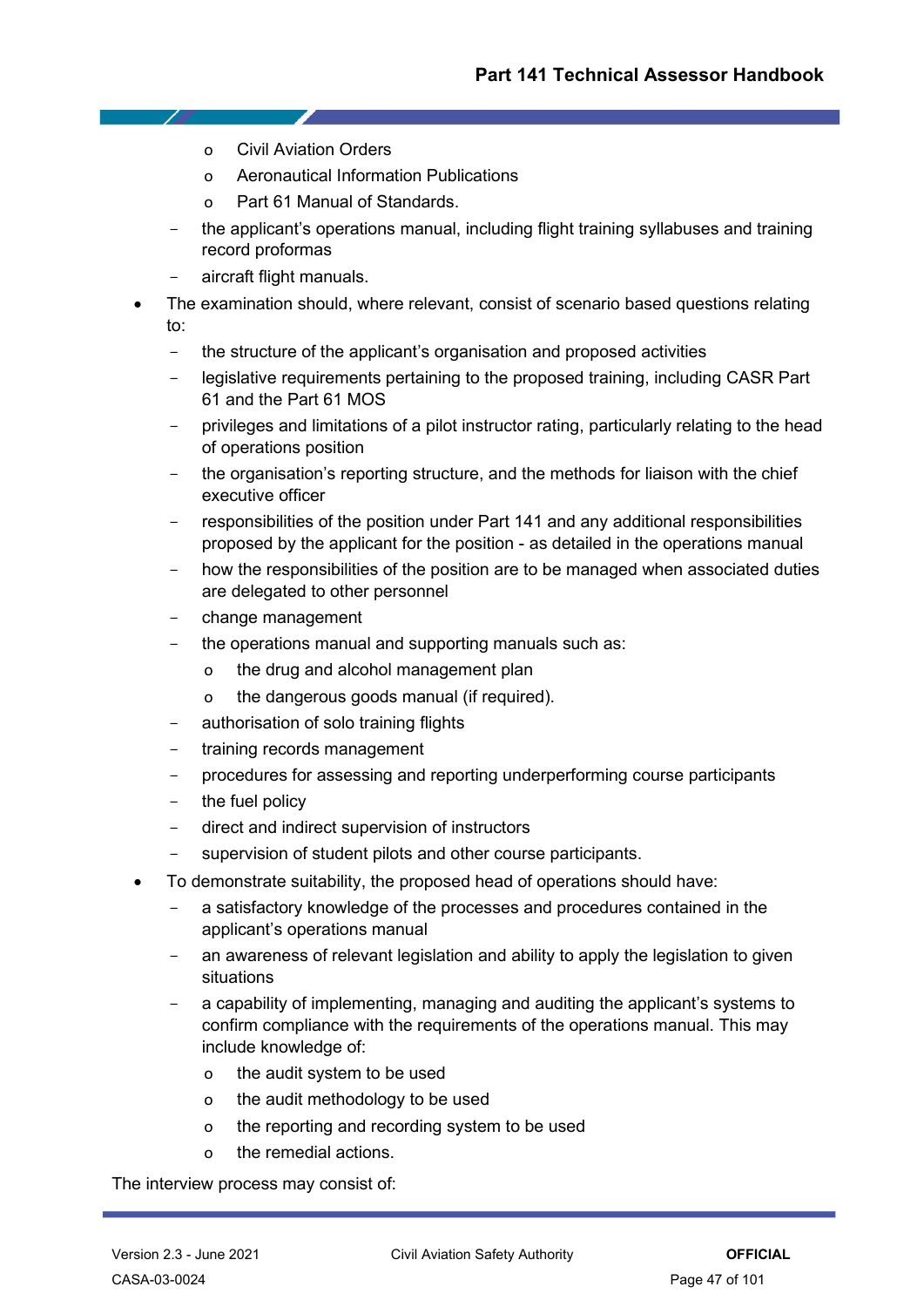- an oral or written examination of regulatory knowledge
- an oral or written examination of aeronautical knowledge
- an instructional briefing assessment
- a flight assessment
- a debriefing.

- 7

- A post-assessment debriefing may include discussion of:
	- particular responsibilities or regulatory aspects
	- the role of head of operations in the chain of regulatory responsibility
	- CASA surveillance
	- maintaining communications with CASA.

# **c) Where directed in writing - Assessment of briefing skills and flight assessment**

- Where an assessment of briefing skills and / or a flight assessment take place, this assessment would normally be conducted as an Instructor Rating Proficiency Check as described by the CASA Flight Examiner Handbook.
- The sequences selected during the Instructor Rating Proficiency Check should be the most complex training sequences available to the operator for which the head of operations is qualified to perform.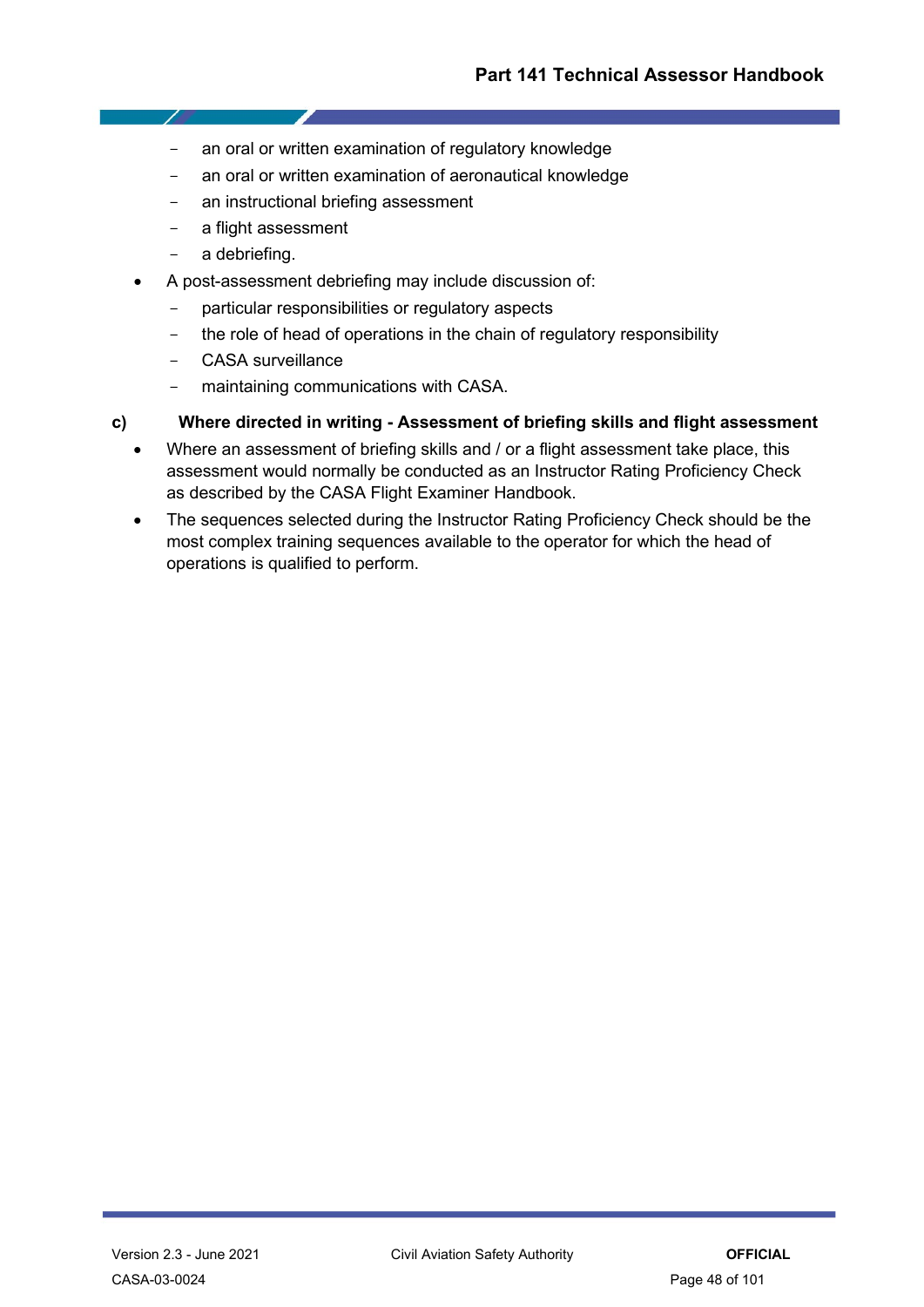# **C1.8 Other Personnel**

# **References**



**CASR:** 141.060(1)(e), 141.260(1)(g), 141.260(1)(i)

### **Introduction**

CASA must be satisfied that an applicant has appointed a sufficient number of suitably qualified and competent personnel to ensure the training can be conducted safely. The expected level of qualifications and experience will vary according to the scope and complexity of the training activities.

# **Things for Consideration**

The following information may be of value in determining if the applicant has appointed a sufficient number of suitably qualified and competent personnel for the safe conduct of the training, and whether the responsibilities of personnel under Part 141 (other than key personnel) have been adequately described within the operations manual.

# **C1.8.1 Personnel number, qualification and experience**

- When assessing if an applicant has engaged an appropriate number of instructors, consideration should be given to:
	- the proposed number of course participants
	- the number of aircraft and/or FSTDs to be used
	- the number of instructors qualified to fly the aircraft, or qualified to use the FSTDs
	- the projected aircraft/simulator hours to be flown, and the theory subjects to be delivered
	- the employment basis of instructors full time, part time or casual.
- The ratio of instructors to course participants should be sufficient to enable effective supervision of course participants. The ratio will vary for each training activity, depending on factors such as:
	- course duration
	- planned hours to be flown each day
	- the number of aircraft and FSTDs
	- the phase of training (e.g. during early training phases, the ratio may be higher than during advanced cross country training)
	- contingencies, such as adverse weather and aircraft unserviceabilities.
- The applicant must have a sufficient number of management/supervisory positions to effectively supervise and monitor the standard of instruction. For example, if an operator employs instructors with grade 3 and grade 2 training endorsements, a sufficient number of instructors holding a grade 1 training endorsement must be available to provide direct and indirect supervision.
- Instructors must be appropriately qualified under, and meet the validity and recency requirements of Part 61 of CASR, for the training they are assigned to conduct.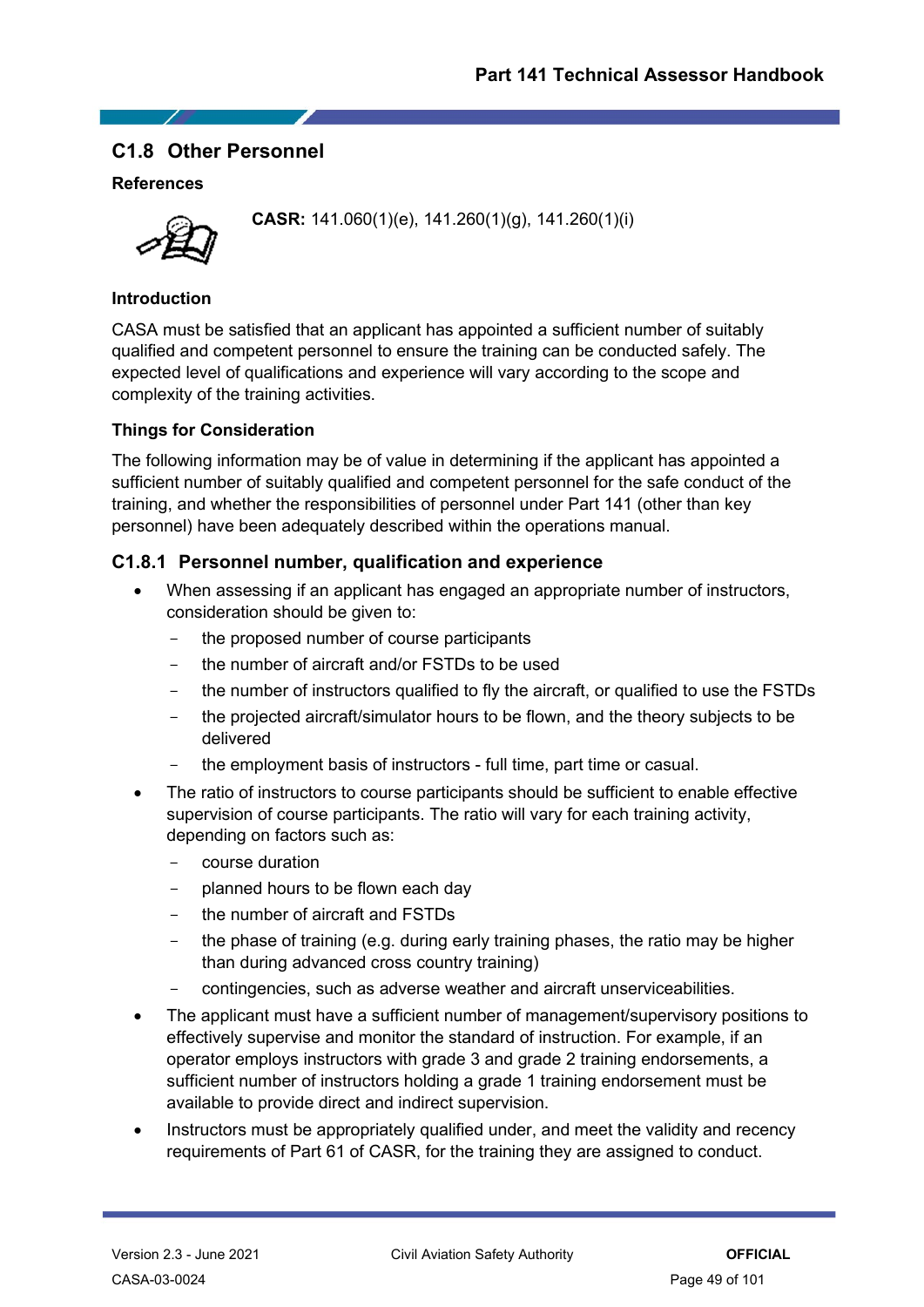- Theory instruction should be provided by instructors holding appropriate qualifications and experience for each subject to be taught.
- If the applicant has appointed instructors to management/supervisory positions, consideration should be given to limitations on scheduled flight time, to ensure an appropriate balance between flying and managerial duties.
- If operations other than those under Part 141 are to be conducted, an applicant should have policy to avoid conflict of duty across the operation.
- An applicant should have a process for regular review of the numbers of personnel required for safe and effective training.

# **C1.8.2 Responsibilities**

### **a) Instructors**

- The operations manual must include the name of instructors appointed by the head of operations to have responsibility for particular Part 141 flight training – such as instrument rating training or commercial licence training.
- Each of the supervisory positions to be included in the operations manual, should be accompanied by a description of the:
	- position title
	- responsibilities
	- accountabilities
	- duties.
- The operations manual should describe how the head of operations will supervise and communicate with instructors holding responsibility for particular training.

# **b) Other personnel**

- Under subregulation 141.260(1)(i), an operations manual must include a description of the responsibilities of personnel under the regulations, other than key personnel.
- For example, subregulation 141.160(3) requires an operator to keep up to date records of the distribution of operational documents to personnel. A description of responsibilities for complying with this requirement must be included in the operations manual. A job description and duty statement should also be included.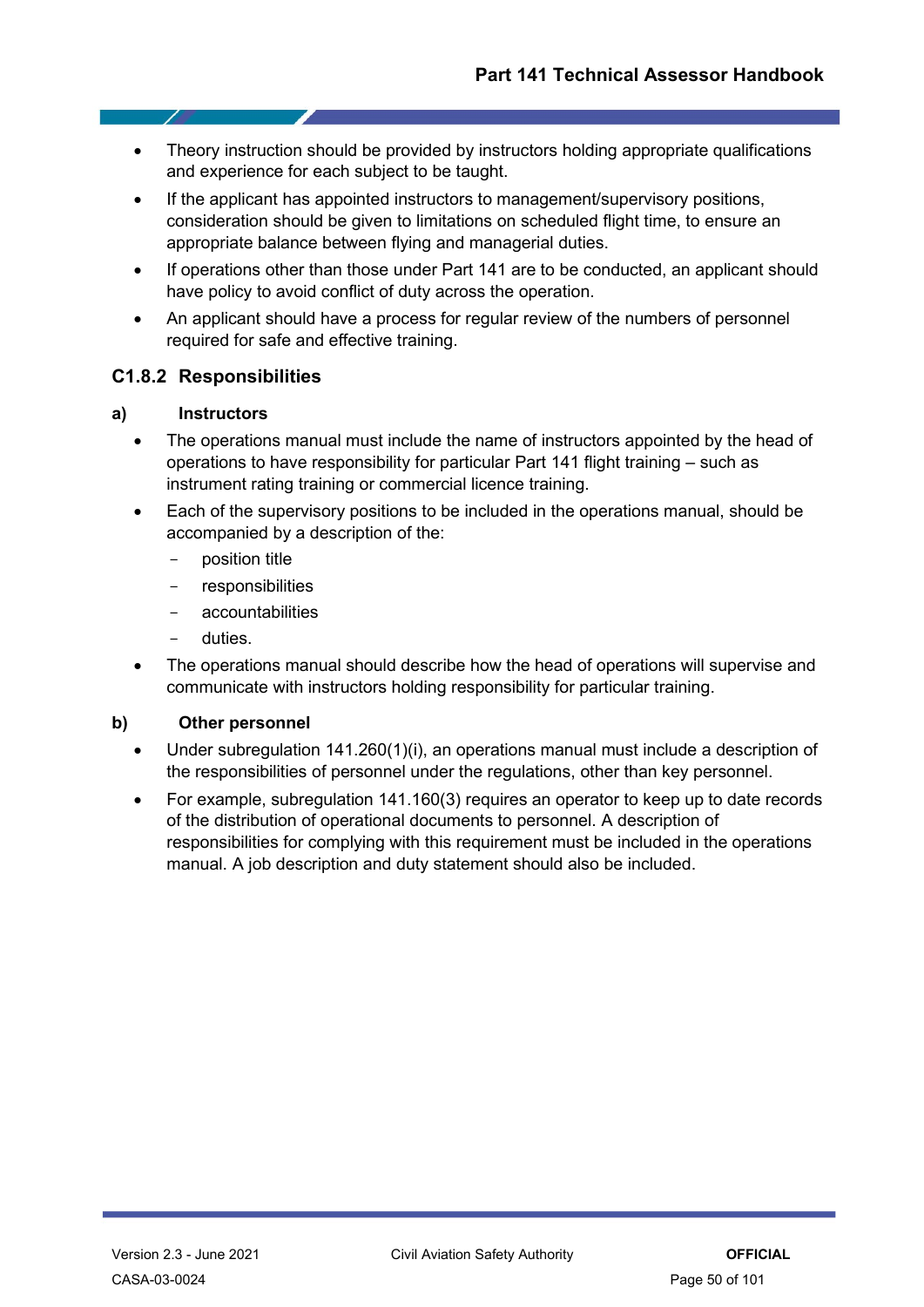# **C2 Activities and Facilities**

This part of the handbook relates to assessing:

- the applicant's description of the proposed training
- existing authorisations
- requirements related to the facilities to be used in the conduct of the training.

# **C2.1 Authorised Part 141 Flight Training**

# **References**



**CASR:** 141.015, 141.260(1)(j)

# **Introduction**

An applicant's operations manual must include a description of the Part 141 flight training proposed to be conducted.

### **Things for Consideration**

The following information may be of value in determining if the applicant has adequately described, within their operations manual, the Part 141 flight training the applicant proposes to conduct.

- The operations manual must state the licences, operational ratings and endorsements, flight reviews and differences training the applicant intends to provide training for.
- Training for the grant of design feature or flight activity endorsements under Part 61 does not require authorisation under Part 141, and an operator may conduct this training if the instructor providing the training is appropriately qualified.

# **C2.2 Other Operations**

# **References**



**CASR:** 141.260(1)(q)

# **Introduction**

The operations manual must provide a description of any operations, in addition to the authorised Part 141 training conducted or proposed to be conducted, by the applicant.

CASA must consider these 'other operations' to ensure personnel who hold shared responsibilities across the operations of the organisation, are capable of meeting their responsibilities under Part 141.

# **Things for Consideration**

The following information may be of value in determining if the applicant has adequately described, within their operations manual, operations under other parts of CASR.

• Examples of other operations to be detailed in the operations manual, may include: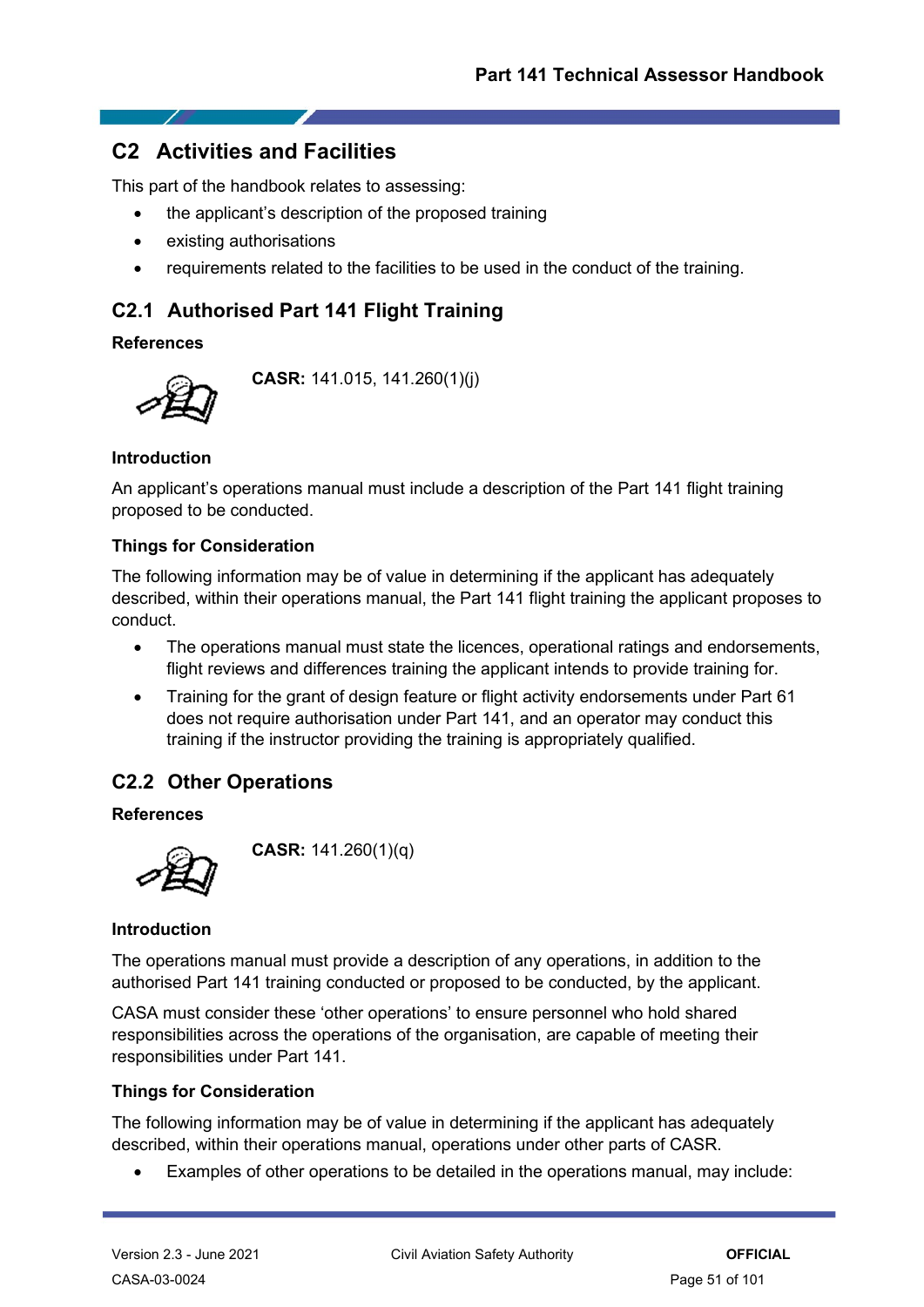- Aerial work (future CASR 138 aerial work)
- Air transport operations (future CASR 133/135 air transport small aircraft)

# **C2.3 Aircraft**

- 7

### **References**



**CASR:** 141.260(1)(l), 141.315

# **Introduction**

An operations manual must include information about aircraft flown for Part 141 training. The information will assist CASA in determining if the applicant can safely conduct the proposed training.

### **Things for Consideration**

The following information may be of value in determining if the applicant has adequately identified and described the aircraft used for Part 141 training.

### **C2.3.1 Aircraft details**

• The applicant's operations manual must describe the kind and registration mark of each Australian registered aircraft, and the kind of aircraft, nationality and registration mark for each foreign registered aircraft, used for Part 141 training.

# **C2.3.2 Turbine-engine aircraft**

• A description of any leasing or other arrangements for the supply of any turbineengined aircraft must be included in an applicant's operations manual, as well as a description of the way any turbine-engined aircraft are managed and maintained, and the way continuing airworthiness is assured.

#### **a) Leasing or other supply arrangements**

- Descriptions of the arrangements for the supply of turbine-engined aircraft should include the details of any leasing agreement, financing arrangement or whether the aircraft is supplied by a third party.
- Aircraft leasing may be arranged in various ways some with potential safety implications, particularly if an aircraft registered in a foreign country is to be operated in Australia by an Australian operator.
- A review of the terms of an aircraft lease should identify any conditions, limitations or penalties that could be detrimental to the safe operation of a particular aircraft. A copy of any applicable aircraft lease may be requested from the applicant, if considered necessary. The arrangements for the operational control of the leased aircraft, aircraft maintenance and continuing airworthiness, should be assessed.
- Refer to [Volume 2, Chapter 14.0 of the AOC Handbook](https://casaau.sharepoint.com/sites/document-catalogue/SitePages/DocumentCatalogue.aspx#/document/CASA-03-0230) for considerations applicable to reviewing an aircraft lease.

#### **b) Management, maintenance & continuing airworthiness**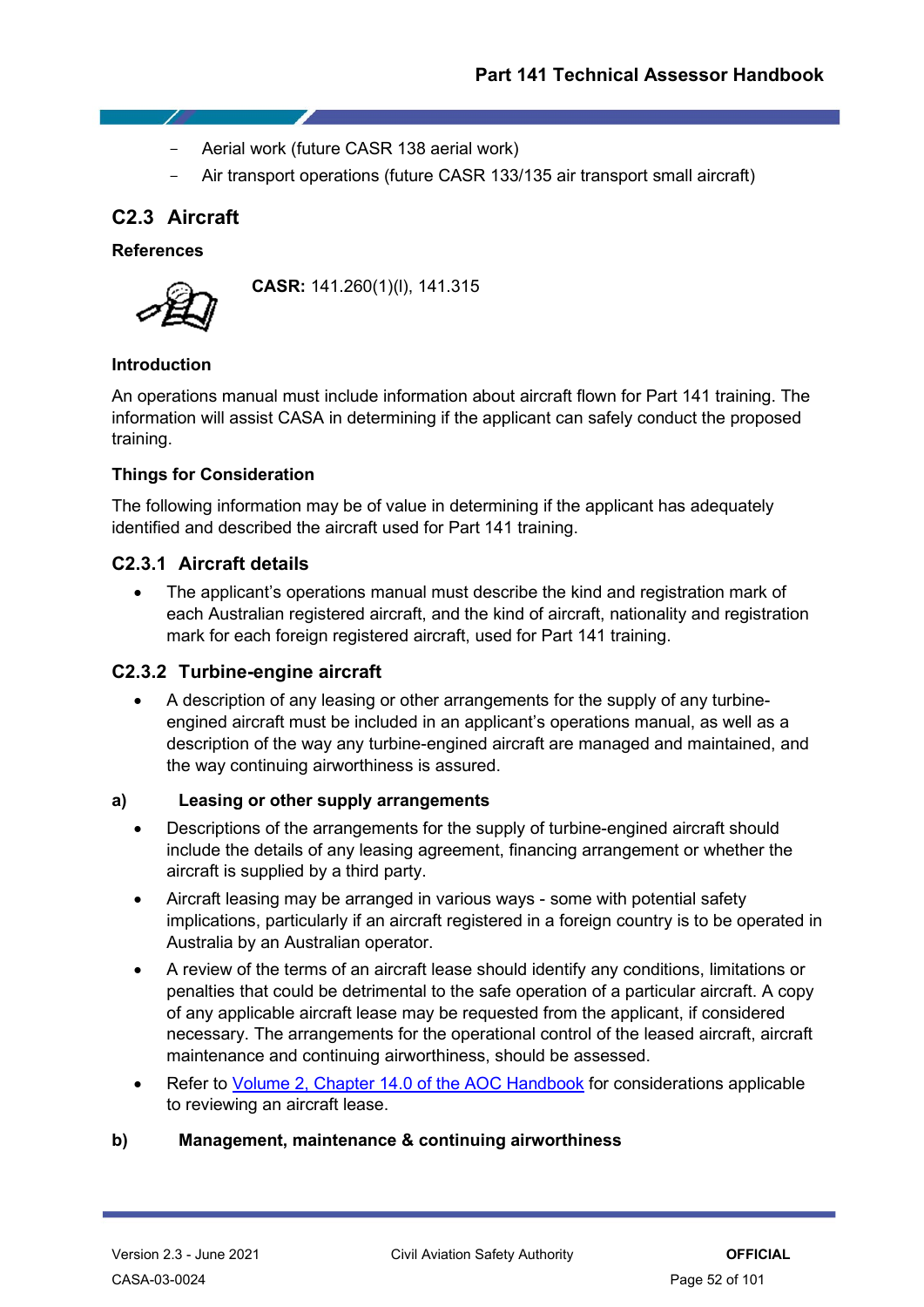- The applicant's operations manual must include a description of how the maintenance and continuing airworthiness of any turbine-engined aircraft will be managed.
- The description should indicate whether maintenance of the aircraft is required under an approved system of maintenance (class A aircraft) or a maintenance schedule (class B aircraft).
- If a maintenance schedule (class B aircraft) is applicable, the operations manual should also indicate whether the schedule is the manufacturer's schedule or the CASA maintenance schedule for the aircraft.
- If the aircraft is also operated under an AOC for air transport operations, the operations manual should state that the aircraft is subject to the continuing airworthiness requirements of CASR Part 42.

# **C2.3.3 Foreign registered aircraft**

- The applicant must describe a procedure for ensuring that any foreign registered aircraft is not operated in Australian territory in excess of 90 days within a 12 month period. The description should indicate who is responsible for managing compliance, and how the operation of the aircraft will be monitored.
- A 90 day period under subregulation 141.315(1) refers to 90 days in total, rather than 90 consecutive days.
- If an applicant holds an approval under regulation 141.035 to operate a foreign registered aircraft in excess of 90 days, the applicant's operations manual should include a procedure to ensure compliance with the approval.
- The applicant must ensure personnel operating foreign registered aircraft are authorised to do so.

# **C2.4 Flight Simulation Training Devices**

#### **References**



**CASR:** 141.260(1)(n), 141.205

# **Introduction**

If conducting Part 141 training in FSTDs, an applicant's operations manual must include information about the FSTDs used for training. The information must indicate the purpose (as described in Part 61 of CASR) for which each device will be used.

An applicant must also have a quality system to ensure the correct operation and maintenance of each device. Considerations in relation to assessing the quality system are described in section C3.4 of this handbook.

Each of the applicant's FSTDs must be qualified or approved, as prescribed by the legislation relevant to the device. The operations manual must describe how the applicant will ensure the continued approval or qualification under the applicable legislation.

The information will assist CASA in determining if the applicant is able to safely conduct the proposed training.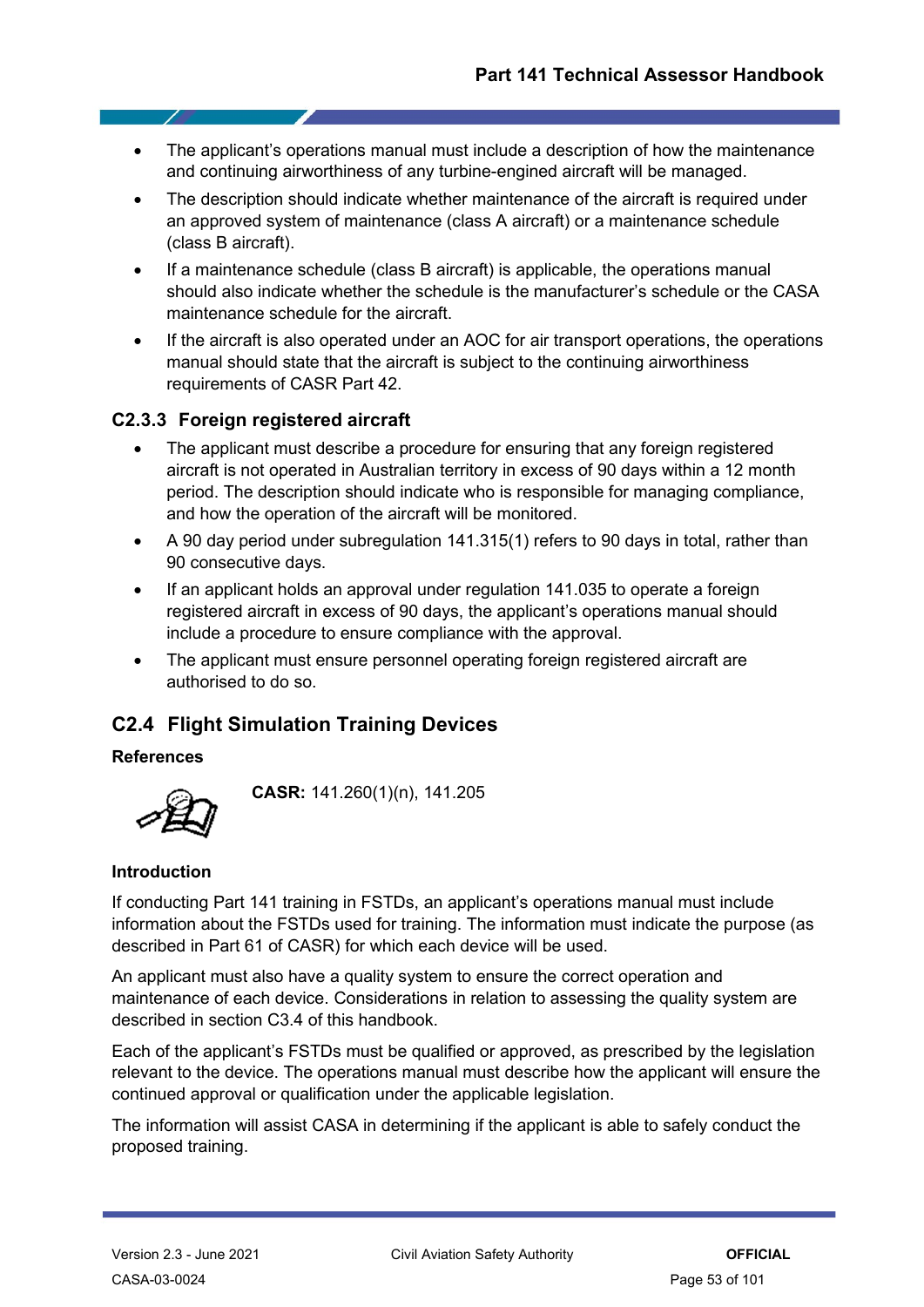### **Things for Consideration**

- 1

The following information may be of value in determining if the applicant has provided the required information about flight simulation training devices to be used for training, including their purpose under Part 61, and the way the continued approval or qualification of each device will be assured.

# **C2.4.1 Description of Devices**

- The description of devices should include:
	- the manufacturer's name and the model of each device
	- the aircraft type the device has been built to simulate
	- the category of the device
	- the credits for which the device is approved
	- an overview of each device's systems and capabilities.
- The description should include certificates such as:
	- the Flight Simulator Qualification Certificate
	- the Flight Training Device Qualification Certificate
	- the Synthetic Trainer Certificate.
- Certificates should be attached as annexes to the operations manual.
- The description must include the purpose under CASR Part 61, for which each device will be used. For example, if the applicant intends using the device to accrue aeronautical experience for the issue of private and commercial pilot licences, this must be described in the operations manual and applicable number of hours and lesson content should be included in the relevant training plans and syllabuses.
- The applicant must ensure that instructors are competent to conduct assigned activities in a FSTD, prior to the activity is conducted. Considerations for assessing instructors to conduct activities in FSTDs are included in section C3.1.12 of this handbook.

# **C2.4.2 Qualification or approval**

- Initial evaluation and qualification of new CASR Part 60 devices is conducted by the Airworthiness and Engineering Branch and the Flight Standards Branch (FSB). FSB has responsibility for the oversight of domestic and internationally located flight simulators and flight training devices approved under CASR Part 60.
- The initial evaluation, qualification and oversight of synthetic trainers, approved under CAO 45.0, is managed as follows:
	- FSB, in collaboration with the appropriate regional office, has responsibility for conducting the initial evaluation and qualification of any new synthetic trainer wishing to meet Category C approval
	- CASA's regional offices have responsibility for the oversight of domestically located synthetic trainers. FSB will provide technical advice to the regional offices as required. For information regarding the inspection of synthetic trainers, refer to Operational Standards and Requirements—Approved Synthetic Trainers (FSD2), version 1.5: November 2010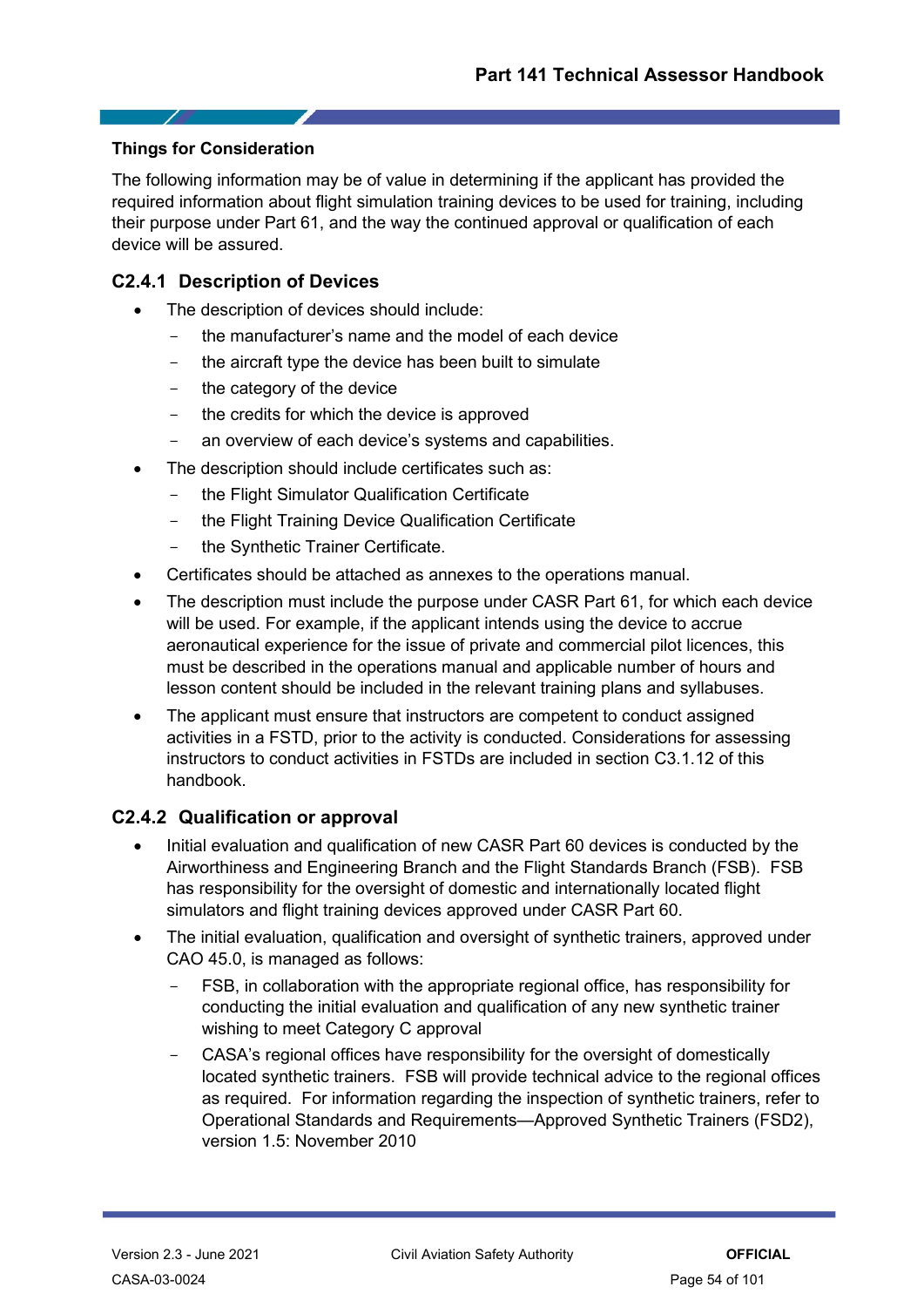- FSB has responsibility for internationally located synthetic trainers approved under CAO 45.0.
- The operations manual must include a description of the applicant's procedures to ensure the initial and ongoing qualification/approval of each FSTD. The description should include, or make reference to a supplementary manual or documentation that provides:
	- a record of the initial qualification/approval of the FSTD
	- a procedure to manage recurrent fidelity checks, including the person responsible for ensuring the checks are completed within the required timeframe
	- a procedure to manage a known or suspected deficiency in the realism or accuracy of the device, including the tests and calibration procedures required to establish the nature of the deficiency (the applicant may include references to other documentation such as the quality system manual for qualified flight simulators and qualified flight training devices, or the Synthetic Trainer Operations Manual (STOM) for synthetic trainers approved under CAO 45.0 (synthetic trainers)
	- a method for recording and reporting deficiencies
	- a means for determining if a deficiency will suspend the qualification or approval of the device (e.g. a minimum equipment list that includes the deficiency)
	- the procedure for the requalification or re-approval of the device following relocation.
- The applicant's procedures and instructions must set out the requirements for the operation of each FSTD. These procedures may be contained within a supplementary manual to which the operations manual refers, for example the quality system manual or STOM. These procedures and instructions must be complied with in order to ensure the continuing qualification or approval of each device.
- Further information in relation to the qualification or approval of FSTDs may be obtained from the following documents<sup>[1](#page-54-0)</sup>:
	- CASR Part 60—Synthetic Training Devices
	- Part 60 Manual of Standards—Synthetic Training Devices, which contains flight simulator criteria and standards for validation, functions and subjective tests
	- AC 60-1(0)—Flight Simulator Evaluations, which provides guidance on the content, process and proformas relevant to Part 60 FSTD evaluations
	- AC 60-2(2)—Flight Simulator Approvals, provides guidance on the type and quality of information to be included in an application to CASA, and incorporates a list of the States for which CASA currently recognises Flight Simulator Qualification Certificates
	- AC 60-4(0)—Flight Training Devices, which provides advice on the application method and information requirements for Part 60 FSTD approval
	- Operational Standards and Requirements—Approved Synthetic Trainers (FSD2), which contains the requirements for the approval of synthetic trainers

<span id="page-54-0"></span><sup>1</sup> Locations, version details and links for these listed documents are available in *section A3* of this handbook.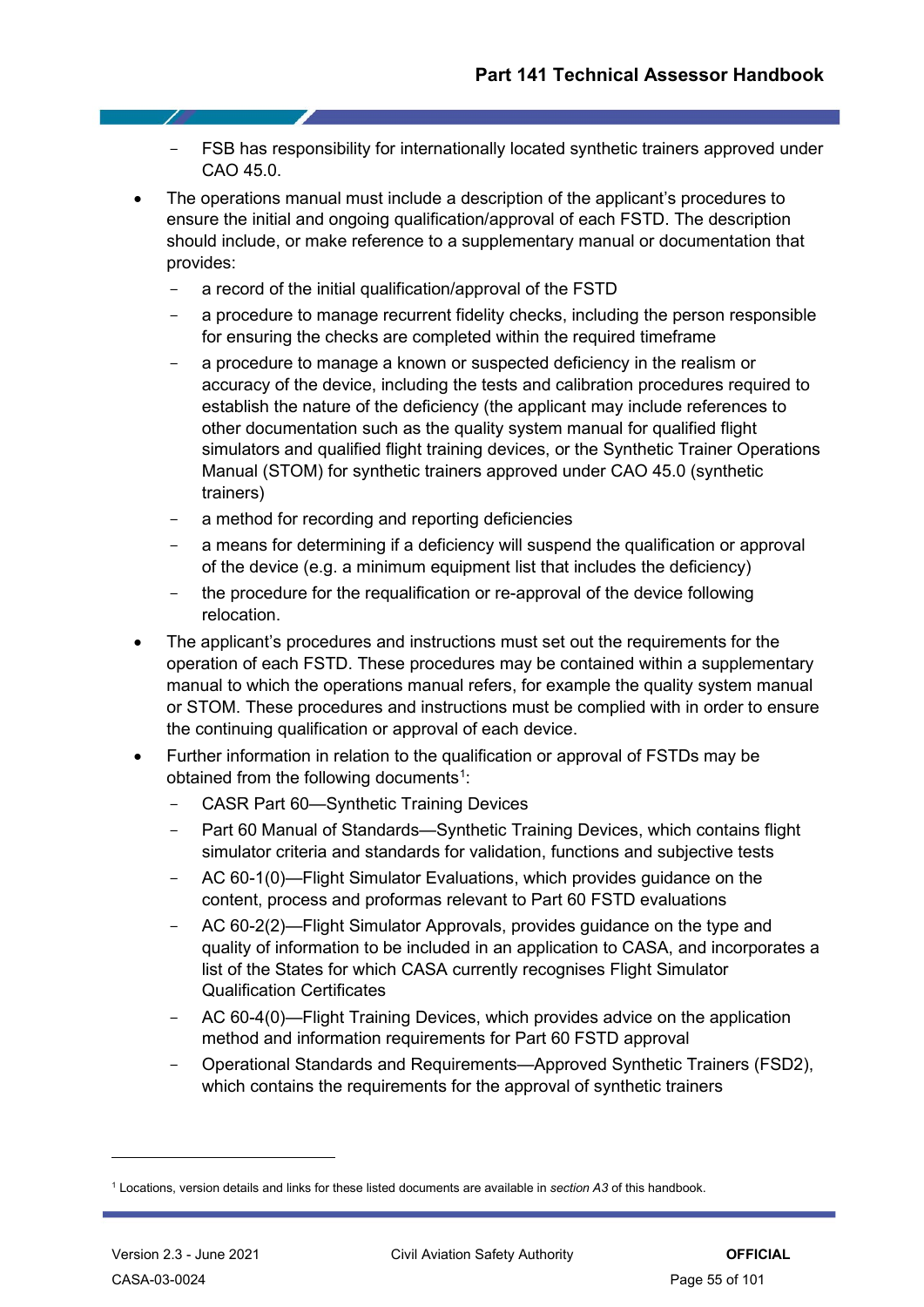- Form 0248—Approved Synthetic Trainer Standards, which details the standards required for approved synthetic trainers. These standards are set out as a checklist which may be used as the 'accreditation test guide'.

# **C2.5 Facilities**

### **References**



**CASR:** 141.060(1)(f), 141.260(1)(p)

# **Introduction**

For the issue of a Part 141 Certificate, CASA must be satisfied under regulation 141.060 of CASR, that all facilities are sufficient and suitable to conduct the activities safely.

As described by regulation 141.025 of CASR, a change to the location and operation of a training base (including the opening or closing) is considered a significant change and must be approved by CASA.

**Facilities may be considered as either (a) those where regular training is conducted, or (b) facilities that are used on a temporary basis. This handbook refers to facilities used regularly as a 'training base' and those used on a temporary basis, as a 'temporary location'.**

### **a) Facilities considered 'Training Bases' – Regular Training Locations**

The applicant's operations manual must include a description of the main operating facilities (training bases) to be used by the applicant in the conduct of the proposed training. A training base may be considered as a facility where any of the following generally applies:

- regular training is conducted
- a person is assigned as the person responsible for day-to-day operations at that site
- permanent training and support facilities are maintained on site by the operator
- the operators training aircraft are ordinarily based there

Addition of a training base is a significant change which will require CASA assessment.

# **b) Facilities that are not considered 'Training Bases' (Temporary Locations)**

In addition to a training base, other facilities remote from a training base may also be used by Part 141 operators on a temporary or non-routine basis.

If use of temporary locations is planned, the applicant's operations manual must include relevant operational procedures for the use of the temporary location to allow CASA to be satisfied that training at these 'temporary locations' can be conducted safely.

The inclusion of such procedures is not considered a significant change as such procedures are not described within regulation 141.025 of the CASR. However, if such procedures are not considered satisfactory, in the interests of aviation safety CASA may direct variation or removal of those procedures as described within regulation 141.100 of the CASR. It is expected the procedures must ensure consideration of the aspects listed below under C2.5.2 – Suitability.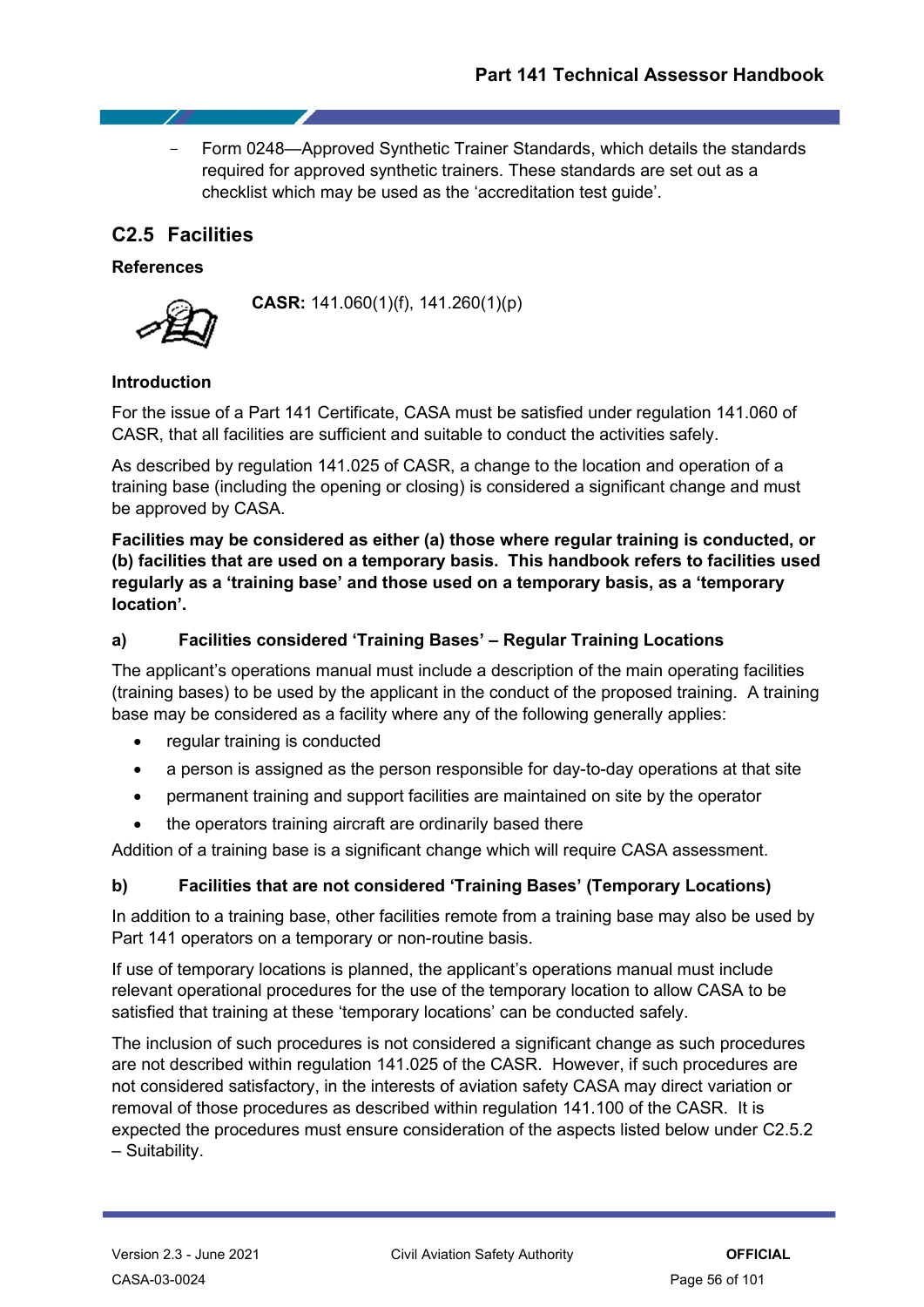### **Administrative procedures when operator changes locations**

Information on training locations or bases is no longer printed on a Part 141 certificate or Part 142 authorisation on the AOC. However, operators are still required to follow the significant and non-significant change process. Noting that CASA must approve a significant change before it occurs.

### **Things for Consideration**

- 7

The following information may be of value in determining if the applicant has suitable and sufficient facilities to ensure the safe conduct of the proposed activities. It should be noted that not all Part 141 flying training requires each of the considerations listed below. For example examination areas may not be relevant to flying training where examinations are not undertaken by the operator. Consideration should be given to the actual proposed flying training activities and ensuring appropriate facilities are available to support those particular operations.

# **C2.5.1 Description**

- The applicant's operations manual must include a description of the training base(s) to be used for conducting the Part 141 training.
- 'Facilities' may be taken to mean all essential assets used for training, including buildings and special purpose rooms such as briefing rooms or crew rooms and training aids.
- Considerations relevant to assessing the applicant's aircraft and FSTDs are contained in the corresponding sections C2.3 and C2.4 of this handbook.

# **C2.5.2 Suitability**

# **a) Inspection of premises (Training Bases)**

- **Certificate Issue** For CASA to be satisfied with regards to regulation 141.060 of the CASR, CASA shall conduct an on-site inspection of all proposed training bases.
- **Significant Change -** For CASA to approve a significant change that involves the addition of a training base (for an existing Part 141 operator), CASA shall normally conduct an on-site inspection, however, CASA may be satisfied through the provision of electronic, video or photographic evidence, where appropriate. For example, the requirement to inspect a training base may be waived at the discretion of the Inspector when, within the preceding 12 months, the proposed premises and facilities were inspected for a substantially similar operation, and found suitable.

# **b) Briefing rooms**

- Briefing rooms should:
	- be of a number and size appropriate to the number of course participants
	- have provision for adequate climate control (heating and/or cooling)
	- have lighting (natural or artificial) that is suitable for the size of the room
	- be located and constructed so that outside disturbances and distractions do not interfere with the training
	- be separate from administrative and recreational areas
	- be adequately furnished and equipped for briefings.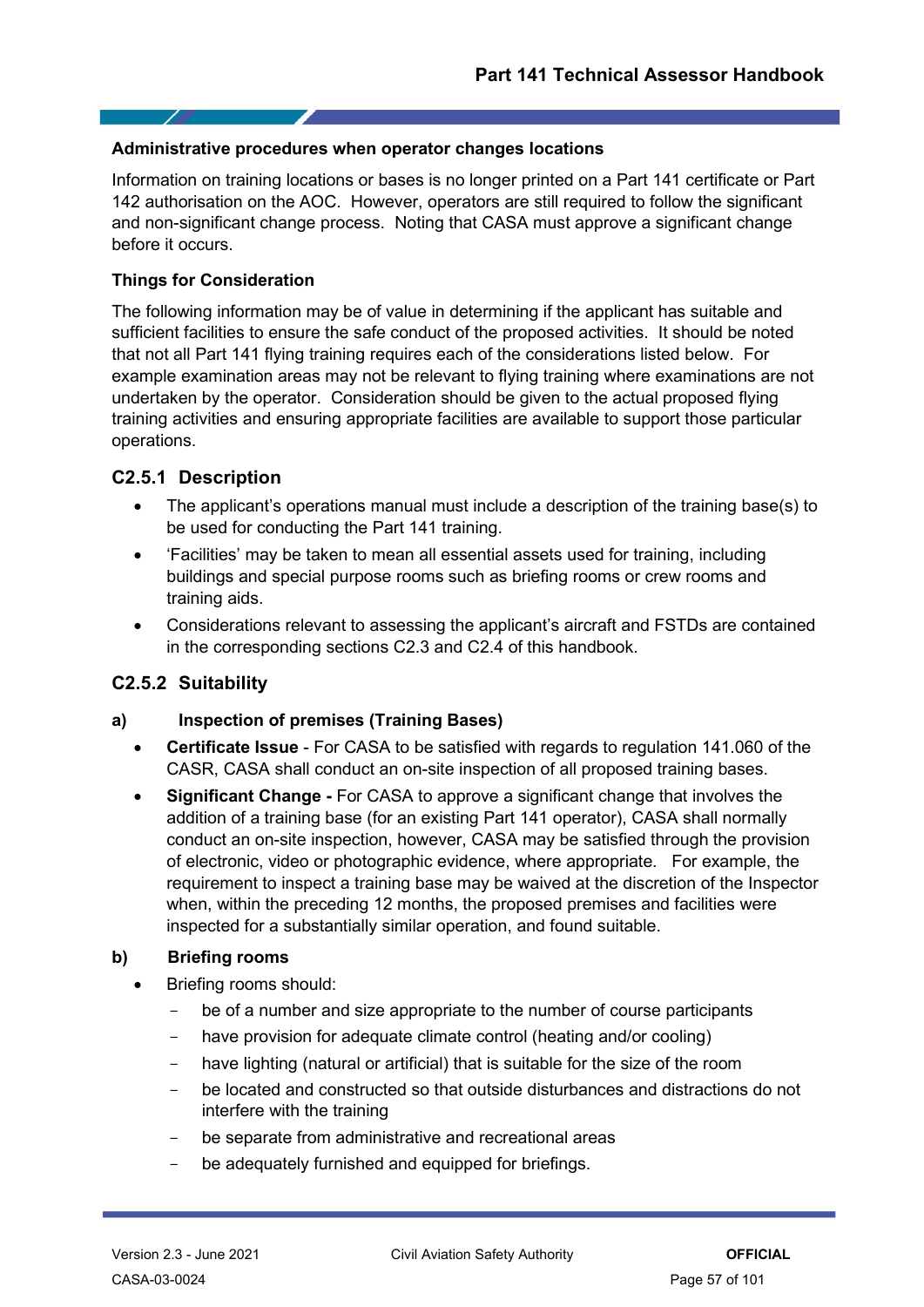#### **c) Instructional aids**

- 1

- The applicant's instructional aids should include:
	- suitably sized smart boards, whiteboards or chalkboards to assist in the delivery of briefings. Computer assisted training aids are encouraged, however are not mandatory
	- training aids such as aircraft models, panel posters, cockpit cut-outs and reference books relevant to the activities
	- briefing précis.

# **d) Flight planning area**

- The applicant should have an area, separate from classroom and recreational areas, to facilitate flight planning by participants.
- A suitable flight planning area should:
	- provide ready access to flight planning materials such as the AIP, weather reports/forecasts and NOTAM
	- provide facilities for submission of flight notifications
	- include current revisions of maps and charts which may be relevant to the area of operation
	- display detailed maps depicting flight training and low flying training areas.

### **e) Examination areas**

- The applicant should have a room which is free from noise or other distractions available for the conduct of examinations. A briefing room may be used as an examination room, provided sufficient other briefing rooms are available for use in any other activities.
- An area for the secure storage of examination material should be provided for examination papers and completed exams. The secure storage should have access limited to the head of operations and the conducting officers. Access limitations should be documented in the applicant's operations manual.
- The examination area should include furniture and equipment adequate for the conduct of examinations.

#### **f) Tarmac areas**

- When applicable, the design of the applicant's premises should:
	- provide for safe access to the tarmac and aircraft parking area by course participants
	- include appropriate access controls to allow course participants access to aerodrome restricted areas, when required.
- The applicant should have procedures to ensure that course participants are aware of precautions to observe around aircraft whilst on the tarmac area.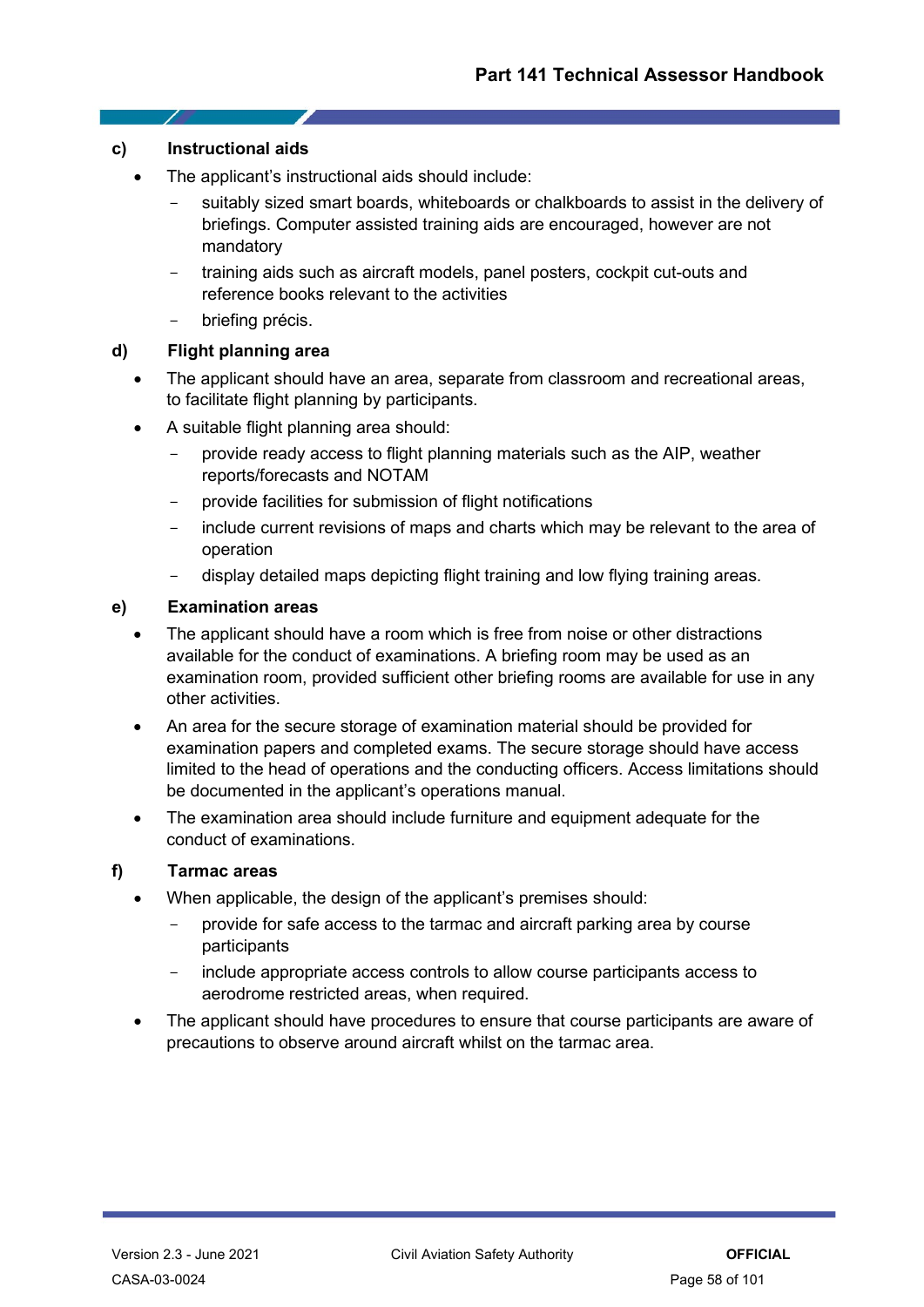#### **g) Aerodrome**

- 1

- The aerodromes used for flight training should be suitable for the purpose. To be considered suitable generally the following applies:
	- the aerodromes must meet the specifications in CAAP  $92-1(1)$  or  $92-2(2)$  for the type of activities being conducted $2$
	- the runways, taxiways and parking areas must be suitable for the proposed activities
	- the aerodrome operator or control service (if any) should allow the proposed activities
	- a satisfactory reporting mechanism should be in place for aerodromes that are not registered or certified, which ensures that aerodrome serviceability or availability matters are referred by the aerodrome owner to the applicant.
- Considerations relevant to flight training areas and training area maps are included in section *C3.1* of this handbook.

# **C2.5.3 Reference Library**

- An applicant must maintain a reference library. The library may be a physical library or may be an electronic library. The applicant's operations manual must describe a means for ensuring the reference library is kept up to date and readily available to the applicant's personnel.
- An operations manual should identify, through position titles, the personnel responsible for maintaining the reference library.
- The library must include:
	- civil aviation legislation relevant to the Part 141 flight training
	- relevant parts of the AIP
	- aircraft flight manuals and/or operating handbooks
	- manuals for the operation and maintenance of FSTD
	- relevant advisory circulars and guidance material
	- the applicant's operations manual.
- An operations manual may contain a list of the material that is included in the reference library.

# **Electronic libraries**

- If an applicant intends to maintain all or part of the reference library in digital form, the applicant must demonstrate how access to the digital library is provided to all personnel. The applicant may meet this requirement by providing personnel with access to the CASA website (which contains links to all current and relevant aviation legislation on the ComLaw website), or by providing direct access to the ComLaw website.
- The CASA website or the ComLaw website should be available to personnel at all times when access to the legislation, for the purpose of fulfilling their duties, is

<span id="page-58-0"></span><sup>2</sup> Locations, version details and links to CAAP 92-1(1) and 92-2(2) are available in *section A3* of this handbook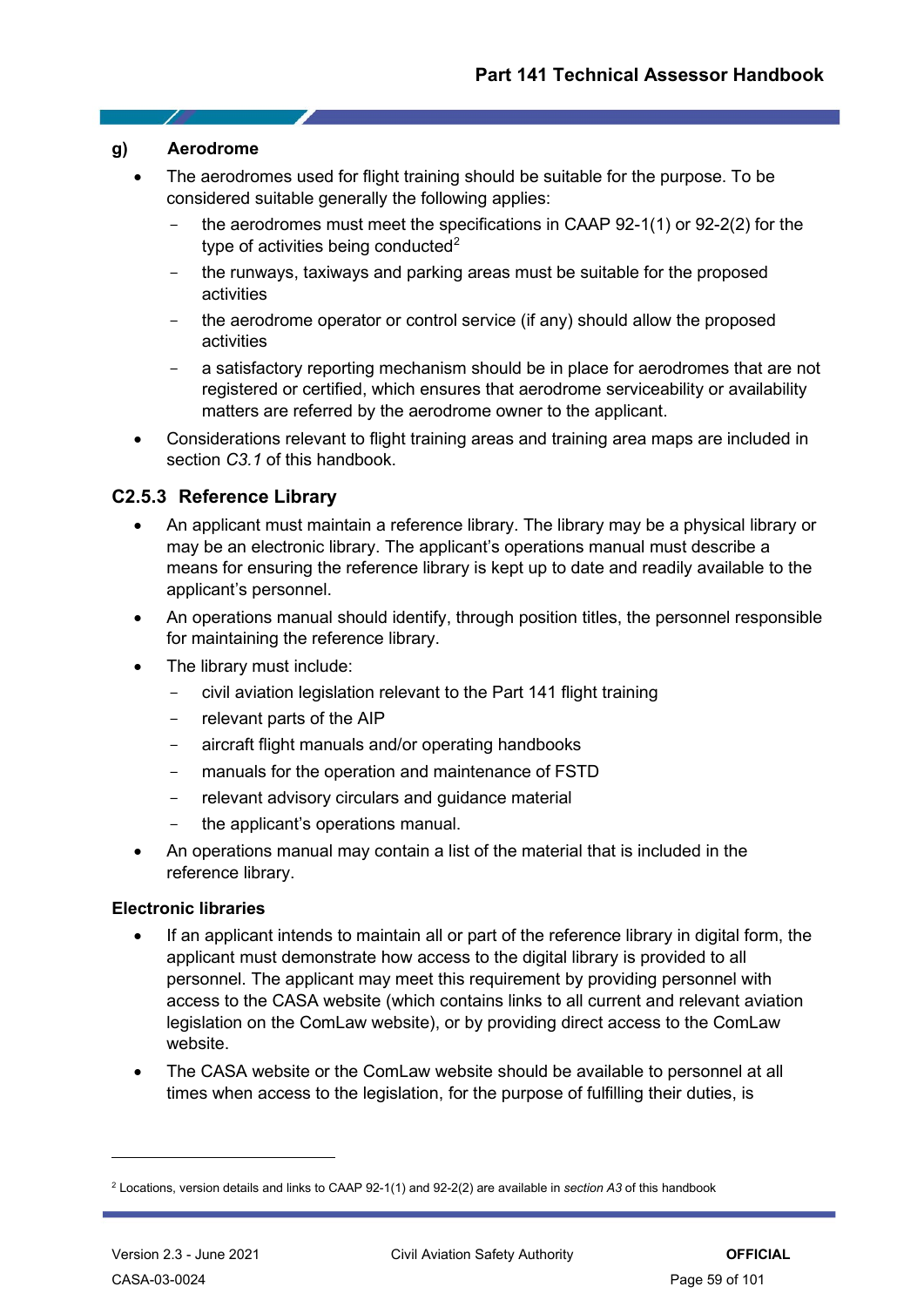required. The applicant may choose to provide access to websites at some locations, and to provide hard copies of legislation at other locations.

- The applicant should describe how personnel may access legislation via the CASA website or ComLaw website.
- To demonstrate how the accessibility requirements will be met in the event that the CASA website or ComLaw website are unable to be accessed, the following may be considered to be reasonable methods for controlling such situations:
	- the applicant's procedures for providing access to personnel include 'downloading' the up-to-date legislation from the ComLaw website onto a computer or computer network that is maintained by the applicant
	- the applicant provides access to the legislation by way of 'hard copies' printed from the ComLaw website.
- If the applicant downloads legislation onto a computer or computer network, the applicant's procedures should verify that the downloaded legislation is controlled by means of regular updates to incorporate legislative changes.
- Whether or not downloaded or printed legislation is updated with sufficient regularity will depend on the circumstances. However, given that recent legislative changes can be readily identified on the CASA website, the applicant should demonstrate that legislation will be updated with little delay.
- The applicant should describe how it will ensure that outdated versions of legislation are rendered inaccessible.

# **C3 Processes**

This part of the assessment evaluates the applicant's processes for managing compliance with the requirements of CASR Part 141 and ensuring the training can be conducted safely.

# **C3.1 Part 141 Flight Training**

# **References**



**CASR:** 141.175, 141.180, 141.205, 141.210, 141.260, 141.275, 141.280, 141.290, 141.295, 141.300, 141.305, 141.306

# **Introduction**

The applicant must demonstrate that they can conduct and manage the proposed Part 141 flight training safely, and in accordance with civil aviation legislation.

# **Things for Consideration**

The following information may be of value in determining if the applicant has met the requirements of Part 141 in relation to the conduct and management of training, including the supervision of instructors and course participants. In the paragraphs below, text headed with the title 'mandatory' outlines procedures required for all Part 141 operators. Text titled 'optional' indicate items that may be required, having regard to the size and scope of the authorisation holders' proposed activities. Text in italics labelled 'advice' indicates items that may assist in achieving a higher standard of compliance.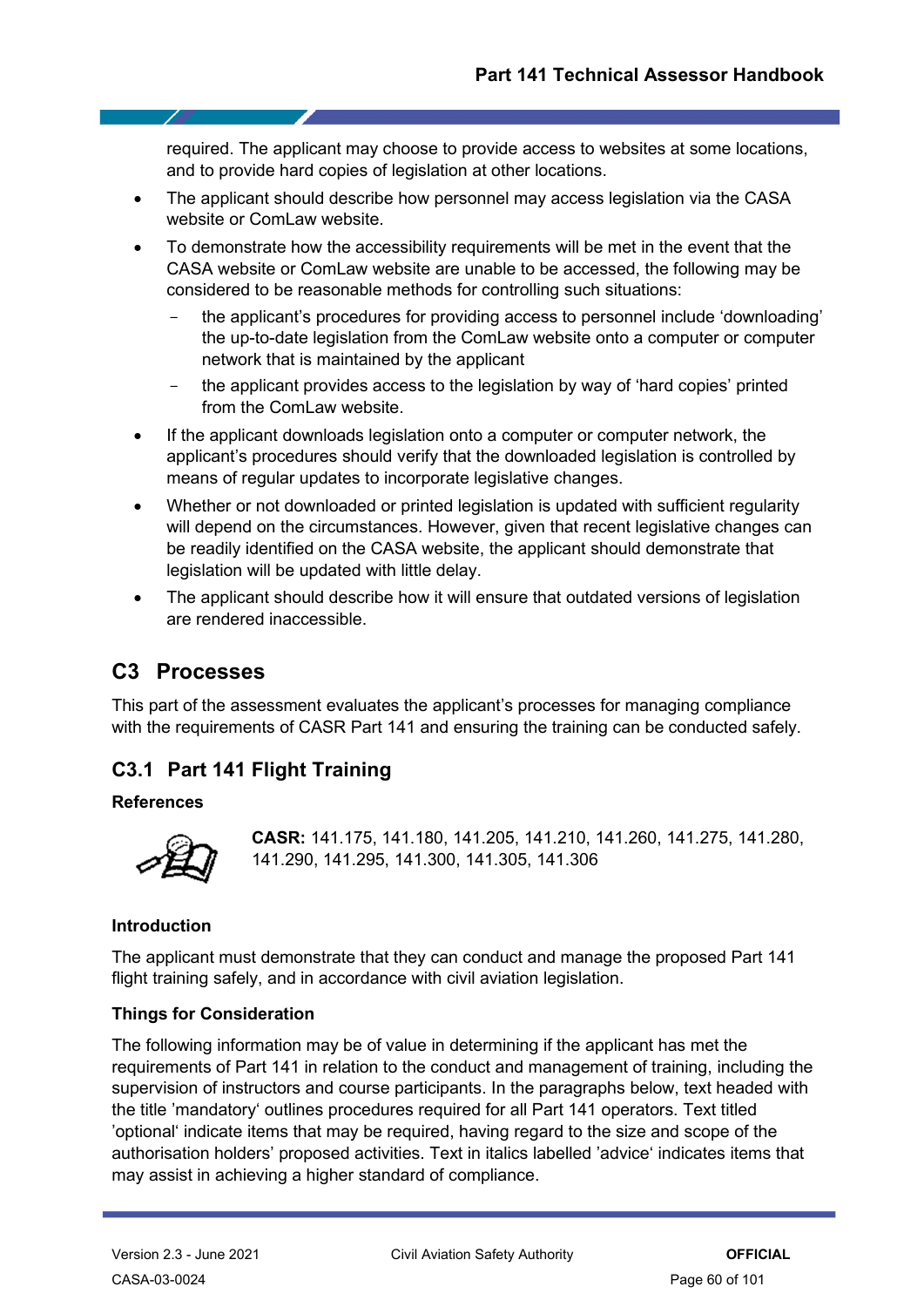# **C3.1.1 Procedures for conduct and management of training**

An operations manual must include a description of procedures by which the applicant proposes to conduct and manage the training. The processes should be coordinated and designed to produce standardised training outcomes.

The description should include information, procedures and instructions relating to the flight operations of all types of aircraft proposed to be operated, as are necessary to ensure the safe conduct of the flight operations. The extent of the material required is dependent on the number of types and complexity of each aircraft model operated, for reference, the material included in the CASA Part 141 SOM is acceptable for a modest fleet of simple piston powered single and multi-engine aircraft. More diverse fleets may require more complex documentation and processes.

Effective training management should include processes $3$  for:

#### Mandatory

- management of training records
- determination and provision of resources for completion of training
- scheduling of instructional staff and resources
- instructional standardisation and supervision
- management of examinations and tests
- participant performance review
- management of flight training areas and low flying training areas
- establishment and maintenance of flight check systems for training operations
- authorisation of pilot in command
- supervision of student pilot solo flight
- carriage of passengers

#### **Optional**

- development of training and assessment plans and syllabuses (if the authorisation holder elects to develop their own material – not required if standard CASA syllabuses and plans are used)
- production of joining instructions if large numbers of course participants are inducted formally – not required for smaller
- protocols for relationships and behaviour with course participants
- graduation administration
- Each process should, if feasible and applicable, be comprised of a series of procedures or actions that contribute to the desired outcome. The procedures should be documented in the operations manual, and should address:
	- what must be done
	- who should do it
	- when
	- where

<span id="page-60-0"></span><sup>&</sup>lt;sup>3</sup> Some considerations relevant to the processes in this list are described in the numbered headings subsequent to this list.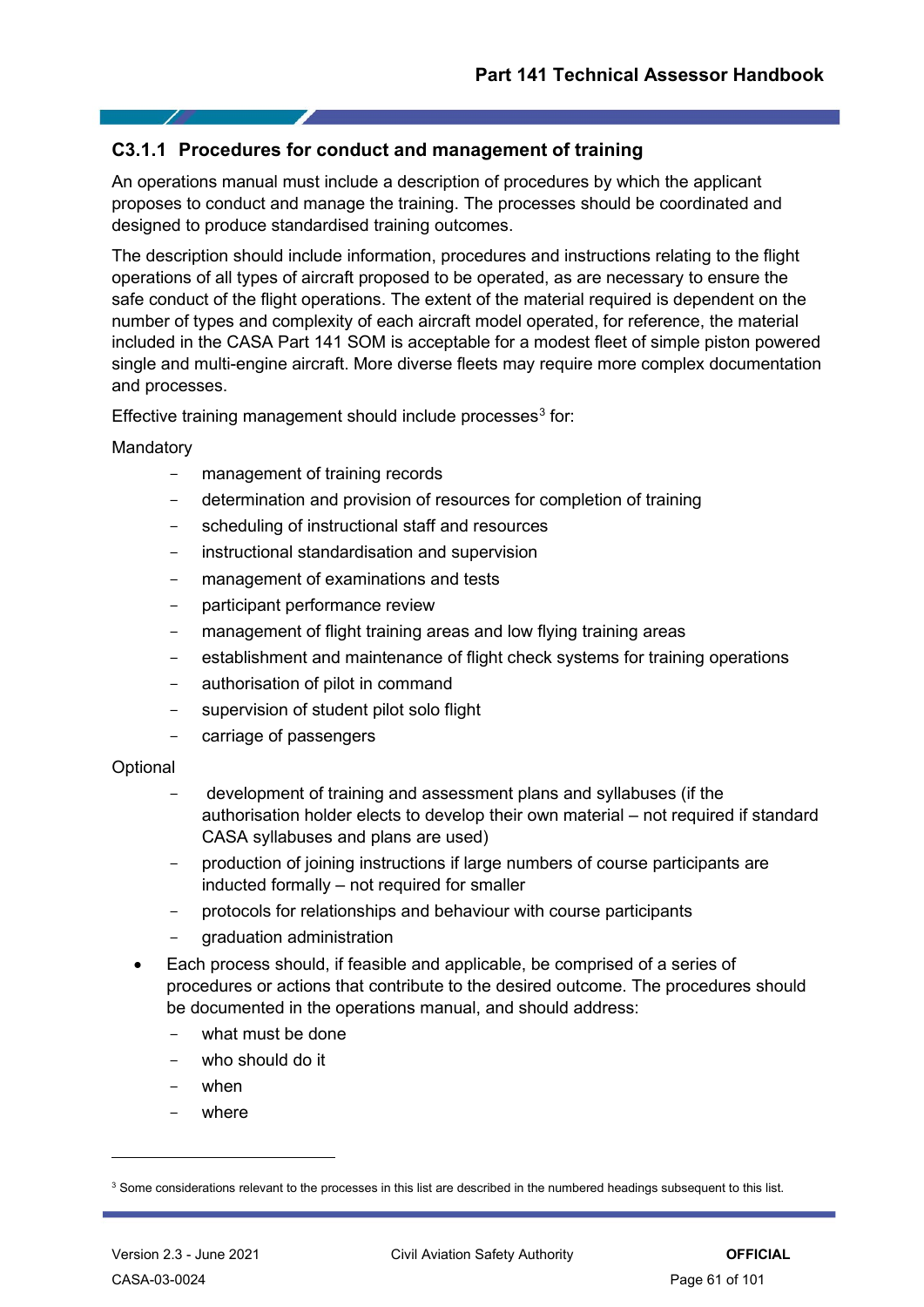- how it must be done
- which documentation must be used
- monitoring the operation and output of the procedure.

# **a) The CASA Sample Syllabus Material**

- CASR 141.260(j) requires that the operations manual contain training plans and syllabuses for the flight training to be conducted by the applicant. Besides verification of the presence of such material, CASA must conduct a qualitative assessment of it.
- CASA has supplied sample syllabuses on the CASA website to assist applicants with syllabus development.
- Where an operator generated syllabus is provided to CASA, a 100% analysis / review of the material is not required. In this instance an assessor shall conduct an assessment by sampling 'elements' that are most relevant or safety critical for each qualification (e.g. C4.2 Manage fuel system and A4 Land Aeroplane for the recreational pilot licence) and then evaluating compliance with the Part 141 training requirements. If errors are identified further sampling should take place.
- The assessor must ensure that the requirements of Part 61 for the granting of the authorisation are met, e.g. mandatory hours.
- When assessing syllabuses that either differ substantially from the sample syllabuses or do not correspond to any sample syllabuses, the guidance of C3.1.1, as it relates to syllabuses, is to be followed. However, the sample syllabuses may still be useful to the assessor as examples of a means of compliance. Consider, for example, a syllabus in the context of its pre-solo training and assessment requirements. CASR 141.305 requires that an operator assesses a trainee as competent to conduct solo flight but does not specify the competencies. Therefore the assessor can use the pre-solo competencies described in the equivalent sample syllabus as a basis for comparison. Submissions that do not require these basic pre-solo competencies should be referred back to the applicant for further explanation.

# **b) Competency-based Training and Assessment**

- Competency standards define the skills and knowledge required to attain an authorisation. Schedule 1 of the Part 61 MOS provides a summary of the standards for flight competency and aeronautical knowledge that are applicable to Part 61 authorisations.
- Under Part 61, an applicant for a flight crew licence, rating or endorsement must have received flight training in, and have been assessed as competent against, each of the flight competency standards mentioned in the Part 61 MOS for the particular licence, rating or endorsement.
- A syllabus of flight training for a Part 61 licence, rating or endorsement must be competency based – by satisfying each of the flight competency standards specified in the Part 61 MOS for the particular authorisation.
- These flight competency standards, contained within Schedule 2 of the MOS, are described within units of competency which each represent a discrete function.
- Flight training syllabuses and competency assessments must take into account all components of a unit of competency, namely: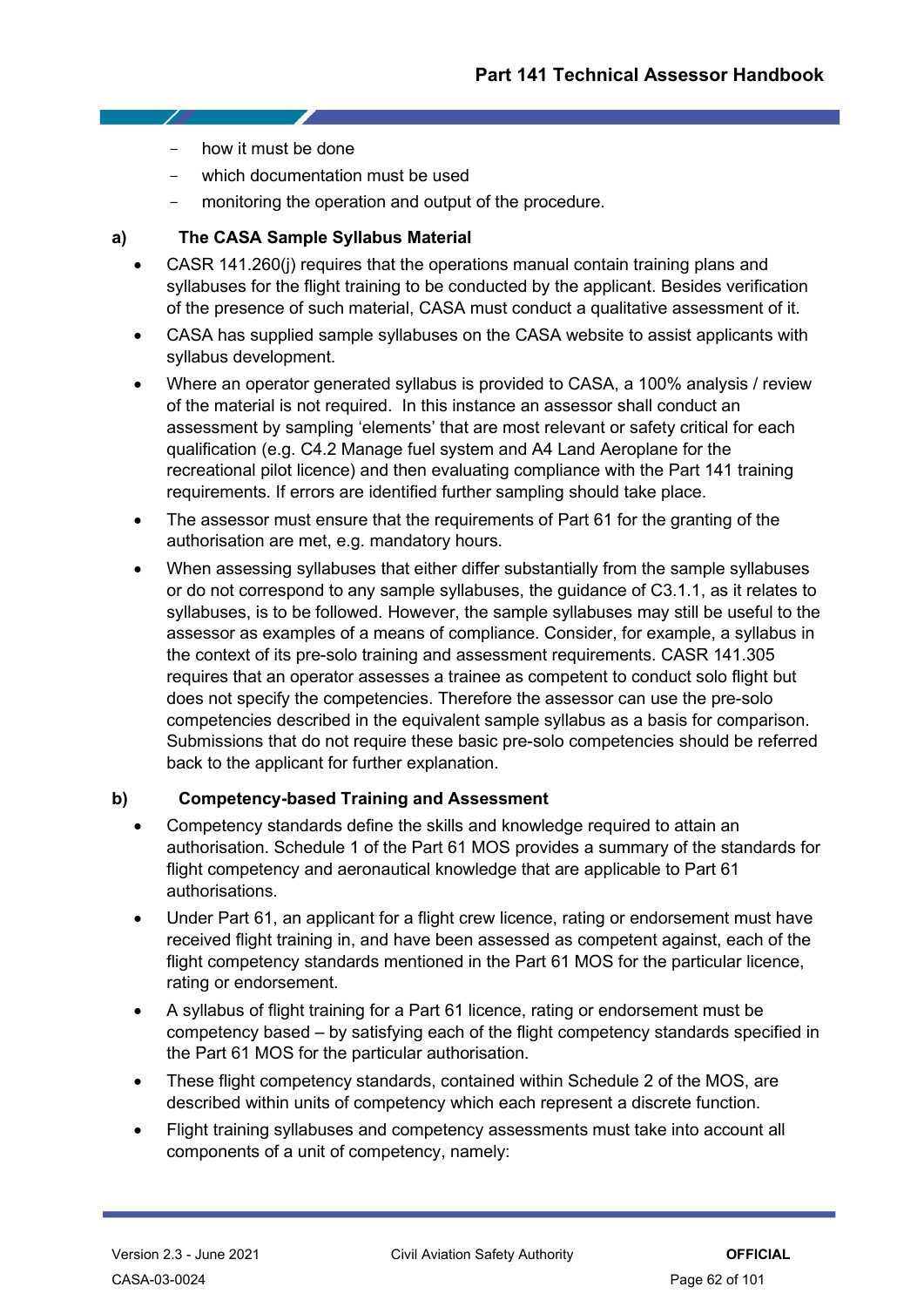- the elements (which provide further detail to the various functions which must be carried out)
- the performance criteria (which are evaluative statements contained within each element of competency, specifying what is to be assessed)
- the range of variables (which add definition to the performance criteria by elaborating on critical or significant aspects of the unit of competency, and also detail contexts and conditions that should be applied)
- the underpinning knowledge (which describe specific knowledge applicable to a unit of competency).

# **c) Training plans**

7

- An applicant's operations manual must include training plans for the flight training. This plan may be part of a syllabus of training. CASA
- A training plan should be prepared for each proposed course of training.
- A training plan provides details of:
	- what training will take place
	- the competencies that need to be achieved
	- how the training will be scheduled and delivered
	- how the training will be assessed (assessment plan)
- Training plans should outline a strategy for the transfer of skills, knowledge and behaviours to course participants in a clear, logical and systematic manner.
- The successful completion of training will depend on the quality of the training plan developed. An applicant should demonstrate the capability for preparing training plans via a plan preparation process.
- Optional: A process for developing training plans should address:
	- personnel responsible for the preparation
	- course development responsibilities
	- regulatory requirements for the qualification (e.g. Part 61 MOS)
	- participant demographic, prior learning and training needs analysis
	- identification of units and elements of competency
	- identification of standards
	- selection of course phases and objectives
	- allocation of training lessons and periods to address the prescribed units and elements of competency (the planned rate of delivery and course progression should be set to accommodate learning by a person of average intelligence)
	- modes of delivery and training techniques (e.g. individual, group, self-paced, aircraft or FSTD, lectures, guided group discussion, supervised practice)
	- sequencing of theory and practical training periods
	- training material
	- progressive review and examination of competency
	- remedial training policy
	- training plan validation.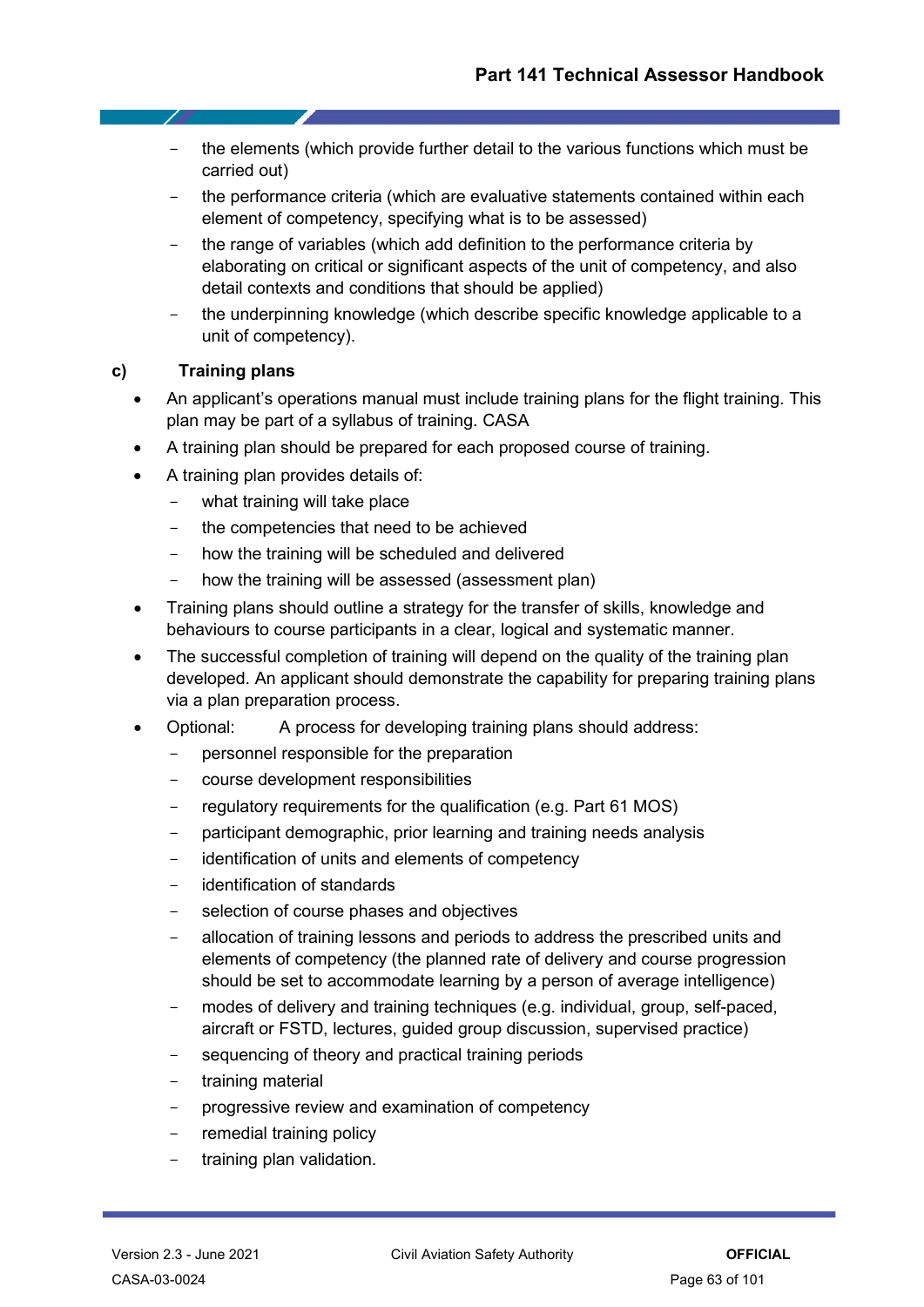- As training for the grant of all Part 61 licences, ratings and endorsements is competency based, each course must be designed in accordance with the units of the relevant competency standard as specified in Schedule 1 of the Part 61 MOS.
- Course planning should consider the elements within each unit of competency. The elements of knowledge for each qualification are described at Appendix 3 to the MOS, while elements of competency (skill) are described in Appendix 2 to the MOS.
- An applicant should ensure that personnel appointed to develop the training plans for each course have appropriate expertise in flight instruction, course design and management.
- With reference to the units and elements required for the course, each training plan should demonstrate that the applicant has considered:
	- the division of the course into phases, based on the appropriate grouping of similar material
	- the number of lessons required for each element the duration of lessons related to knowledge training should be limited to approximately 45 minutes. However, the duration of flight training periods is more variable due to factors such as the type of training (e.g. ab initio or advanced training), the type of operation or aircraft type
	- the sequencing of lessons to ensure the logical development of knowledge and skills
	- the coordination of theory and flight training to ensure the delivery of theory training is timed to optimise flight training
	- provision for contingencies such as unexpected weather or operational restrictions.
- Planning should include a process for listing all lessons and periods in chronological order to form a 'program of instruction' for the course.
- The planning process should determine, and the plan should describe, the resources required for delivery of each course - including the minimum qualifications and experience for instructional and examining personnel to be engaged to conduct the course.
- The facilities to be used for all training activities must be described in an operations manual. As specification of resources required to conduct a course should be determined during the planning process, a description of course facilities and equipment may be included in the training plan.
- The level of detail for the facilities should be sufficient to identify items essential to the conduct of each course, these may include:
	- briefing rooms (air conditioned and free of noise distraction)
	- briefing aids
	- a flight preparation office with internet access
	- amenities
	- aircraft/FSTDs
	- operational publications.
- An applicant should describe a procurement process to ensure the timely acquisition of all facilities and equipment necessary for the conduct of each training course.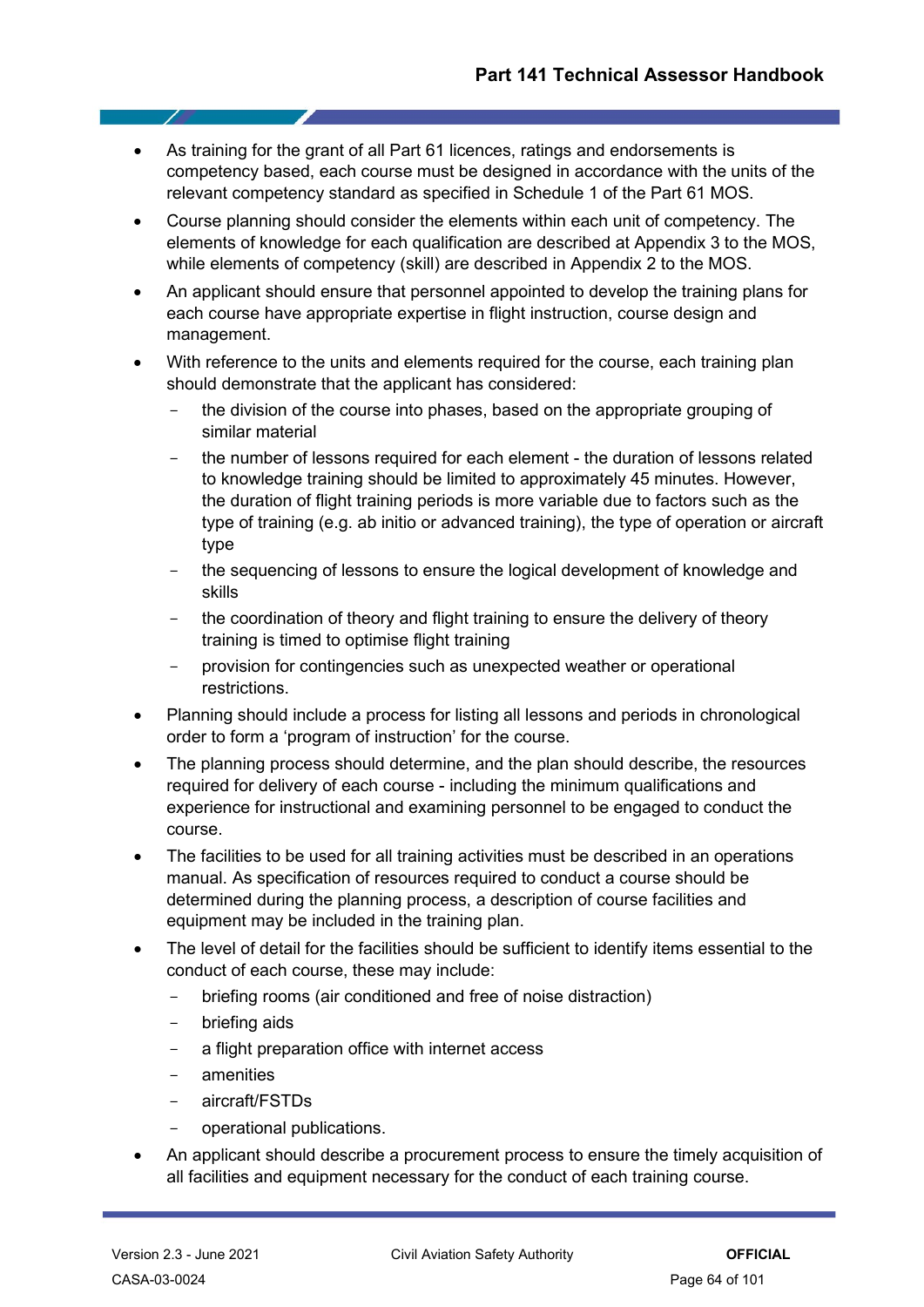#### **d) Assessment plans**

- Competency based training should also include assessment of competency. Assessment is the process of reviewing evidence of the trainee's performance against the standards of the Part 61 MOS, which are expressed as performance criteria and knowledge standards for each unit and element of competency.
- An assessment plan for each course of training should be documented in detail.
- The plan should be based on obtaining evidence of competency in knowledge, through the results of reviews and examinations, and evidence of competency in skills through the recorded observation of instructors.
- Evidence should reflect task skills, management skills, contingency skills and the ability to apply skills and knowledge in new circumstances.
- During flight training, each assessment plan should provide for continuous (formative) assessment, and for periodic (summative) assessment at predetermined milestones such as phase or course completion.
- The operations manual should provide guidance to instructors to ensure formative assessments are made consistently as a participant progresses and becomes more competent with each element.
- The operations manual should provide policy and procedure for summative assessments, including flight tests and examinations of knowledge.
- Sufficient summative assessment should be planned throughout the course to verify formative assessment.
- Summative assessments of both skill and knowledge should be conducted at the conclusion of course phases or stages of training.
- Guidance to instructors and examiners should be provided in the operations manual to ensure correct implementation of the assessment plan.
- When relevant, an assessment plan should include assessment of student pilots for competency to conduct first time solo flights in the circuit, training area, cross country and at night.
- Pre solo assessments must include assessment of competency in skill, knowledge and the general standard for proficiency in the English language.
- As assessment planning is an integral part of the development of a training course, a process for preparation of assessment plans should be described.
- The process for preparation of assessment plans should address:
	- personnel responsible for preparation
	- plan development responsibilities
	- regulatory requirements for the qualification (e.g. CASR Part 61)
	- identification of standards (e.g. Part 61 MOS)
	- formative assessment policy and practice
	- summative assessment policy and practice (including compliance with regulation 141.305 of CASR, in relation to assessment of competency for certain solo flights)
	- record keeping
	- planning validation.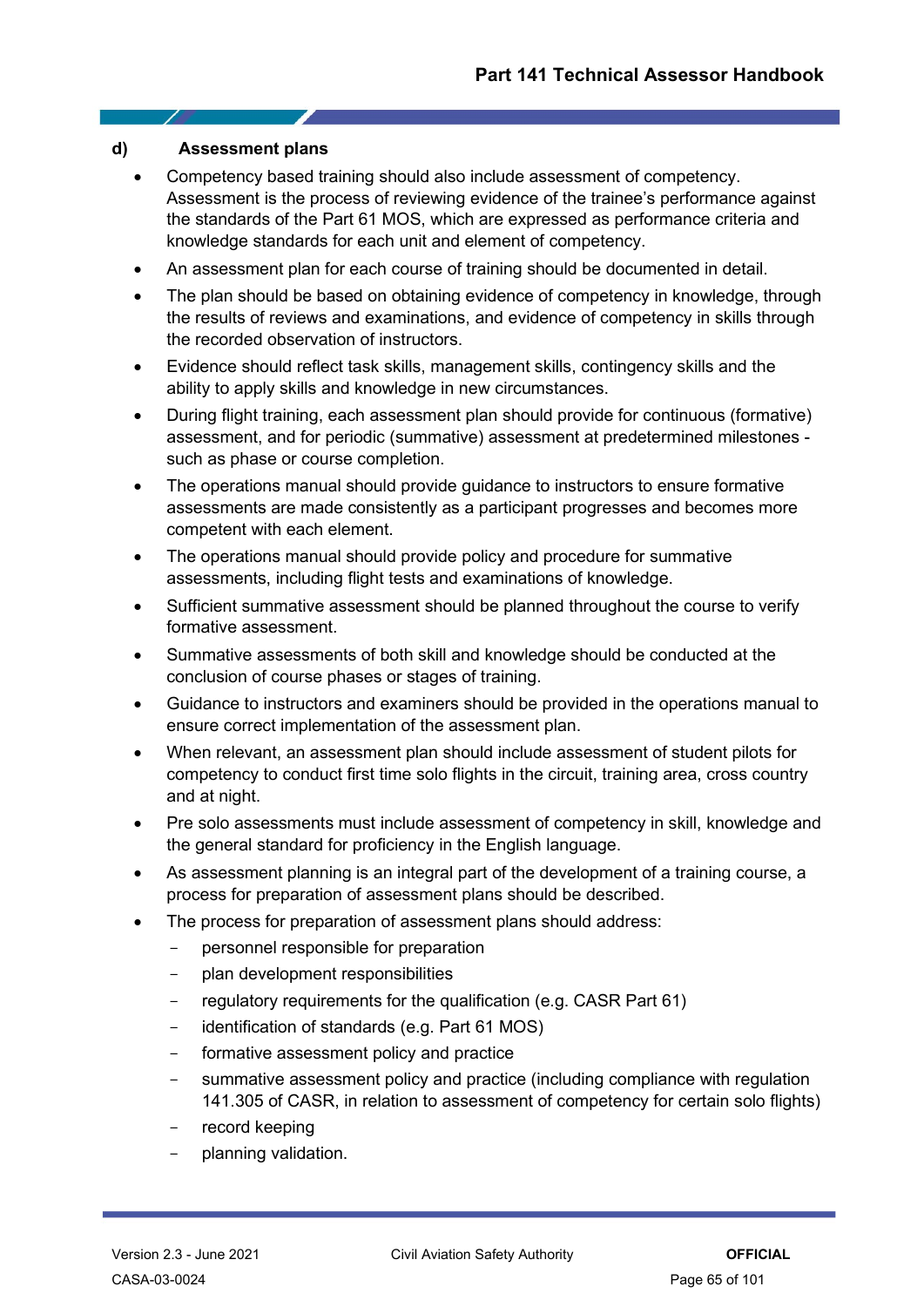### **e) Course syllabuses**

- 7

- An applicant's operations manual must include syllabuses for flight training.
- An applicant's syllabuses may be in the CASA provided format or in their own format.
- A detailed syllabus should be prepared for each proposed course of training.
- A syllabus may contain, but is not limited to:
	- the course description and structure
	- the objectives and learning outcomes
	- a detailed program of the course
	- a summary of topics to be covered in a course
	- the assessment details, such as marking and standards to be met.
- As competency is achieved through the transfer of knowledge, skills and behaviours from the instructor to the participant, a syllabus should describe the sequence of transfer of knowledge and skills in terms of course lessons or periods.
- For each knowledge lesson, a syllabus should list the elements of knowledge as specified in the training plan, together with related topics and specific content described in the Part 61 MOS.
- For each flight lesson, a syllabus should list the elements of performance together with related performance criteria described in the Part 61 MOS.
- An operations manual should describe a process for the preparation of course syllabuses.
- The process for the preparation of course syllabuses may include:
	- personnel responsible for preparation
	- responsibilities
	- regulatory requirements for the qualification (e.g. Part 61 MOS)
	- review of the training plan
	- allocation of specific content or performance criteria to each lesson identified in the training plan
	- lesson plans for each period
	- validation.
- For each flight training lesson, a syllabus should include time allocated for:
	- flight training briefings, including underpinning knowledge
	- private study periods for participant preparation
	- pre-flight briefing
	- flight lesson
	- debriefing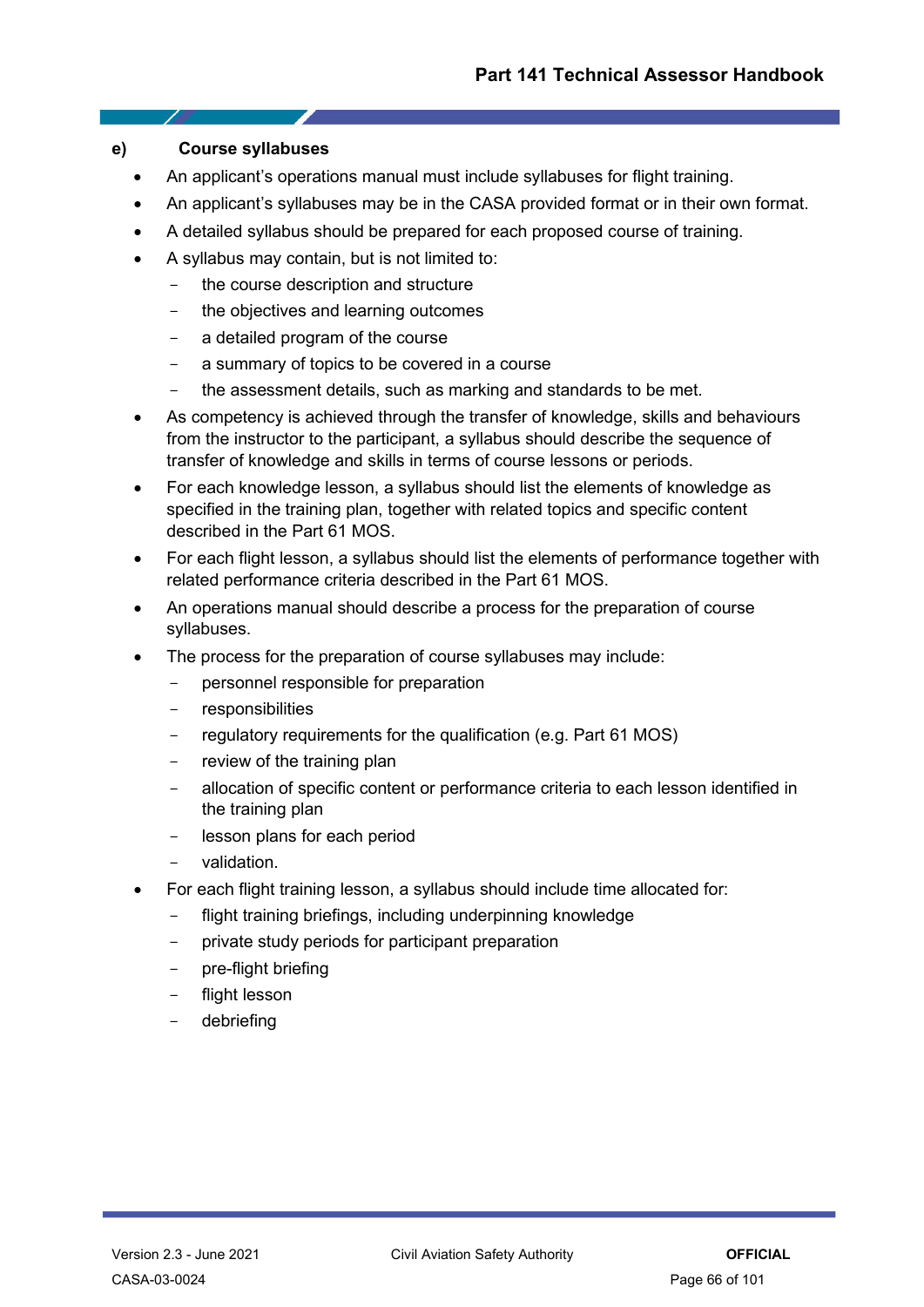# **f) Procedures when standard is not met**

- 1

- An applicant's operations manual must include a process to be followed when a standard is not met during training.
- The process should include a means to ensure that when conducting an assessment, an instructor keeps records when competencies have not been demonstrated, and recommends further training.
- The operations manual should include a process for remedial training to address deficiencies identified in an assessment report.
- The process should include provisions to ensure that further assessment may only be made on recommendation by a senior instructor, when the retraining plan has been completed.
- The re-training plan and records should be included in the participant's training file.
- Provision should also be made for re-examination in accordance with any knowledge deficiency report resulting from a CASA aeronautical knowledge examination. A means to control the re-examination process should be detailed in the operations manual.

# **g) Approval of solo flight**

- Policy and process for approval or authorisation of solo flights conducted by course participants should be included in an applicant's operations manual.
- The process should ensure that, before giving approval for a solo flight, the responsible flight instructor is satisfied that:
	- the solo pilot holds and carries a class 1 or 2 medical certificate or exemption
	- the solo pilot is medically fit to conduct the flight
	- the training objectives of the flight and the limitations on the conduct of the flight, have been provided orally and (preferably) in writing to the solo pilot, and entered by the instructor in designated parts of the flight training record
	- training records indicate the solo pilot has completed training for the flight, as specified in the applicant's Part 141 operations manual, and has been assessed and certified as competent by a flight instructor to conduct the flight
	- recent experience requirements as required by regulation 61.115 of CASR have been met
	- actual and forecast weather conditions are suitable
	- the aircraft is serviceable and fuel state is appropriate.
- The approval of a solo flight, including terms and conditions, must be discussed with the solo pilot during the pre-flight briefing and authenticated on the training record by the signature of the responsible instructor.
- Provision should be made for the solo pilot to acknowledge the terms and conditions of the approval (e.g. by countersigning the document).

# **h) Supervision of student pilot solo flight**

• An applicant's operations manual must describe a means for ensuring, in accordance with regulation 61.112 of CASR, that when a person not holding a pilot licence (a student pilot) is authorised to pilot an aircraft in command, the flight is approved and supervised by a Part 141 flight instructor who is authorised for the purpose by the operator.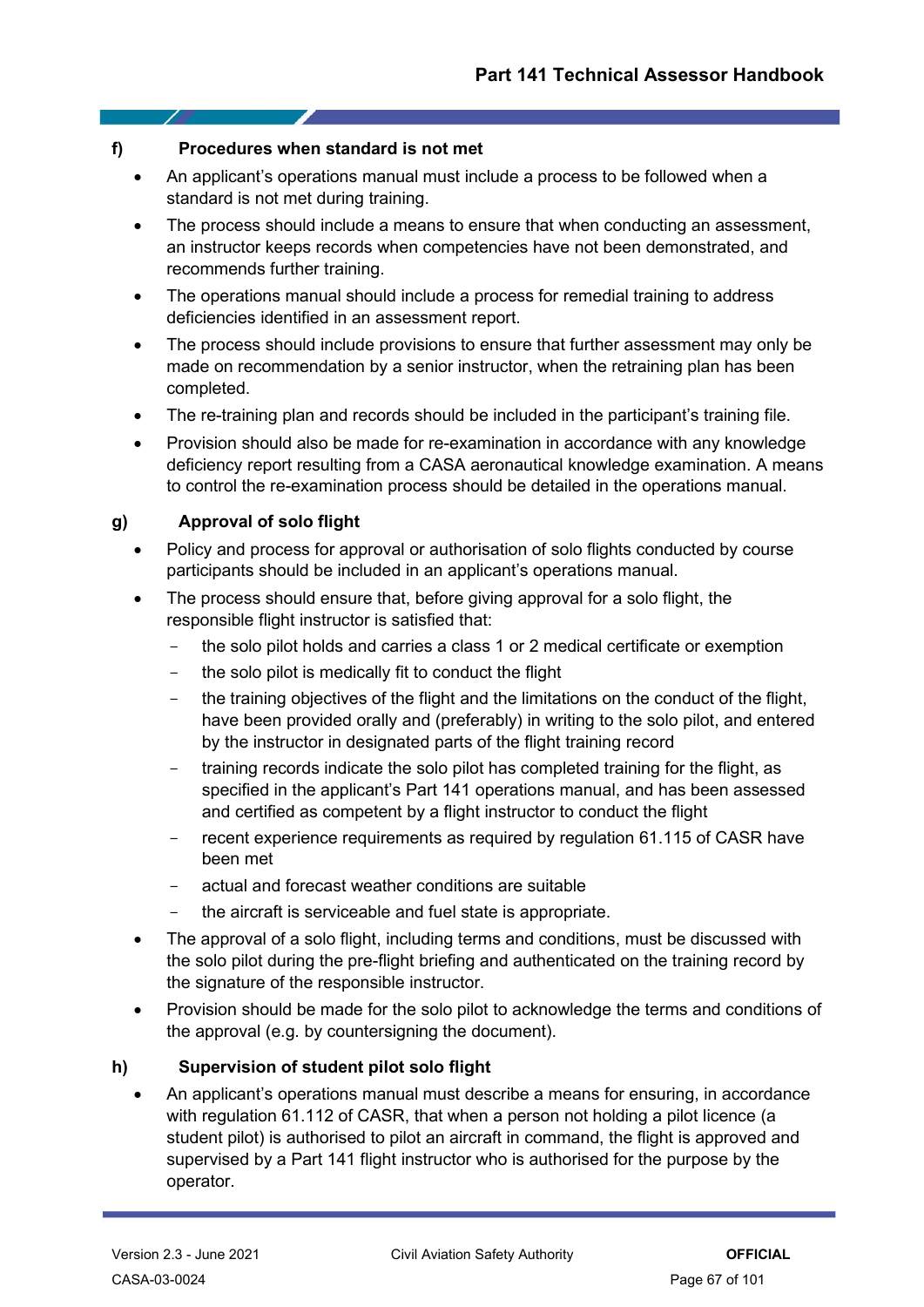- The process must meet the following minimum standard of supervision prescribed by sub regulation 61.112(3) of CASR:
	- the instructor must provide guidance to the student pilot in relation to the flight
	- the solo pilot holds and carries a class 1 or 2 medical certificate or exemption and there is no condition on the medical certificate which would preclude solo flight (eg a "with safety pilot" condition)
	- during the flight, the instructor must be:
		- o at the aerodrome of departure or flying within 15 nm of the departure aerodrome
		- o contactable during the flight by radio or other electronic means.
- The process should include provision for active monitoring of each solo flight by a Part 141 flight instructor. As well as active monitoring, the supervising instructor should provide flight following, operational control and the rendering of assistance if necessary.
- For solo circuit operations, the applicant should ensure that a competent instructor is assigned to visually monitor circuit operations. The supervising instructor may be provided with two-way radio communication with circuit aircraft for the purpose of exercising operational control over solo flights, if necessary.
- For training area and navigation solo flight operations, an applicant should ensure that an instructor is assigned to monitor radio frequencies when possible, and to provide assistance if necessary and maintain a search and rescue watch.

# **i) Supervision of part 141 participants**

- An applicant's operations manual must include procedures for the supervision of persons participating in Part 141 training.
- The operations manual should describe the duties and responsibilities of Part 141 personnel for ensuring course participants are supervised to an extent necessary to avoid incidents and accidents.

# **j) Approval of dual instructional flights**

- Policy for the approval of dual instructional flights should be described in an applicant's operations manual.
- Dual instructional flights conducted in accordance with the course syllabus or course program may be deemed to have approval by virtue of a published daily flight training program. Some activities such as helicopter touch down auto-rotations or low flying may require specific approval.
- The policy for dual flights should provide that during dual flight time, the flight instructor must be the pilot in command.

# **k) Supervision of instructors**

- The performance of instructional activities must be closely supervised to ensure flight safety and quality of product. The applicant's policy and process for the appointment of supervisory personnel, as well as the scope and limitations of responsibility of each supervisory position, should be described in an operations manual.
- The process should include formalising of appointments through letters of appointment, contracts or amendments to the operations manual.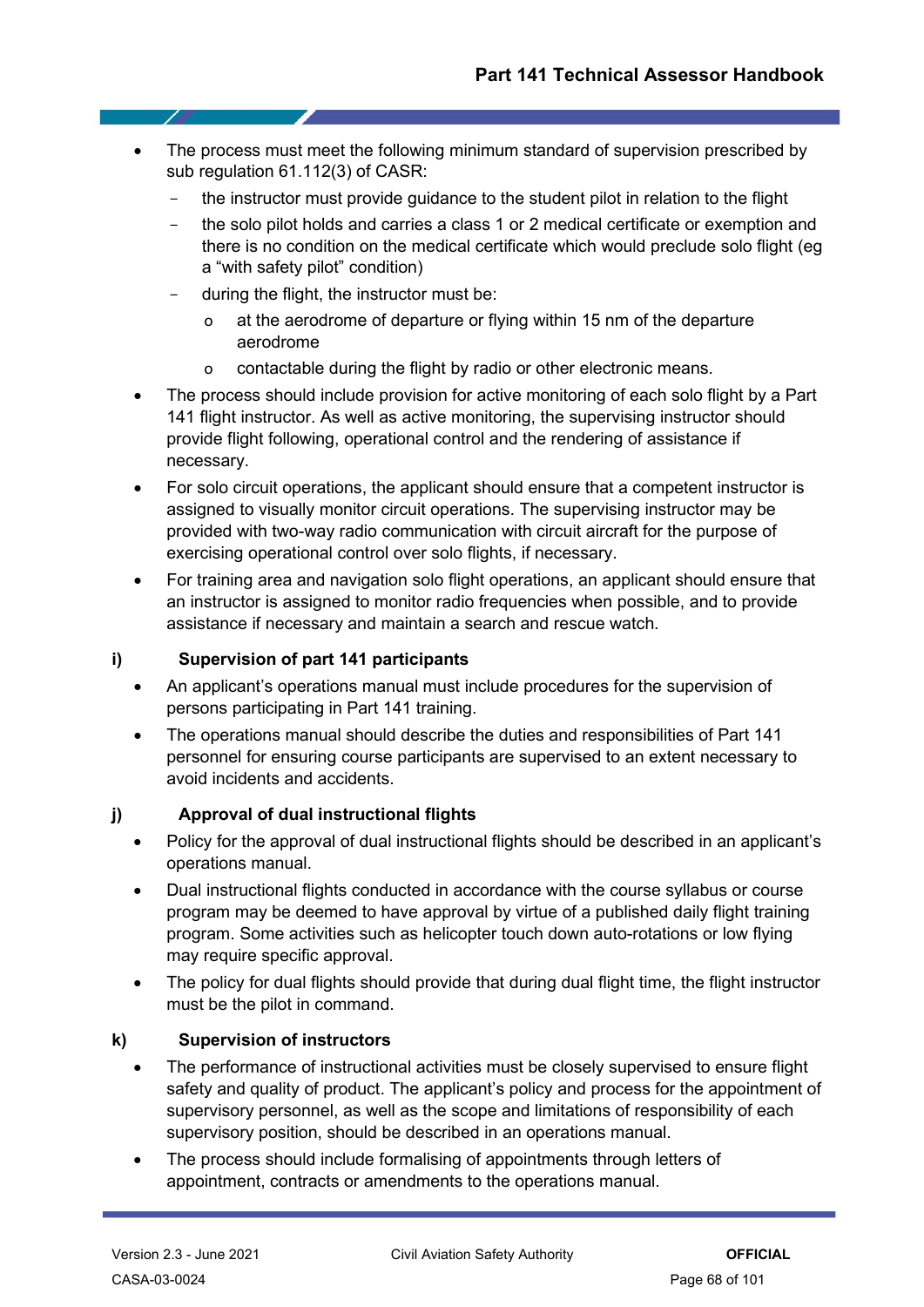# **C3.1.2 Minimum qualifications and experience**

- An operations manual should describe the minimum qualifications and experience for personnel conducting training activities.
- As regulation 141.175 of CASR requires instructors conducting authorised training to be authorised to do so under CASR Part 61, the minimum qualifications established by the applicant must be at least those required under CASR Part 61.
- The minimum experience should be at least sufficient to safely and competently conduct each kind of training.
- The specification of criteria for qualifications and experience should be evident as part of the planning process and be included in the training plan for each kind of training course.

# **C3.1.3 Command responsibility**

 $\overline{\phantom{a}}$ 

- An applicant's operations manual must describe policy for command responsibility during flight.
- For other than sole occupant flights, the operations manual should include a means for identifying and recording the name of the pilot in command of the aircraft. Any command responsibilities, in addition to those required under civil aviation law, may also be recorded.
- The policy for command responsibility should specify that during dual flight time, the flight instructor is to be the pilot in command.

# **C3.1.4 Instructors- authorisation under Part 61**

- An operations manual must describe a process to ensure that all applicable qualification and recency requirements of CASR Part 61 are met by personnel undertaking Part 141 training.
- Common industry practice is to employ a software recording/monitoring/alerting program for renewable qualifications and recency, which forms an integral part of the crew scheduling process.
- The operations manual must also describe a process for ensuring an instructor is not rostered to conduct training in an FSTD, unless the applicant's means for managing the status of qualifications indicates all qualification and competency requirements have been met.

# **C3.1.5 Pilot in command - authorisation under Part 61**

- An operations manual must describe a process to ensure that instructors and course participants are appropriately authorised as pilot in command to undertake authorised Part 141 activities.
- The requirement should be initially addressed during the course planning process, however the ultimate responsibility for compliance should be met by the applicant's processes for crew scheduling and flight authorisation/approval.

# **C3.1.6 Student pilot competency -first solo**

• For the purposes of the CASR, the term 'student pilot' refers to persons who are receiving flight training prior to holding a pilot licence.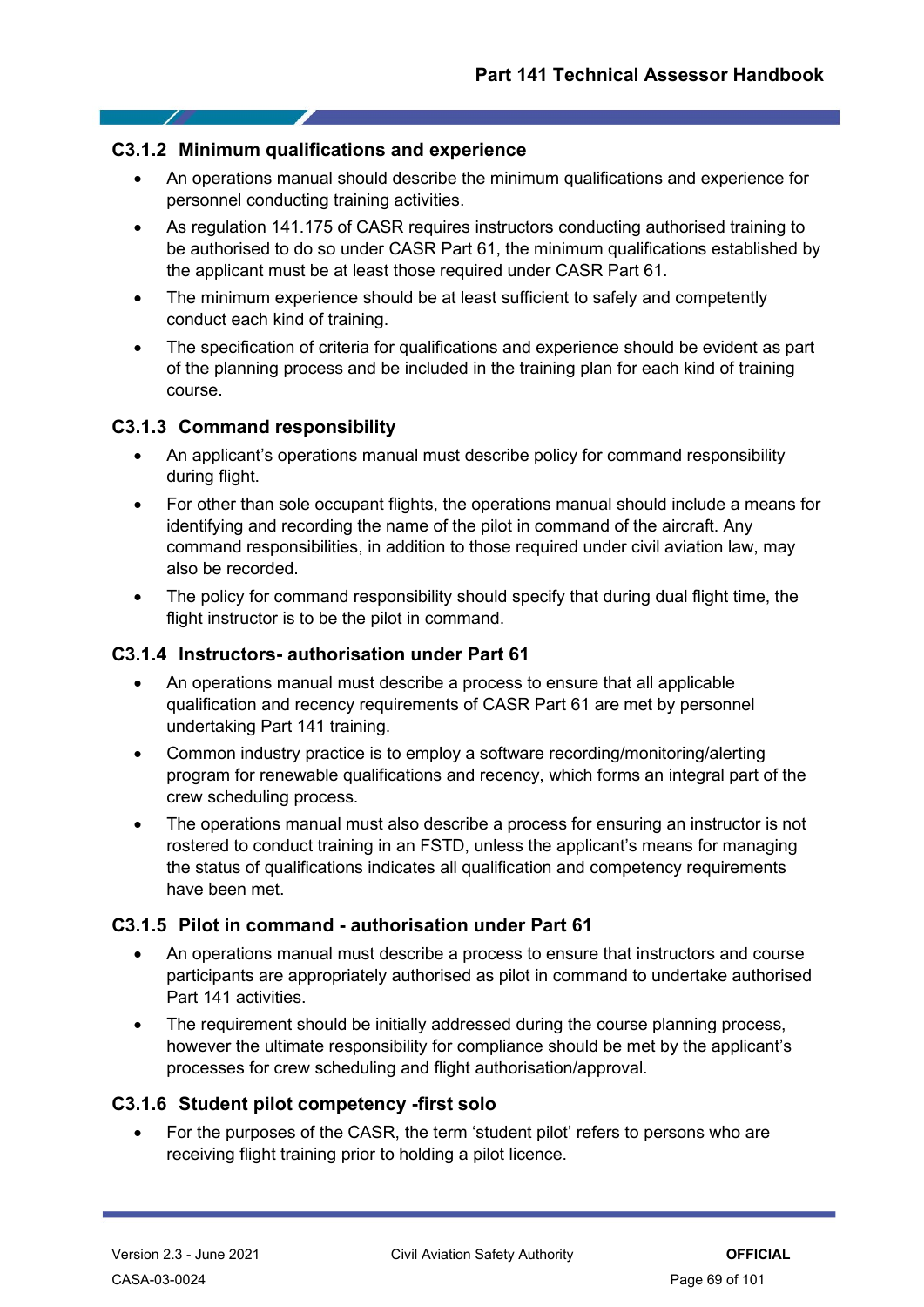- An applicant must describe a process in the operations manual for complying with the requirements of:
	- regulation 141.305 of CASR (completion of training and assessment of competency for certain solo flights), relating to solo flights by student pilots for the first time in the circuit, training area, cross country or at night
	- regulation 141.306 of CASR (appropriate briefing and capability to conduct certain solo flights etc).
- The process employed by the applicant should include:
	- a statement of relevant responsibilities and accountabilities
	- a means of confirming the solo pilot has an ARN
	- methods to verify completion of prescribed training for the solo flight
	- a method to verify that a student pilot meets the dual instrument time requirements of regulation 141.305(3)(c)
	- standards and methods for assessing competence of the student pilot to conduct the solo flight
	- sufficient guidance and instruction for assessors to ensure valid assessments are made and recorded
	- an assessment and certification that the student pilot is capable of conducting the solo flight safely
	- a means of ensuring a student pilot meets the general English language proficiency standard, or has completed an approved course of training in English language proficiency
	- instructions for approval of solo flight
	- a means to ensure that flights are only conducted under the Visual Flight Rules (VFR) and in accordance with the instructor's approval
	- instructions for pre-flight briefing of solo pilots, including the terms and conditions of the approval of the solo flight
	- provision for the solo pilot to acknowledge the terms and conditions of the approval (e.g by countersigning the document)
	- record keeping.

# **C3.1.7 Approval of solo training flights - other than student pilots**

- An applicant's operations manual must describe a process complying with the requirements of regulation 141.305 of CASR (completion of training and assessment of competency for certain solo flights) in relation to course participants other than student pilots, when receiving training for a rating or endorsement and conducting a solo flight at night for the first time (e.g. the holder of a commercial pilot licence receiving training for the grant of a night VFR rating).
- The process must also ensure compliance with regulation 141.306 of CASR (appropriate briefing and capability to conduct certain solo flights etc), in relation to the conduct of any solo flight for the first time.
- The process employed by the applicant should include:
	- a statement of responsibilities and accountabilities
	- a means of confirming the solo pilot has an ARN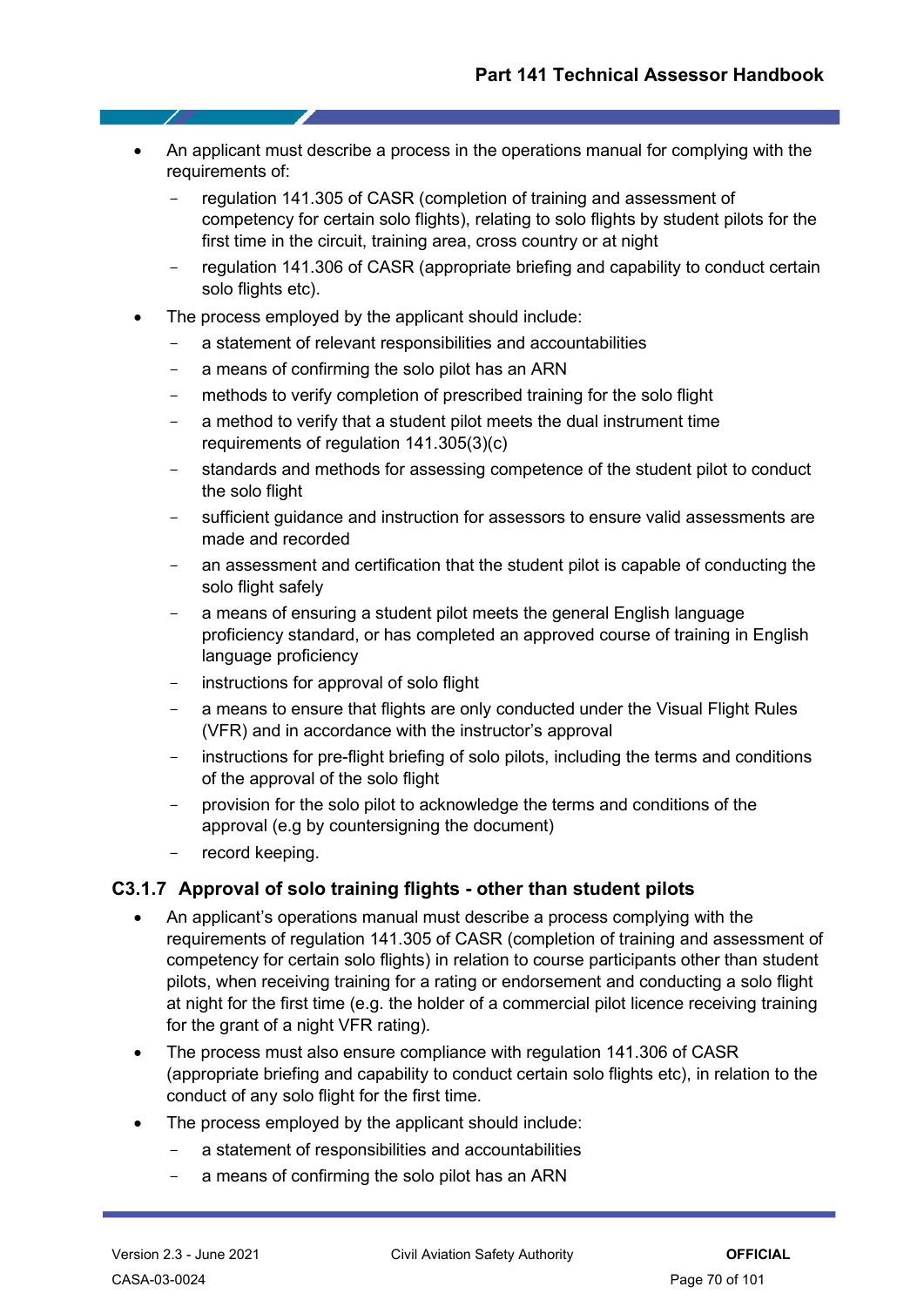- methods to verify completion of prescribed training for the solo flight
- a method to verify that the pilot receiving training for a recreational navigation endorsement meets the dual instrument time requirements of regulation 141.305(6)(b)
- standards and methods for assessing competence of the pilot to conduct the solo flight
- assessors should be provided with sufficient guidance and instruction to ensure valid assessments are made and recorded
- assessment and certification that the pilot is capable of conducting the solo flight safely
- instructions for approval of solo flight
- a means to ensure that flights are only conducted under the VFR and in accordance with the instructor's approval
- instructions for pre-flight briefing of solo pilots
- the briefing should include the terms and conditions of the approval of the solo flight
- provision for the solo pilot to acknowledge the terms and conditions of the approval (e.g. by countersigning the document)

# **C3.1.8 Carriage of passengers**

- An applicant must have a means for ensuring that passengers are not carried during student pilot operations, including dual training flights. Subregulation 61.113(2) of CASR provides that a student pilot is not authorised to pilot an aircraft carrying passengers. 'Pilot' means 'to manipulate the flight controls of an aircraft during flight' or 'to occupy a flight control seat in an aircraft in flight'.
- An applicant must include a means for ensuring passengers are not carried in aircraft when conducting the following operations:
	- simulated system failures affecting aircraft performance or handling
	- low flying.
- The applicant must describe a means to ensure that authorisation for the carriage of passengers, in aircraft conducting Part 141 training, will not be permitted unless the pilot in command is authorised under CASR Part 61 to fly the aircraft as pilot in command with a passenger on board. This requirement may be applicable in circumstances when the holder of an RPL, who is participating in licence training, may seek to carry more than one passenger.

# **C3.1.9 Flight training areas**

- Each flight training area used to conduct Part 141 training must be described in the applicant's operations manual.
- The description should identify designated areas or describe the lateral and vertical boundaries and the kind of flight training permitted in the area.
- As well as including descriptions in an operations manual, an applicant should have a process for managing training areas. The process should provide for the safe establishment, promulgation and review of each flight training area, with an emphasis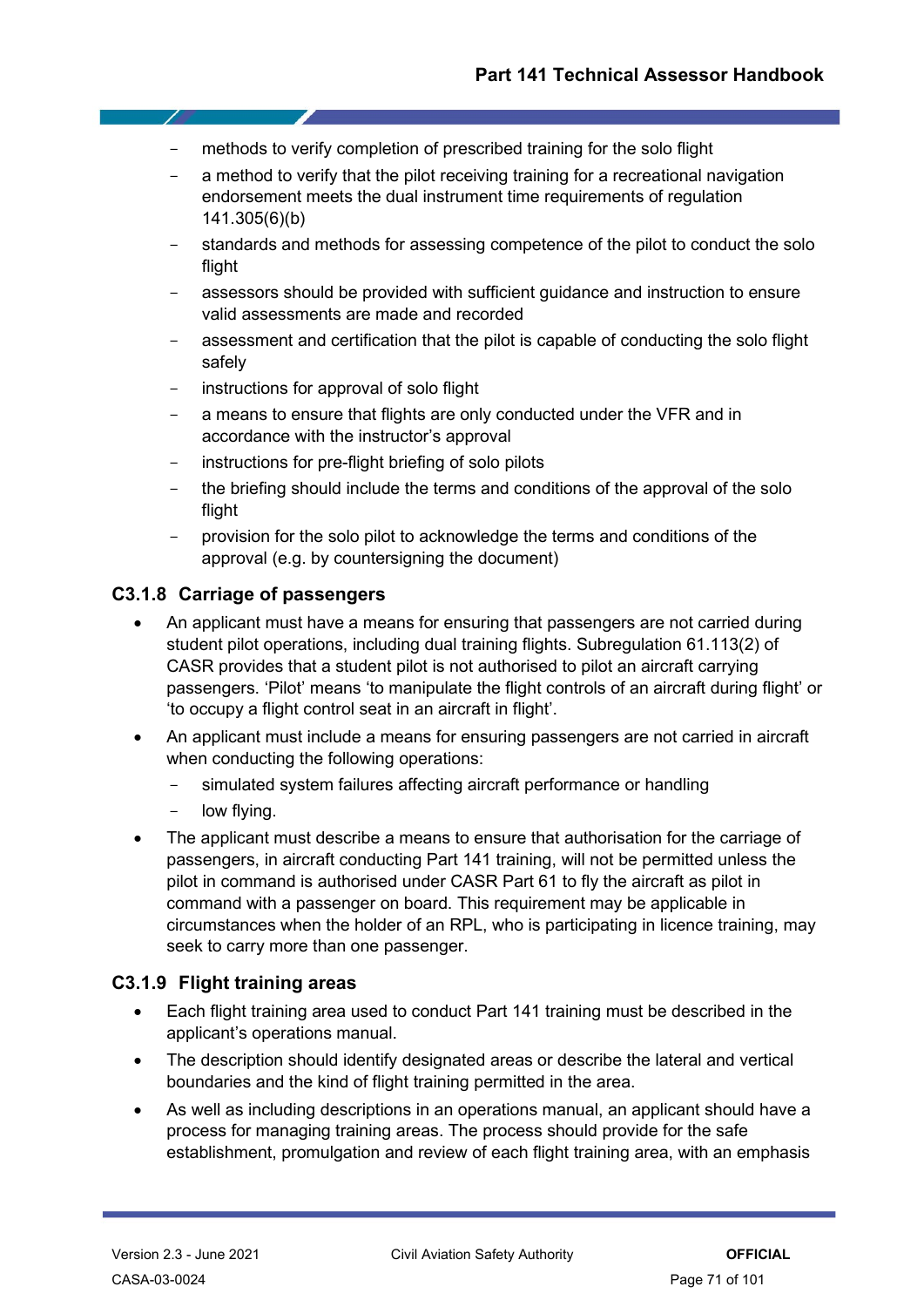placed on ensuring that information about flight training areas is disseminated to all relevant personnel.

- An applicant should demonstrate that they have considered the following in the establishment of a flight training area:
	- the location and size of the area compared to the type of training and the maximum number of aircraft planned to use the area
	- minimum utilisation of airspace over populous or sensitive areas.
- Training areas should be depicted on a 1:100,000 or larger scale topographical map, prominently displayed in the training facility. Noise sensitive areas, obstacles such as towers and powerlines and proximity to controlled airspace, should be clearly marked.
- The boundaries of a day VFR training area should be readily identifiable by prominent landmarks, rather than distances from the departure aerodrome such as DME arcs.
- When a training area does not include the departure aerodrome, entry and exit paths to the training area should be identified.
- The management process should include procedures for a safety review of training areas at unfamiliar locations, prior to the conduct of flight training.

# **C3.1.10 Low flying training areas**

- An applicant must have a process for determining suitable low flying training areas, if required for Part 141 training.
- The process should provide for the safe establishment, promulgation and review of each low flying training area.
- An area proposed for low flying training should be subject to an inflight assessment conducted from a safe height above obstacles.
- The proposed area should be free from high risk obstacles (such as power lines or cables) and should not be located over livestock.
- The review process should include regular aerial inspections of low flying areas, to monitor obstacles and hazards.
- Management positions responsible for the process should be included in the process.
- An applicant must have a means to ensure that low flying training is conducted only over a flight training area approved by CASA.

# **C3.1.11 Flight test recommendation**

- When a participant is required to demonstrate a required level of skill for a summative assessment, an operations manual should include a process for planning and conducting the assessment.
- The operations manual must describe procedures for ensuring a person recommended for a flight test meets the flight test prerequisites specified under regulation 61.235 of CASR.
- The procedures may provide for an initial check of the prerequisites, by a flight instructor, before final verification and certification.
- The head of operations, or another person named in the operations manual, must certify that an applicant for a licence or a rating has met the prescribed eligibility requirements.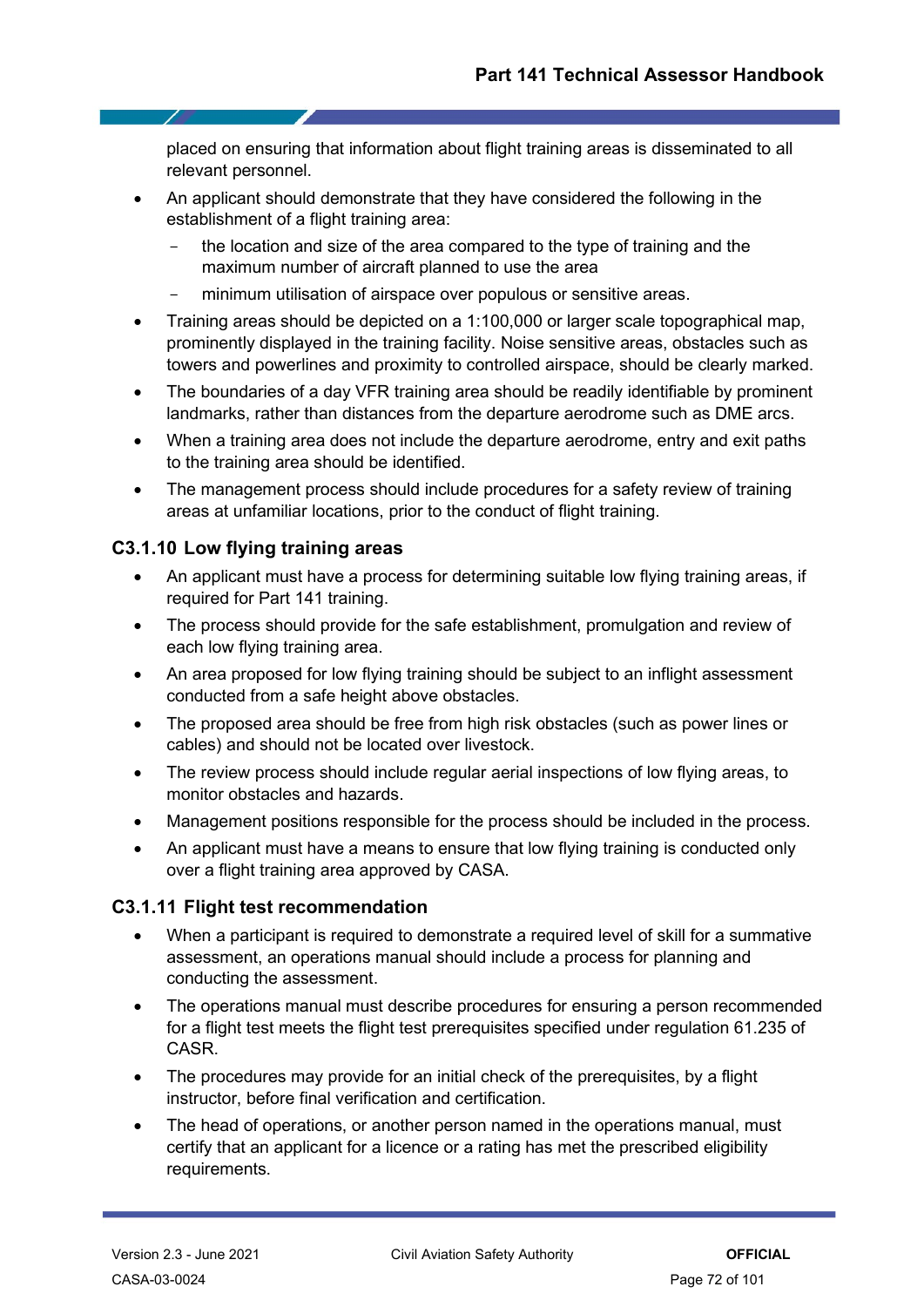- The process may include a checklist of prerequisites with provision for verification and certification.
- The applicant must have a means to ensure that, if requesting a flight examiner to conduct a flight test, suitable facilities, records and resources are available to the examiner.

## **C3.1.12 Competency of personnel using FSTDs**

- If conducting training in an FSTD, an applicant must describe a means for ensuring instructors have been assessed as competent to conduct the activity in the device.
- An applicant's means for compliance should ensure simulator instructors are not rostered for Part 141 activities in FSTD, unless assessed as competent for the particular training activity. Common industry practice is to employ a software program for recording/alerting about renewable qualifications, recency and other regulatory requirements, as part of the flight crew rostering process.

## **C3.1.13 Training records**

- An applicant's operations manual must include an auditable process for ensuring secure and confidential training record keeping. The operations manual should include templates of training and assessment forms, and guidance to instructors and examiners for the correct completion of training records.
- An operations manual must include a means to ensure that a record is made within 7 days of a person's participation in a Part 141 training session.
- Training records must include a description and assessment of the person's performance, including areas of weakness, and should be comprehensive with enough information to enable other instructors to efficiently continue the training.
- A training record should detail:
	- participant name/ARN
	- lesson number and activities to be conducted
	- briefings completed
	- assessments and supporting evidence
	- certification, by an instructor, of achievement of competency in each element
	- remedial training
	- flight time
	- Instructor/participant sign-off.
- Training records should certify end of phase competence and suitability for progression to the next phase.
- An applicant should have a process of internal audit to check for compliant operation of the record management process, and to verify the accuracy and completeness of training records.
- An applicant must provide a documented means for giving a copy of a flight training record to the person to whom it relates, within seven days of completion of the record.

## **C3.1.14 Access to records**

• An operations manual must describe procedures for ensuring instructors have access to the records of course participants, prior to conducting a Part 141 training.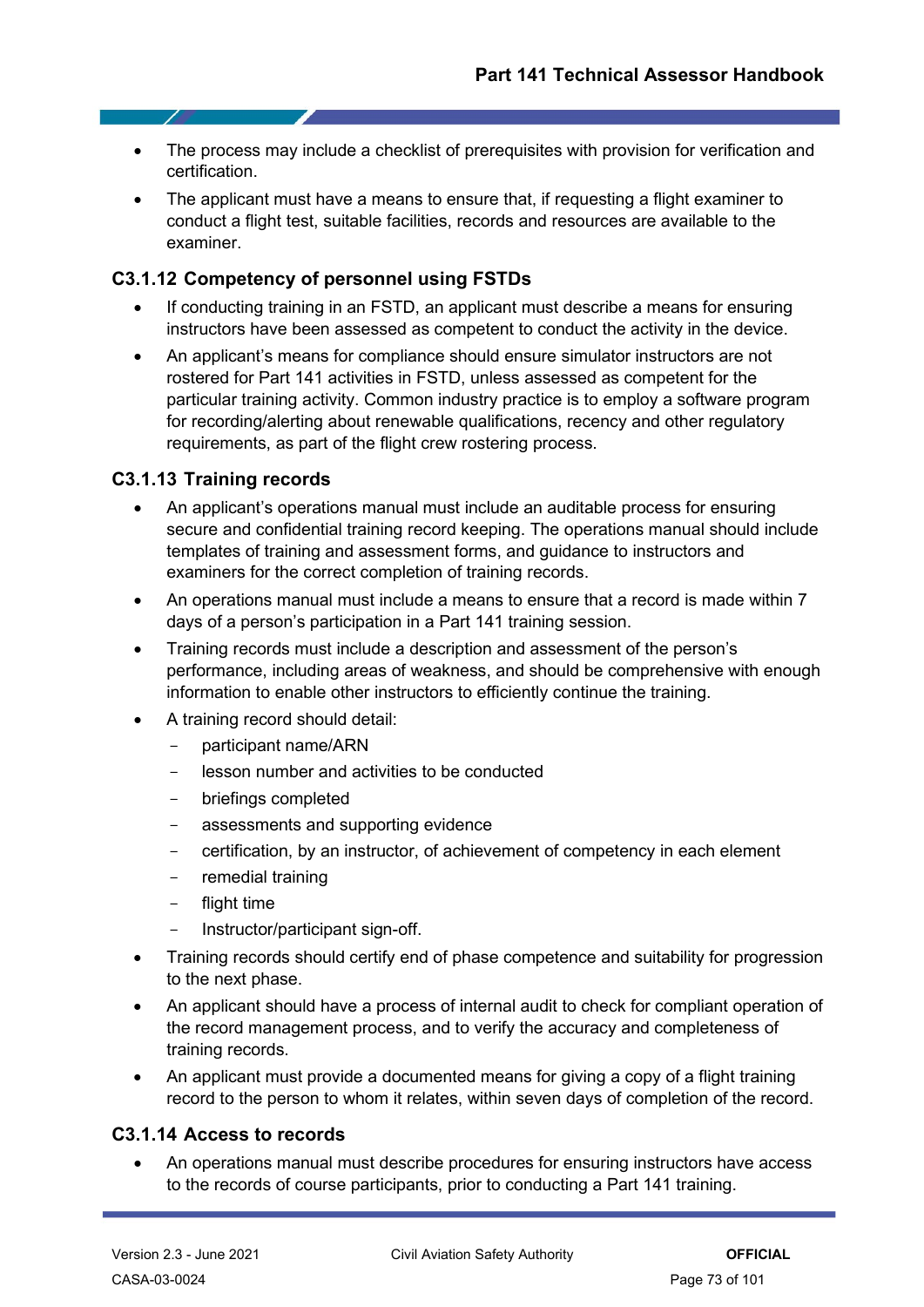• The procedures should ensure the security and confidentiality of the records.

## **C3.1.15 Availability of records**

- An applicant must have a process for providing, within seven days, a copy of a training record to another Part 141 operator when requested.
- The process:

- 7

- should only respond to written requests from an authorised representative of the requesting operator (the request should be authenticated)
- may provide for date stamping of a request
- must ensure the transfer of a record is subject to the written authorisation from the person to who the record relates
- should ensure the security and confidentiality of the records
- should ensure the original records are retained.

### **C3.1.16 Checklists**

• Aircraft operating checklists applicable to training, as well as instructions and circumstances for use, must be included in an operations manual.

## **C3.1.17 Identifying and addressing deficiencies in training**

- An applicant's operations manual must describe how deficiencies in training outcomes will be identified and addressed.
- Training outcomes may include those derived from summative assessments prescribed in the syllabus, and pre-flight test assessments and flight tests conducted by examiners for grant of a qualification.
- The applicant's process for identifying training outcome deficiencies should ensure all sub-standard performances are recorded and reported for analysis.
- Reported deficiencies should be promptly analysed, evaluated and categorised according to cause. The process should include:
	- review of candidate training records
	- identifying if sub-standard performance during the assessment is reflected in the records of training
	- establishing if underperformance during training or the assessment is due to incorrect instructional techniques or other organisational deficiencies
	- formulating and implementing remedial action through the change management process.
- Appropriate corrective action should be determined and implemented.
- The applicant must provide processes for:
	- auditing the training
	- promoting continual improvement of training
	- regularly assessing the suitability of facilities and resources for training
	- recommending changes to the abovementioned processes.

#### **a) Auditing training**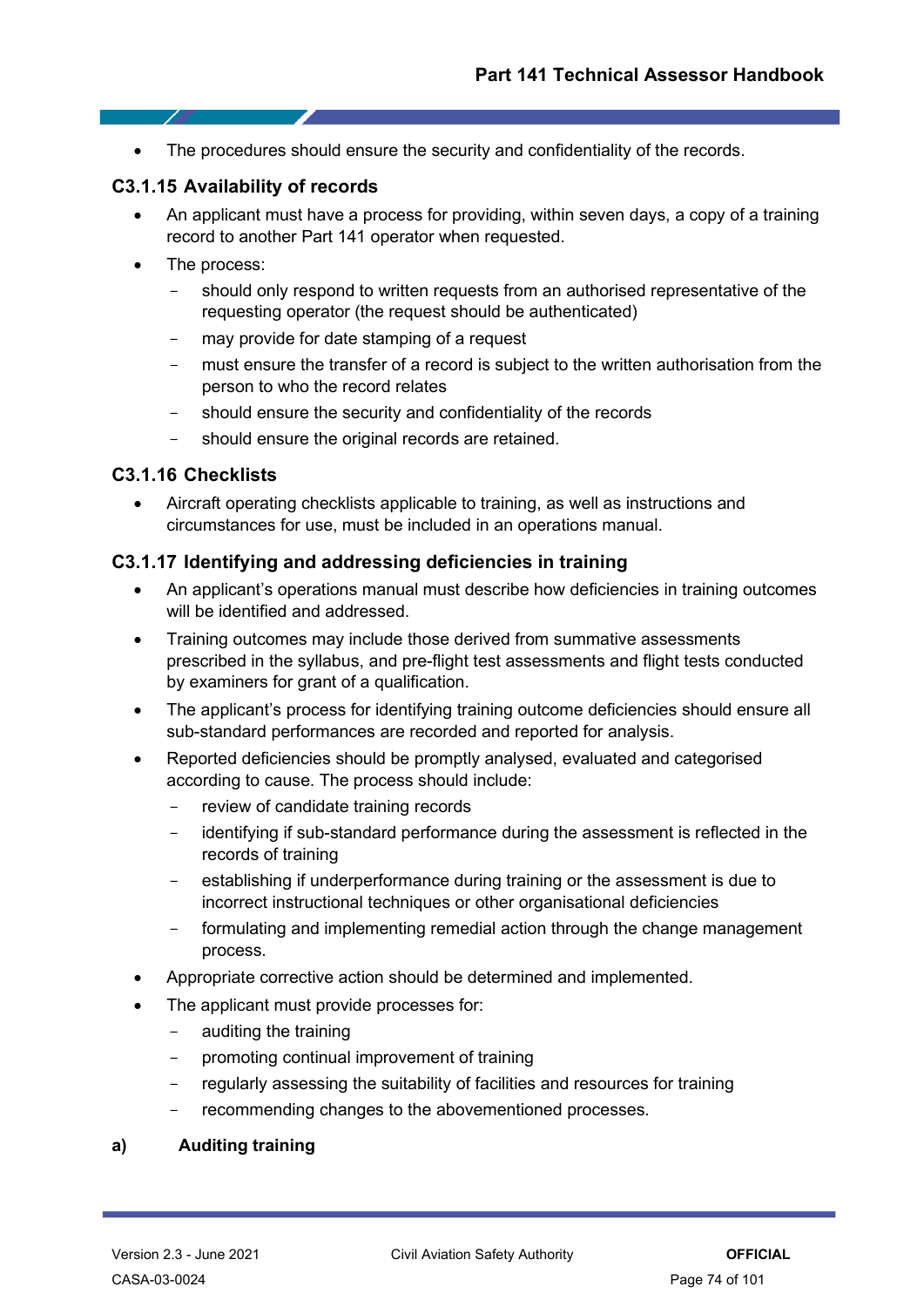- The applicant must provide a process for auditing the Part 141 training in order to confirm that all processes continue to ensure the training is conducted in a planned, systematic and compliant manner.
- The process for auditing should be described in detail in the operations manual, and include:
	- a statement of the scope for each scheduled audit
	- how audits are to be planned, conducted and documented
	- how evidence is to be collected and analysed
	- how non-compliances are to be recorded
	- how findings are to be reported
	- how findings will contribute to the continuous improvement of the training
	- how feedback is to be provided and received
	- surveillance activities (e.g. monitoring the conduct of individual theory and flight lessons).
- The scope of audits should include verification that:
	- the training is conducted in accordance with the applicant's written procedures, contained within the operations manual, including:
		- o review of training records and course syllabuses to identify any patterns of training deficiencies
		- o review of records of instructor standardisation and proficiency checks, and personnel qualifications
		- o review of training outcomes, including pass rates, post-flight test feedback from examiners, and average hours required to achieve a qualification and reviewing theory examination outcomes.
	- the training is conducted in compliance with relevant civil aviation legislation
	- the training is conducted to the highest possible standard and the desired outcomes are being achieved
	- the applicant's written procedures are relevant to the training and are adequate to ensure ongoing compliance.
- The applicant should provide evidence to verify that at the completion of each audit, an audit report will be prepared and retained. Audit reports should include:
	- a description of the audit findings and observations (e.g. non-compliances or change recommendations)
	- evidence to support audit findings and observations
	- required follow up and corrective actions
	- a plan for the implementation of corrective and preventative actions
	- a schedule and timeframe for the follow up and closure of corrective and preventative actions.
- The applicant should describe a means to verify that, following each audit, the applicant's written procedures and course syllabuses will be assessed and improved where necessary, in order to address any identified patterns of training deficiencies.
- An operations manual should identify personnel within the organisation who have the training, experience, responsibility and authority for: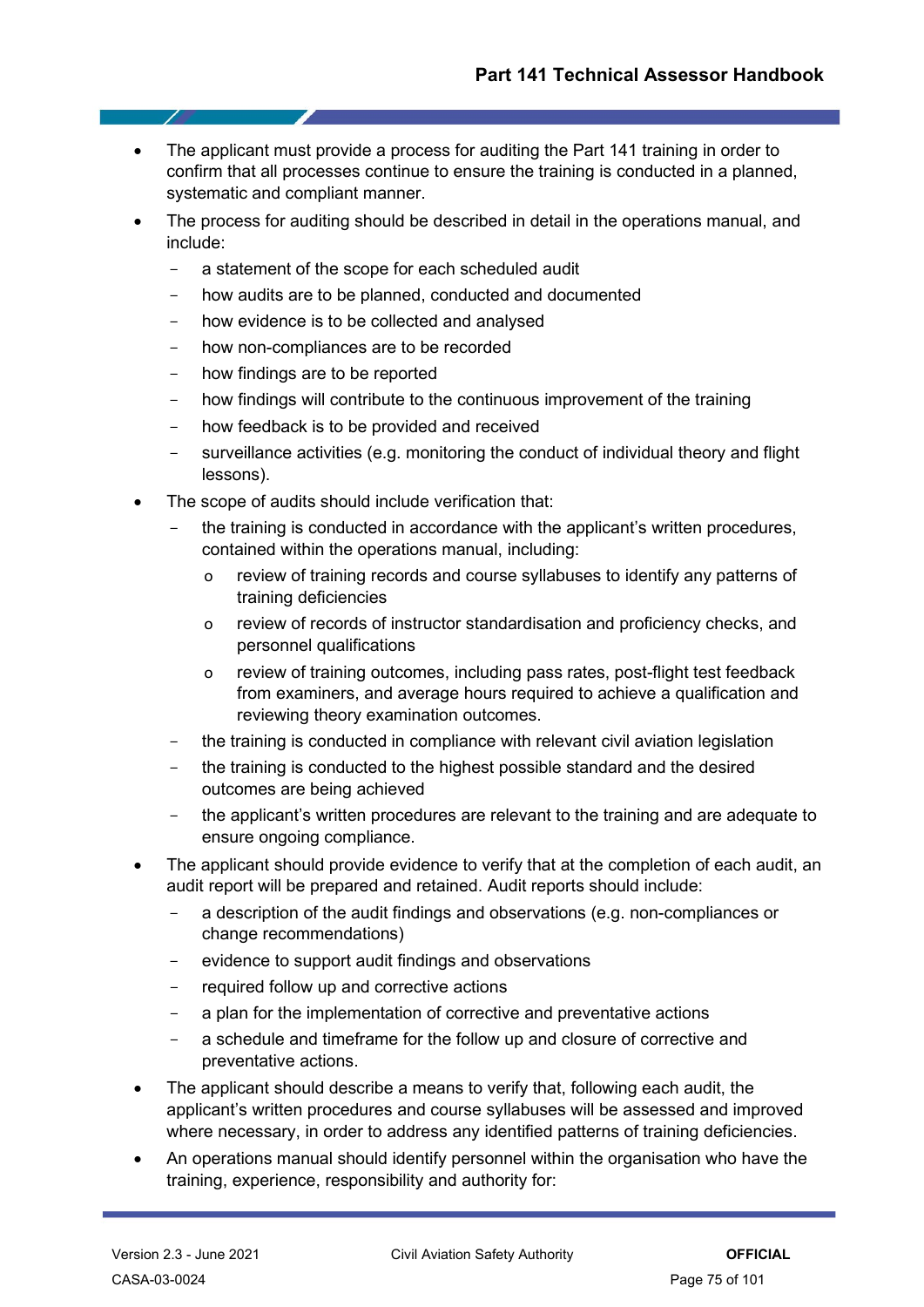managing the applicant's audit program

7

- carrying out internal audits at each of the applicant's training bases
- identifying and recording any audit findings or deficiencies, and providing evidence in support of these findings or deficiencies
- analysing the root cause of a finding or deficiency
- developing and recommending corrective and preventative actions
- conducting management reviews to ensure corrective and preventative actions are addressed within an acceptable timeframe.
- To support the effectiveness of the audit program, the applicant should provide a means for personnel conducting internal audits to:
	- maintain independence so as not to be subject to undue influence
	- report directly to the chief executive officer.
- The number of audits required will vary dependent upon the size of the organisation and the scope of the training. The applicant's schedule for internal audits should ensure that all aspects relating to the conduct of the activities are audited within a 12 month period.
- The applicant's internal audit schedule should allow sufficient flexibility to enable the conduct of unscheduled audits when required.
- The applicant may require personnel involved in the conduct of internal audits to have received auditor training.

## **b) Continuous improvement process**

- An applicant's operations manual must describe a means for promoting continual improvement of training, and may include:
	- formal annual review of training activities
	- feedback methods to determine whether the continuous improvement process is effective, including:
		- o internal audits
		- o regular internal and external (third party) safety surveys
		- o evaluation of individual performance to verify responsibilities
		- o tracking changes to ensure they are relevant and effective.
	- reviewing and following up on feedback to ensure issues are effectively addressed
	- communicating incorporated improvements to all personnel
	- monitoring and evaluating improvements for ongoing effectiveness.

### **c) Evaluating training outcomes from flight tests**

- An applicant's operations manual must describe a process for evaluating training outcomes of pre-flight test assessments and post-flight test feedback from examiners.
- The process should include procedures and instructions for conducting pre-flight test assessments of candidates for a test, including:
	- nominating suitable assessors
	- defining the scope of the test
	- assessment methods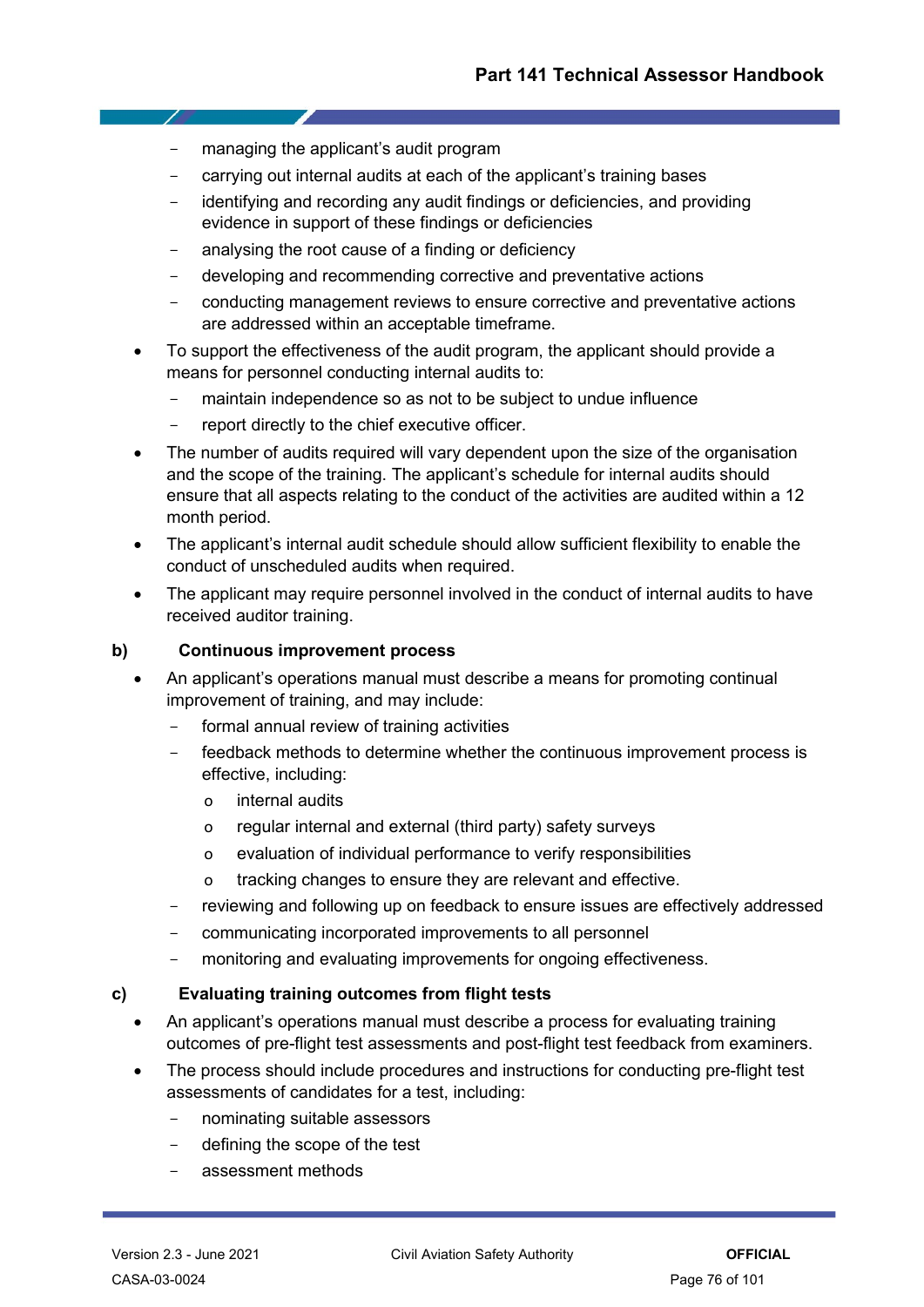- reporting performance of candidate
- identifying sub-standard performance
- making recommendations.

- 7

- The process must also include an evaluation of the findings of the assessment, including:
	- review of candidate training records
	- identifying if sub-standard performance during the assessment is reflected in the records of training
	- establishing if underperformance during training or the assessment is due to incorrect instructional techniques or other organisational deficiencies
	- formulating and implementing remedial action through the change management process.
- The process should also include procedures and instructions for receiving and reviewing the advice from the flight examiner, as well as the result of the flight test and the reasons for any failure in an element of the test, including:
	- identifying if sub-standard performance is reflected in the records of training
	- establishing if sub-standard performance during training or the flight test is due to incorrect instructional techniques or other organisational deficiencies
	- formulating and implementing remedial action through the change management process.

## **d) Assessing suitability of facilities and resources**

- An applicant's operations manual must describe a process for regular review of the suitability of facilities and resources for conducting training.
- Facilities and resources to be assessed may include:
	- the range of qualifications and experience of instructors
	- the type and number of aircraft and avionics fitment
	- briefing facilities
	- training précis and publications.
- The process should include procedures and instructions for identifying and procuring replacement items.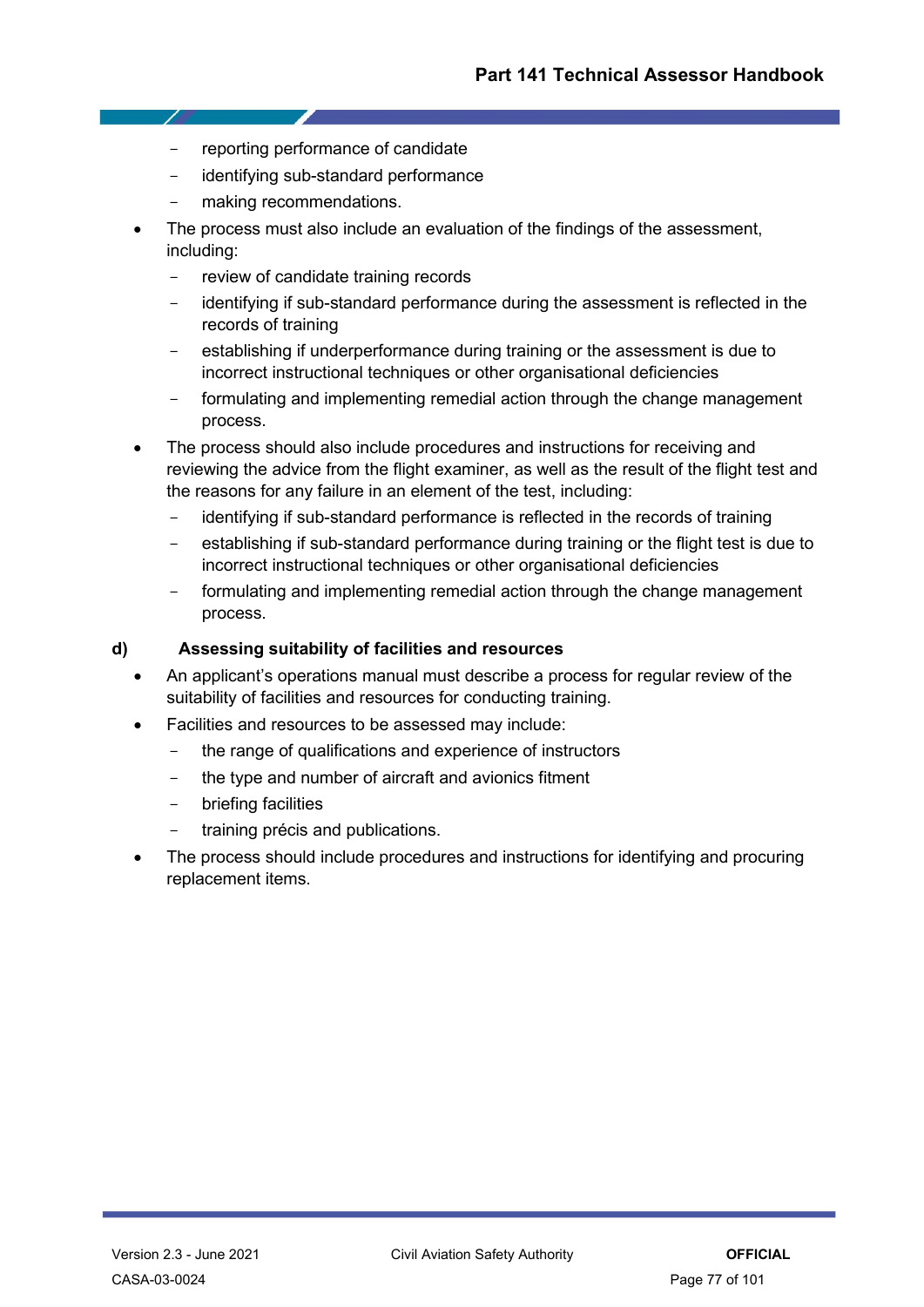## **e) Recommending changes**

- An applicant's operations manual must describe a process for recommending changes to the processes for identifying and addressing deficiencies in training outcomes.
- The manual should document responsibilities.
- The process must be consistent with the operator's change management process.

## **C3.1.18 Instructor standardisation and proficiency**

- Standardisation of training personnel is essential for maintaining safe and effective flight instruction. Policy and processes for standardisation should be described in the operations manual.
- The process for standardisation of training personnel should include:
	- policy
	- management responsibility
	- procedures for setting and recording instructional standards
	- procedures for establishing and conducting a detailed program of standardisation to ensure consistent instructional content and methods.
- Standardisation of instructors should be verified through a standardisation and proficiency check required under regulation 141.185 of CASR.
- The scope of checking should be sufficient to establish competence to perform any assigned Part 141 instructional task according to the operator's published requirements.
- An applicant should have a process to ensure records are kept of each standardisation check, including:
	- the specific objectives of each check
	- descriptions and assessments of performance
	- a pass or fail result.
- The procedures should ensure that non-standard practices or knowledge deficiencies noted during the check are debriefed, recorded and subject to remedial training as determined by the head of operations or delegate.

### **a) Validity**

- Regulation 141.190 of CASR prescribes the requirements for a valid check. An applicant's operations manual must describe a process for ensuring instructors hold valid standardisation and proficiency checks for the operator.
- The process must ensure personnel are not rostered for authorised training unless holding a valid check. Standard industry practice is to employ a software recording/monitoring/alerting program for renewable qualifications, recency and other regulatory requirements, as part of the crew rostering process.
- The process for ensuring instructors hold valid standardisation and proficiency checks should address:
	- frequency of checking (not less than prescribed under regulation 141.190 of CASR)
	- scheduling of checks to ensure compliance with regulation 141.190 of CASR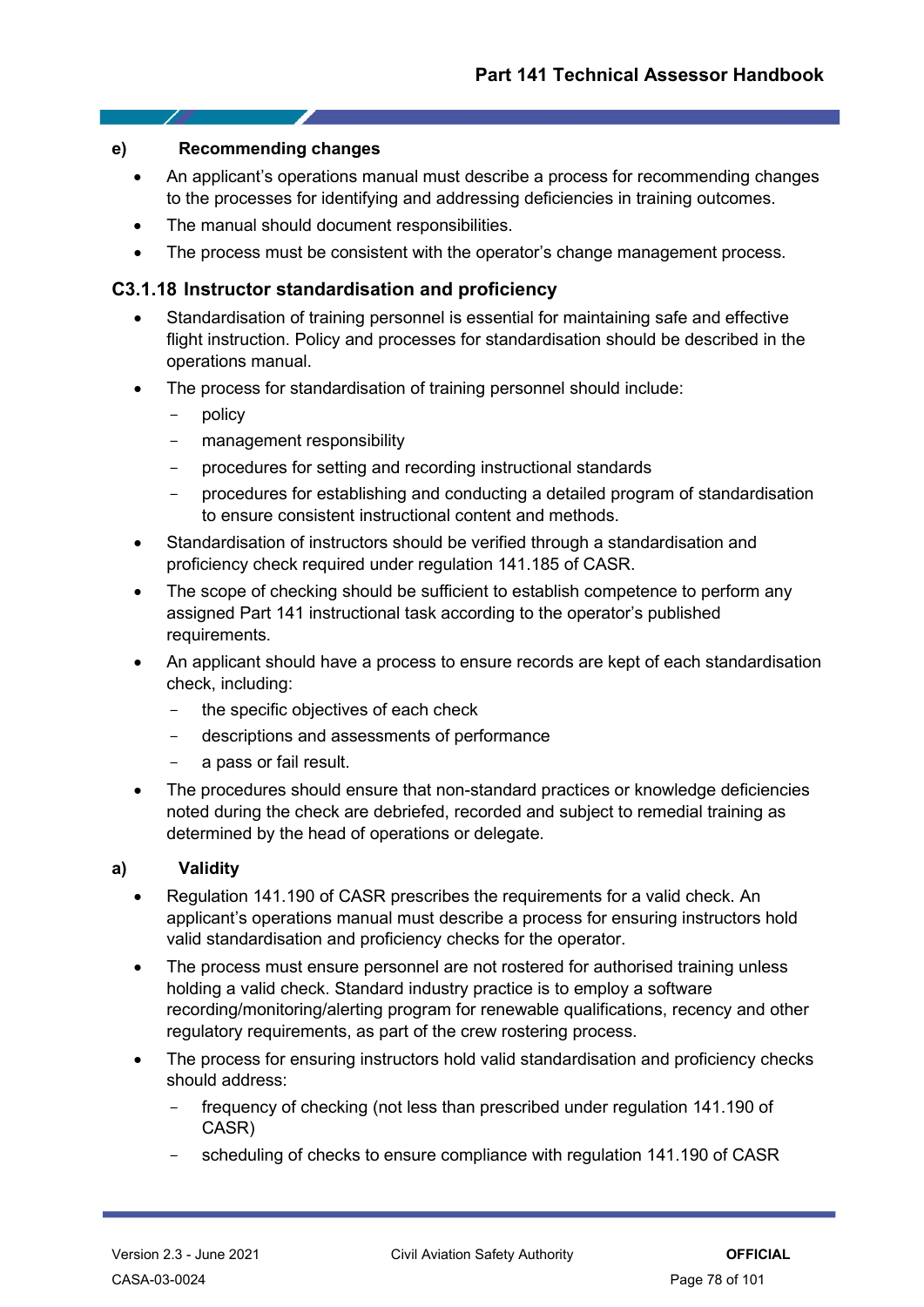- policy for determining that both the competency and standardisation of checks is relevant to the training an instructor has been engaged to conduct
- recording performance
- remedial action.
- The process must ensure standardisation and proficiency checks are only conducted by the head of operations or a delegate.

### **b) Content**

7

- An applicant's operations manual must describe a process for managing the content of standardisation and proficiency checks.
- The process must ensure the content of each check addresses the competencies necessary to conduct the training an instructor has been engaged to conduct, and must address instructional standardisation and instructional proficiency.
- An applicant should describe a policy for instructional standardisation, with objectives of ensuring instruction is consistent with standard operating policy and procedures. For example, an operator may require a standardised instructional sequence for demonstrating the effects of aircraft controls, or a standardised method for teaching forced landing.
- The procedures should ensure the minimum instructional standard includes an ability to deliver briefings and flight instruction to at least the standards under the Part 61 MOS.
- Checks should be based on demonstrations of representative lessons selected from company syllabuses, and should include demonstrations of:
	- a flight lesson briefing (long briefing)
	- pre-flight briefing
	- flight/simulator lesson
	- administrative requirements for the selected lesson.
- The process must ensure proficiency is assessed against the standards of the Part 61 MOS for flight instructor ratings and endorsements.
- Management of the content of standardisation and proficiency checks should include:
	- determination of knowledge and competency requirements for each instructor to complete their duties
	- a means for selecting different cross sections of knowledge and competencies for each check
	- procedures for designing the conduct of the check
	- procedures for preparing an assessment plan
	- scheduling the conduct of a check to ensure compliance with regulation 141.190 of CASR (relating to validity periods)
	- recording and reporting procedures
	- a means for recommending remedial training.

### **c) Conduct**

• A check may only be carried out by the head of operations or a person authorised by the head of operations. An applicant's operations manual must describe a process for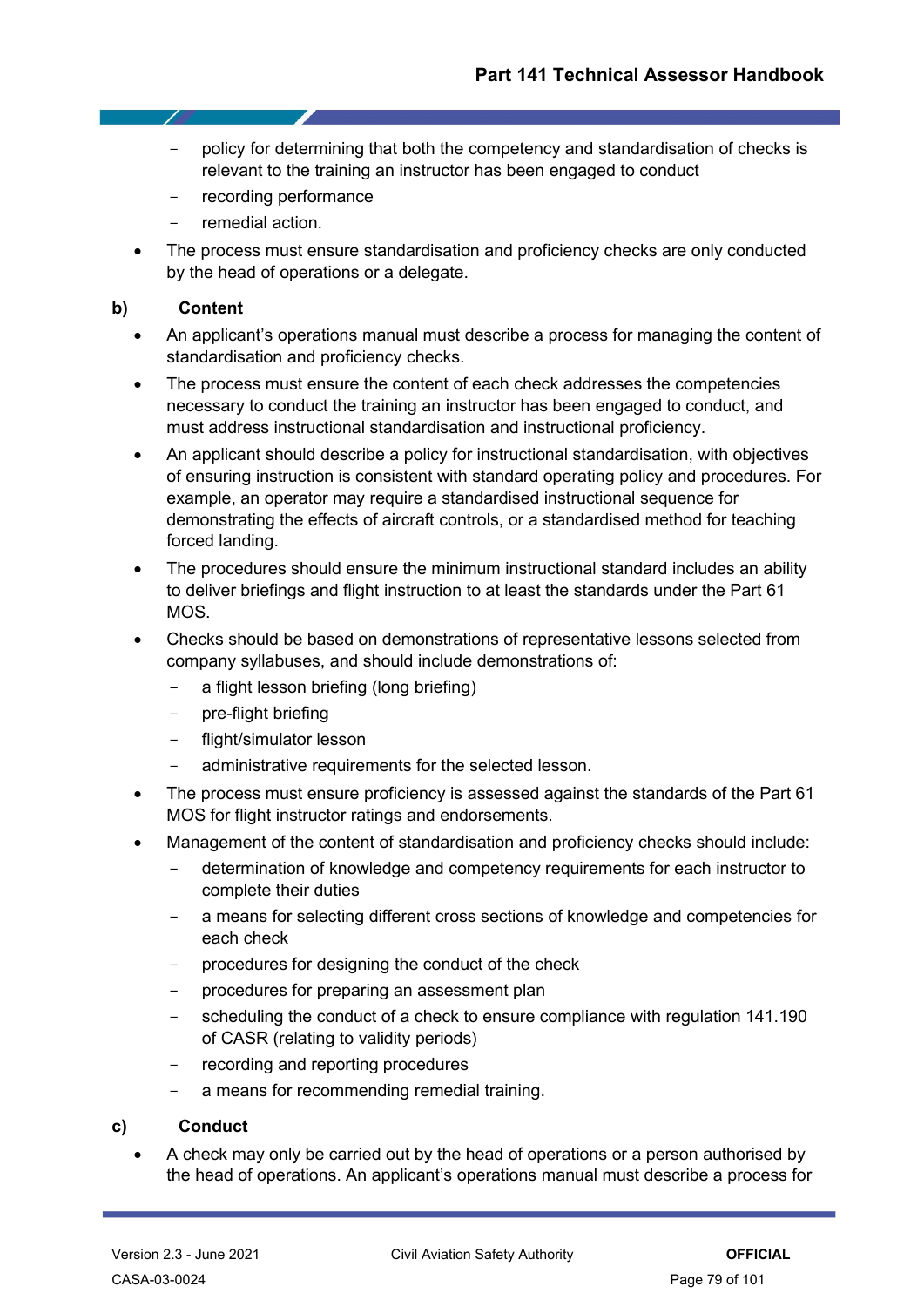authorising persons to conduct Part 141 instructor standardisation and proficiency checks.

- The process for authorising persons to conduct checks should include:
	- selection criteria
	- training
	- a duty and responsibility statement
	- monitoring and review of performance.

## **C3.1.19Training in human factors principals and non-technical skills**

- The primary objective of human factors training within a Part 141 organisation is to give instructors an understanding of relevant human factors hazards and how and why errors (theirs and their students) may be committed during Part 141 training. This knowledge can then be used to develop non-technical skills to minimise the potential for errors and/or to limit any consequences.
- Human factors training for a Part 141 organisation should not be something radically new, and may initially appear to cover many safety principles and practices which are already incorporated within operations. However these practices are often both informal and inconsistent in application. In describing and explaining the underlying human factors principles applicable to certain practices within an organisation, HF&NTS training can ensure that Part 141 flight training is carried out in a more consistent and professional manner, such that aircraft are operated and students are trained with a higher level of safety.

### **a) Course Design and Development**

- An operator may choose to develop an internal training program or contract a third party training provider.
- If the organisation has designed and developed their HF&NTS course internally, the development process should ensure that personnel experienced or qualified in human factors were involved in developing the content of the course.
- If training has been contracted to a third party training provider, the Part 141 operator should still ensure appropriately trained and competent staff are employed in relation to HF&NTS course design and delivery.
- If an operator has followed the guidance given in CAAP SMS 3(1) for the design and development of their HF&NTS training course, have the specific influences that will be present in the flying training environment been addressed?

## **b) Course Objectives**

- The objectives of the applicant's HF&NTS training program should include:
	- improved safety during Part 141 training, through:
		- o decreased organisational exposure to risk, by:
			- improved human factors hazard identification
			- **F** reduced errors
			- **EXEC** increased capture and correction of errors.
- The learning outcomes of the HF&NTS training should provide the course participant with: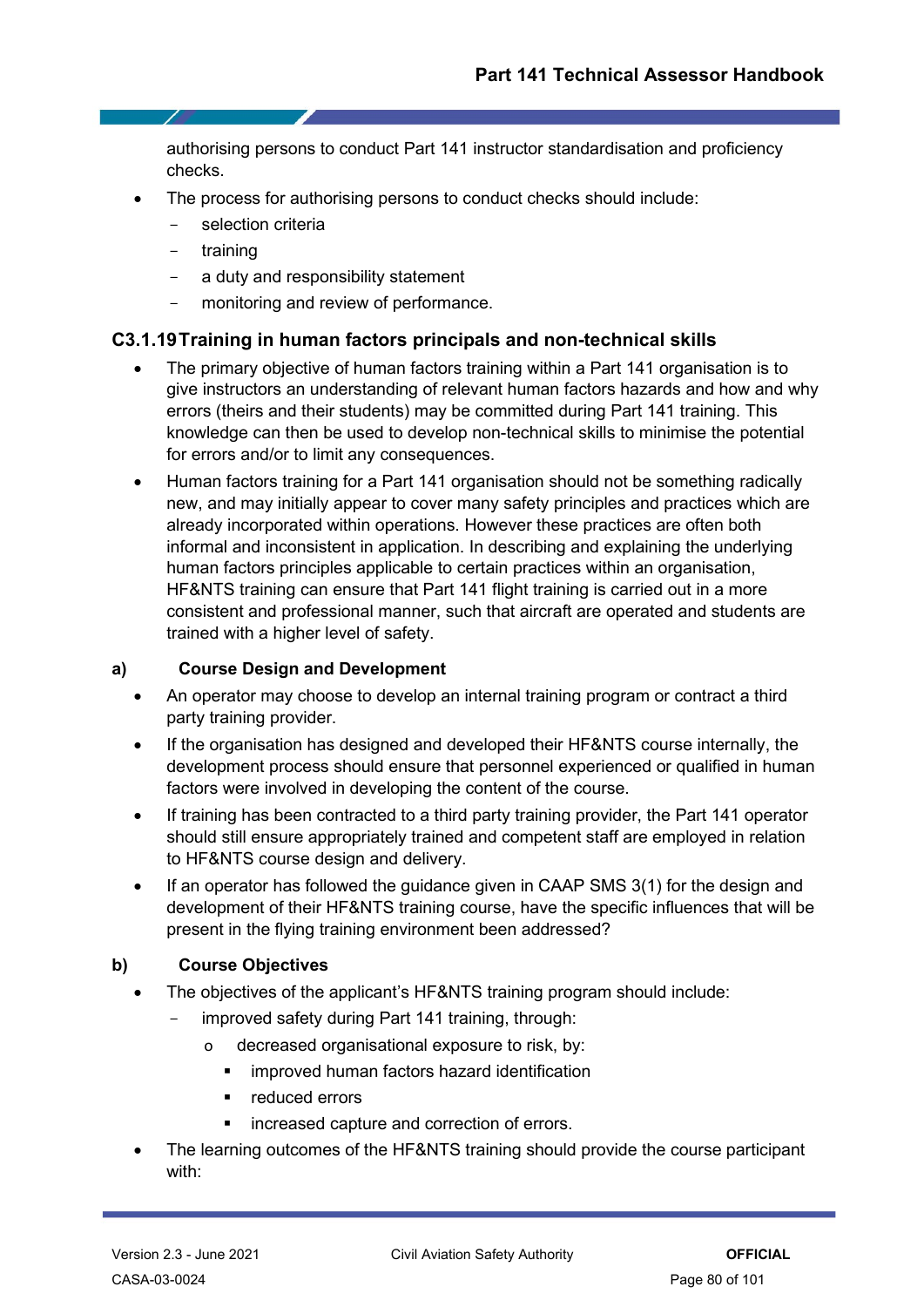- knowledge of potential human factors influences and hazards
- non-technical skills to reduce the potential for error, improve their ability to identify hazards and to identify and correct their errors earlier
- an ability to portray expected safety related behaviours associated with how the organisation manages human performance and error, including:
	- o influencing people's attitudes away from simply 'accepting' human factors related hazards and risks
	- o influencing individual and organisational behaviour in response to human factors hazards and risks to consistently apply new or existing controls.

## **c) Course Structure and Content**

- Though not an exhaustive list the following are examples of specific areas of focus that may be seen within a Part 141 HF&NTS course:
	- Communication and anticipation of communication difficulties associated with students and novice performance. For example, heavy student workload and low level of knowledge of 'jargon' and standard aviation phraseology.
	- Workload management and information processing, with a focus on the influence of instructor workload (associated with teaching) on accurately and effectively processing available information and maintaining awareness of potential internal and external flight safety hazards.
	- Teamwork, with a focus on the difficulties of establishing coordination of actions and associated positive team behaviours with students - especially during early lessons.
	- Decision making, this may include influences on decisions such as the pressure to allow students to be exposed to learning opportunities while maintaining adequate safety margins. For example, approach to stall and stall recovery - when to assume control.

### **d) Delivery and Assessment of Training**

- The training delivery and assessment procedures for the HF&NTS course must be documented in the organisation's operations manual.
- The operations manual should describe the rationale for selection of facilitators, including the selection criteria for appointment. The quality of facilitation is crucial to ensuring the course is effective in delivering real improvements in human performance and a reduction in the number and consequence of errors within the operation. A suitable selection criteria may include:
	- qualifications and/or experience in training delivery
	- experience in the aviation work environment
	- an appropriate level of knowledge in human factors, or an ability and means to ensure an adequate level of understanding of the course material.
- The delivery and assessment procedures should describe how the assessment and evaluation processes will adequately identify achievement of required attitude, knowledge or skill development by personnel. Examples of methods include:
	- written exam for evaluating knowledge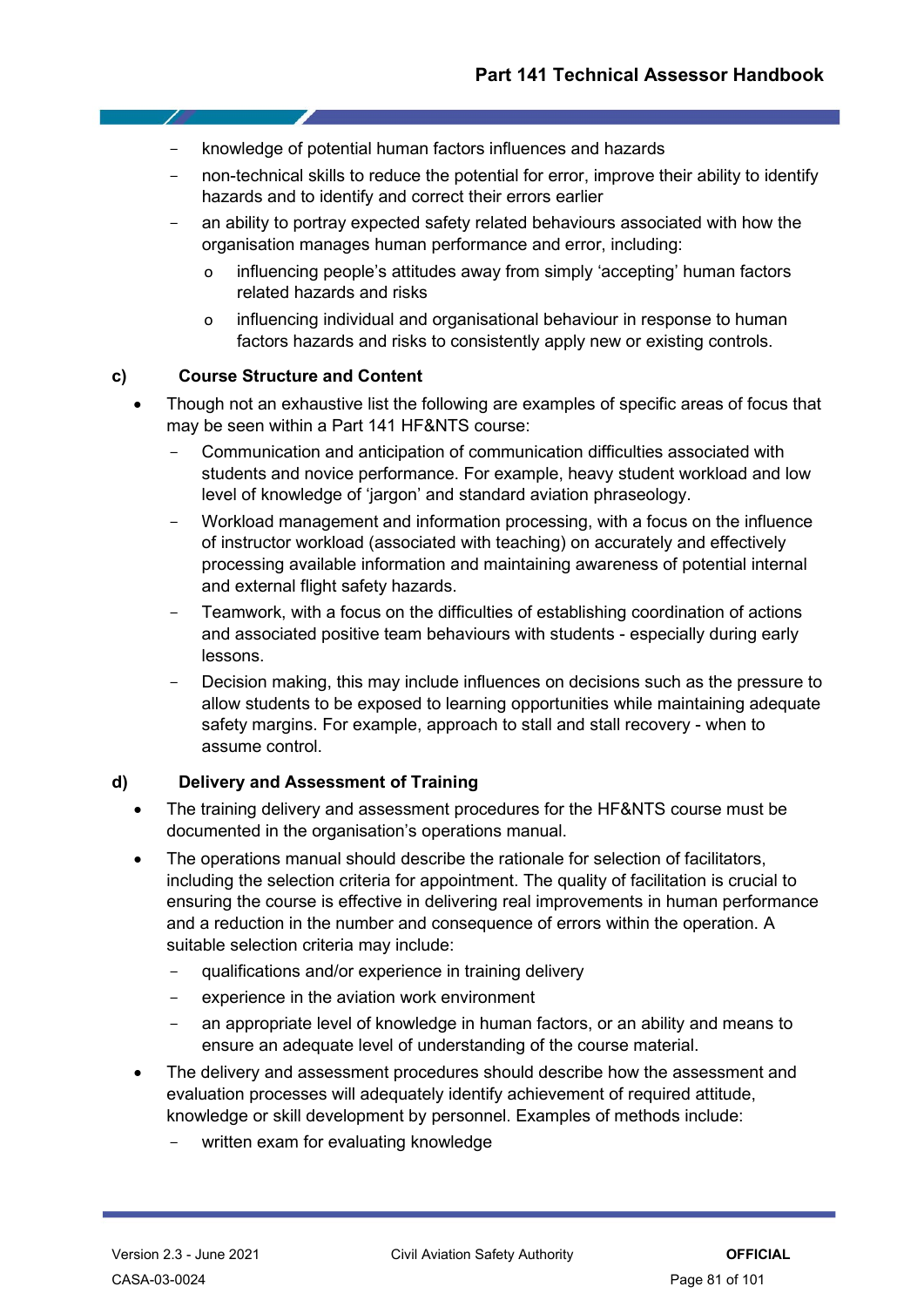- interaction and facilitator assessment of personnel's attitude to human factors principles and non-technical skills
- observation for skill development.
- The operations manual should describe explicit procedural controls to ensure that no instructors carry out Part 141 training before completing the organisation's HF&NTS training. Such a control may be ensuring that personnel complete the HF&NTS training as part of their induction training, which is completed before commencement of duties. The operator may also require the head of operations, as part of their responsibilities, to approve the instructor's completion of the training prior to personnel commencing Part 141 training.

## **C3.2 Change Management**

## **References**



**CASR:** Subpart 141.C

## **Introduction**

A change management process should provide a structured framework for managing most of the aspects of change. Adherence to an appropriate process minimises the inherent risks of change, enhances effectiveness, and will provide a means for compliance with Subpart 141.C of CASR.

CASR Part 141 refers to changes as either 'significant changes' or 'changes that are not significant changes'.

Regulation 141.025 of CASR defines significant changes and Subpart 141.C of CASR makes requirements for those changes, including requesting formal approval of the change by CASA – prior to the change taking place.

An applicant is entitled to make changes that are not significant changes without prior approval from CASA. However, an applicant must have a means to ensure that notification of all changes, together with a copy of the operations manual detailing the changes, are received by CASA.

An exception is a change to the applicant's name (including any operating or trading name), contact details and operational headquarters address (if different to the mailing address). An applicant is required to amend the operations manual to reflect the changes and give CASA written notice and a copy of the amended part of the operations manual - before making those changes.

## **Things for Consideration**

The following information may be of value in determining if the applicant has met the requirements of subpart 141.C of CASR (changes).

## **C3.2.1 Significant changes**

• An applicant's operations manual must describe a process for identifying, managing and applying to CASA for approval of significant changes.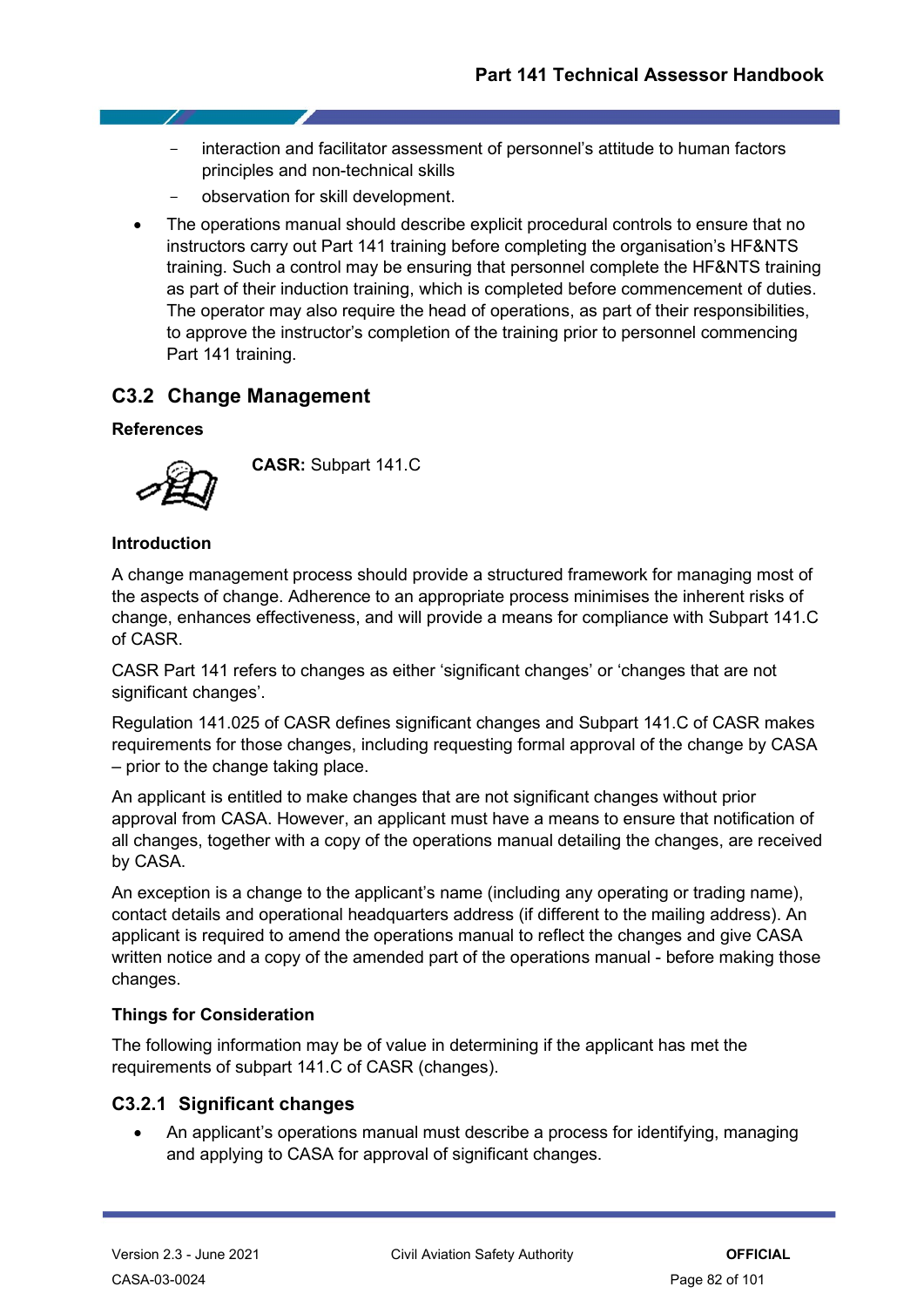### **a) Identification**

- An applicant's change management process must include a reliable means for ensuring all proposed changes are identified, captured by the system and classified as significant or not significant.
- Significant changes, as defined by regulation 141.025 of CASR, should be clearly identified and recorded in the system. For example, a change to the operator's responsibilities for the head of operations should be identified as a significant change under regulation 141.025(a)(v) (change to the qualifications, experience and responsibilities of key personnel).
- Regulation 141.025(c) of the CASR, also defines a significant change as a change in relation to the matters specified in that provision (mostly references to manuals), that does not maintain or improve (or is not likely to maintain or improve) aviation safety. In addition to the above matters, the operations manual must describe a change process for those matters in regulation 141.025(c) and describe:
	- the safety impact of a change
	- whether that change will reduce or improve safety
	- how that assessment was made
	- what data or information was used in that assessment
	- how it was documented.

## **b) Management and application for CASA approval**

- The applicant must have a means to ensure that significant changes are not implemented until CASA has approved the change. There are two exceptions that relate to the permanent appointment of key personnel on occasions when substantive key personnel are absent or unable to carry out the responsibilities. Considerations relating to the permanent appointment of key personnel are described in section C3.2.2 of this handbook.
- An applicant's operations manual must include a process for making changes, and should describe:
	- how changes are initiated and assessed
	- how unexpected changes are managed
	- the process for developing a case for the change
	- risk assessment and planning processes, including:
		- o implementing change in an incremental manner to minimise potential adverse effects (if necessary)
		- o ensuring use of resources will not impact on operational safety
		- o ensuring communication and consultation takes place with all key stakeholders.
	- preparation of a plan
	- a process for applying in writing to CASA for approval, including:
		- o how the significant change will be set out in the application
		- o ensuring a copy of the affected part of the operations manual, identifying the change, will accompany the application
		- o authorisation of the application by the chief executive officer.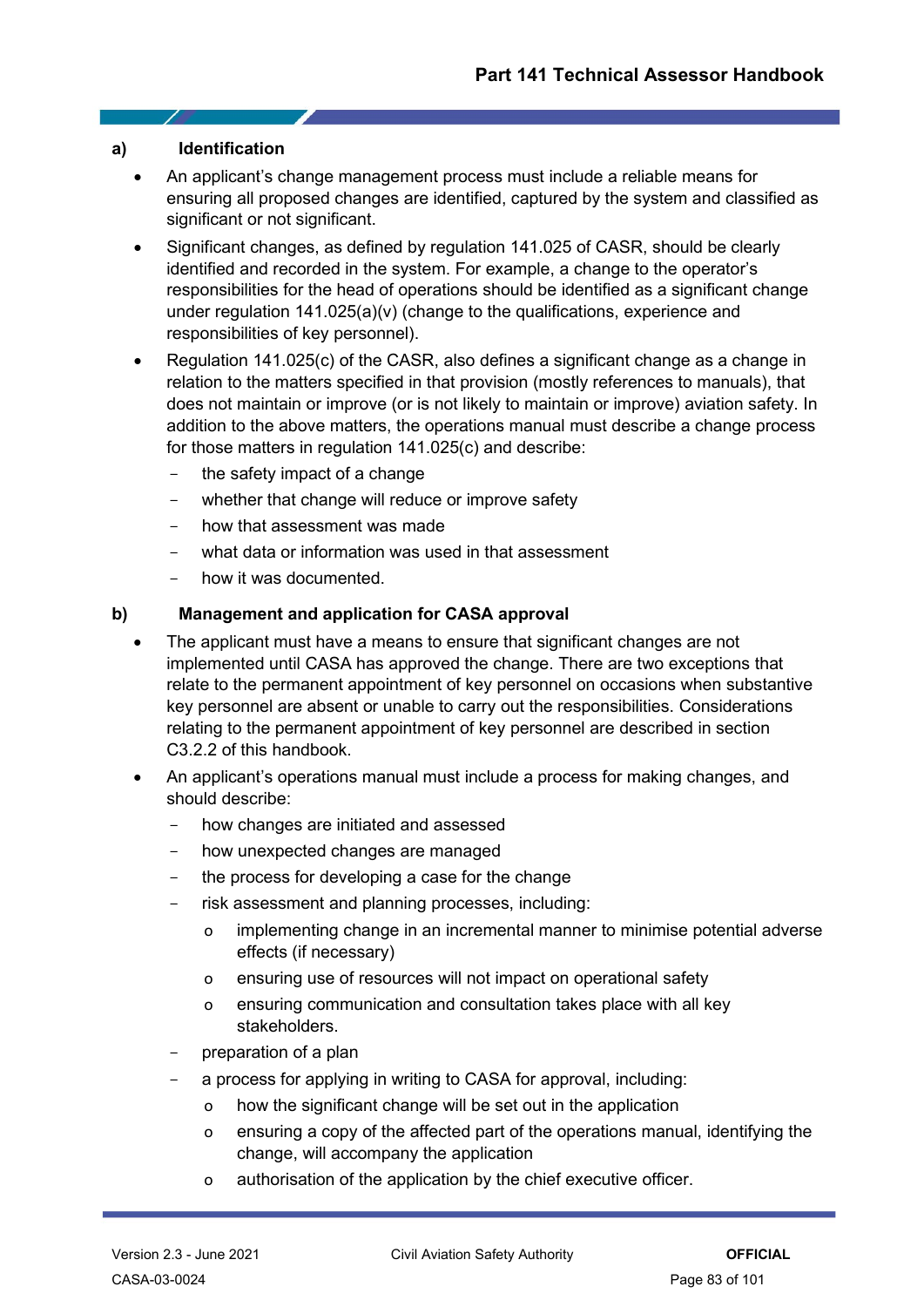- implementation of the change
- ongoing monitoring and review of the change.
- The applicant should provide a means for ensuring awareness training for all personnel, including induction and key personnel familiarisation training, will include training on significant changes.
- The process for making changes must include a means to ensure changes are incorporated into the operations manual, and should address:
	- version control

- 7

- archiving previous versions of the operations manual
- notifying personnel of the updates to the operations manual.
- An applicant may nominate a person or a change management committee as responsible for managing the changes. Persons responsible should be nominated in the operations manual.
- CASA must approve a change if satisfied that the applicant can continue to meet the conditions of issue for the certificate.

## **C3.2.2 Changes to the permanent appointment of key personnel**

- An applicant's process for managing changes to the permanent appointment of key personnel must be described in an operations manual.
- The change management process should include suitable procedures for making application to CASA for approval and subsequent amendment of the operations manual, in accordance with the appropriate timeframes prescribed in regulation 141.085 of CASR. The applicant's procedures should ensure that:
	- if the applicant permanently appoints a person who has previously been authorised to carry out the responsibilities of the position, the applicant applies to CASA for approval within 7 days after making the change
	- if the applicant permanently appoints a person who has not previously been authorised to carry out the responsibilities of the position, the applicant applies to CASA for approval within 3 days after making the change.

## **C3.2.3 Changes that are not significant changes**

• Regulation 141.025 of CASR defines certain changes as 'significant changes'. Changes not meeting that definition are referred to as 'not significant changes'. An applicant's operations manual must describe a means for identifying, managing and notifying CASA of, changes that are not significant changes.

## **a) Identification**

• An applicant's change management process must include a reliable means for ensuring all proposed changes are identified, captured and classified as significant or not significant.

### **b) Management**

- An applicant's operations manual must include a process for managing change, including changes that are not significant. The system must describe:
	- how changes are initiated and assessed
	- how unexpected changes are managed.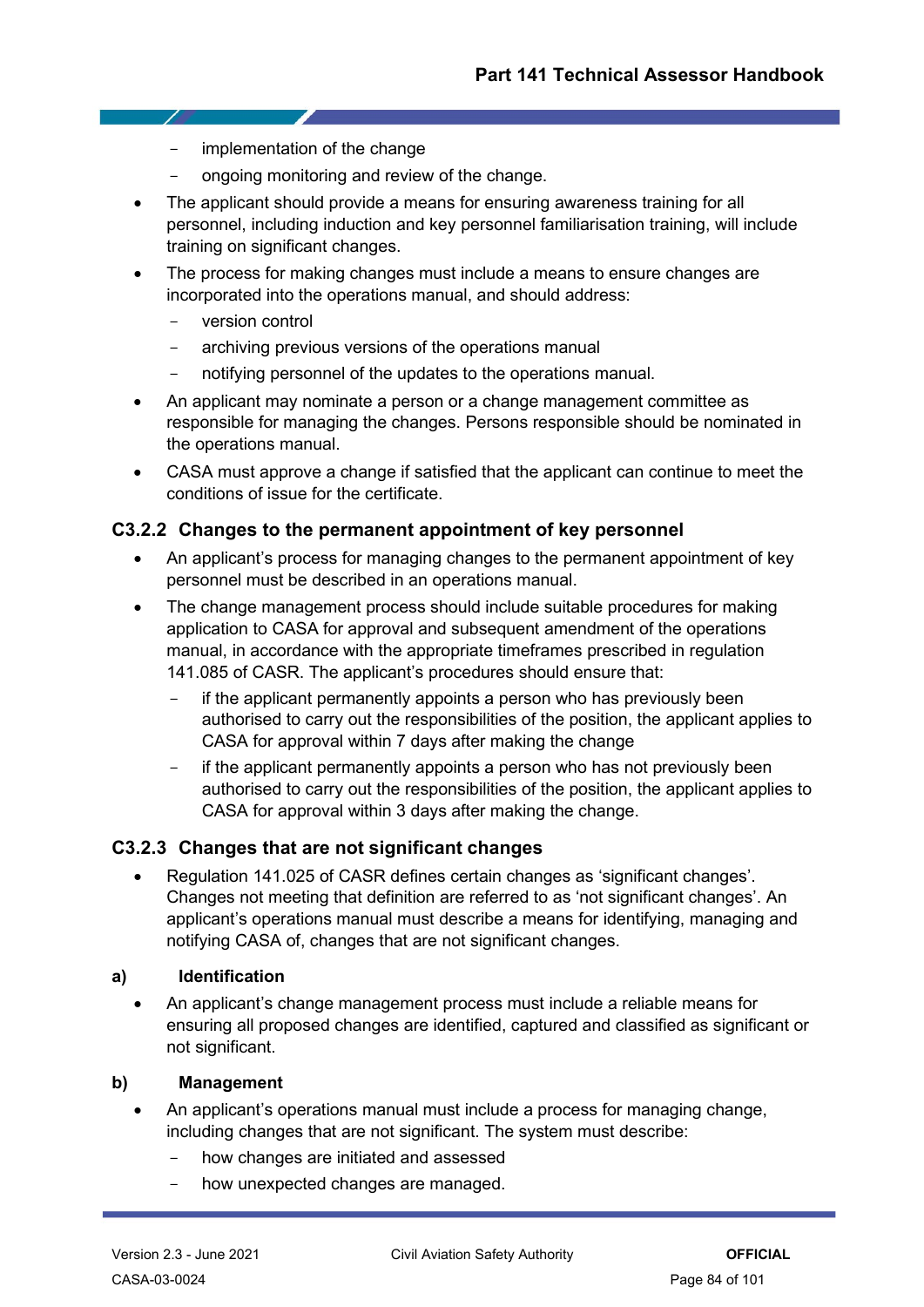- the process for developing a case for the change
- risk assessment and planning processes, including:
	- o implementing change in an incremental manner to minimise potential adverse effects (if necessary)
	- o ensuring use of resources will not impact on operational safety
	- o ensuring communication and consultation takes place with all key stakeholders.
- preparation of a plan
- implementation of the change
- notification to CASA of a change to the operations manual
- ongoing monitoring and review of the change.
- The applicant should provide a means for ensuring awareness training for all personnel, including induction and key personnel familiarisation training, will include training regarding changes that are not significant changes.
- The applicant's change management process must include means to ensure applicable changes are incorporated into the operations manual, and should address:
	- version control
	- archiving previous versions of the operations manual
	- notifying personnel of the updates to the operations manual.
- An applicant may nominate a person or change management committee as responsible for managing the process. Persons responsible must be nominated in the operations manual.
- Under regulation 141.260(1)(s) of CASR, an applicant must have a means for advising CASA of changes that are not significant changes, together with providing a copy of the revised operations manual to CASA.

## **C3.2.4 Changes to name and address**

- A change to the applicant's name (including any operating or trading name), contact details and operational headquarters address (if different to the mailing address) must be approved by CASA. The applicant's operations manual must include a procedure to ensure that, prior to the change taking place, the applicant:
	- amends the operations manual to reflect the changes
	- provides CASA with a written notice of the changes and a copy of the amended operations manual identifying the changes.

## **C3.2.5 Changes directed by CASA**

- In the interests of safety, CASA may direct an operator to change their operations manual. The direction may relate to:
	- the removal, inclusion or variation of information, procedures or instructions
	- the removal of a person from a key personnel position.
- An applicant's process for managing change must include provision for changes directed by CASA. The system must provide evidence that the applicant will comply with any conditions imposed by CASA, such as time limitations.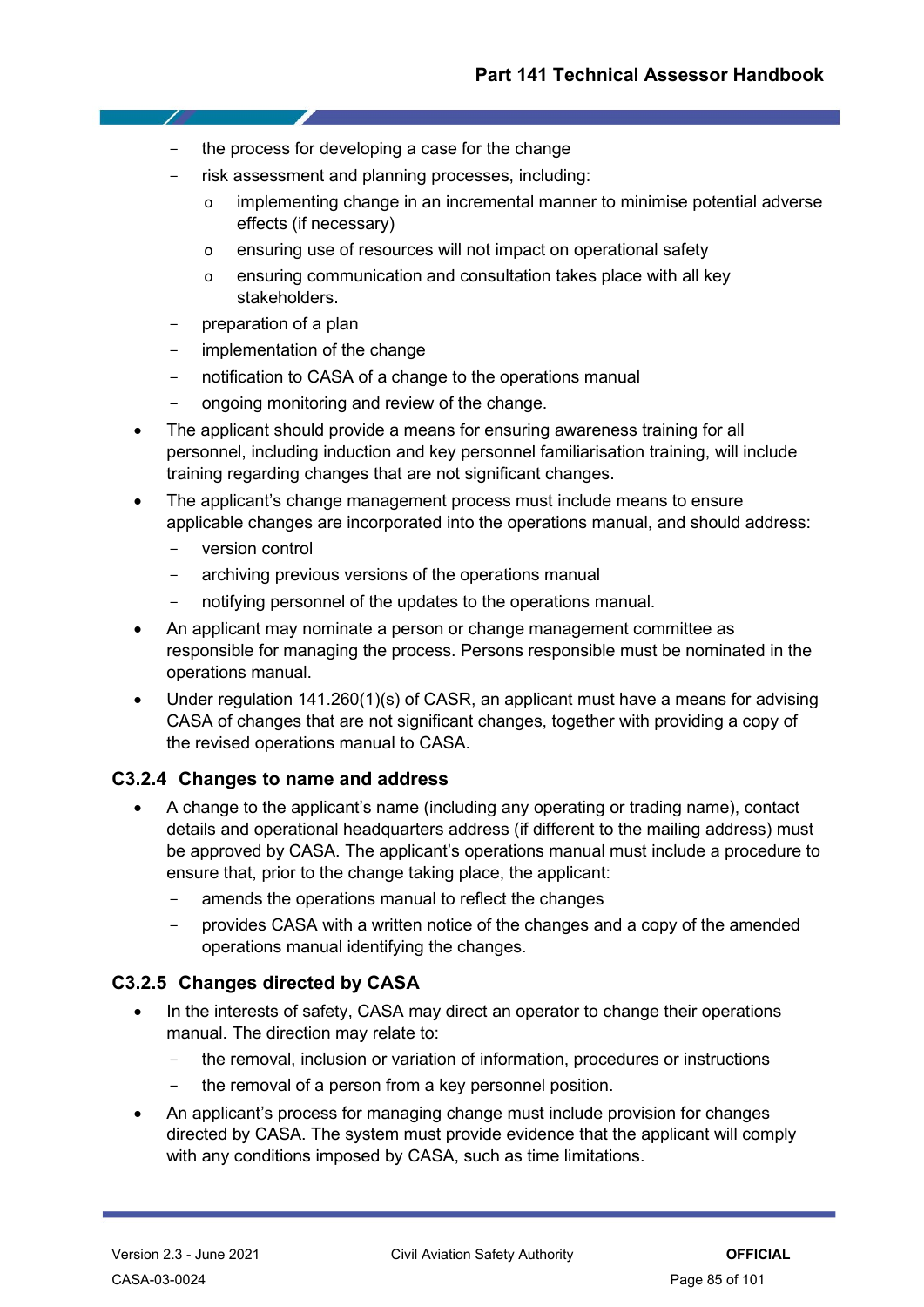## **C3.3 Fatigue Management**

## **References**



**CASR:** 141.260(1)(o)

## **Introduction**

Under a revision to CAO 48, introduced in April 2013, operators and flight crew must share the responsibility to manage fatigue. The revision adopts a tiered approach to managing fatigue, ranging from prescriptive requirements, to a mix of prescriptive and managed, to a fully developed fatigue risk management system.

The tiered structure will allow operators to choose how they manage fatigue in their organisations based on their operating environment and needs. Refer to the CASA fatigue management toolkit for further information.

## **Things for Consideration**

The following information may be of value in determining if the applicant has met the requirements of regulation 141.260(1)(o) of CASR in relation to the inclusion, in the operations manual, of a description of the way an applicant intends to manage the risk of fatigue in personnel.

## **C3.3.1 Fatigue management**

- An operations manual must include a description of the way an applicant proposes to manage the risk of fatigue in Part 141 personnel.
- Refer to the CASA CAO 48.1 Instrument 2019 Appendices 1-6 Technical Assessor Handbook and Worksheet and CAAP 48-1 for considerations relevant to assessing the suitability of the applicant's policy for managing personnel fatique.

## **C3.3.2 Fatigue risk management system manual**

- If an applicant elects to employ a FRMS, an operations manual must include the applicant's fatigue risk management system manual.
- Refer to The Fatigue Risk Management Handbook for guidance in developing a fatigue risk management system manual.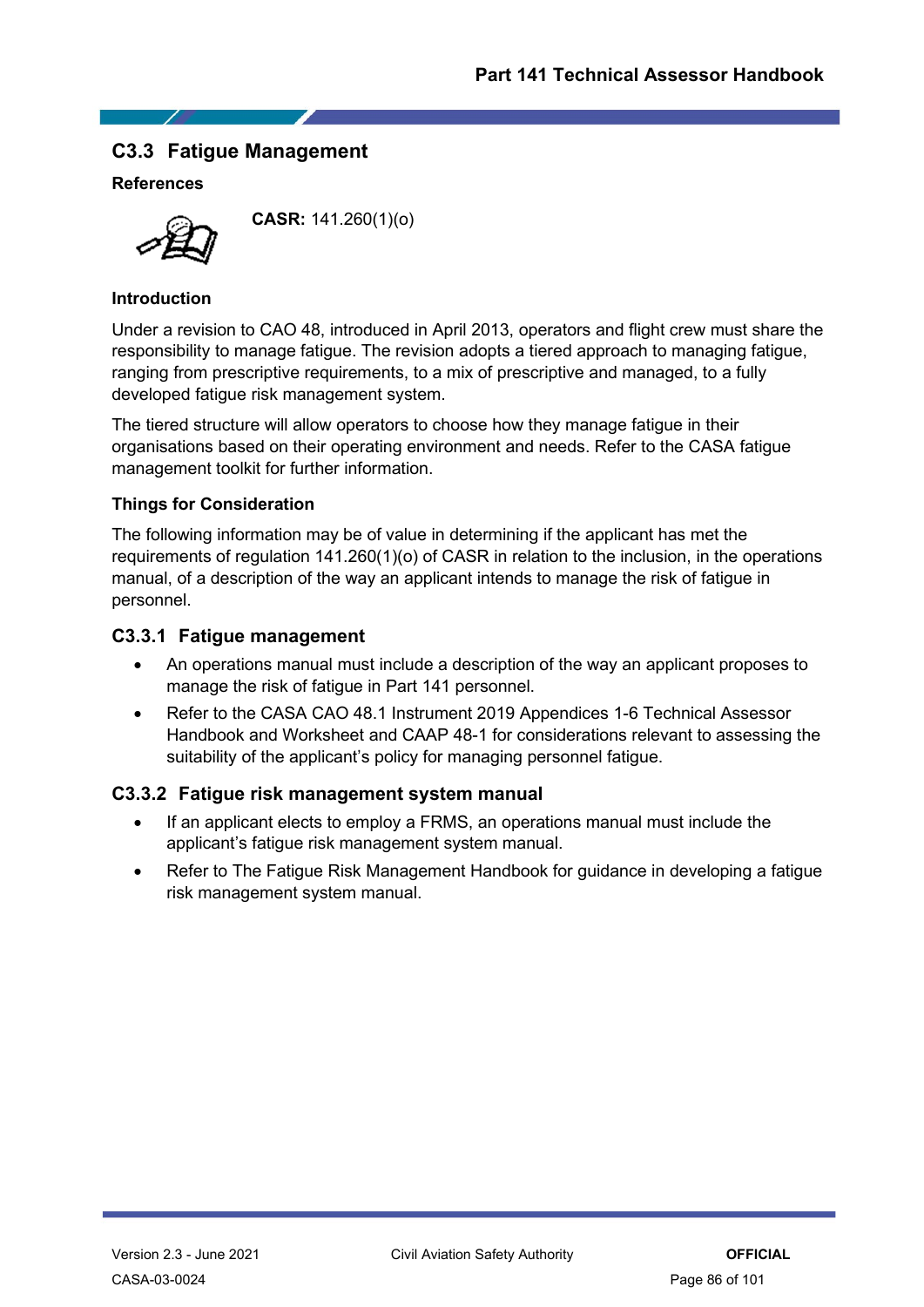## **C3.4 Quality System**

## **References**



**CASR:** 141.225(1)(r), 141.260(1)(n)(ia)

## **Introduction**

Under Subpart 141.G an applicant must have a quality system if conducting training in flight simulation training devices. The system must ensure the correct operation and maintenance of the device.

## **Things for Consideration**

The following information may be of value in determining if the applicant has met the requirements for a quality system.

## **C3.4.1 General**

- If conducting training in a flight simulation training device, an applicant must have a quality system described in the operations manual.
- The chief executive officer is responsible for ensuring the operator implements and manages the quality system.

## **C3.4.2 Correct operation of the device**

- The Part 141 head of operations is responsible for ensuring the correct operation of FSTDs.
- The system must ensure training is conducted in a planned and systematic manner. and that deficiencies in training outcomes are identified and addressed.
- The quality system must describe:
	- the approved operating procedures for the device
	- all procedures and practices for conducting training in flight simulation training devices
	- a means to ensure operating checklists for the device are permanently displayed in the pilot and instructor stations of the device
	- a procedure to ensure that, before using the device, each instructor meets the qualification requirements specified for the device. For example, an instructor using a synthetic training device must meet the qualification requirements under Operational Standards and Requirements Approved Synthetic Trainers - FSD -2.
- Correct operation of the device by instructors may be assessed as part of the annual standardisation and proficiency check for instructors.

## **C3.4.3 Correct maintenance of the device**

- The head of operations is responsible for ensuring the correct maintenance of FSTDs.
- The quality system must describe the applicant's procedures to ensure the initial and ongoing qualification and approval of each FSTD, and should include:
	- a record of the initial qualification and approval of the FSTD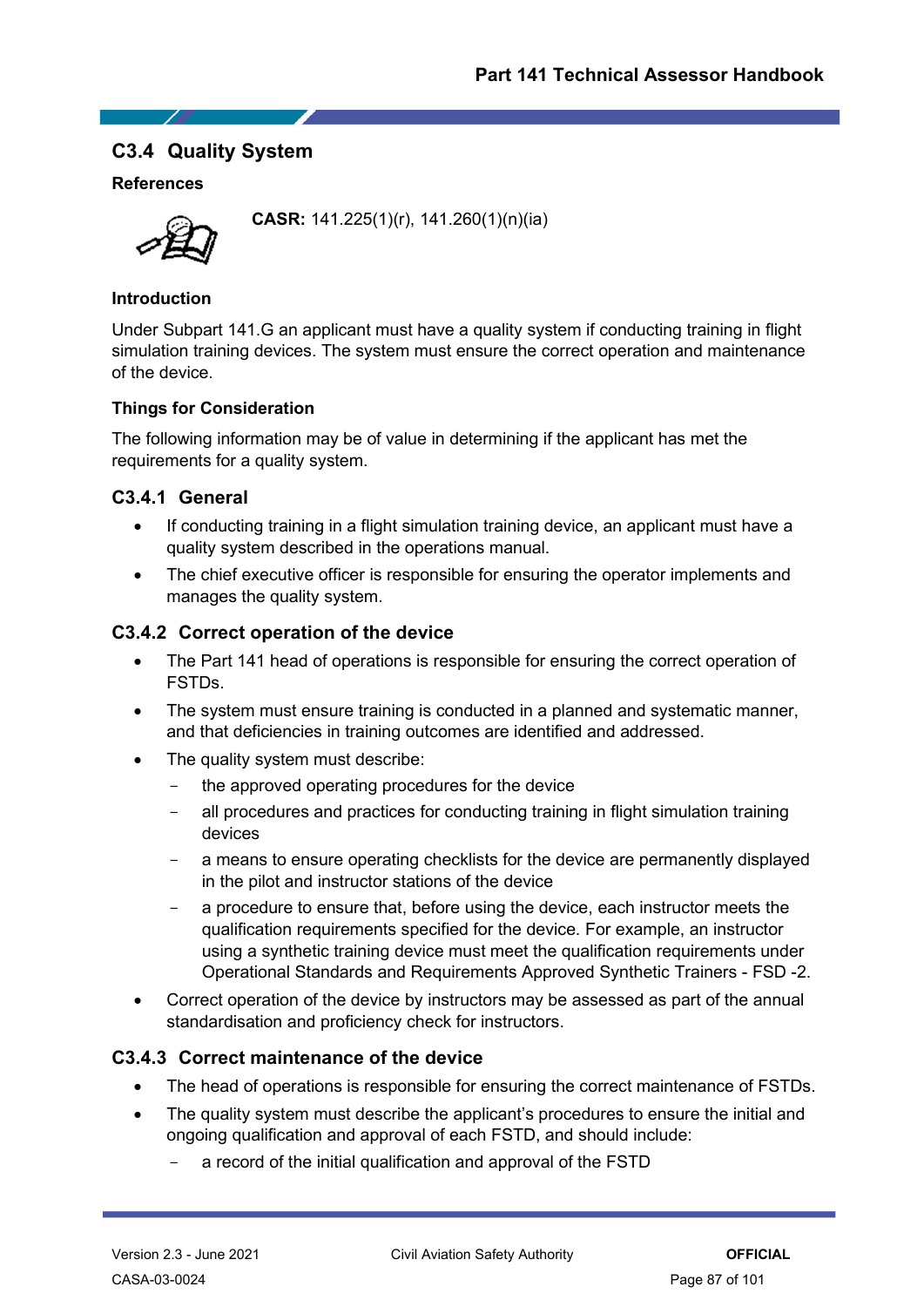- a procedure to manage recurrent fidelity checks, including the nomination of personnel responsible for ensuring the checks are completed before due dates
- a method for recording and reporting deficiencies
- a procedure to manage known or suspected deficiencies in the realism or accuracy of the device, including the tests and calibration procedures required to establish the nature of the deficiency (the applicant may include references to other documentation such as the CASR Part 60 quality system manual for qualified flight simulators and qualified flight training devices, or the Synthetic Trainer Operations Manual (STOM) for synthetic trainers approved under CAO 45.0
- a means for determining if a deficiency will suspend the qualification or approval of the device (e.g. a minimum equipment list that includes the deficiency)
- the procedure for the requalification or re-approval of the device following relocation.

## **C3.4.4 Quality system inclusions**

- A quality system must also include:
	- a quality policy
	- management responsibility
	- document control
	- resource allocation
	- quality procedures
	- a process for internal audit.
- The policies and processes described in a quality system will vary according to the kind of FSTDs and proposed use by the operator. A quality system must be appropriate to the size and scale of the training activities.
- Most small non-complex Part 141 operators may use only synthetic trainers as a supplement to the use of aircraft for training.

## **a) Quality policy**

- Management's commitment to and responsibility for quality should be expressed in a series of statements in the applicant's quality policy.
- The policy should demonstrate that the quality system is endorsed at the highest level of management within the applicant's organisation.
- The quality policy should define the applicant's quality objectives for the operation and maintenance of FSTDs.
- The applicant's quality objectives for the operation of flight simulation training devices should refer to:
	- maintaining compliance with the required technical and legislative requirements
	- achieving the applicant's targets for reliability and availability of each FSTD.
- The quality policy should highlight how the applicant intends to meet the stated quality objectives.
- The applicant should demonstrate how the quality policy will be communicated to personnel.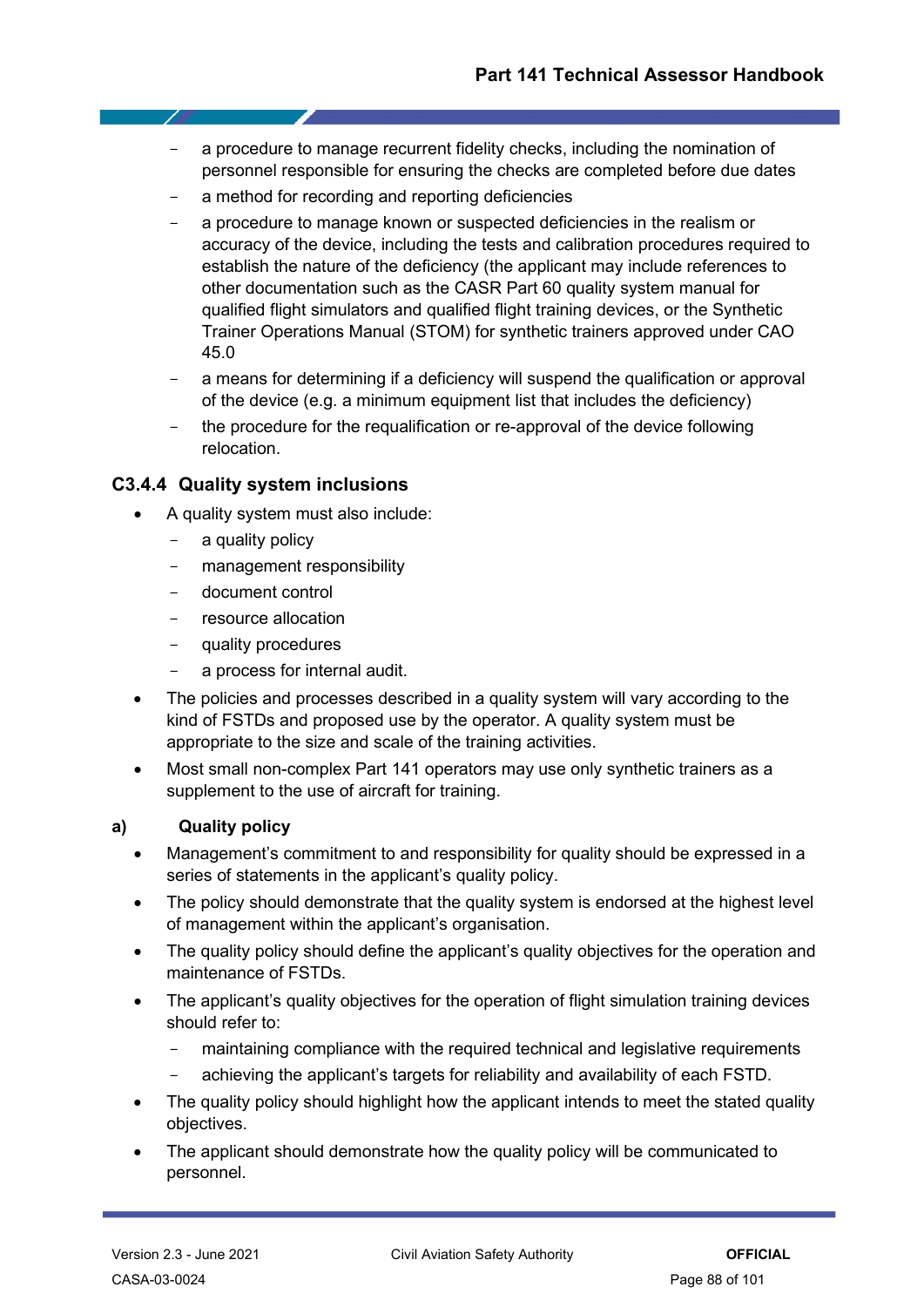## **b) Management responsibility**

- The chief executive officer is responsible for ensuring the implementation and management of the quality system, and for ensuring adequate finances, resources and personnel are in place to support the quality system.
- Quality system responsibilities, accountabilities and processes should be documented in the operations manual.

## **c) Document control**

- In relation to flight simulators, the applicant must provide verification that, in accordance with regulation 60.095 of CASR, the following documents relating to each particular FSTD shall be retained until at least 3 years after the device is decommissioned:
	- the master Qualification Test Guide (QTG)
	- modification records
	- quality system records
	- the results of all validation tests mentioned in the master QTG, and all functions and subjective tests.
- The quality system should describe the requirements for the retention of documentation such as:
	- technical logs
	- update history
	- other system records (e.g. audit schedules, quality inspection and audit reports, responses to findings, corrective and preventative action reports, follow-up and closure reports and management evaluation reports).
- The applicant must provide a means to ensure that the quality system and related documentation is up to date and made accessible to personnel involved in the operation and maintenance of FSTDs.

## **d) Resource allocation**

- The chief executive officer is responsible for allocating sufficient resources for the proper operation of the quality system and internal audit program.
- An applicant should provide a means for ensuring that personnel who are assigned duties for managing the quality system receive training which covers:
	- an introduction to the quality system
	- quality management principles
	- audit techniques
	- reporting and recording methods
	- how the quality system supports continuous improvement within the organisation.
- The applicant must ensure that instructors are competent to conduct training in a FSTD, prior to the training being conducted.

### **e) Quality procedures**

• The quality system must include procedures to ensure the correct operation and maintenance of the applicant's FSTDs.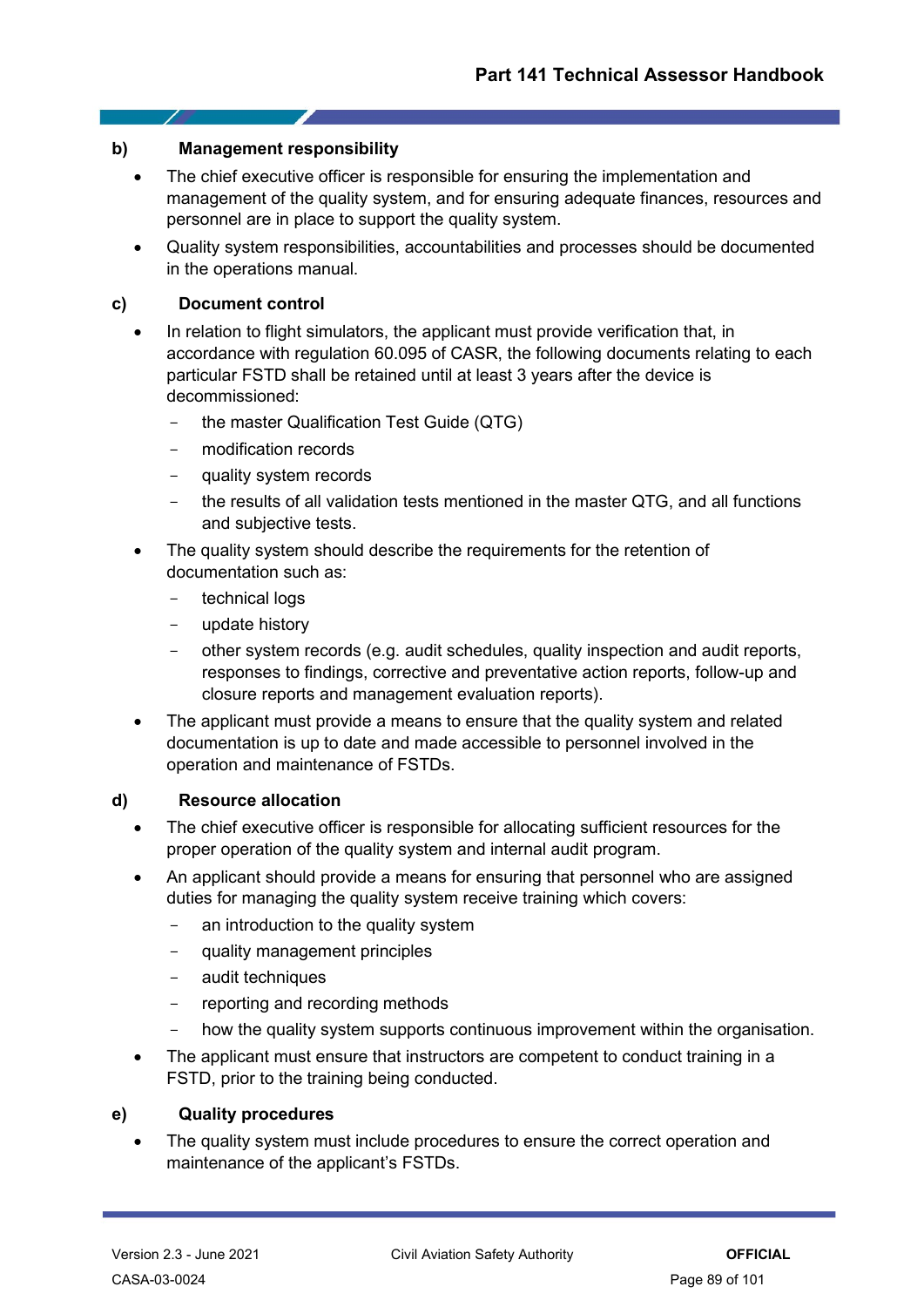- The applicant's quality system should include procedures for the day to day operation of each device. For example:
	- daily functional pre-flight checks
	- defect reporting, follow up investigation and rectification
	- notification to personnel of defects
	- the use of tracking mechanisms
	- equipment calibration, software and hardware control, and spares handling
	- monitoring compliance with the required technical standards
	- ensuring that each device is maintained in accordance with the requirements of CASR Part 60 or other relevant publications
	- ensuring that preventative maintenance is carried out in accordance with the manufacturer's published schedules
	- ensuring compliance with airworthiness directives issued for the particular aircraft being simulated
	- ensuring notifications received from the original equipment manufacturer regarding routine improvements to systems and procedural changes (e.g. manufacturer service bulletins and advisory material) are reviewed and, if necessary, incorporated into standard operating procedures and training syllabuses
	- configuration management, which ensures:
		- o the continued integrity of the equipment and software of each FSTD
		- o that each device is maintained in a configuration that accurately represents the aircraft being simulated (e.g. control of training loads, updates to visual models, navigation aids etc.).
	- ensuring the review of device modifications to determine any potential effect on the characteristics of the device
	- the conduct of validation tests and functions and subjective tests
	- monitoring compliance with the procedures of the quality system
	- reporting to CASA in relation to:
		- o changes in the characteristics of a device
		- o a significant non-compliance or major failure of a device
		- o the deactivation or relocation of a device
		- a major safety issue associated with the installation of a device.
- The quality system may also include procedures to ensure the safety of operation of the device, including:
	- safety briefing requirements
	- actions to be taken in the event of a fire or smoke detection
	- actions to be taken in the event of electrical, mechanical, hydraulic and pneumatic hazards.
- The quality system should include procedures to produce and review performance measures, usually referred to as metrics, for monitoring FSTD reliability and serviceability. The applicant should demonstrate how these metrics will be used as a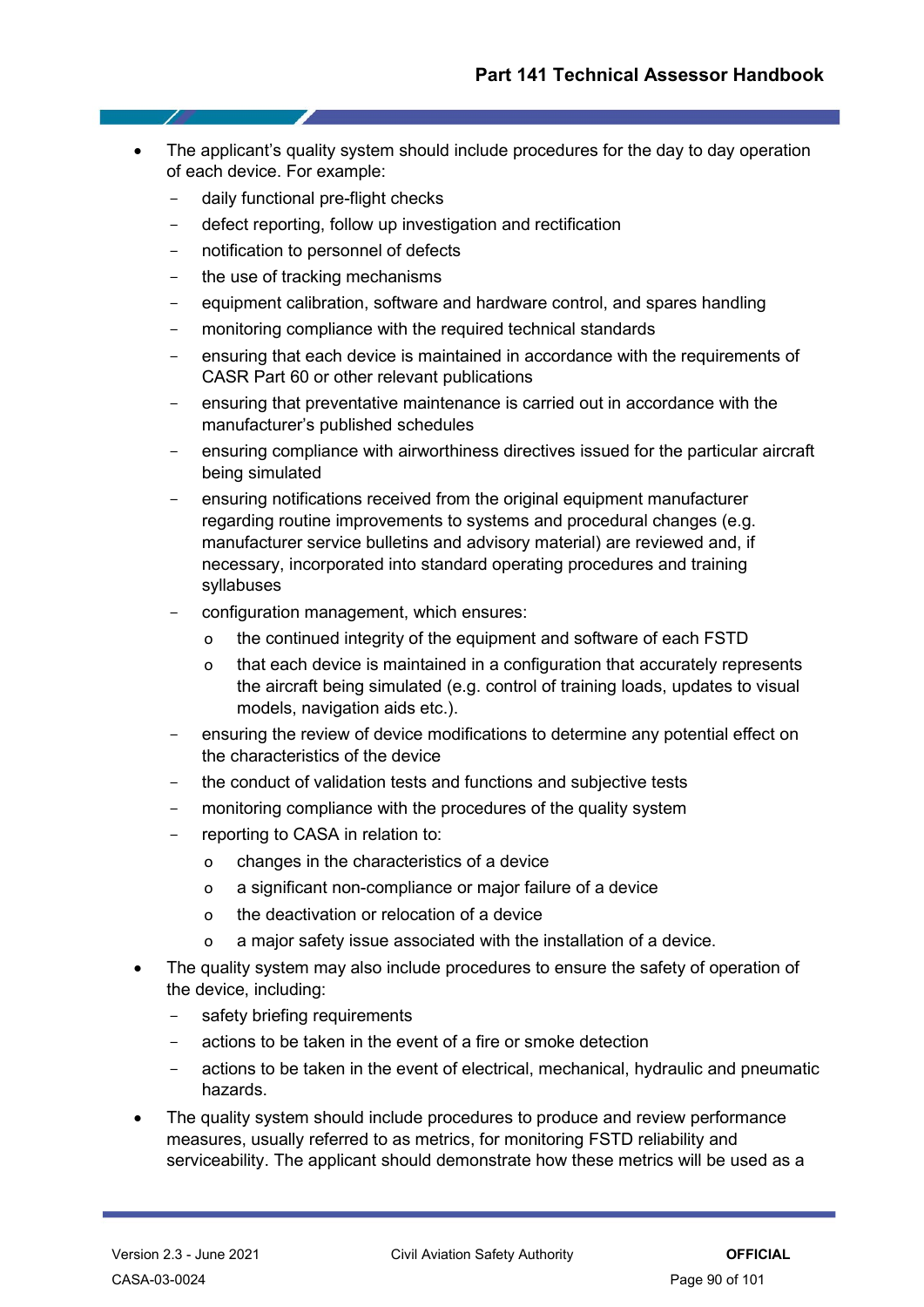tool for measuring the system's effectiveness against the quality objectives. Metrics may be used to track:

- FSTD availability
- defects
- open defects
- defect closure rates
- training session disruption rates
- training session compliance rating.
- The applicant should provide a means for personnel to provide feedback in relation to the quality system and its effectiveness, and for this feedback to be reviewed and acted upon when required.

## **f) Internal audit**

- To monitor and assess compliance with the procedures of the quality system, the quality system must include a process of internal audit.
- The audit process should provide confirmation that the following objectives have been met:
	- each flight simulation training device is operated and maintained to the highest standard
	- the required technical standards for each flight simulation training device are met
	- the applicant's procedures and relevant civil aviation legislation are complied with by all personnel
	- the applicant's written procedures are relevant and adequate to ensure ongoing compliance.
- The audit process described in the quality system should include:
	- a statement of the scope for each scheduled audit
	- how internal audits are to be planned, conducted and documented
	- how evidence is to be collected and analysed
	- how non-compliances are to be recorded
	- how findings are to be reported
	- how feedback is to be provided and received.
- The quality system should identify personnel within the organisation who have the training, experience, responsibility and authority for:
	- managing the internal audit program
	- carrying out internal audits at each of the applicant's training bases
	- identifying and recording any audit findings or deficiencies, and providing evidence in support of these findings or deficiencies
	- analysing the root cause of a finding or deficiency
	- developing and recommending corrective and preventative actions
	- conducting management reviews to ensure corrective and preventative actions are addressed within an acceptable timeframe.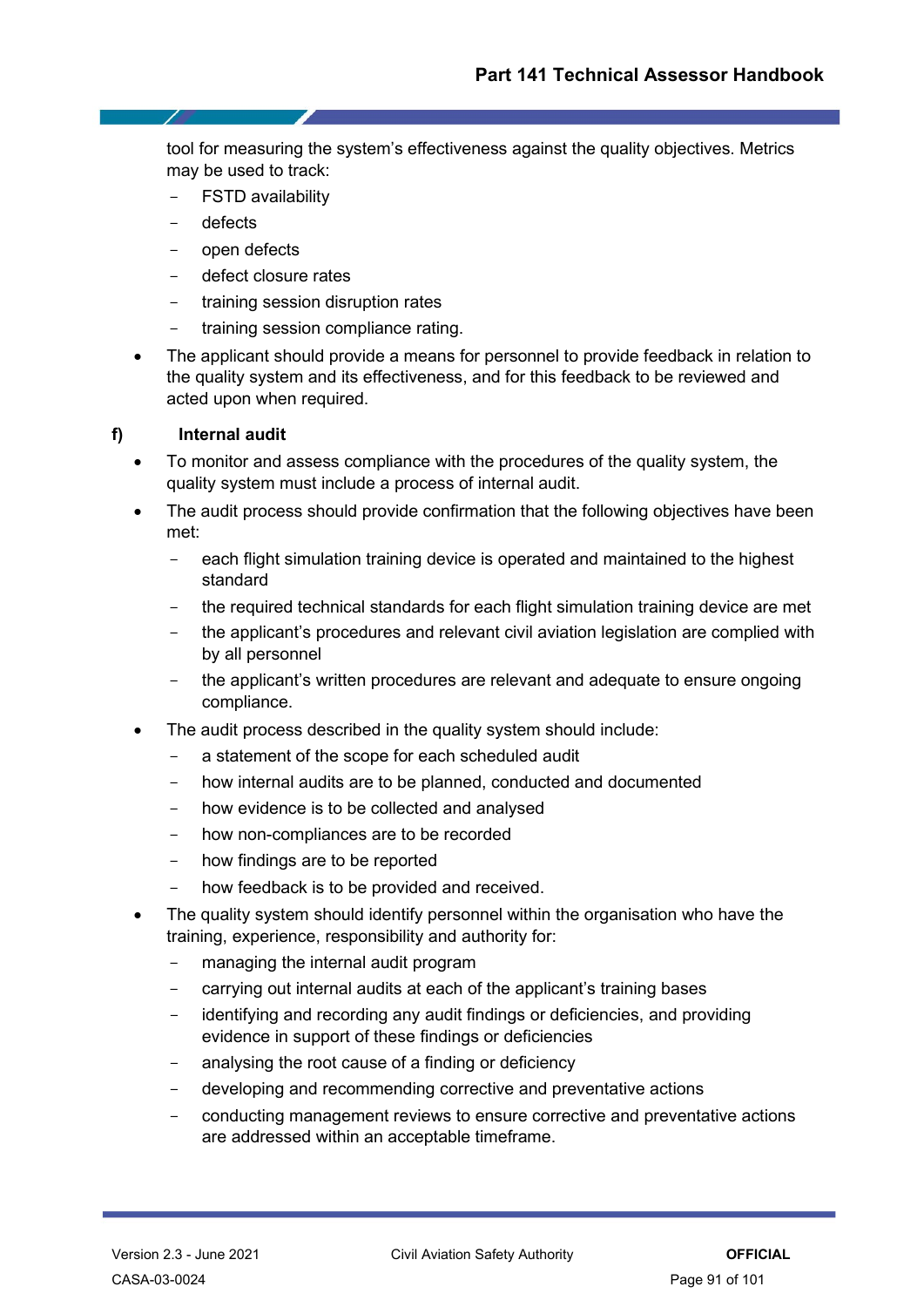- To support the effectiveness of the quality system, the applicant should provide a means for personnel conducting internal audits to:
	- maintain independence so as not to be subiect to undue influence
	- report directly to the chief executive officer.
- The number of audits required will vary according to the size of the organisation, the number of FSTDs utilised and the scope of the authorised activities. The applicant's schedule for internal audits should ensure that all aspects of the operation are audited within a 12 month period.
- The objectives of the internal audit process should confirm:
	- whether the applicant's quality objectives remain relevant to the operation
	- compliance with the applicant's quality procedures, and the effectiveness of these procedures
	- the effectiveness of the corrective action program
	- the qualification level and technical status of each device
	- device configuration management, including airworthiness directives issued for the particular aircraft being simulated
	- completed documentation, such as validation tests mentioned in the master qualification test guide for the device
	- completed records relating to all functions and subjective tests conducted within the current (and planned) training program (or equivalent sample approved by CASA)
	- defect deferral rates
	- technical log sheets, maintenance records and configuration control records
	- the suitability of the applicant's quality documentation, such as standard forms, logs and checklists
	- the effectiveness and suitability of personnel training.
- The conduct of subjective tests (fly-outs) for each device may be included as part of the applicant's internal audit program, to assist in confirming the continued suitability of each FSTD. The applicant's procedures should ensure that, during subjective testing, the assigned instructor:
	- holds the relevant aircraft type rating
	- is current on the aircraft type
	- is familiar with the operation of the flight simulation training device.
- The quality system should ensure that, at the completion of each audit, an audit report will be prepared and retained. Audit reports should include:
	- a description of the audit findings and observations (e.g. non-compliances or change recommendations)
	- evidence in support of audit findings and observations
	- required follow up and corrective actions
	- a plan for the implementation of corrective and preventative actions
	- a schedule and timeframe for the follow up and closure of corrective and preventative actions.
- The applicant's internal audit schedule may include unscheduled audits.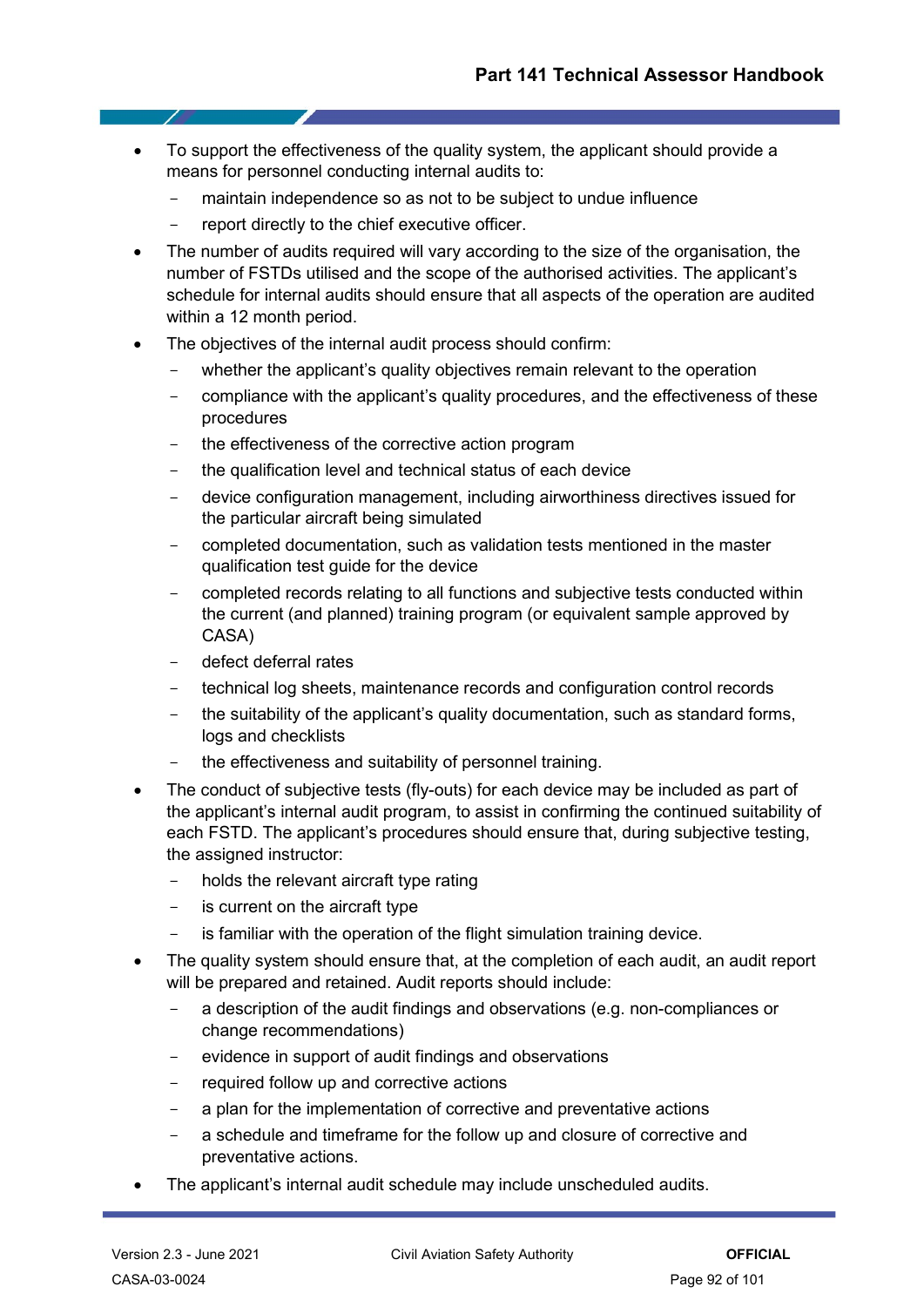- The applicant should provide a means for the head of operations to report to the chief executive officer in relation to audit findings.
- The applicant may require personnel involved in the conduct of internal audits to have received internal quality auditor training.

## **C3.5 Dangerous Goods Manual**

## **References**



**CASR:** Part 99

## **Introduction**

CASR Part 92 prescribes the minimum safety requirements for the consignment and carriage of dangerous goods by air. If required by CASR Part 92 to have a dangerous goods manual, an applicant must include the manual in their operations manual.

## **Things for Consideration**

The following information may be of value in determining if the applicant has met the requirements of regulation 141.260(1)(r) of CASR in relation to the inclusion of a dangerous goods manual in an operations manual.

- The applicant's dangerous goods manual may be included as a document separate to the operations manual. If separate, the manual must include:
	- the legal authority for the manual
	- a statement of relationship to the Part 141 operations manual.
- Refer to current CASA policy in relation to assessment of a dangerous goods manual against relevant legislation.

## **C3.6 Drug and Alcohol Management Plan**

### **References**



**CASR:** Part 99

### **Introduction**

CASR Part 99 requires the development of Drug and Alcohol Management Plans (DAMPs) covering persons involved in safety sensitive aviation activities. If required by CASR Part 99 to have a drug and alcohol management plan, an applicant must include their DAMP in their application.

## **Things for Consideration**

The following information may be of value in determining if the applicant has met the requirements of CASR Part 99 in relation to the inclusion of a DAMP in their application.

Refer to current CASA policy in relation to assessment of a DAMP against relevant legislation.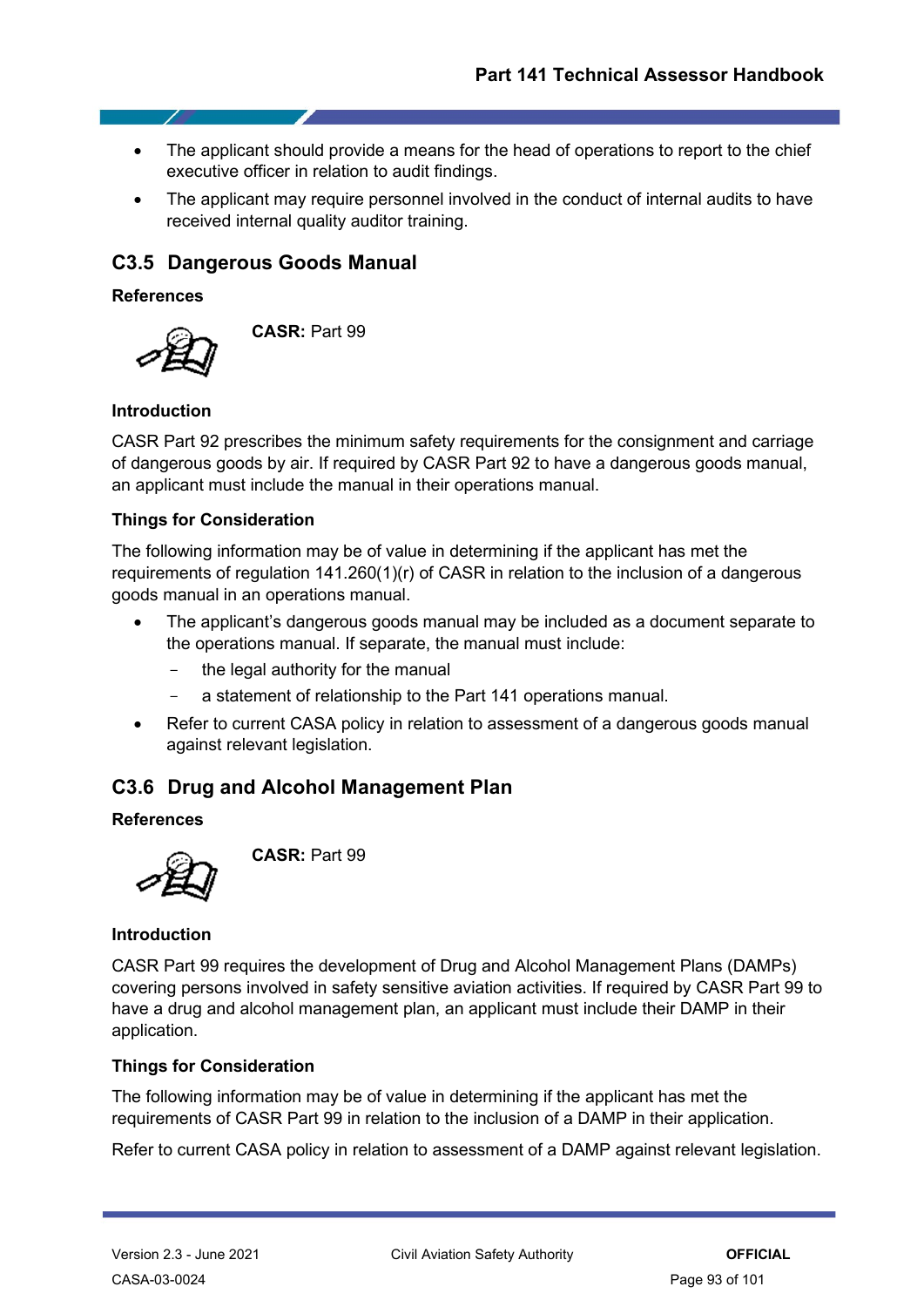## **C3.7 Additional matters to be approved or prescribed**

## **References**



**CASR:** 141.260(1)(t)&(u)

## **Introduction**

Regulation 141.260(1)(t) of CASR requires the applicant to include, in their operations manual, any other matter required to be approved by CASA under these regulations.

Regulation 141.260(1)(u) of CASR requires the applicant to include, in their operations manual, any matters prescribed by a legislative instrument that CASA considers to be necessary in the interest safety.

## **Things for Consideration**

The following information may be of value in determining if the applicant has met the requirements of subregulations 141.260(1)(t) and 141.260(1)(u) of CASR.

## **C3.7.1 Other matters to be approved by CASA**

- Matters that may require CASA approval under regulation 141.035 of CASR, include:
	- regulation 141.050 of CASR if not holding a Part 141 certificate, a person must hold an approval under regulation 141.035 of CASR to conduct Part 141 flight training
	- regulation  $141.125(1)(b)$  of CASR approval to be head of operations.
- An operations manual must include a description of these matters if an approval is required.

## **C3.7.2 Matters prescribed under regulation 141.040**

- An operations manual must include matters prescribed by a legislative instrument, as required under regulation 141.040 of CASR.
- This provision is applicable if information, in addition to that currently required under CASR Part 141, is considered by CASA to be necessary in the interest of safety.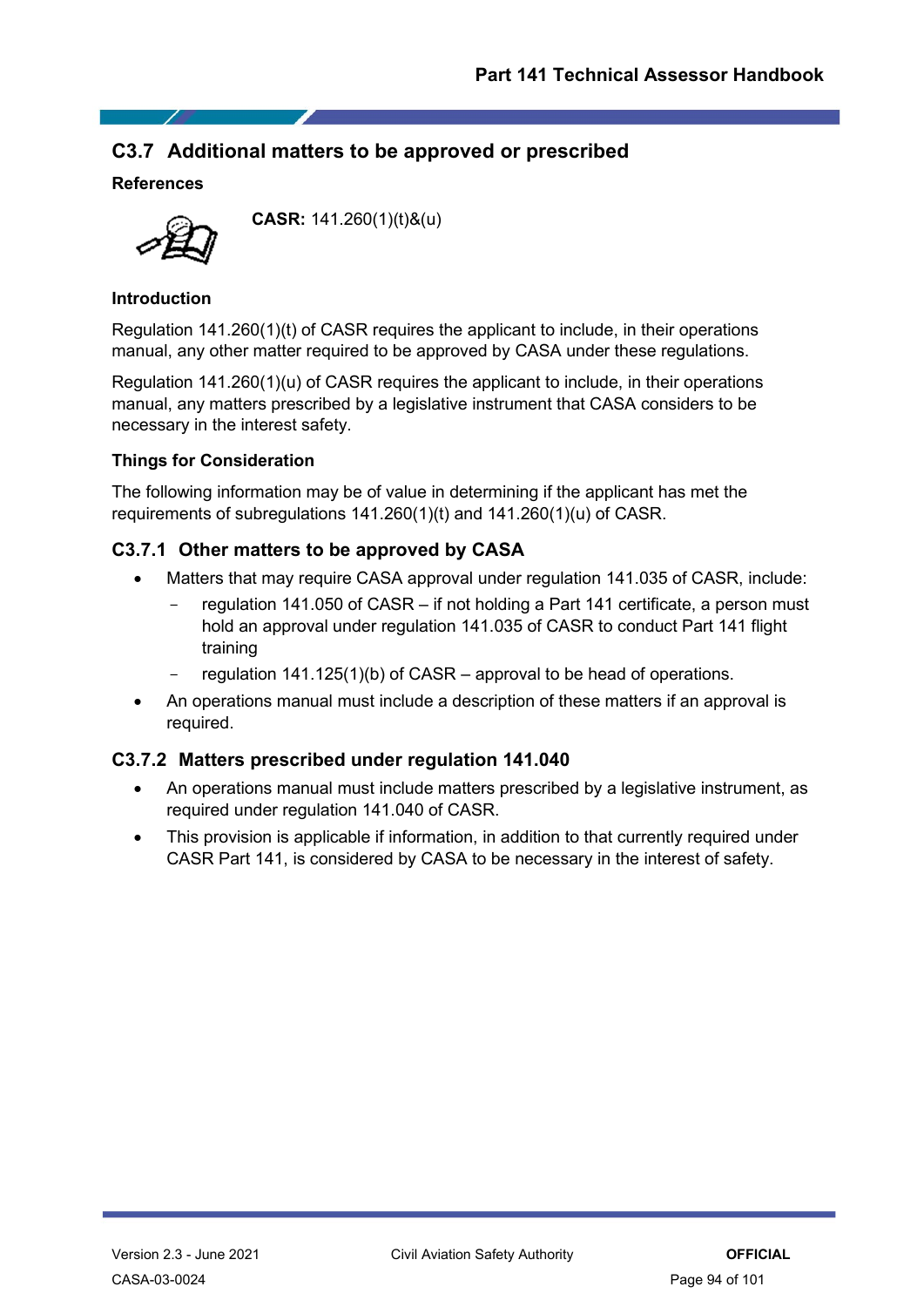## **C4 Appendices**

- 1

## **C4.1 Other Documents**

In this section of an operations manual, an applicant may include a list of other documents provided in support of the application. Other documents may include system forms or other proformas mentioned in the operations manual. If not included as appendices under this part, the other documents must be included in relevant parts of the operations manual.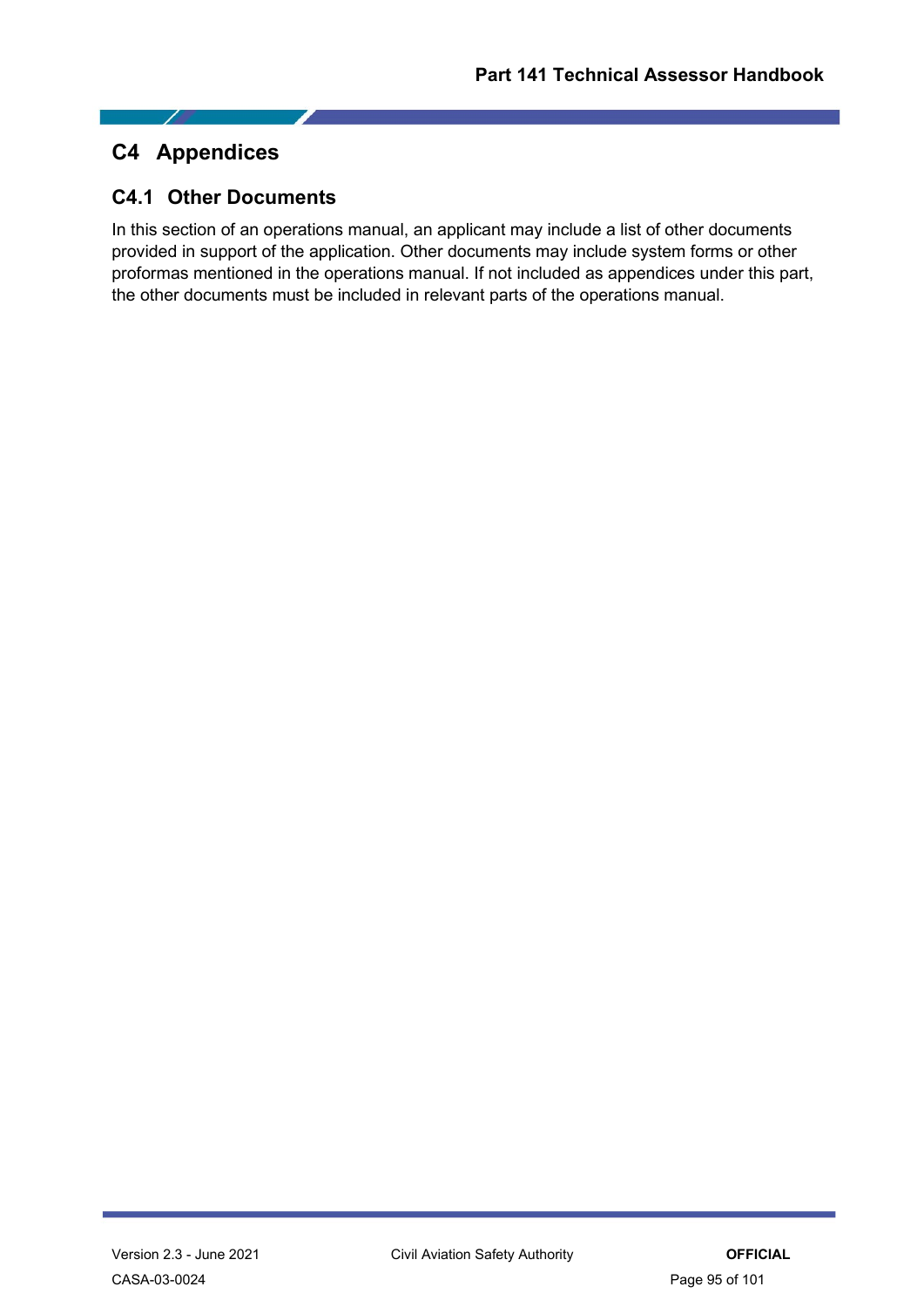# **Appendix 1 Guide to CASR Part 141 Sample Operations Manual**

The Guide to CASR Part 141 Sample Operations Manual (SOM) is an appendix to this handbook. It is published with this technical assessor handbook and the CASR Part 141 SOM on the CASA website suite of manuals.

[CASR Part 141 Sample Operations Manual \(SOM\)](https://casaau.sharepoint.com/sites/document-catalogue/SitePages/DocumentCatalogue.aspx#/document/CASA-04-2174)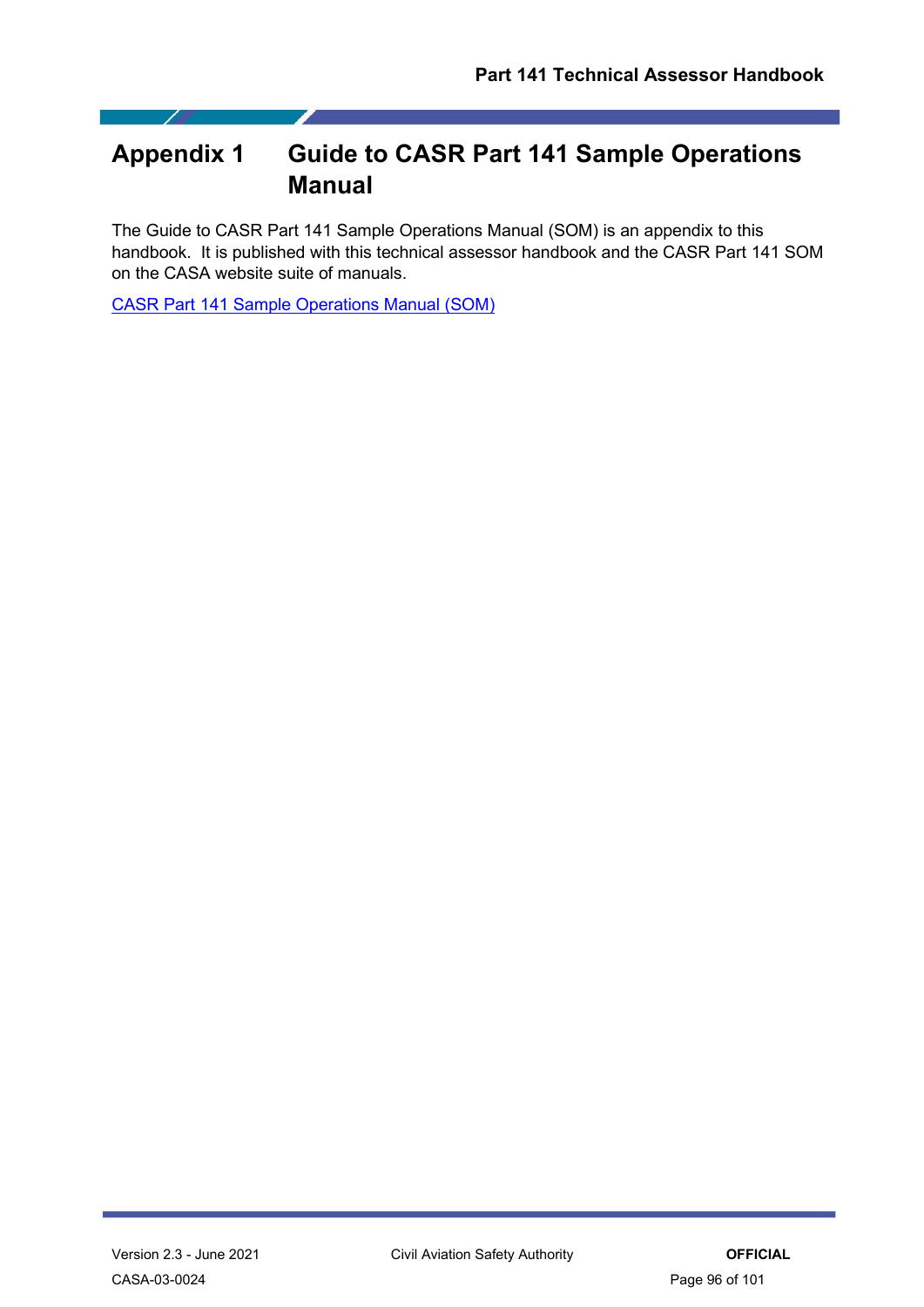# **Appendix 2 CASR Part 141 Technical Assessor Worksheet**

The following Technical Assessor Worksheet is an appendix of this handbook:

CASR Part 141 – [Technical Assessor Worksheet](https://casaau.sharepoint.com/sites/document-catalogue/SitePages/DocumentCatalogue.aspx#/document/CASA-03-0025)

Z

7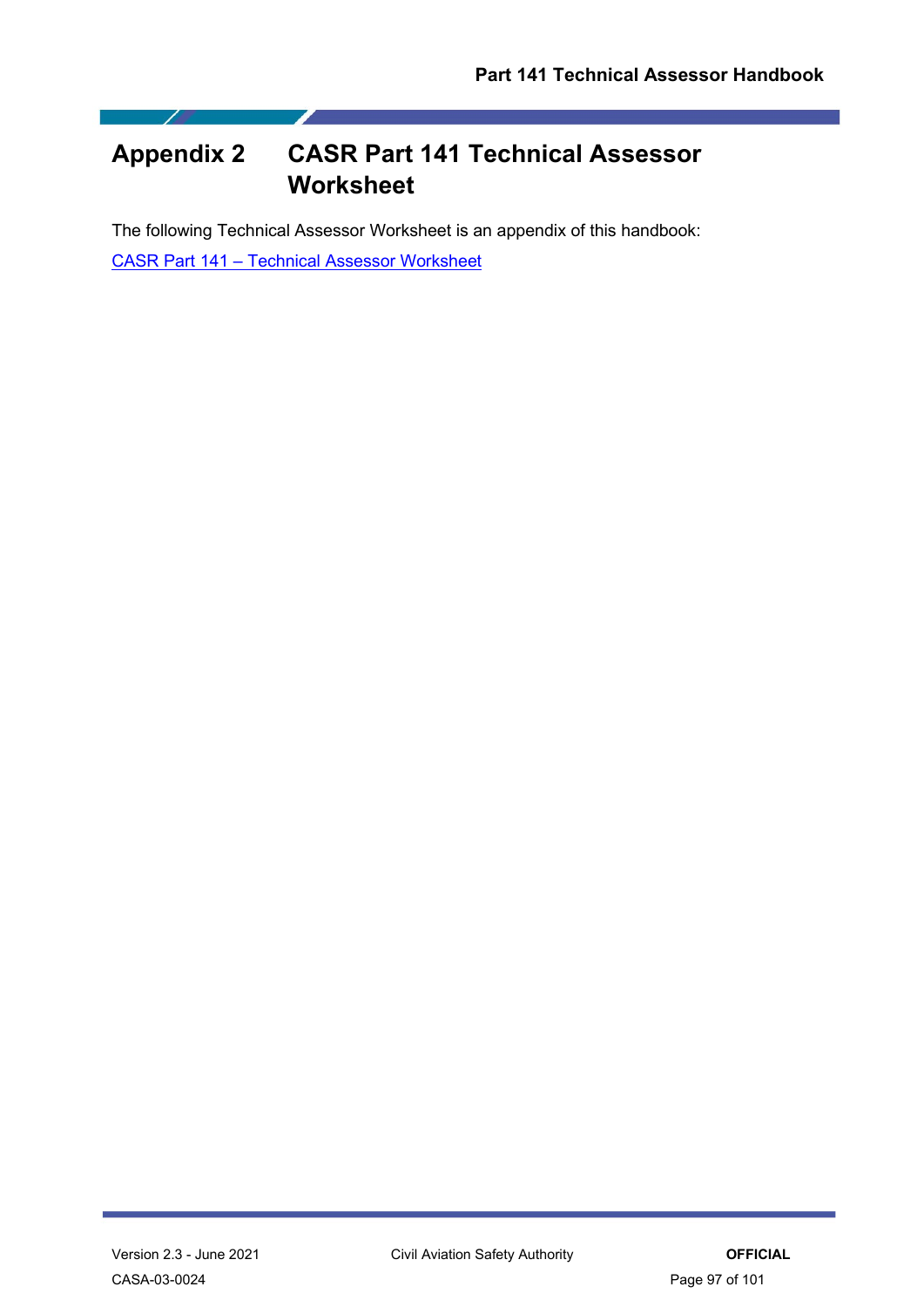# **Appendix 3 Procedures for issuing an approval under regulation 141.035 of the CASR**

# **General Overview**

## **References**

**CASR:** 141.015, 141.035, 11.035, 11.040, 11.050, 11.055

## **Introduction**

As described in regulation 141.050 of the CASR, flying training that is prescribed in regulation 141.015 of the CASR (Part 141 flying training) requires a person to hold either (a) a Part 141 certificate that authorises the person to conduct the training, or (b) an approval under regulation 141.035 to conduct the training.

The purpose of this appendix is to describe the CASA policy and procedures in relation to the issuing of an approval under regulation 141.035.

## **The purpose of an approval under regulation 141.035**

Under normal circumstances, to conduct Part 141 flying training a person must hold a Part 141 certificate that authorises the flying training (and/or a Part 61 Instructor Rating and the relevant training endorsement). An approval under regulation 141.035 is only an efficient and appropriate alternative to a Part 141 Certificate and/or Instructor Rating during the following circumstances:

- (a) Purpose 1 to facilitate Part 141 flying training that was not conducted routinely prior to 1 September 2014 (i.e. a new activity) and meets each of the attributes listed below, i.e. Part 141 flying training that is:
- temporary in nature meaning the training is reasonably unlikely to be repeated in the foreseeable future
- short term the training takes place during a defined and limited period
- unique or exclusive the training is of some specialist nature.
- (b) Purpose 2 to facilitate the approval of Part 141 flying training that is conducted by operators who hold a flying training approval from another NAA (that CASA considers is an equivalent approval) and additionally, if CASA is satisfied the training outcomes will meet all requirements for grant of the Part 61 authorisation.
- **Note**: For any other circumstance CASA would require the equivalent entry control process for the grant of a Part 61/141 authorisation and therefore it is appropriate a more enduring authorisation is warranted on conclusion of entry control (I.e. a Part 141 Certificate and/or a Part 61 qualification).

An approval under regulation 141.035 is also the mechanism by which CASA may approve the Head of Operations of a Part 141 flying training organisation (FTO) who does not meet the regulatory requirements of regulation 141.125(1)(a)(ii). Inspectors should refer to section *C1.7* for information.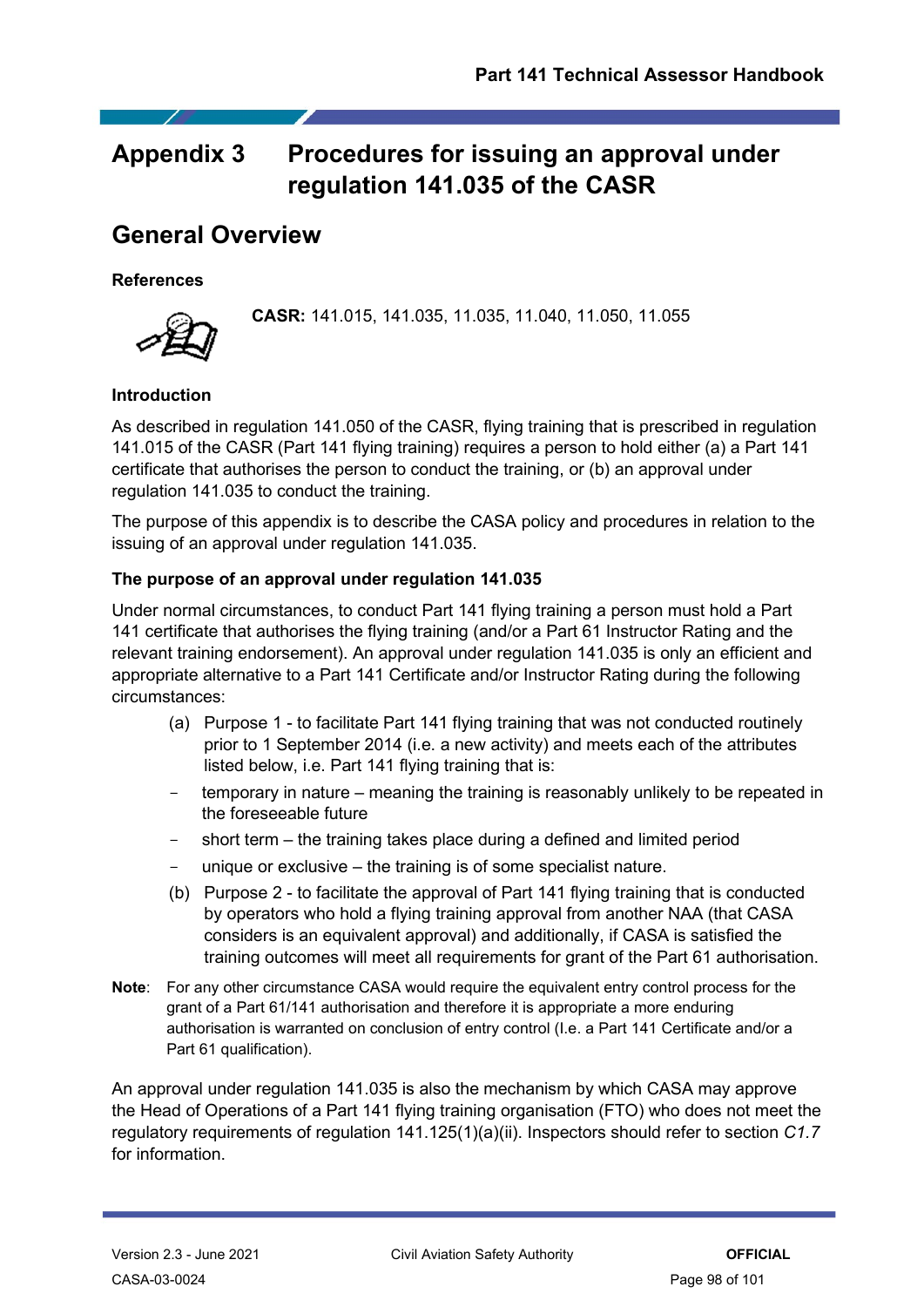An approval for any variation of a Part 141 Certificate,(e.g. the addition of a new Part 141 flying training activity) shall be in accordance standard entry control procedures..

## **General Requirements for issuing an approval under regulation 141.035**

For an approval under regulation 141.035 to be issued for a particular Part 141 flying training activity, the regulation that applies to the activity must specifically make reference to the holder of such an approval. (E.g. regulation 61.195(2) of the CASR).

As described by regulation 141.035 of the CASR, to issue the approval the following applies:

- (a) CASA must be satisfied with regards to regulation 11.055 of the CASR, and
- (b) As described within regulation 11.055(1B)(b) CASA may only grant the authorisation if doing so would not be likely to have an adverse effect on the safety of air navigation.

In making this consideration regarding the effect on the safety of air navigation, amongst other things, CASA may take into account (NB: the list below is an abbreviated list only, taken from the regulations):

- the applicants experience in aviation
- the applicant's knowledge of the regulatory requirements
- record of compliance or evidence of regulatory non-compliance
- demonstrated attitude towards compliance
- (c) Additionally, regulations 11.035, 11.040 and 11.050 of the CASR also apply to the grant of an approval under CASR 141.035. As such the below list describes common considerations that may also apply (NB: the list below is an abbreviated list only, taken from the regulations):
- an applicant may be required to undertake an interview or test
- an applicant may be required to provide additional information or documentation.

## **Specific procedures for each purpose**

Anyone who held an approval for flight training under CAR Part 5 should have transitioned to a CASR Part 141 approval. These approvals should not be issued under CASR 141.035 as a substitute for a Certificate after the end of the transition period.

## **Purpose 1 - Instructions for issuing an approval under regulation 141.035 to facilitate short term flying training that is temporary in nature.**

The circumstances surrounding the consideration of such an approval could be training that is essentially one-off, for example training in a kind of aircraft that is unique, in an activity that is conducted by a very limited number of participants, where there are limited persons qualified on the kind of aircraft, or where extremely limited demand occurs.

In addition to the general considerations of CASR 11.055, in this case the Inspector shall assess the application's attributes listed below:

- **Experience** The Inspector must:
	- determine that applicant has the qualifications to conduct the activity
	- review the applicant's logbook to determine that the applicant has sufficient recent experience to conduct the proposed activity safely
- **Knowledge** See interview or test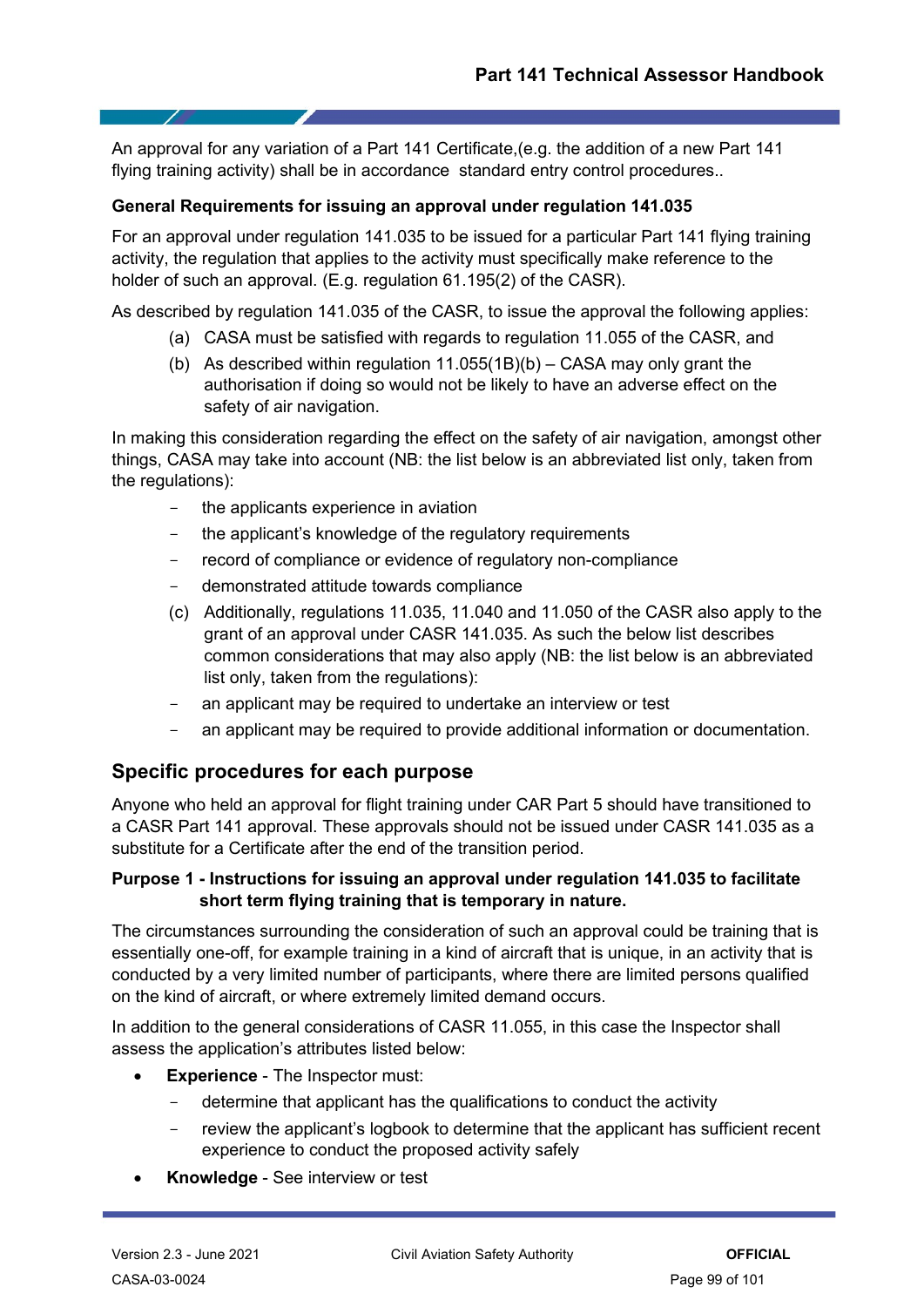- **Record of compliance** The Inspector may:
	- make enquiries to ascertain any demonstrated history or evidence of an attitude to compliance that may be relevant to the authorisation requested.
- **Information or documentation** The Inspector must conduct a review of the documented procedures for conduct and management of Part 141 flying training. The Inspector must verify that the applicant has provided information *to satisfy compliance with regards to the following sections* of the Part 141 Technical Assessors Handbook as relevant:
	- *C2.4* suitability and qualifications of any FSTD
	- *C2.5* suitable facilities are available
	- *C3.1.1* suitable processes exist for the management of training including training plan, assessment plan and course syllabus (Part 61 Manual of Standards)
	- *C3.1.6 & C3.1.7* if solo flight is contemplated, the relevant processes as described in the Part 141 Technical Assessor Handbook
	- *C3.1.9 & C3.1.10* suitable areas for training
	- *C3.1.11* flight test recommendation / certification procedures
	- *C3.1.17* procedures for dealing with underperformance or a failed test
	- *C3.1.13* training records.

In all circumstances, the inspector shall review the application with regard to the specific training contemplated, the situation or location where it will be conducted, the kind of aircraft to be used, and the experience and qualifications of the instructor, with a view to ensuring the activity does not reduce the level of safety below what is acceptable.

- **Interview or test** The Inspector may:
	- consider an conducting an interview to make an assessment of the person's knowledge of the regulatory requirements that are relevant to the training
	- consider conducting a Flight Instructor proficiency check for a relevant training endorsement. This will depend upon whether CASA has been involved in any of the applicant's past checking relating to the training approval that is being requested and the nature of the particular training. In this case, the test (proficiency check) shall be in accordance with the Flight Examiner Handbook.

Depending upon the nature of the approval requested, it may not be possible to carry out practical tests. In this instance the past record of the authorisation holder and the person will be taken into account when deciding to grant the approval.

The approval should have an expiry date sufficient to allow the conduct of the proposed training including some allowance for contingencies.

## **Purpose 2 - Instructions for issuing an approval under regulation 141.035 to facilitate approval of operators who hold equivalent NAA approvals.**

In this case the Inspector shall seek guidance from the Manager Flight Testing Office upon receipt of the application.